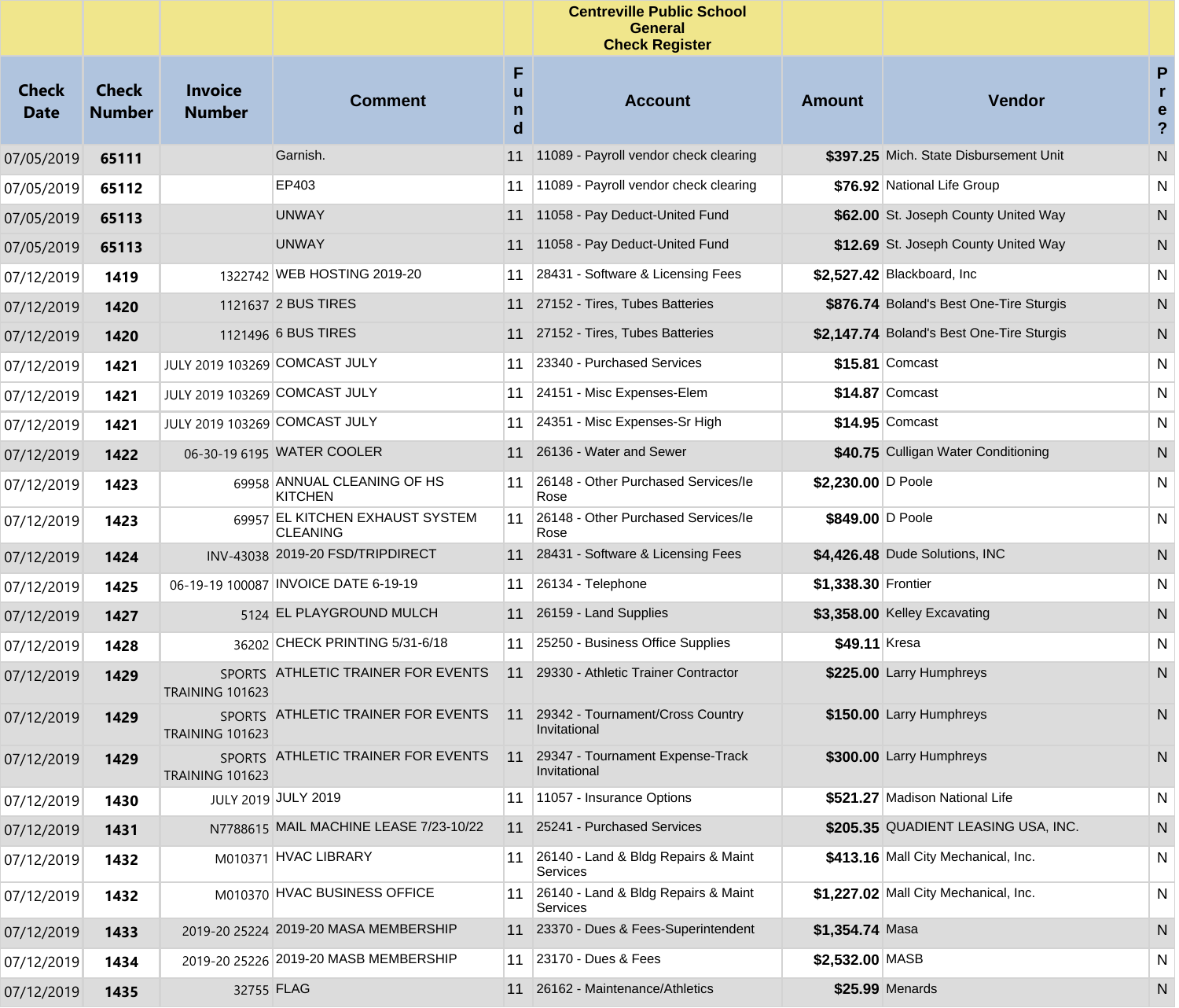|                             |                               |                                 |                                           |                  | <b>Centreville Public School</b><br><b>General</b><br><b>Check Register</b> |                      |                                         |                                     |
|-----------------------------|-------------------------------|---------------------------------|-------------------------------------------|------------------|-----------------------------------------------------------------------------|----------------------|-----------------------------------------|-------------------------------------|
| <b>Check</b><br><b>Date</b> | <b>Check</b><br><b>Number</b> | <b>Invoice</b><br><b>Number</b> | <b>Comment</b>                            | F<br>u<br>n<br>d | <b>Account</b>                                                              | <b>Amount</b>        | Vendor                                  | P<br>r<br>e<br>$\ddot{\phantom{0}}$ |
| 07/12/2019                  | 1437                          |                                 | 281875 HARDWARE                           | 11               | 26162 - Maintenance/Athletics                                               |                      | \$6.97 Alpha Building Center - Nottawa  | N                                   |
| 07/12/2019                  | 1437                          |                                 | 281945 CLEANING SUPPLIES                  | 11               | 26162 - Maintenance/Athletics                                               |                      | \$5.49 Alpha Building Center - Nottawa  | N                                   |
| 07/12/2019                  | 1437                          |                                 | 283186 CLEANING/MAINT SUPPLIES            |                  | 11 26162 - Maintenance/Athletics                                            |                      | \$42.35 Alpha Building Center - Nottawa | N                                   |
| 07/12/2019                  | 1437                          |                                 | 283238 HARDWARE                           |                  | 11 26162 - Maintenance/Athletics                                            |                      | \$7.79 Alpha Building Center - Nottawa  | N                                   |
| 07/12/2019                  | 1437                          |                                 | 281798 MAINT SUPPLIES                     |                  | 11 26162 - Maintenance/Athletics                                            |                      | \$66.44 Alpha Building Center - Nottawa | N                                   |
| 07/12/2019                  | 1437                          |                                 | 281644 MAINT SUPPLIES                     | 11               | 26162 - Maintenance/Athletics                                               |                      | \$48.78 Alpha Building Center - Nottawa | N                                   |
| 07/12/2019                  | 1437                          |                                 | 280612 MAINT SUPPLIES                     |                  | 11 26162 - Maintenance/Athletics                                            |                      | \$3.89 Alpha Building Center - Nottawa  | N                                   |
| 07/12/2019                  | 1437                          |                                 | 280610 MAINT SUPPLIES                     |                  | 11 26162 - Maintenance/Athletics                                            |                      | \$17.87 Alpha Building Center - Nottawa | N                                   |
| 07/12/2019                  | 1438                          |                                 | 1362551 ADAIR V SOM 03/01-05/31           |                  | 11 23131 - Legal Services                                                   |                      | \$27.21 Secrest Wardle Lynch Hampton PC | N                                   |
| 07/12/2019                  | 1439                          |                                 | 442 FH JUNE 0136677.500                   |                  | 11 26150 - Heating                                                          |                      | \$15.25 Semco energy Gas Company        | N                                   |
| 07/12/2019                  | 1439                          |                                 | 336 HA JUNE 0136018.500                   |                  | 11 26150 - Heating                                                          |                      | \$154.64 Semco energy Gas Company       | N                                   |
| 07/12/2019                  | 1439                          |                                 | 517 CS JUNE 0136022.500                   |                  | 11 26150 - Heating                                                          |                      | \$26.04 Semco energy Gas Company        | N                                   |
| 07/12/2019                  | 1439                          |                                 | 190 BG JUN 0135858.500                    |                  | 11 26150 - Heating                                                          |                      | \$30.65 Semco energy Gas Company        | N                                   |
| 07/12/2019                  | 1439                          |                                 | 190 HS JUN 0135859.500                    |                  | 11 26150 - Heating                                                          |                      | \$703.69 Semco energy Gas Company       | N                                   |
| 07/12/2019                  | 1439                          |                                 | 300 EL JUN 0136013.500                    |                  | 11 26150 - Heating                                                          |                      | \$345.80 Semco energy Gas Company       | N                                   |
| 07/12/2019                  | 1440                          | 2019-20 WC 1ST<br>Q             | 2019-20 WORKERS COMP 1ST Q                |                  | 11 10139 - Workers Comp rebate                                              | $-$2,134.00$ Set Seg |                                         | N                                   |
| 07/12/2019                  | 1440                          | Q                               | 2019-20 WC 1ST 2019-20 WORKERS COMP 1ST Q |                  | 11 11284 - A\P WORKERS COMP                                                 | \$3,646.00 Set Seg   |                                         | N                                   |
| 07/12/2019                  | 1440                          |                                 | 2019-20 PC 2019-20 PROPERTY/CASUALTY      |                  | 11 26138 - Building Insurance                                               | \$21,367.00 Set Seg  |                                         | N                                   |
| 07/12/2019                  | 1440                          |                                 | 2019-20 PC 2019-20 PROPERTY/CASUALTY      |                  | 11 26139 - Liability Insurance                                              | \$12,865.00 Set Seg  |                                         | N                                   |
| 07/12/2019                  | 1440                          |                                 | 2019-20 PC 2019-20 PROPERTY/CASUALTY      |                  | 11 27139 - Fleet Insurance                                                  | \$9,186.00 Set Seg   |                                         | N                                   |
| 07/12/2019                  | 1441                          |                                 | 9536 JULY 2019                            |                  | 11 28430 - Shared Services-Technology                                       |                      | \$8,456.20 ST. JOSEPH COUNTY ISD        | N                                   |
| 07/12/2019                  | 1441                          |                                 | 9536 JULY 2019                            | 11               | 28450 - Maintenance Supplies -<br>Technology                                |                      | \$875.00 ST. JOSEPH COUNTY ISD          | N                                   |
| 07/12/2019                  | 1442                          |                                 | BOR 07-03-19 TAXABLE VALUE CHANGES        |                  | 11 25276 - Tax Refunds                                                      |                      | \$44,333.39 St. Joseph County Treasurer | N                                   |
| 07/12/2019                  | 1443                          |                                 | 104845616 VEGETATION CONTROL 6/22         |                  | 11 26140 - Land & Bldg Repairs & Maint<br>Services                          |                      | \$522.50 TruGreen                       | N                                   |
| 07/12/2019                  | 1443                          |                                 | 104247209 LAWN SERVICE 6/15               |                  | 11 26140 - Land & Bldg Repairs & Maint<br>Services                          |                      | \$633.45 TruGreen                       | N                                   |
| 07/12/2019                  | 1443                          |                                 | 104247204 GRUB PREVENTION 6/15            |                  | 11 26140 - Land & Bldg Repairs & Maint<br>Services                          | \$1,127.50 TruGreen  |                                         | N                                   |
| 07/12/2019                  | 1444                          | JULY 2019 100873 JULY 2019      |                                           |                  | 11 11057 - Insurance Options                                                |                      | \$354.50 Unum Life Ins. Co. Of America  | N.                                  |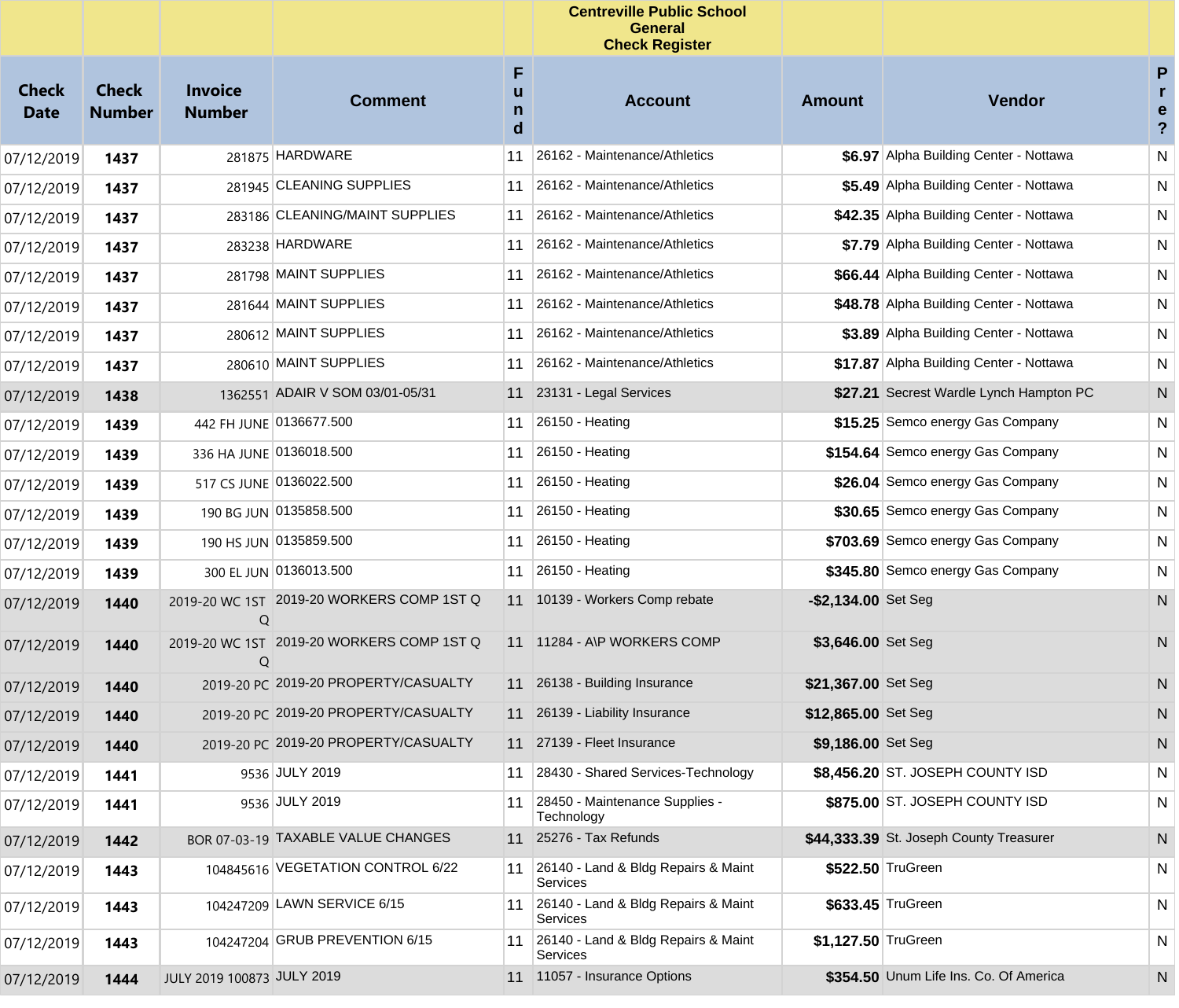|                             |                               |                                 |                                               |                             | <b>Centreville Public School</b><br><b>General</b><br><b>Check Register</b> |        |                                        |                                                      |
|-----------------------------|-------------------------------|---------------------------------|-----------------------------------------------|-----------------------------|-----------------------------------------------------------------------------|--------|----------------------------------------|------------------------------------------------------|
| <b>Check</b><br><b>Date</b> | <b>Check</b><br><b>Number</b> | <b>Invoice</b><br><b>Number</b> | <b>Comment</b>                                | F<br>u<br>$\mathsf{n}$<br>d | <b>Account</b>                                                              | Amount | <b>Vendor</b>                          | $\mathsf{P}$<br>r.<br>e<br>$\boldsymbol{\mathsf{?}}$ |
| 07/19/2019                  | 65114                         |                                 | Garnish.                                      | 11                          | 11089 - Payroll vendor check clearing                                       |        | \$397.25 Mich. State Disbursement Unit | ${\sf N}$                                            |
| 07/19/2019                  | 65115                         |                                 | EP403                                         | 11                          | 11089 - Payroll vendor check clearing                                       |        | \$76.92 National Life Group            | N                                                    |
| 07/19/2019                  | 65116                         |                                 | UNWAY                                         | 11                          | 11058 - Pay Deduct-United Fund                                              |        | \$62.00 St. Joseph County United Way   | N                                                    |
| 07/19/2019                  | 65116                         |                                 | UNWAY                                         | 11                          | 11058 - Pay Deduct-United Fund                                              |        | \$12.69 St. Joseph County United Way   | N                                                    |
| 07/19/2019                  | 65116                         |                                 | void to replace                               | 11                          | 11058 - Pay Deduct-United Fund                                              |        | -\$74.69 St. Joseph County United Way  | Υ                                                    |
| 07/24/2019                  | 10018                         |                                 | 2018-19 SCHOOL BOARD STIPEND                  | 11                          | 23110 - Wages-Board Members                                                 |        | \$950.00 Jeff Troyer                   | Y                                                    |
| 07/24/2019                  | 10019                         |                                 | 2018-19 SCHOOL BOARD STIPEND                  | 11                          | 23110 - Wages-Board Members                                                 |        | \$550.00 Larry Walton                  | Υ                                                    |
| 07/24/2019                  | 10020                         | 19                              | SCHMIDT 07-11- NEW EMPLOYEE                   |                             | 11 23149 - Finger Printing                                                  |        | \$58.25 St. Joseph Co. Sheriff Dept.   | Y                                                    |
| 07/26/2019                  | 10021                         |                                 | Rumsey notary filing fee                      | 11                          | 25270 - Dues & Fees-Business Office                                         |        | \$10.00 Office of the Great Seal       | Υ                                                    |
| 07/26/2019                  | 1445                          |                                 | 1PMK-3KFL-QQJR RETIREMENT FOR AMY DRAKE       | 11                          | 23158 - Miscellaneous Supplies and<br><b>Materials</b>                      |        | \$40.00 Amazon Capital Services        | N                                                    |
| 07/26/2019                  | 1446                          |                                 | 8238 REPAIRS BUS 12                           | 11                          | 27141 - Purchased Services                                                  |        | \$120.00 B&D Repair                    | N                                                    |
| 07/26/2019                  | 1446                          |                                 | 8276 REPAIRS BUS 11                           | 11                          | 27141 - Purchased Services                                                  |        | \$160.00 B&D Repair                    | N                                                    |
| 07/26/2019                  | 1446                          |                                 | 8205 REPAIRS BUS 8                            | 11                          | 27141 - Purchased Services                                                  |        | \$240.00 B&D Repair                    | N                                                    |
| 07/26/2019                  | 1446                          |                                 | 8230 REPAIRS BUS 3                            | 11                          | 27141 - Purchased Services                                                  |        | \$240.00 B&D Repair                    | N                                                    |
| 07/26/2019                  | 1446                          |                                 | 8215 REPAIRS BUS 7                            | 11                          | 27141 - Purchased Services                                                  |        | \$240.00 B&D Repair                    | N                                                    |
| 07/26/2019                  | 1446                          |                                 | 8203 REPAIRS BUS 1                            | 11                          | 27141 - Purchased Services                                                  |        | \$120.00 B&D Repair                    | N                                                    |
| 07/26/2019                  | 1446                          |                                 | 8203 REPAIRS BUS 1                            | 11                          | 27154 - Vehicle Repair Parts                                                |        | \$318.78 B&D Repair                    | N                                                    |
| 07/26/2019                  | 1446                          |                                 | 8204 REPAIRS BUS 9                            | 11                          | 27154 - Vehicle Repair Parts                                                |        | \$109.19 B&D Repair                    | N                                                    |
| 07/26/2019                  | 1446                          |                                 | 8230 REPAIRS BUS 3                            | 11                          | 27154 - Vehicle Repair Parts                                                |        | \$441.52 B&D Repair                    | N                                                    |
| 07/26/2019                  | 1446                          |                                 | 8215 REPAIRS BUS 7                            |                             | 11 27154 - Vehicle Repair Parts                                             |        | \$512.89 B&D Repair                    | N                                                    |
| 07/26/2019                  | 1446                          |                                 | 8205 REPAIRS BUS 8                            |                             | 11 27154 - Vehicle Repair Parts                                             |        | \$465.31 B&D Repair                    | N                                                    |
| 07/26/2019                  | 1446                          |                                 | 8276 REPAIRS BUS 11                           |                             | 11 27154 - Vehicle Repair Parts                                             |        | \$22.40 B&D Repair                     | N                                                    |
| 07/26/2019                  | 1446                          |                                 | 8238 REPAIRS BUS 12                           |                             | 11 27154 - Vehicle Repair Parts                                             |        | \$67.16 B&D Repair                     | N                                                    |
| 07/26/2019                  | 1447                          | 3073008 6-13                    |                                               |                             | 11 26155 - Tires & Batteries                                                |        | \$34.75 Boland's Best One Three Rivers | N                                                    |
| 07/26/2019                  | 1447                          | 3072851 6-10                    |                                               |                             | 11 26155 - Tires & Batteries                                                |        | \$24.75 Boland's Best One Three Rivers | N                                                    |
| 07/26/2019                  | 1448                          | -19                             | 801418807 07-15 ELEMENTARY LEASE 7/15/19      |                             | 11   11156 - Copier Copy Fees                                               |        | \$329.92 TCF Bank                      | N                                                    |
| 07/26/2019                  | 1448                          | $-19$                           | 801427584 07-15 BUSINESS OFFICE LEASE 7/15/19 | 11                          | 11254 - Copier Copy Fees                                                    |        | \$278.35 TCF Bank                      | N.                                                   |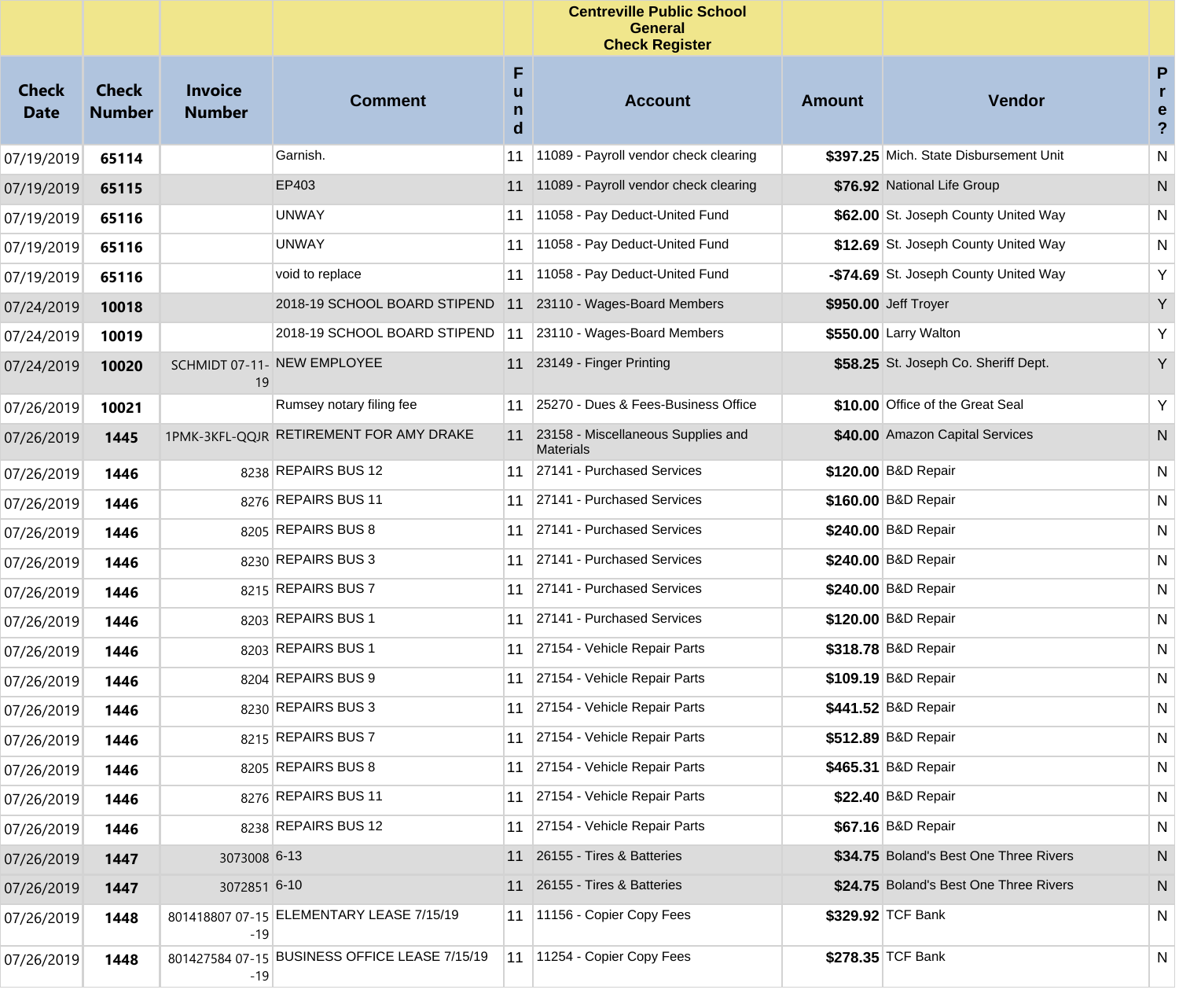|                             |                               |                                 |                                                                        |             | <b>Centreville Public School</b><br><b>General</b><br><b>Check Register</b> |                     |                                          |                                         |
|-----------------------------|-------------------------------|---------------------------------|------------------------------------------------------------------------|-------------|-----------------------------------------------------------------------------|---------------------|------------------------------------------|-----------------------------------------|
| <b>Check</b><br><b>Date</b> | <b>Check</b><br><b>Number</b> | <b>Invoice</b><br><b>Number</b> | <b>Comment</b>                                                         | F<br>n<br>d | <b>Account</b>                                                              | <b>Amount</b>       | Vendor                                   | P<br>r.<br>e<br>$\overline{\mathbf{?}}$ |
| 07/26/2019                  | 1448                          | -19                             | 100281211 07-15 HS LEASE 7/15/19                                       | 11          | 11354 - Copier Copy Fees                                                    |                     | \$233.59 TCF Bank                        | N                                       |
| 07/26/2019                  | 1449                          |                                 | 889682 SERVICES THROUGH 6-30-19                                        |             | 11 23131 - Legal Services                                                   |                     | \$315.00 Clark Hill, P.L.C.              | N                                       |
| 07/26/2019                  | 1450                          |                                 | 206967928784 1000 0011 0070                                            | 11          | 26152 - Electric                                                            |                     | \$6,021.80 Consumers Energy              | N                                       |
| 07/26/2019                  | 1450                          |                                 | 204031559470 1000 0468 1944                                            | 11          | 26152 - Electric                                                            |                     | \$25.40 Consumers Energy                 | N                                       |
| 07/26/2019                  | 1450                          |                                 | 204031559469 1000 0468 1670                                            | 11          | 26152 - Electric                                                            |                     | \$100.08 Consumers Energy                | N                                       |
| 07/26/2019                  | 1450                          |                                 | 206878993329 1000 0510 8269                                            | 11          | 26152 - Electric                                                            |                     | \$90.43 Consumers Energy                 | N                                       |
| 07/26/2019                  | 1450                          |                                 | 206878993328 1000 0510 8130                                            | 11          | 26152 - Electric                                                            |                     | \$255.78 Consumers Energy                | N                                       |
| 07/26/2019                  | 1450                          |                                 | 206878993327 1000 0510 7840                                            | 11          | 26152 - Electric                                                            |                     | \$335.86 Consumers Energy                | N                                       |
| 07/26/2019                  | 1450                          |                                 | 202162721032 1000 0500 9061                                            | 11          | 26152 - Electric                                                            |                     | \$292.45 Consumers Energy                | N                                       |
| 07/26/2019                  | 1450                          |                                 | 204031559471 1000 0468 2173                                            | 11          | 26152 - Electric                                                            |                     | \$25.40 Consumers Energy                 | N                                       |
| 07/26/2019                  | 1450                          |                                 | 206967928782 1000 0009 9414                                            | 11          | 26152 - Electric                                                            |                     | \$3,638.36 Consumers Energy              | N                                       |
| 07/26/2019                  | 1450                          |                                 | 202874642645 1000 0524 5673                                            | 11          | 26152 - Electric                                                            |                     | \$137.70 Consumers Energy                | N                                       |
| 07/26/2019                  | 1450                          |                                 | 201361828668 1000 8280 9623                                            | 11          | 26152 - Electric                                                            |                     | \$247.74 Consumers Energy                | N                                       |
| 07/26/2019                  | 1451                          |                                 | 153558 FLOOR STRIPPER                                                  |             | 11 26160 - Building Supplies                                                |                     | \$180.08 D & D Maintenance               | N                                       |
| 07/26/2019                  | 1452                          |                                 | INV118972-1 2019-20 EDMENTUM LICENSE<br><b>RENEWAL</b>                 | 11          | R3630 - Software Licenses & Fees                                            | \$9,227.50 Edmentum |                                          | N                                       |
| 07/26/2019                  | 1453                          |                                 | 3012380 STUDENT ATHLETIC RENEWAL<br>PREMIUM EFFECTIVE 8/1/19           |             | 11 29375 - Business Expense                                                 |                     | \$665.05 First Agency                    | N                                       |
| 07/26/2019                  | 1454                          |                                 | 1362369 2019-20 DESTINY LIBRARY<br>LICENSE RENEWAL                     | 11          | 22140 - Software & Licensing Fees                                           |                     | \$1,447.36 Follett School Solutions, Inc | N                                       |
| 07/26/2019                  | 1455                          |                                 | 07-16-19 100087 SERVICE ACCOUNT 269-161-0029-<br>070814-5 7/16 TO 8/15 | 11          | 28480 - Internet Service                                                    | \$258.56 Frontier   |                                          | N                                       |
| 07/26/2019                  | 1456                          |                                 | 5447 ELECTRICAL SERVICE -<br><b>PRESSURE SWITCH</b>                    | 11          | 26140 - Land & Bldg Repairs & Maint<br>Services                             |                     | \$145.97 Graber's Well Drilling Inc.     | N                                       |
| 07/26/2019                  | 1457                          |                                 | 23386133 DIPLOMAS                                                      |             | 11 13351 - Misc Expense-Adult Ed                                            |                     | \$23.30 Jostens Inc                      | $\mathsf{N}$                            |
| 07/26/2019                  | 1458                          |                                 | 36152 CREDIT EVAL                                                      | 11          | 24350 - Office Supplies-Sr Hi                                               | \$84.74 Kresa       |                                          | N                                       |
| 07/26/2019                  | 1459                          |                                 | 05-26-19 23286 JAN-JUN LIONS MEMBERSHIP S.<br><b>LEMMER</b>            | 11          | 25270 - Dues & Fees-Business Office                                         |                     | \$110.00 Lions Club of Centreville Mi    | N                                       |
| 07/26/2019                  | 1460                          |                                 | M010629 BUSINESS OFFICE AC REPAIR                                      |             | 11 26140 - Land & Bldg Repairs & Maint<br>Services                          |                     | \$473.30 Mall City Mechanical, Inc.      | N                                       |
| 07/26/2019                  | 1460                          |                                 | M010956 2019-20 HVAC MAINT PROGRAM<br>JUL-SEPT                         | 11          | 26149 - Mall City Maintenance<br>Agreement                                  |                     | \$3,827.25 Mall City Mechanical, Inc.    | N                                       |
| 07/26/2019                  | 1462                          |                                 | 22032 2019-20 BOARDBOOK                                                | 11          | 23133 - Other Professional & Technical<br><b>Services</b>                   | \$3,000.00 MASB     |                                          | N                                       |
| 07/26/2019                  | 1465                          | RPRNQ2092482                    | Q 2019-20 STAR READING AND MATH 11 28431 - Software & Licensing Fees   |             |                                                                             |                     | \$802.00 Renaissance Learning            | N                                       |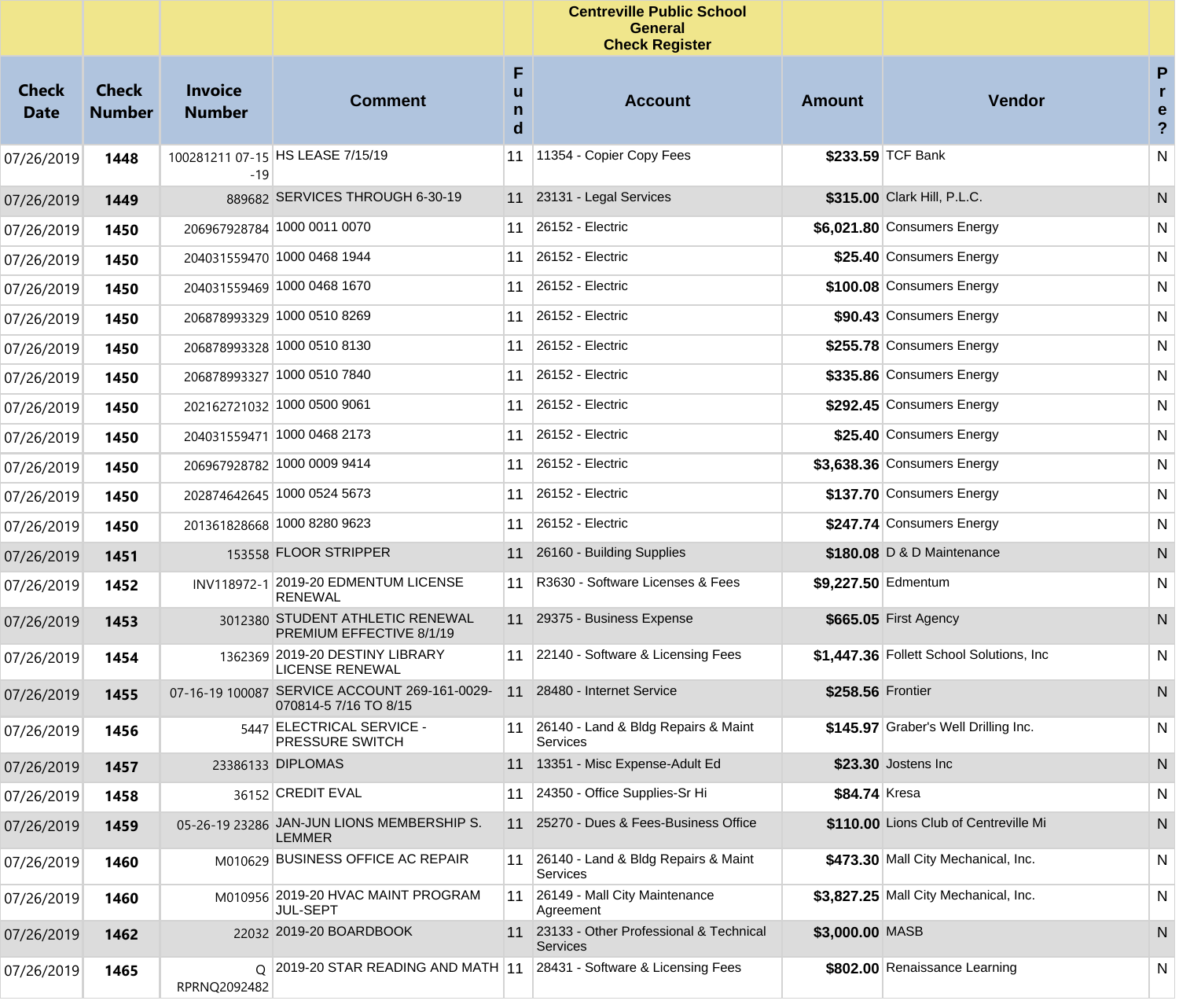|                      |                               |                                 |                                                                                                      |                  | <b>Centreville Public School</b><br><b>General</b><br><b>Check Register</b> |                  |                                        |                                |
|----------------------|-------------------------------|---------------------------------|------------------------------------------------------------------------------------------------------|------------------|-----------------------------------------------------------------------------|------------------|----------------------------------------|--------------------------------|
| Check<br><b>Date</b> | <b>Check</b><br><b>Number</b> | <b>Invoice</b><br><b>Number</b> | <b>Comment</b>                                                                                       | F<br>u<br>n<br>d | <b>Account</b>                                                              | <b>Amount</b>    | <b>Vendor</b>                          | P<br>e<br>$\ddot{\phantom{0}}$ |
| 07/26/2019           | 1465                          |                                 | Q 2019-20 ACCELERATED READER<br>RPRNQ2092485 AND STAR READER                                         | 11               | 28431 - Software & Licensing Fees                                           |                  | \$6,487.00 Renaissance Learning        | N                              |
| 07/26/2019           | 1465                          | RPRNQ2092482                    | Q 2019-20 STAR READING AND MATH 11                                                                   |                  | R2830 - 31A Software and Licenses JH                                        |                  | \$1.500.00 Renaissance Learning        | N                              |
| 07/26/2019           | 1465                          | RPRNQ2092485                    | Q 2019-20 ACCELERATED READER<br>AND STAR READER                                                      | 11               | R3540 - Software & Licensing Fees<br>Elementary                             |                  | \$5,000.00 Renaissance Learning        | N                              |
| 07/26/2019           | 1466                          | 60378052 2019-20                |                                                                                                      | 11               | 29378 - Equipment/Football                                                  |                  | \$4,640.37 Riddell All American        | N                              |
| 07/26/2019           | 1466                          | 950843489 2019-20               |                                                                                                      |                  | 29379 - Equipment Reconditioning-<br>Football                               |                  | \$4,395.94 Riddell All American        | N                              |
| 07/26/2019           | 1466                          | 950846009 2019-20               |                                                                                                      |                  | 11 29379 - Equipment Reconditioning-<br>Football                            |                  | \$1,762.20 Riddell All American        | N                              |
| 07/26/2019           | 1466                          | 950880539 2019-20               |                                                                                                      |                  | 11 29379 - Equipment Reconditioning-<br>Football                            |                  | \$532.25 Riddell All American          | N                              |
| 07/26/2019           | 1467                          |                                 | 919-10635 S 2019-20 TERMITE CONTROL                                                                  | 11               | 26148 - Other Purchased Services/le<br>Rose                                 |                  | \$2,525.00 Rose Pest Solutions         | N                              |
| 07/26/2019           | 1467                          |                                 | 149657C PEST CONTROL 6-27-19                                                                         | 11               | 26148 - Other Purchased Services/le<br>Rose                                 |                  | \$274.00 Rose Pest Solutions           | N                              |
| 07/26/2019           | 1468                          |                                 | 19617591 GRADE 2 BOOKS                                                                               | 11               | E1250 - Teaching Supplies Elem-Early<br>Literacy                            |                  | \$456.98 Scholastic Inc                | N                              |
| 07/26/2019           | 1469                          |                                 | 6340-5 PAINT AND ROLLER                                                                              | 11               | 26160 - Building Supplies                                                   |                  | \$129.07 Sherwin Williams              | N                              |
| 07/26/2019           | 1469                          | 4382-5 PAINT                    |                                                                                                      | 11               | 26160 - Building Supplies                                                   |                  | \$152.65 Sherwin Williams              | N                              |
| 07/26/2019           | 1469                          | 4190-2 PAINT                    |                                                                                                      | 11               | 26160 - Building Supplies                                                   |                  | \$91.59 Sherwin Williams               | N                              |
| 07/26/2019           | 1470                          |                                 | 3418959185 COPY PAPER/INK CARTRIDGES                                                                 | 11               | 25250 - Business Office Supplies                                            | \$466.69 Staples |                                        | N                              |
| 07/26/2019           | 1471                          |                                 | S2133 WALK IN FREEZER REPAIR                                                                         | 11               | 26140 - Land & Bldg Repairs & Maint<br>Services                             |                  | \$424.75 STATELINE MECHANICAL          | N                              |
| 07/26/2019           | 1472                          |                                 | 50371 PROGRAMS                                                                                       |                  | 11 11358 - Graduation Expenses-Sr Hi                                        |                  | \$126.53 Superior Receipt Co.          | N                              |
| 07/26/2019           | 1472                          |                                 | 50350 SIGNATURE STAMP - BRADY                                                                        |                  | 11 24350 - Office Supplies-Sr Hi                                            |                  | \$39.44 Superior Receipt Co.           | N                              |
| 07/26/2019           | 1473                          |                                 | 620817 PLANBOOK.COM RENEWAL                                                                          |                  | 11 28431 - Software & Licensing Fees                                        |                  | \$624.00 Teacher Inovations, Inc.      | ${\sf N}$                      |
| 07/26/2019           | 1474                          |                                 | 2279 FLOWERS FOR RAY MONTY                                                                           |                  | 11 25252 - Misc. Expense-Business Office                                    |                  | \$50.00 Tedrow's Greenhouse & Florist  | N                              |
| 07/26/2019           | 1475                          |                                 | 2493 DOOR AND LOCK REPAIR                                                                            |                  | 11 26140 - Land & Bldg Repairs & Maint<br>Services                          |                  | \$235.00 Tri State Security            | N                              |
| 07/26/2019           | 1477                          |                                 | PAYROLL REPLACING PAYROLL DEDUCTION 11<br>REPLACEMENT CK CHECK NUMBERS 65093, 65101,<br>65103, 65105 |                  | 11058 - Pay Deduct-United Fund                                              |                  | \$318.76 St. Joseph County United Way  | N                              |
| 07/26/2019           | 1478                          |                                 | AUG 2019 100873 ADMIN ST/LT DISABILITY<br>COVERAGE AUG 2019                                          |                  | 11   11071 - Self-Funded Ins Plan Clearing<br>Account                       |                  | \$354.50 Unum Life Ins. Co. Of America | N                              |
| 07/26/2019           | 1479                          |                                 | HSSM 07-10-19 HO10-000190-0000-02                                                                    |                  | 11 26136 - Water and Sewer                                                  |                  | \$454.15 Village of Centreville        | N                              |
| 07/26/2019           | 1479                          |                                 | MB 07-10-19 DE11-000348-0000-00                                                                      | 11               | 26136 - Water and Sewer                                                     |                  | \$83.34 Village of Centreville         | N                              |
| 07/26/2019           | 1479                          |                                 | PF 07-10-19 MA10-000480-0000-01                                                                      |                  | 11 26136 - Water and Sewer                                                  |                  | \$37.63 Village of Centreville         | N                              |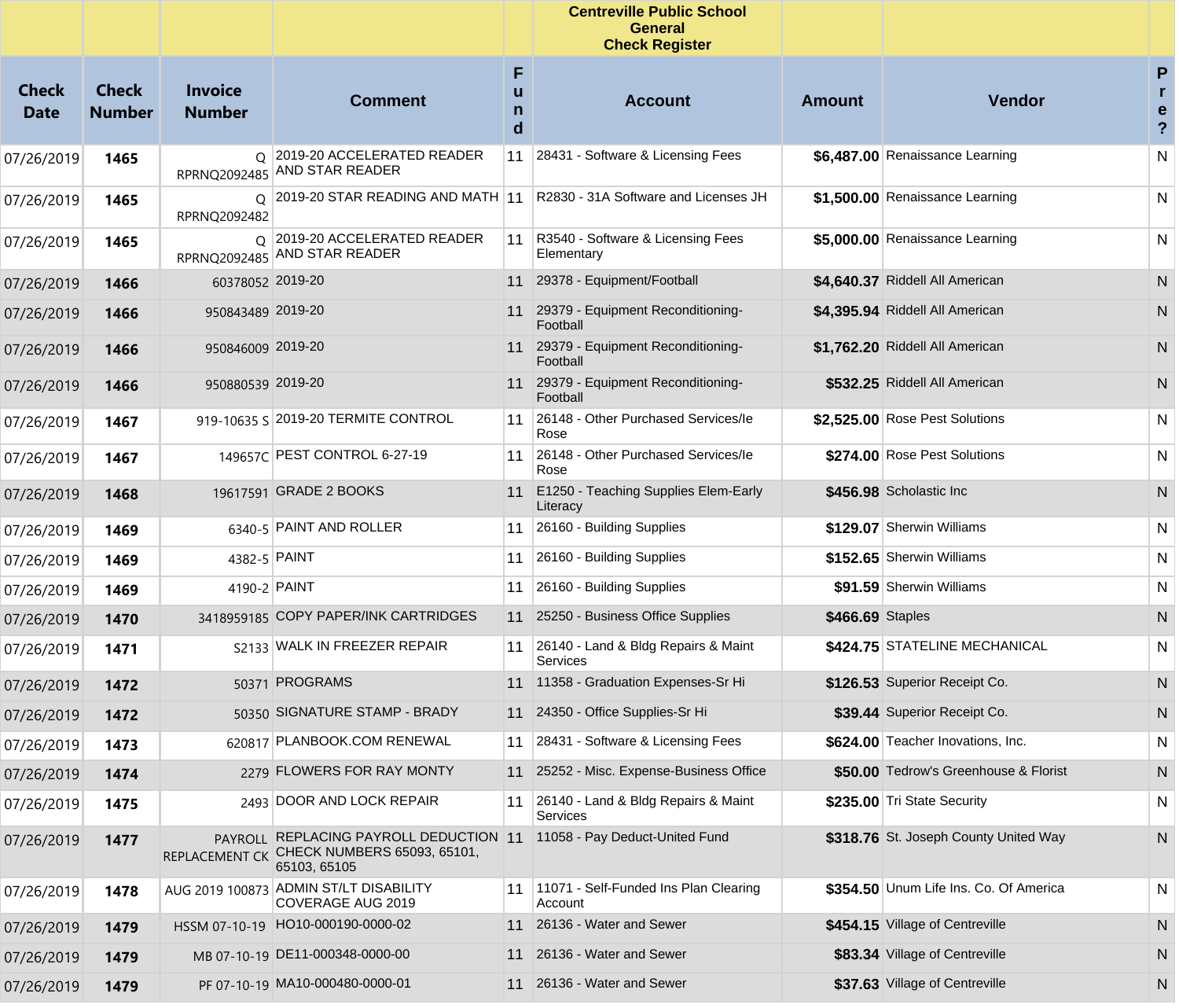|                             |                               |                                 |                                                               |                  | <b>Centreville Public School</b><br><b>General</b><br><b>Check Register</b> |               |                                           |                                                   |
|-----------------------------|-------------------------------|---------------------------------|---------------------------------------------------------------|------------------|-----------------------------------------------------------------------------|---------------|-------------------------------------------|---------------------------------------------------|
| <b>Check</b><br><b>Date</b> | <b>Check</b><br><b>Number</b> | <b>Invoice</b><br><b>Number</b> | <b>Comment</b>                                                | F<br>u<br>n<br>d | <b>Account</b>                                                              | <b>Amount</b> | Vendor                                    | P<br>$\mathbf{r}$<br>e<br>$\overline{\mathbf{?}}$ |
| 07/26/2019                  | 1479                          |                                 | BG 07-10-19 HO10-000190-0000-06                               | 11               | 26136 - Water and Sewer                                                     |               | \$41.30 Village of Centreville            | N                                                 |
| 07/26/2019                  | 1479                          |                                 | PFS 07-10-19 MA10-000480-0000-00                              | 11               | 26136 - Water and Sewer                                                     |               | \$61.28 Village of Centreville            | N                                                 |
| 07/26/2019                  | 1479                          |                                 | EL 07-10-19 HO10-000190-0000-04                               | 11               | 26136 - Water and Sewer                                                     |               | \$608.55 Village of Centreville           | N                                                 |
| 07/26/2019                  | 1479                          |                                 | HSNM 07-10-19 HO10-000190-0000-02                             | 11               | 26136 - Water and Sewer                                                     |               | \$454.15 Village of Centreville           | N                                                 |
| 07/26/2019                  | 1479                          |                                 | AB 07-10-19 DE11-000517-0000-00                               | 11               | 26136 - Water and Sewer                                                     |               | \$53.76 Village of Centreville            | N                                                 |
| 07/26/2019                  | 1480                          |                                 | 3557 VOLT SOFTWARE 2019-20                                    | 11               | 29361 - Supplies/Weightlifters                                              |               | \$2,000.00 Volt Athletics                 | N                                                 |
| 07/26/2019                  | 1481                          |                                 | 19-95195 JUNE 2019                                            | 11               | 29387 - Athletics Porta Pottys                                              |               | \$400.00 VRT Enterprises, Inc.            | N                                                 |
| 07/26/2019                  | 1482                          |                                 | 7631410-2529-9 TRASH REMOVAL JULY 2019                        | 11               | 26148 - Other Purchased Services/le<br>Rose                                 |               | \$1,336.15 Waste Management of MI         | N                                                 |
| 07/26/2019                  | 1483                          |                                 | 60303851 SHELL CARD CLOSING DATE 7-15- 11<br>19               |                  | 26153 - Gas & Oil-Trucks & Equip                                            |               | \$460.61 WEX BANK                         | ${\sf N}$                                         |
| 07/26/2019                  | 1483                          | 60303851                        | SHELL CARD CLOSING DATE 7-15-11<br>19                         |                  | 27142 - Gasoline/Fuel                                                       |               | \$57.34 WEX BANK                          | N                                                 |
| 07/26/2019                  | 1483                          | 60303851                        | SHELL CARD CLOSING DATE 7-15- 11 27150 - Fuel Ag-FFA<br>19    |                  |                                                                             |               | \$232.85 WEX BANK                         | N                                                 |
| 08/02/2019                  | 65117                         |                                 | Garnish.                                                      | 11               | 11089 - Payroll vendor check clearing                                       |               | \$108.74 Mich. State Disbursement Unit    | N                                                 |
| 08/02/2019                  | 65118                         |                                 | EP403                                                         |                  | 11 11089 - Payroll vendor check clearing                                    |               | \$76.92 National Life Group               | ${\sf N}$                                         |
| 08/02/2019                  | 65119                         |                                 | <b>UNWAY</b>                                                  | 11               | 11058 - Pay Deduct-United Fund                                              |               | \$62.00 St. Joseph County United Way      | N                                                 |
| 08/02/2019                  | 65119                         |                                 | <b>UNWAY</b>                                                  | 11               | 11058 - Pay Deduct-United Fund                                              |               | \$12.69 St. Joseph County United Way      | N                                                 |
| 08/08/2019                  | 1484                          |                                 | 8273 BUS 105                                                  | 11               | 27141 - Purchased Services                                                  |               | \$120.00 B&D Repair                       | ${\sf N}$                                         |
| 08/08/2019                  | 1484                          |                                 | 8273 BUS 105                                                  | 11               | 27154 - Vehicle Repair Parts                                                |               | \$577.87 B&D Repair                       | N                                                 |
| 08/08/2019                  | 1485                          |                                 | JUNE 2019 REIM REIM DC EXPENSES                               | 11               | 22370 - Travel & Conference-Sr Hi                                           |               | $$46.00$ CARR, MAKALA                     | N                                                 |
| 08/08/2019                  | 1486                          |                                 | 19-0010546 JUNE WATER TESTS                                   | 11               | 26148 - Other Purchased Services/le<br>Rose                                 |               | \$18.00 City of Three Rivers              | N                                                 |
| 08/08/2019                  | 1487                          |                                 | 24660 DIBELS 2018-19                                          | 11               | 11150 - Teaching Supplies-Elementary                                        |               | \$427.00 Acadience Learning Inc.          | N                                                 |
| 08/08/2019                  | 1488                          |                                 | 20243374 JUNE 2019/COVERED BRIDGE<br>02/19-06/19              | 11               | 26148 - Other Purchased Services/le<br>Rose                                 |               | \$1,269.29 Guardian Alarm Company         | N                                                 |
| 08/08/2019                  | 1489                          |                                 | M011104 JUNE 2019 COMMUNICATION                               | 11               | 26140 - Land & Bldg Repairs & Maint<br>Services                             |               | \$1,652.64 Mall City Mechanical, Inc.     | N                                                 |
| 08/08/2019                  | 1489                          |                                 | M011103 RM 229 AND BUSINESS OFFICE<br><b>CONTROLS</b>         | 11               | 26140 - Land & Bldg Repairs & Maint<br>Services                             |               | \$413.16 Mall City Mechanical, Inc.       | N                                                 |
| 08/08/2019                  | 1490                          |                                 | 9563 2018-19 MED OCC/AG CTE<br><b>RECONCILLIATION EXPENSE</b> | 11               | 10401 - Share Voc/Ed Programs-Cte(isd)                                      |               | \$20,499.00 ST. JOSEPH COUNTY ISD         | N                                                 |
| 08/08/2019                  | 1491                          |                                 | 2018-19 39570 2018-19 SALARY HARSHBERGER                      | 11               | 13115 - TEACHER-ADULT ED NIGHT<br><b>SCHOOL</b>                             |               | \$4.910.00 Three Rivers Community Schools | N                                                 |
| 08/08/2019                  | 1493                          |                                 | AUG 2019 103269 8529 11 363 0013924                           |                  | 11 23340 - Purchased Services                                               |               | \$15.81 Comcast                           | N                                                 |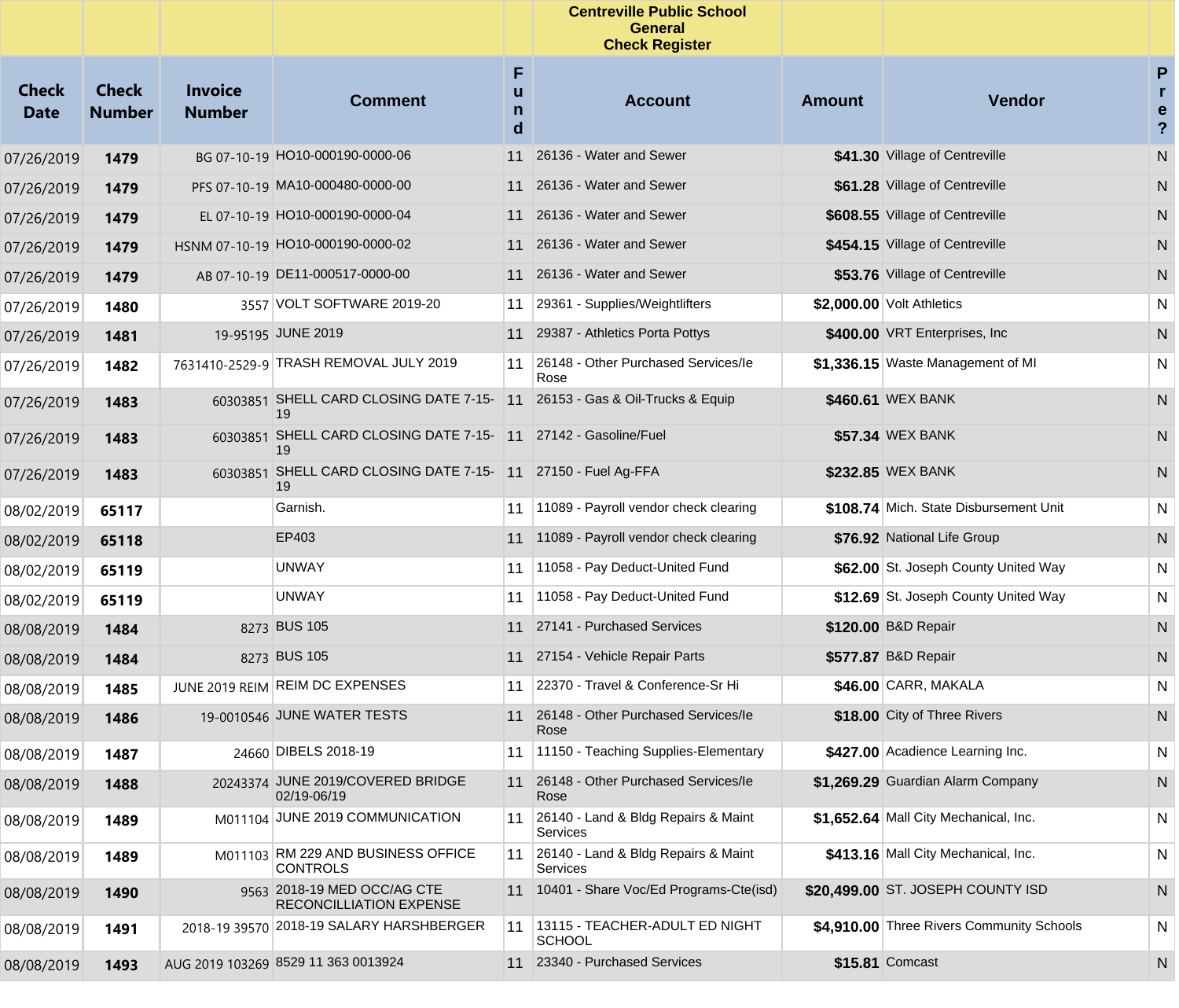|                      |                               |                                 |                                                          |                  | <b>Centreville Public School</b><br><b>General</b><br><b>Check Register</b> |                     |                                      |                                                   |
|----------------------|-------------------------------|---------------------------------|----------------------------------------------------------|------------------|-----------------------------------------------------------------------------|---------------------|--------------------------------------|---------------------------------------------------|
| Check<br><b>Date</b> | <b>Check</b><br><b>Number</b> | <b>Invoice</b><br><b>Number</b> | <b>Comment</b>                                           | F<br>u<br>n<br>d | <b>Account</b>                                                              | <b>Amount</b>       | Vendor                               | P<br>$\mathbf{r}$<br>e<br>$\overline{\mathbf{?}}$ |
| 08/08/2019           | 1493                          |                                 | AUG 2019 103269 8529 11 363 0013924                      | 11               | 24151 - Misc Expenses-Elem                                                  |                     | \$14.87 Comcast                      | ${\sf N}$                                         |
| 08/08/2019           | 1493                          |                                 | AUG 2019 103269 8529 11 363 0013924                      | 11               | 24351 - Misc Expenses-Sr High                                               |                     | \$14.95 Comcast                      | N                                                 |
| 08/08/2019           | 1494                          |                                 | 07-31-19 6195 5 GAL WATER-JULY/COOLER<br><b>RENT-AUG</b> | 11               | 26136 - Water and Sewer                                                     |                     | \$40.75 Culligan Water Conditioning  | N                                                 |
| 08/08/2019           | 1495                          |                                 | 153855 CLEANERS                                          |                  | 11 26158 - Custodian Supplies                                               |                     | \$181.84 D & D Maintenance           | N                                                 |
| 08/08/2019           | 1495                          |                                 | 153706 SUPPLIES                                          | 11               | 26158 - Custodian Supplies                                                  |                     | \$180.08 D & D Maintenance           | N                                                 |
| 08/08/2019           | 1495                          |                                 | 153750 SUPPLIES                                          |                  | 11 26158 - Custodian Supplies                                               |                     | \$105.27 D & D Maintenance           | N                                                 |
| 08/08/2019           | 1496                          |                                 | 0118723 FINISH ON HS GYM FLOOR                           | 11               | 26140 - Land & Bldg Repairs & Maint<br>Services                             |                     | \$5,384.64 Floor Care Concepts       | N                                                 |
| 08/08/2019           | 1496                          |                                 | 0118722 FINISH ON EL GYM FLOOR                           | 11               | 26140 - Land & Bldg Repairs & Maint<br>Services                             |                     | \$4,369.41 Floor Care Concepts       | N                                                 |
| 08/08/2019           | 1497                          |                                 | 07-19-19 100087 989-197-0217-021616-5                    | 11               | 26134 - Telephone                                                           | \$1,329.13 Frontier |                                      | N                                                 |
| 08/08/2019           | 1498                          |                                 | 2113 ELECTRICAL SERVICE ELEM                             | 11               | 26140 - Land & Bldg Repairs & Maint<br>Services                             |                     | \$373.50 Griffith Electric, Llc      | N                                                 |
| 08/08/2019           | 1499                          |                                 | 20373598 AUGUST SERVICES                                 | 11               | 26148 - Other Purchased Services/le<br>Rose                                 |                     | \$226.69 Guardian Alarm Company      | N                                                 |
| 08/08/2019           | 1499                          |                                 | 20303715 JULY SERVICES                                   |                  | 11 26148 - Other Purchased Services/le<br>Rose                              |                     | \$491.71 Guardian Alarm Company      | N                                                 |
| 08/08/2019           | 1500                          |                                 | 076678 2019-20 FOLLETT<br><b>HOSTING/SUPPORT</b>         | 11               | 22140 - Software & Licensing Fees                                           | \$400.00 Kresa      |                                      | N                                                 |
| 08/08/2019           | 1501                          |                                 | AUG 2019 AUG 2019                                        |                  | 11 11071 - Self-Funded Ins Plan Clearing<br>Account                         |                     | \$1,029.04 Madison National Life     | N                                                 |
| 08/08/2019           | 1503                          |                                 | 81652 ANNUAL MAINT FEE DIGITAL<br>PUBLISHING SERVICE     | 11               | 23140 - Board Software & Maintenace<br>Agreement                            |                     | \$650.00 NEOLA, Inc.                 | N                                                 |
| 08/08/2019           | 1504                          |                                 | 2518526 MEALS AND DUES JUL-SEPT<br><b>ROTARY</b>         |                  | 11 25270 - Dues & Fees-Business Office                                      |                     | \$185.00 Rotary Club Of Three Rivers | N                                                 |
| 08/08/2019           | 1505                          |                                 | 442 FH JULY 0136677.500                                  | 11               | $26150 - Heating$                                                           |                     | \$15.25 Semco energy Gas Company     | N                                                 |
| 08/08/2019           | 1505                          |                                 | 517 CS JULY 0136022.500                                  | 11               | $ 26150 - Heating$                                                          |                     | \$19.79 Semco energy Gas Company     | N                                                 |
| 08/08/2019           | 1505                          |                                 | 336 HA JULY 0136018.500                                  | 11               | $26150 - Heating$                                                           |                     | \$18.96 Semco energy Gas Company     | N                                                 |
| 08/08/2019           | 1505                          |                                 | 300 EL JULY 0136013.500                                  | 11               | 26150 - Heating                                                             |                     | \$148.25 Semco energy Gas Company    | N                                                 |
| 08/08/2019           | 1505                          |                                 | 190 HS JULY 0135859.500                                  | 11               | $ 26150 - Heating$                                                          |                     | \$343.41 Semco energy Gas Company    | N                                                 |
| 08/08/2019           | 1505                          |                                 | 190 BG MON 0135858.500                                   | 11               | $26150 - Heating$                                                           |                     | \$27.60 Semco energy Gas Company     | N                                                 |
| 08/08/2019           | 1506                          |                                 | 4848-5 PAINT                                             |                  | 11 26160 - Building Supplies                                                |                     | \$261.32 Sherwin Williams            | ${\sf N}$                                         |
| 08/08/2019           | 1506                          |                                 | 4587-9 PAINT SUPPLIES                                    | 11               | 26160 - Building Supplies                                                   |                     | \$5.59 Sherwin Williams              | N                                                 |
| 08/08/2019           | 1506                          |                                 | 4586-1 PAINT                                             |                  | 11 26160 - Building Supplies                                                |                     | \$152.65 Sherwin Williams            | N                                                 |
| 08/08/2019           | 1507                          |                                 | 9566 AUGUST TECHNOLOGY SERVICES 11                       |                  | 28430 - Shared Services-Technology                                          |                     | \$8,456.20 ST. JOSEPH COUNTY ISD     | N                                                 |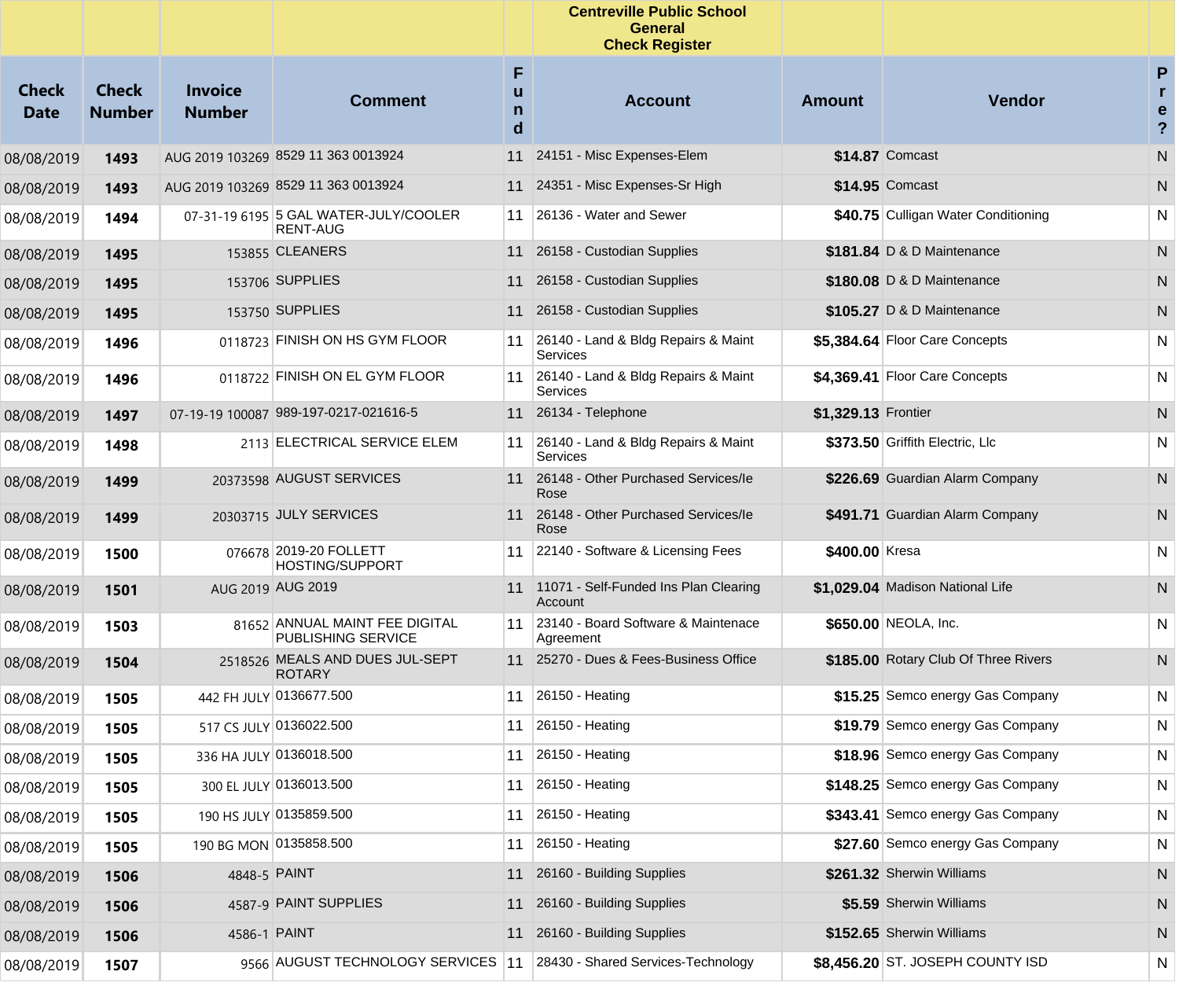|                             |                               |                                 |                                                                           |                  | <b>Centreville Public School</b><br><b>General</b><br><b>Check Register</b> |                 |                                                            |                                     |
|-----------------------------|-------------------------------|---------------------------------|---------------------------------------------------------------------------|------------------|-----------------------------------------------------------------------------|-----------------|------------------------------------------------------------|-------------------------------------|
| <b>Check</b><br><b>Date</b> | <b>Check</b><br><b>Number</b> | <b>Invoice</b><br><b>Number</b> | <b>Comment</b>                                                            | F<br>u<br>n<br>d | <b>Account</b>                                                              | <b>Amount</b>   | <b>Vendor</b>                                              | P<br>r<br>е<br>$\ddot{\phantom{0}}$ |
| 08/08/2019                  | 1507                          |                                 | 9566 AUGUST TECHNOLOGY SERVICES 11                                        |                  | 28480 - Internet Service                                                    |                 | \$875.00 ST. JOSEPH COUNTY ISD                             | N                                   |
| 08/08/2019                  | 1508                          |                                 | 3420546841 OFFICE SUPPLIES                                                |                  | 11 23158 - Miscellaneous Supplies and<br><b>Materials</b>                   | \$42.24 Staples |                                                            | ${\sf N}$                           |
| 08/08/2019                  | 1509                          |                                 | 22334 SUPPLIES                                                            | 11               | 26162 - Maintenance/Athletics                                               |                 | \$68.19 Sunrise Supplies                                   | N                                   |
| 08/08/2019                  | 1510                          |                                 | 579987 CLEANING SUPPLIES                                                  | 11               | 26160 - Building Supplies                                                   |                 | \$880.38 Tepe Sanitary Supply, Inc.                        | N                                   |
| 08/08/2019                  | 1511                          |                                 | 07-31-19 39570 TITLE 111 SHARED PROFESSIONAL 11<br><b>DEVELOPMENT</b>     |                  | 23134 - Travel & Conference                                                 |                 | \$320.76 Three Rivers Community Schools                    | N                                   |
| 08/08/2019                  | 1512                          |                                 | 106319746 LAWN SERVICE 7-13                                               |                  | 11 26148 - Other Purchased Services/le<br>Rose                              |                 | \$126.69 TruGreen                                          | N                                   |
| 08/08/2019                  | 1512                          |                                 | 106320703 LAWN SERVICE 7-13                                               |                  | 11 26148 - Other Purchased Services/le<br>Rose                              |                 | \$165.39 TruGreen                                          | N                                   |
| 08/08/2019                  | 1514                          | 7635555-2529-7 AUG 2019         |                                                                           | 11               | 26137 - Waste and Trash Disposal                                            |                 | \$1,813.37 Waste Management of MI                          | N                                   |
| 08/09/2019                  | 10025                         |                                 | 2019 102552 2019 STATE AID NOTE FILING FEE                                | 11               | 25278 - Miscellaneous Expense                                               |                 | \$160.00 State Of Michigan                                 | Y                                   |
| 08/16/2019                  | 65120                         |                                 | Garnish.                                                                  | 11               | 11089 - Payroll vendor check clearing                                       |                 | \$108.74 Mich. State Disbursement Unit                     | N                                   |
| 08/16/2019                  | 65121                         |                                 | EP403                                                                     | 11               | 11089 - Payroll vendor check clearing                                       |                 | \$76.92 National Life Group                                | N                                   |
| 08/16/2019                  | 65122                         |                                 | <b>UNWAY</b>                                                              | 11               | 11058 - Pay Deduct-United Fund                                              |                 | \$74.69 St. Joseph County United Way                       | N                                   |
| 08/23/2019                  | 10022                         |                                 | MAREK 100606 ALISON MAREK                                                 | 11               | 23149 - Finger Printing                                                     |                 | \$58.25 St. Joseph Co. Sheriff Dept.                       | Y                                   |
| 08/23/2019                  | 10023                         |                                 | SPICER 100606 MEREDITH SPICER                                             | 11               | 23149 - Finger Printing                                                     |                 | \$58.25 St. Joseph Co. Sheriff Dept.                       | Y                                   |
| 08/23/2019                  | 10024                         | HAWKINS 100606 L. HAWKINS       |                                                                           | 11               | 23149 - Finger Printing                                                     |                 | \$58.25 St. Joseph Co. Sheriff Dept.                       | Y                                   |
| 08/23/2019                  | 10026                         | WILKINS 100606 S. WILKINS       |                                                                           | 11               | 23149 - Finger Printing                                                     |                 | \$58.25 St. Joseph Co. Sheriff Dept.                       | Y                                   |
| 08/23/2019                  | 10027                         |                                 | HALL 100606 KAREN HALL                                                    | 11               | 23149 - Finger Printing                                                     |                 | \$58.25 St. Joseph Co. Sheriff Dept.                       | Y                                   |
| 08/23/2019                  | 10028                         | SALEM 100606 J. SALEM           |                                                                           | 11               | 23149 - Finger Printing                                                     |                 | \$58.25 St. Joseph Co. Sheriff Dept.                       | Y                                   |
| 08/23/2019                  | 10029                         |                                 | 6116300 BTS NEWSLETTER                                                    | 11               | 23331 - Postage-Superintendent                                              | \$237.68 Usps   |                                                            | Y                                   |
| 08/23/2019                  | 1515                          | 19558083 BOOKS                  |                                                                           |                  | 11   E1250 - Teaching Supplies Elem-Early<br>Literacy                       |                 | \$1,641.32 Scholastic Inc                                  | ${\sf N}$                           |
| 08/23/2019                  | 1516                          |                                 | 823963 AUGUST PARKING LOT STRIPING                                        | 11               | 26140 - Land & Bldg Repairs & Maint<br><b>Services</b>                      |                 | \$1,792.50 Ace Parking Lot Striping Inc.                   | N                                   |
| 08/23/2019                  | 1517                          |                                 | 19LK-1JV4-74LG OUTDOOR FLAGS                                              | 11               | 26160 - Building Supplies                                                   |                 | \$515.94 Amazon Capital Services                           | N                                   |
| 08/23/2019                  | 1517                          |                                 | 16P4-NY7H-7JQ7   INSTRUCTIONAL<br>ROUNDS/TEACHING WITH<br>POVERTY IN MIND | 11               | T2159 - Title IIA Misc Supplies                                             |                 | \$1,048.38 Amazon Capital Services                         | N                                   |
| 08/23/2019                  | 1518                          |                                 | 4540-19 AHERA INSPECTION                                                  | 11               | 26148 - Other Purchased Services/le<br>Rose                                 |                 | \$500.00 Analytical Testing & Consulting Services,<br>Inc. | N                                   |
| 08/23/2019                  | 1519                          |                                 | 16919230 FIRE ALARM SERVICE<br>CALL/BATTERY                               | 11               | 26148 - Other Purchased Services/le<br>Rose                                 |                 | \$173.00 CERTASITE                                         | N                                   |
| 08/23/2019                  | 1520                          | 2019                            | ATHLETICS FALL START UP CASH                                              | 11               | 10122 - Admissions/Football                                                 |                 | \$600.00 CENTREVILLE PUBLIC SCHOOLS                        | N                                   |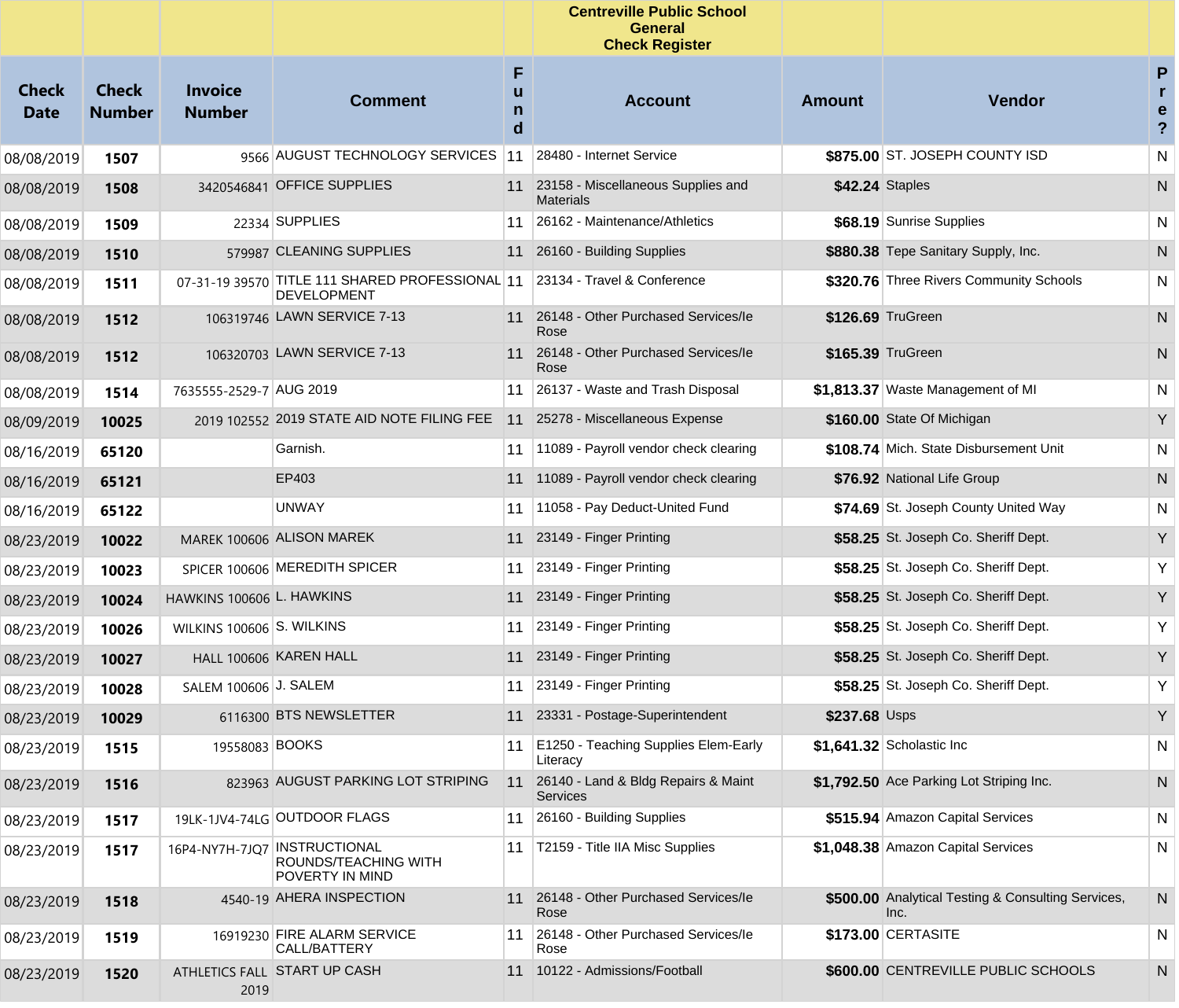|                      |                               |                                 |                                                                          |             | <b>Centreville Public School</b><br><b>General</b><br><b>Check Register</b> |                  |                                         |                                |
|----------------------|-------------------------------|---------------------------------|--------------------------------------------------------------------------|-------------|-----------------------------------------------------------------------------|------------------|-----------------------------------------|--------------------------------|
| Check<br><b>Date</b> | <b>Check</b><br><b>Number</b> | <b>Invoice</b><br><b>Number</b> | <b>Comment</b>                                                           | F<br>n<br>d | <b>Account</b>                                                              | <b>Amount</b>    | <b>Vendor</b>                           | P<br>r.<br>e<br>$\overline{?}$ |
| 08/23/2019           | 1521                          |                                 | 154081 FLOOR CLEANING                                                    | 11          | 26140 - Land & Bldg Repairs & Maint<br>Services                             |                  | \$1,350.00 D & D Maintenance            | N                              |
| 08/23/2019           | 1522                          |                                 | 1319 BREAKFAST/LUNCH                                                     | 11          | 23133 - Other Professional & Technical<br><b>Services</b>                   |                  | \$154.00 Detweiler, Betty               | N                              |
| 08/23/2019           | 1522                          |                                 | 1319 BREAKFAST/LUNCH                                                     |             | 11 23351 - Misc Expenses-Superintendent                                     |                  | \$286.00 Detweiler, Betty               | N                              |
| 08/23/2019           | 1523                          |                                 | 2105 SHARED SALARY/BENEFITS FOR<br><b>DIRECTOR</b>                       | 11          | 11337 - Shared Cost - Early/Middle<br>College                               |                  | \$4,000.00 Glen Oaks Community College  | N                              |
| 08/23/2019           | 1524                          |                                 | 6624 START UP COSTS AND ROTOR                                            |             | 11 26140 - Land & Bldg Repairs & Maint<br><b>Services</b>                   |                  | \$348.00 Kennedy's Lawnsprinkling       | N                              |
| 08/23/2019           | 1525                          |                                 | 076736 2019-20 REMC SERVICES                                             | 11          | 25280 - RMCI Mail Service                                                   | \$3,494.16 Kresa |                                         | N                              |
| 08/23/2019           | 1526                          |                                 | M011173 WEIGHT ROOM REPAIRS                                              | 11          | 26141 - Equipment Repairs & Maint<br>Service                                |                  | \$1,800.00 Mall City Mechanical, Inc.   | N                              |
| 08/23/2019           | 1526                          |                                 | M011174 HVAC HS                                                          |             | 11 26141 - Equipment Repairs & Maint<br>Service                             |                  | \$1.636.77 Mall City Mechanical, Inc.   | N.                             |
| 08/23/2019           | 1527                          | 0550                            | 19-082019-0507- Lester 2019 MASFPS                                       |             | 11   T2133 - Title II Part A-Principal Prof Dev                             |                  | \$350.00 MAS/FPS                        | N                              |
| 08/23/2019           | 1527                          | 0552                            | 19-082019-0509- CARPENTER 2019 MASFPS                                    | 11          | T2133 - Title II Part A-Principal Prof Dev                                  |                  | \$435.00 MAS/FPS                        | N                              |
| 08/23/2019           | 1527                          | 19-082019-0508-<br>0551         | LEMMER 2019 MASFPS                                                       | 11          | T2133 - Title II Part A-Principal Prof Dev                                  |                  | \$435.00 MAS/FPS                        | N                              |
| 08/23/2019           | 1528                          |                                 | 08-26-19 25385 8-26-19 TOURNAMENT                                        | 11          | 29390 - Entry Fees-Volleyball                                               |                  | \$125.00 Mendon Community Schools       | N                              |
| 08/23/2019           | 1530                          |                                 | 23042D20 LEMMER 2019-20                                                  | 11          | 23370 - Dues & Fees-Superintendent                                          | \$150.00 Msbo    |                                         | N                              |
| 08/23/2019           | 1531                          |                                 | 286985 PAINT SUPPLIES                                                    | 11          | 26162 - Maintenance/Athletics                                               |                  | \$15.98 Alpha Building Center - Nottawa | N                              |
| 08/23/2019           | 1531                          |                                 | 284566 PAINT SUPPLIES                                                    | 11          | 26162 - Maintenance/Athletics                                               |                  | \$34.98 Alpha Building Center - Nottawa | N.                             |
| 08/23/2019           | 1531                          |                                 | 284602 WOOD SEALER                                                       | 11          | 26162 - Maintenance/Athletics                                               |                  | \$26.99 Alpha Building Center - Nottawa | N                              |
| 08/23/2019           | 1531                          |                                 | 286039 SUPPLIES                                                          | 11          | 26162 - Maintenance/Athletics                                               |                  | \$59.94 Alpha Building Center - Nottawa | N.                             |
| 08/23/2019           | 1532                          |                                 | 49627 CREDIT ON ACCOUNT DATED 12-01 11 1356 - Textbooks-Sr Hi<br>$-2017$ |             |                                                                             |                  | -\$42.77 Pearson Education              | N                              |
| 08/23/2019           | 1532                          |                                 | 7026789617 TEXTBOOKS                                                     | 11          | 11356 - Textbooks-Sr Hi                                                     |                  | \$8,608.97 Pearson Education            | N                              |
| 08/23/2019           | 1533                          |                                 | INV730538 PAINT/CLEANER                                                  | 11          | 26163 - Misc Expenses                                                       |                  | \$970.35 Pioneer Manufacturing Company  | N                              |
| 08/23/2019           | 1534                          |                                 | 151015C PEST CONTROL                                                     | 11          | 26148 - Other Purchased Services/le<br>Rose                                 |                  | \$274.00 Rose Pest Solutions            | N                              |
| 08/23/2019           | 1535                          |                                 | 5590-2 PAINT AND SUPPLIES                                                | 11          | 26160 - Building Supplies                                                   |                  | \$200.24 Sherwin Williams               | N                              |
| 08/23/2019           | 1535                          |                                 | 5054-9 PAINT                                                             | 11          | 26160 - Building Supplies                                                   |                  | \$122.12 Sherwin Williams               | N                              |
| 08/23/2019           | 1536                          | 2019201                         | SOUTHWEST 10                                                             | 11          | 24370 - Dues & Fees-Sr Hi                                                   |                  | \$400.00 Southwest 10 Conference        | N                              |
| 08/23/2019           | 1536                          |                                 | 2019202 STAR LEAGUE SOFTWARE                                             | 11          | 28431 - Software & Licensing Fees                                           |                  | \$750.00 Southwest 10 Conference        | N                              |
| 08/23/2019           | 1536                          | 2019201                         | SOUTHWEST 10                                                             | 11          | 29394 - Athletics Dues And Fees                                             |                  | \$2.500.00 Southwest 10 Conference      | N                              |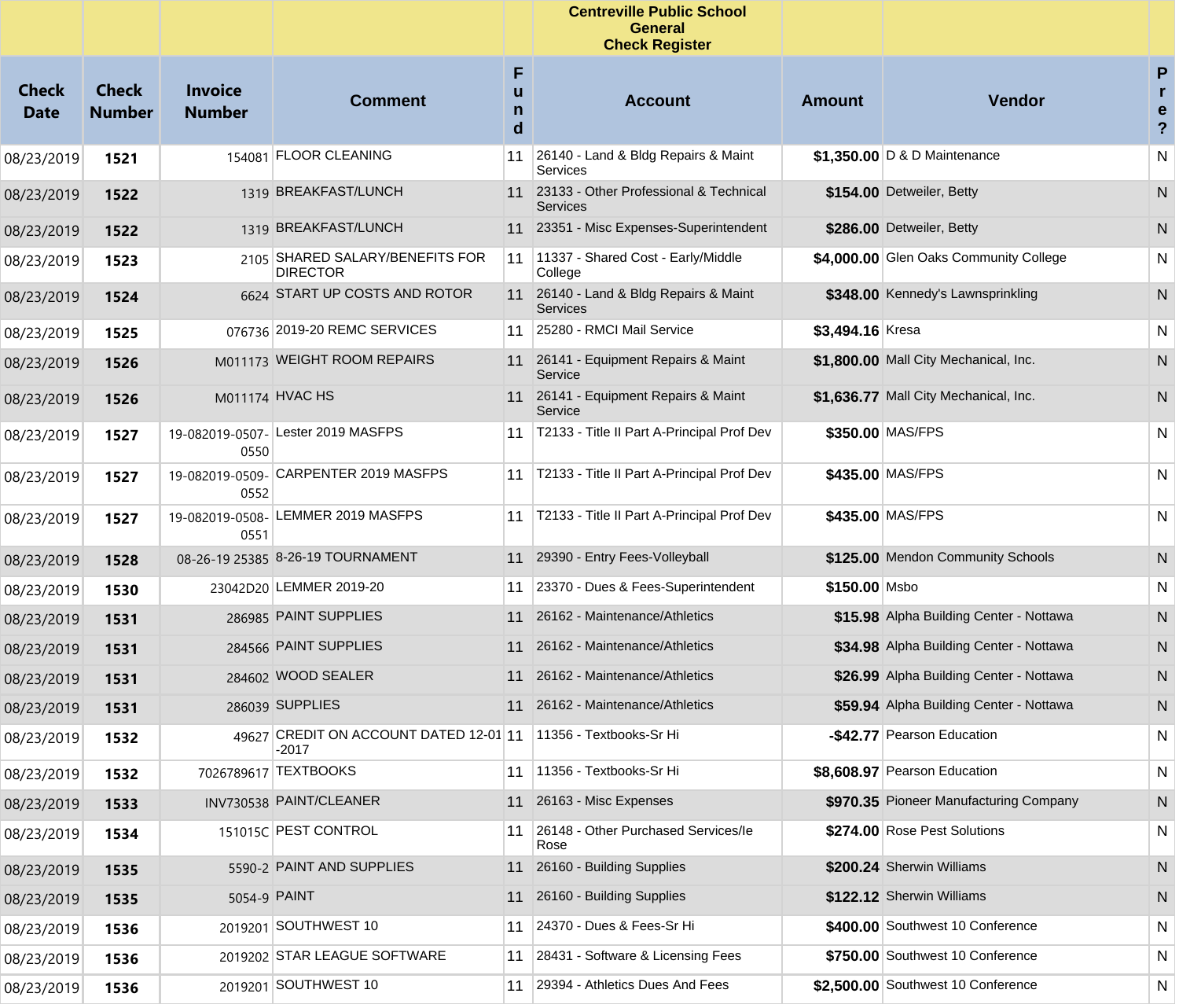|                             |                               |                                    |                                                  |                  | <b>Centreville Public School</b><br>General<br><b>Check Register</b> |                  |                                        |                                      |
|-----------------------------|-------------------------------|------------------------------------|--------------------------------------------------|------------------|----------------------------------------------------------------------|------------------|----------------------------------------|--------------------------------------|
| <b>Check</b><br><b>Date</b> | <b>Check</b><br><b>Number</b> | <b>Invoice</b><br><b>Number</b>    | <b>Comment</b>                                   | F<br>u<br>n<br>d | <b>Account</b>                                                       | <b>Amount</b>    | Vendor                                 | P<br>r.<br>e<br>$\ddot{\phantom{0}}$ |
| 08/23/2019                  | 1537                          |                                    | 3421615137 COPY PAPER                            | 11               | 11153 - Copy Paper                                                   | \$369.20 Staples |                                        | ${\sf N}$                            |
| 08/23/2019                  | 1537                          |                                    | 3421541481 OFFICE SUPPLIES                       | 11               | 23351 - Misc Expenses-Superintendent                                 | \$166.88 Staples |                                        | N                                    |
| 08/23/2019                  | 1538                          |                                    | 11181 FILL DIRT/SAND                             | 11               | 26140 - Land & Bldg Repairs & Maint<br>Services                      |                  | \$250.00 Starks Excavating             | N                                    |
| 08/23/2019                  | 1539                          |                                    | 1041005 SCREENS AND LABOR CHARGE                 |                  | 11 26140 - Land & Bldg Repairs & Maint<br>Services                   |                  | \$205.80 Sturgis Glass LLC             | N                                    |
| 08/23/2019                  | 1541                          |                                    | 50580 BTS NEWSLETTER                             |                  | 11 23136 - Printing & Publishing Newsletter                          |                  | \$2,512.59 Superior Receipt Co.        | N                                    |
| 08/23/2019                  | 1541                          |                                    | 50580 BTS NEWSLETTER                             |                  | 11 23331 - Postage-Superintendent                                    |                  | \$621.94 Superior Receipt Co.          | N                                    |
| 08/23/2019                  | 1541                          |                                    | 50516 LETTERHEAD                                 | 11               | 23350 - Office Supplies-Superintendent                               |                  | \$37.88 Superior Receipt Co.           | N                                    |
| 08/23/2019                  | 1541                          |                                    | 50516 LETTERHEAD                                 |                  | 11 24150 - Office Supplies-Elem                                      |                  | \$75.77 Superior Receipt Co.           | N                                    |
| 08/23/2019                  | 1541                          |                                    | 50516 LETTERHEAD                                 |                  | 11 24350 - Office Supplies-Sr Hi                                     |                  | \$75.77 Superior Receipt Co.           | N                                    |
| 08/23/2019                  | 1541                          |                                    | 50511 ADDRESS STAMP                              |                  | 11 25250 - Business Office Supplies                                  |                  | \$78.40 Superior Receipt Co.           | N                                    |
| 08/23/2019                  | 1542                          |                                    | 79011 GOAL PAD SET                               | 11               | 26161 - Equipment Supplies                                           |                  | \$1,229.00 T-Shirt Printing Plus, Inc. | N                                    |
| 08/23/2019                  | 1542                          |                                    | 79712 FOOTBALLS                                  | 11               | 29357 - Supplies/Football                                            |                  | \$216.00 T-Shirt Printing Plus, Inc.   | N,                                   |
| 08/23/2019                  | 1542                          |                                    | 80037 FOOTBALL EQUIPMENT AND T-<br><b>SHIRTS</b> |                  | 11 29357 - Supplies/Football                                         |                  | \$281.00 T-Shirt Printing Plus, Inc.   | N.                                   |
| 08/23/2019                  | 1544                          |                                    | 19-95582 AUGUST 12-31                            |                  | 11 29387 - Athletics Porta Pottys                                    |                  | \$225.00 VRT Enterprises, Inc          | N                                    |
| 08/23/2019                  | 1545                          |                                    | 60815096 SHELL CARD ENDING 8-15                  |                  | 11 26153 - Gas & Oil-Trucks & Equip                                  |                  | \$337.86 WEX BANK                      | N                                    |
| 08/23/2019                  | 1545                          |                                    | 60815096 SHELL CARD ENDING 8-15                  |                  | 11 27142 - Gasoline/Fuel                                             |                  | \$56.38 WEX BANK                       | N                                    |
| 08/23/2019                  | 1545                          |                                    | 60815096 SHELL CARD ENDING 8-15                  |                  | 11 27150 - Fuel Ag-FFA                                               |                  | \$130.59 WEX BANK                      | N                                    |
| 08/30/2019                  | 65123                         |                                    | Garnish.                                         | 11               | 11089 - Payroll vendor check clearing                                |                  | \$370.12 Mich. State Disbursement Unit | N                                    |
| 08/30/2019                  | 65124                         |                                    | EP403                                            |                  | 11 11089 - Payroll vendor check clearing                             |                  | \$76.92 National Life Group            | N                                    |
| 08/30/2019                  | 65125                         |                                    | <b>UNWAY</b>                                     |                  | 11   11058 - Pay Deduct-United Fund                                  |                  | \$74.69 St. Joseph County United Way   | N                                    |
| 09/05/2019                  | 1555                          |                                    | INV132059 OVERAGES 1/23/19-7/22/19               |                  | 11 11156 - Copier Copy Fees                                          |                  | \$1,388.05 Adams Remco, Inc.           | N                                    |
| 09/05/2019                  | 1555                          |                                    | INV132059 OVERAGES 1/23/19-7/22/19               |                  | 11 11354 - Copier Copy Fees                                          |                  | \$395.53 Adams Remco, Inc.             | N                                    |
| 09/05/2019                  | 1556                          |                                    | 00121568 ENGAGEMENT REVIEW FEE                   |                  | 11 23133 - Other Professional & Technical<br>Services                |                  | \$1,100.00 Cognia, Inc.                | N                                    |
| 09/05/2019                  | 1557                          | 1NNW-W9DM- DICE GAMES<br>CX7D      |                                                  |                  | 11 11150 - Teaching Supplies-Elementary                              |                  | \$19.80 Amazon Capital Services        | N                                    |
| 09/05/2019                  | 1557                          | 117Q-R1NC- SUPPLIES<br>LM6X        |                                                  |                  | 11 1152 - Teaching Supp-Fine Arts                                    |                  | \$127.21 Amazon Capital Services       | N.                                   |
| 09/05/2019                  | 1557                          | 14TV-9G9X- SUPPLIES<br><b>NMCY</b> |                                                  |                  | 11 24150 - Office Supplies-Elem                                      |                  | \$103.51 Amazon Capital Services       | N.                                   |
| 09/05/2019                  | 1557                          |                                    | 1PC3-W3LR-RTYT VOLLEYBALLS AND CARTS             |                  | 11 29381 - Equipment/Volleyball                                      |                  | \$694.90 Amazon Capital Services       | N                                    |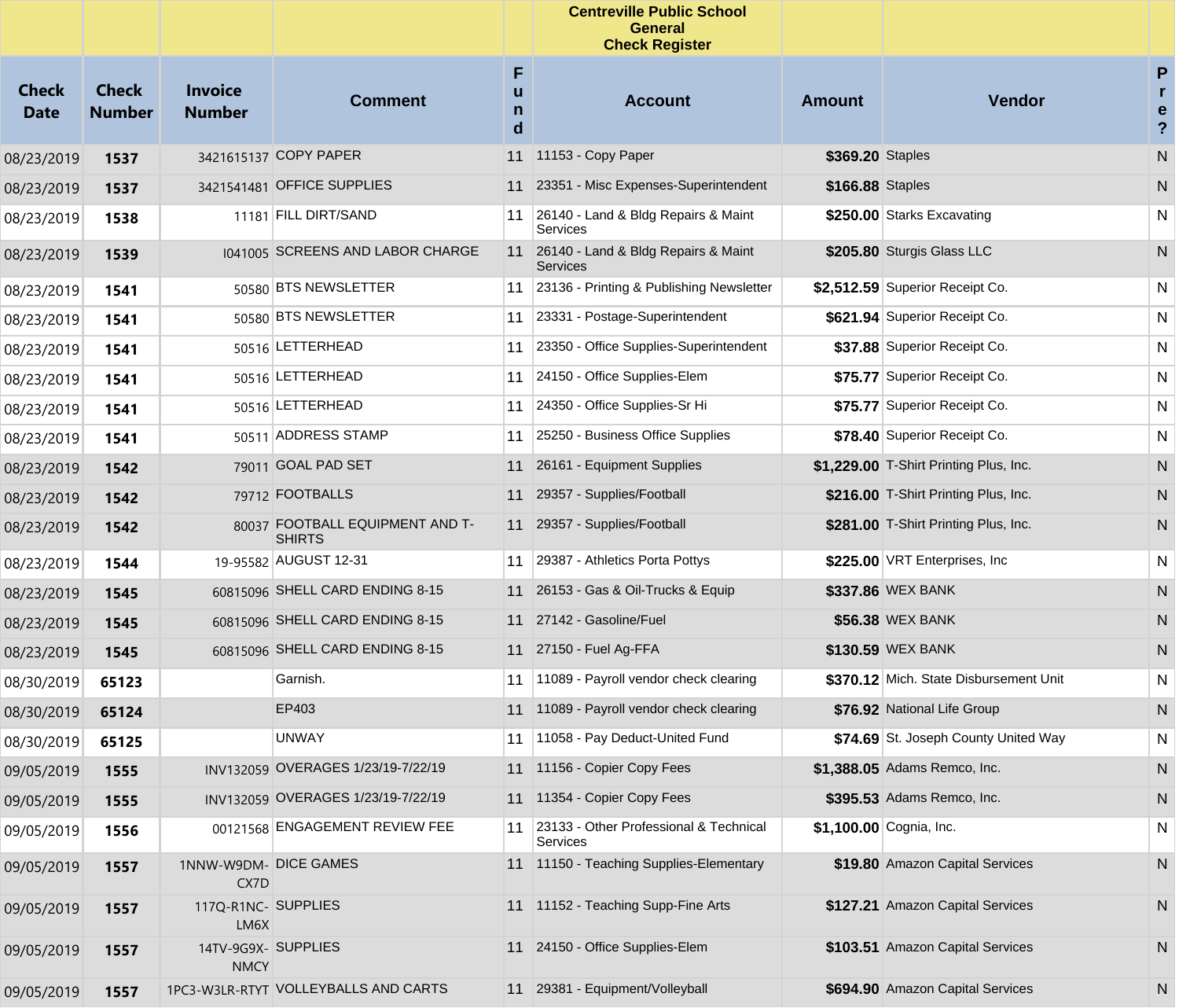|                             |                               |                                 |                     |                  | <b>Centreville Public School</b><br><b>General</b><br><b>Check Register</b> |               |                       |                                        |
|-----------------------------|-------------------------------|---------------------------------|---------------------|------------------|-----------------------------------------------------------------------------|---------------|-----------------------|----------------------------------------|
| <b>Check</b><br><b>Date</b> | <b>Check</b><br><b>Number</b> | <b>Invoice</b><br><b>Number</b> | <b>Comment</b>      | F<br>u<br>n<br>d | <b>Account</b>                                                              | <b>Amount</b> | Vendor                | P<br>r<br>e<br>$\overline{\mathbf{?}}$ |
| 09/05/2019                  | 1558                          |                                 | 7279 BUS 3          | 11               | 27141 - Purchased Services                                                  |               | \$200.00 B&D Repair   | N                                      |
| 09/05/2019                  | 1558                          |                                 | 7312 BUS 3          | 11               | 27141 - Purchased Services                                                  |               | \$560.00 B&D Repair   | N                                      |
| 09/05/2019                  | 1558                          |                                 | 7297 BUS 7          |                  | 11 27141 - Purchased Services                                               |               | \$120.00 B&D Repair   | N                                      |
| 09/05/2019                  | 1558                          |                                 | 7317 BUS 9          | 11               | 27141 - Purchased Services                                                  |               | \$80.00 B&D Repair    | N                                      |
| 09/05/2019                  | 1558                          |                                 | 7299 BUS 1          |                  | 11 27141 - Purchased Services                                               |               | \$320.00 B&D Repair   | N                                      |
| 09/05/2019                  | 1558                          |                                 | 7300 BUS 11         | 11               | 27141 - Purchased Services                                                  |               | \$120.00 B&D Repair   | N                                      |
| 09/05/2019                  | 1558                          |                                 | 7301 BUS 7          |                  | 11 27141 - Purchased Services                                               |               | \$80.00 B&D Repair    | N                                      |
| 09/05/2019                  | 1558                          |                                 | 7304 BUS 6          | 11               | 27141 - Purchased Services                                                  |               | \$40.00 B&D Repair    | N                                      |
| 09/05/2019                  | 1558                          |                                 | 7302 BUS 1          |                  | 11 27141 - Purchased Services                                               |               | \$80.00 B&D Repair    | N                                      |
| 09/05/2019                  | 1558                          |                                 | 7314 BUS 11         | 11               | 27141 - Purchased Services                                                  |               | \$80.00 B&D Repair    | N                                      |
| 09/05/2019                  | 1558                          |                                 | 7316 BUS 2          |                  | 11 27141 - Purchased Services                                               |               | \$80.00 B&D Repair    | N                                      |
| 09/05/2019                  | 1558                          |                                 | 7324 BUS INSPECTION | 11               | 27141 - Purchased Services                                                  |               | \$280.00 B&D Repair   | N                                      |
| 09/05/2019                  | 1558                          |                                 | 7315 BUS 8          |                  | 11 27141 - Purchased Services                                               |               | \$80.00 B&D Repair    | N                                      |
| 09/05/2019                  | 1558                          |                                 | 7317 BUS 9          | 11               | 27151 - Oil & Grease                                                        |               | \$99.80 B&D Repair    | N                                      |
| 09/05/2019                  | 1558                          |                                 | 7316 BUS 2          | 11               | 27151 - Oil & Grease                                                        |               | \$89.82 B&D Repair    | N                                      |
| 09/05/2019                  | 1558                          |                                 | 7312 BUS 3          | 11               | 27151 - Oil & Grease                                                        |               | \$155.31 B&D Repair   | N                                      |
| 09/05/2019                  | 1558                          |                                 | 7315 BUS 8          |                  | 11 27151 - Oil & Grease                                                     |               | \$161.21 B&D Repair   | N                                      |
| 09/05/2019                  | 1558                          |                                 | 7314 BUS 11         | 11               | 27151 - Oil & Grease                                                        |               | \$154.69 B&D Repair   | N                                      |
| 09/05/2019                  | 1558                          |                                 | 7302 BUS 1          |                  | 11 27151 - Oil & Grease                                                     |               | \$149.70 B&D Repair   | N                                      |
| 09/05/2019                  | 1558                          |                                 | 7301 BUS 7          |                  | 11 27151 - Oil & Grease                                                     |               | \$113.61 B&D Repair   | N                                      |
| 09/05/2019                  | 1558                          |                                 | 7317 BUS 9          |                  | 27154 - Vehicle Repair Parts                                                |               | \$32.11 B&D Repair    | ${\sf N}$                              |
| 09/05/2019                  | 1558                          |                                 | 7312 BUS 3          |                  | 11 27154 - Vehicle Repair Parts                                             |               | \$1,527.61 B&D Repair | N                                      |
| 09/05/2019                  | 1558                          |                                 | 7297 BUS 7          | 11               | 27154 - Vehicle Repair Parts                                                |               | \$148.15 B&D Repair   | N                                      |
| 09/05/2019                  | 1558                          |                                 | 7279 BUS 3          | 11               | 27154 - Vehicle Repair Parts                                                |               | \$564.04 B&D Repair   | N                                      |
| 09/05/2019                  | 1558                          |                                 | 7315 BUS 8          | 11               | 27154 - Vehicle Repair Parts                                                |               | \$21.10 B&D Repair    | N                                      |
| 09/05/2019                  | 1558                          |                                 | 7316 BUS 2          | 11               | 27154 - Vehicle Repair Parts                                                |               | \$32.11 B&D Repair    | N                                      |
| 09/05/2019                  | 1558                          |                                 | 7314 BUS 11         | 11               | 27154 - Vehicle Repair Parts                                                |               | \$94.71 B&D Repair    | N                                      |
| 09/05/2019                  | 1558                          |                                 | 7302 BUS 1          | 11               | 27154 - Vehicle Repair Parts                                                |               | \$94.71 B&D Repair    | N                                      |
| 09/05/2019                  | 1558                          |                                 | 7304 BUS 6          |                  | 11 27154 - Vehicle Repair Parts                                             |               | \$7.85 B&D Repair     | N                                      |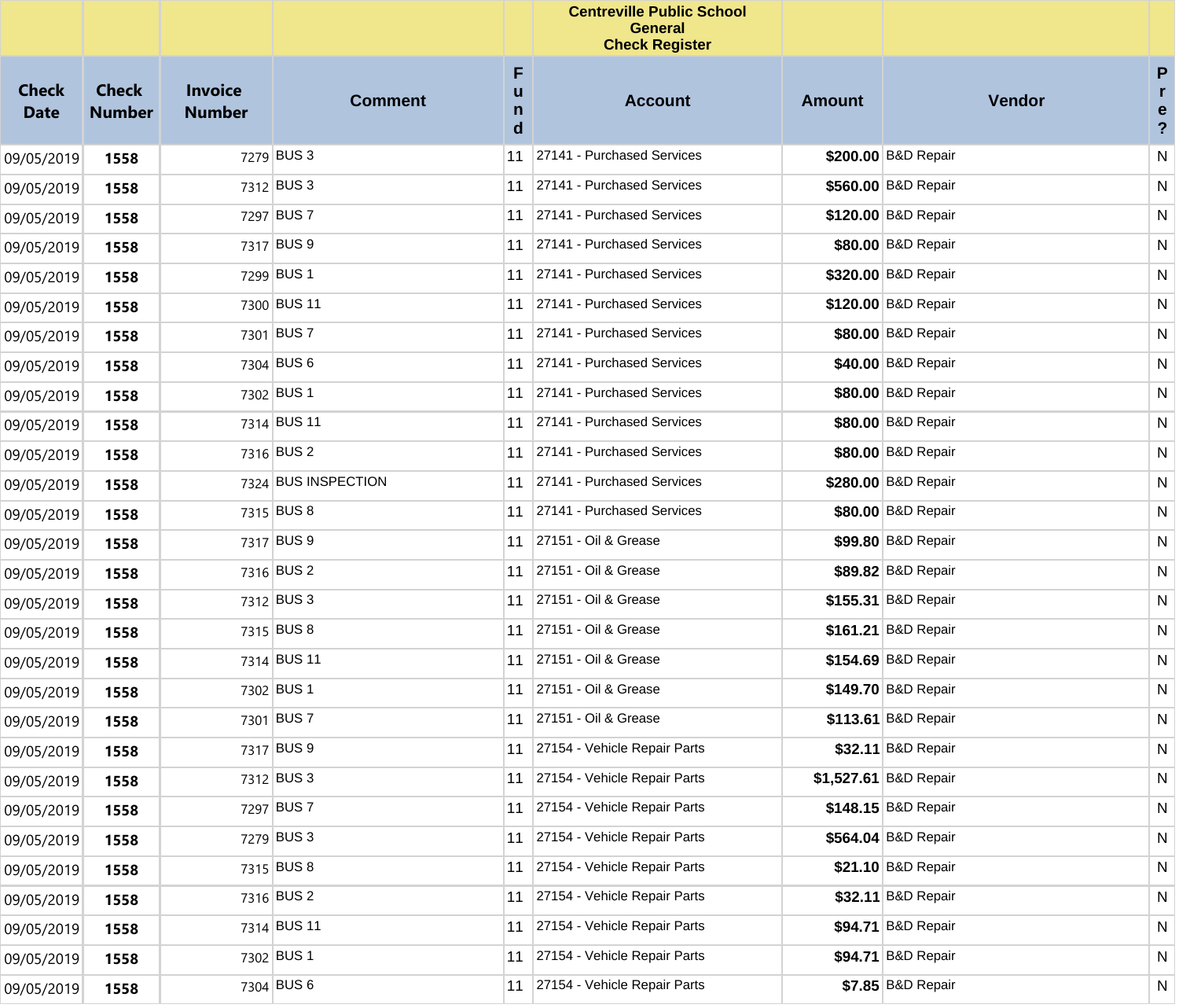|                             |                               |                                 |                                           |                  | <b>Centreville Public School</b><br><b>General</b><br><b>Check Register</b> |                     |                                      |                                         |
|-----------------------------|-------------------------------|---------------------------------|-------------------------------------------|------------------|-----------------------------------------------------------------------------|---------------------|--------------------------------------|-----------------------------------------|
| <b>Check</b><br><b>Date</b> | <b>Check</b><br><b>Number</b> | <b>Invoice</b><br><b>Number</b> | <b>Comment</b>                            | F<br>u<br>n<br>d | <b>Account</b>                                                              | <b>Amount</b>       | Vendor                               | P<br>r.<br>e<br>$\overline{\mathbf{?}}$ |
| 09/05/2019                  | 1558                          |                                 | 7301 BUS 7                                | 11               | 27154 - Vehicle Repair Parts                                                |                     | \$21.12 B&D Repair                   | ${\sf N}$                               |
| 09/05/2019                  | 1558                          |                                 | 7299 BUS 1                                |                  | 11 27154 - Vehicle Repair Parts                                             |                     | \$195.92 B&D Repair                  | N                                       |
| 09/05/2019                  | 1559                          |                                 | 11543 CUSTODIAN T-SHIRTS                  |                  | 11 26157 - Uniforms-Maintenance                                             |                     | \$518.65 BOFA, Inc.                  | N                                       |
| 09/05/2019                  | 1560                          |                                 | 6891-R NEW COPIER                         |                  | 11 11156 - Copier Copy Fees                                                 |                     | \$380.00 Capital Advantage Leasing   | N                                       |
| 09/05/2019                  | 1560                          |                                 | 6891-R NEW COPIER                         |                  | 11   11354 - Copier Copy Fees                                               |                     | \$380.47 Capital Advantage Leasing   | N                                       |
| 09/05/2019                  | 1561                          | $-19$                           | 801418807 08-15 LEASE PAYMENT 801418807   |                  | 11 11156 - Copier Copy Fees                                                 |                     | \$314.21 TCF Bank                    | N                                       |
| 09/05/2019                  | 1561                          | $15 - 19$                       | 00801427584 08- LEASE PAYMENT 00801427584 |                  | 11 11254 - Copier Copy Fees                                                 |                     | \$278.35 TCF Bank                    | N                                       |
| 09/05/2019                  | 1561                          | $15 - 19$                       | 00100281211 08- LEASE PAYMENT 100281211   |                  | 11 11354 - Copier Copy Fees                                                 |                     | \$222.25 TCF Bank                    | N                                       |
| 09/05/2019                  | 1562                          |                                 | 206790102483 1000 0510 7840               |                  | 11 26152 - Electric                                                         |                     | \$334.01 Consumers Energy            | N                                       |
| 09/05/2019                  | 1562                          |                                 | 206790102484 1000 0510 8103               |                  | 11 26152 - Electric                                                         |                     | \$230.41 Consumers Energy            | N                                       |
| 09/05/2019                  | 1562                          |                                 | 206790102485 1000 0510 8269               |                  | 11 26152 - Electric                                                         |                     | \$123.15 Consumers Energy            | N                                       |
| 09/05/2019                  | 1562                          |                                 | 201006231012 1000 0524 5673               |                  | 11 26152 - Electric                                                         |                     | \$136.05 Consumers Energy            | N                                       |
| 09/05/2019                  | 1562                          |                                 | 205989397343 1000 8280 9623               |                  | 11 26152 - Electric                                                         |                     | \$140.92 Consumers Energy            | N.                                      |
| 09/05/2019                  | 1562                          |                                 | 204743542841 1000 0468 1670               |                  | 11 26152 - Electric                                                         |                     | \$121.53 Consumers Energy            | N                                       |
| 09/05/2019                  | 1562                          |                                 | 206612171116 1000 0011 0070               |                  | 11 26152 - Electric                                                         |                     | \$5,879.03 Consumers Energy          | N                                       |
| 09/05/2019                  | 1562                          |                                 | 204743542842 1000 0468 1944               |                  | 11 26152 - Electric                                                         |                     | \$25.95 Consumers Energy             | N                                       |
| 09/05/2019                  | 1562                          |                                 | 206612171114 1000 0009 9414               |                  | 11 26152 - Electric                                                         |                     | \$3,434.98 Consumers Energy          | N                                       |
| 09/05/2019                  | 1562                          |                                 | 204743542843 1000 0468 2173               |                  | 11 26152 - Electric                                                         |                     | \$25.40 Consumers Energy             | N                                       |
| 09/05/2019                  | 1562                          |                                 | 201895787390 1000 0500 9061               |                  | 11 26152 - Electric                                                         |                     | \$230.82 Consumers Energy            | N                                       |
| 09/05/2019                  | 1563                          |                                 | 6666595 SUPPLIES                          |                  | 11 22151 - Periodicals-Elem                                                 | \$141.33 Demco      |                                      | N                                       |
| 09/05/2019                  | 1564                          | 08-19-19 100087 PHONE           |                                           |                  | 11 26134 - Telephone                                                        | \$1,329.81 Frontier |                                      | N                                       |
| 09/05/2019                  | 1564                          | 08-16-19 100087 ETHERNET        |                                           | 11               | 28480 - Internet Service                                                    | \$1,293.00 Frontier |                                      | N                                       |
| 09/05/2019                  | 1565                          |                                 | 229080 KOHLHOFF DOT PHYSICAL              | 11               | 27131 - Bus Drivers Physicals &<br>Licenses                                 |                     | \$72.00 I-Med Medical Services PC    | N                                       |
| 09/05/2019                  | 1565                          |                                 | 228700 HARKER DOT PHYSICAL                |                  | 11 27131 - Bus Drivers Physicals &<br>Licenses                              |                     | \$72.00 I-Med Medical Services PC    | N.                                      |
| 09/05/2019                  | 1567                          |                                 | 076797 MATH RECOVERY COURSE               |                  | 11 1158 - Workbooks-Elementary                                              | \$120.00 Kresa      |                                      | N                                       |
| 09/05/2019                  | 1567                          |                                 | 36498 CHECK PRINTING                      |                  | 11 25250 - Business Office Supplies                                         | \$57.97 Kresa       |                                      | N                                       |
| 09/05/2019                  | 1569                          | 23286                           | CARPENTER TWO MONTHS                      |                  | 11 23170 - Dues & Fees                                                      |                     | \$37.00 Lions Club of Centreville Mi | N                                       |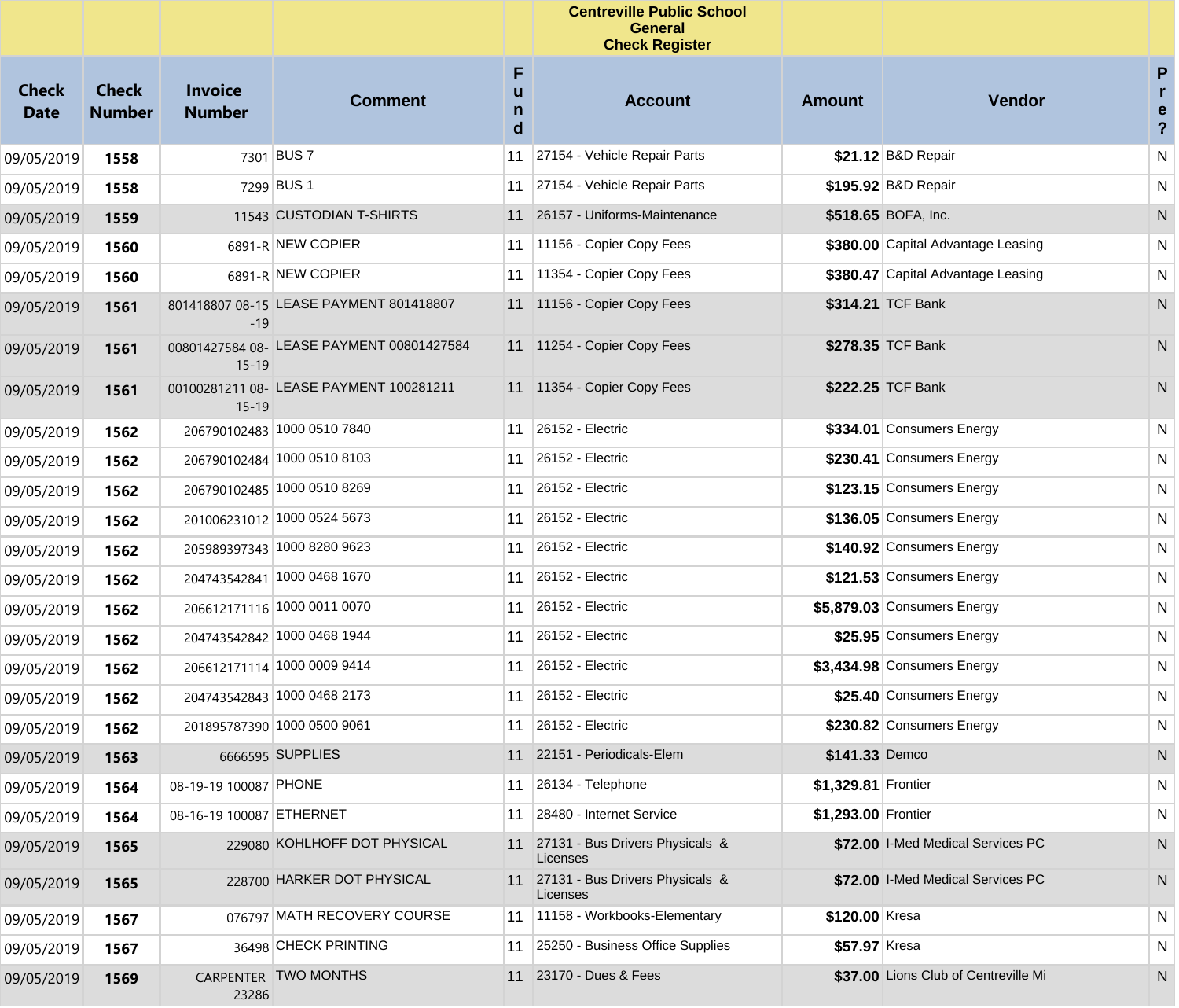|                             |                               |                                 |                                            |                  | <b>Centreville Public School</b><br><b>General</b><br><b>Check Register</b> |               |                                   |                                                   |
|-----------------------------|-------------------------------|---------------------------------|--------------------------------------------|------------------|-----------------------------------------------------------------------------|---------------|-----------------------------------|---------------------------------------------------|
| <b>Check</b><br><b>Date</b> | <b>Check</b><br><b>Number</b> | <b>Invoice</b><br><b>Number</b> | <b>Comment</b>                             | F<br>u<br>n<br>d | <b>Account</b>                                                              | <b>Amount</b> | Vendor                            | P<br>$\mathbf{r}$<br>e<br>$\overline{\mathbf{?}}$ |
| 09/05/2019                  | 1570                          |                                 | 2019-20 102717 REGION VII DUES             | 11               | 23370 - Dues & Fees-Superintendent                                          |               | \$50.00 MASA Region VII           | N                                                 |
| 09/05/2019                  | 1571                          | MILLER 11-08-19 MASB            |                                            | 11               | 23134 - Travel & Conference                                                 | \$529.00 MASB |                                   | N                                                 |
| 09/05/2019                  | 1572                          | 3155804-IN MEDALS               |                                            | 11               | 29342 - Tournament/Cross Country<br>Invitational                            |               | \$255.00 Maxwell Medals & Awards  | N                                                 |
| 09/05/2019                  | 1572                          | 3155804-IN MEDALS               |                                            | 11               | 29347 - Tournament Expense-Track<br>Invitational                            |               | \$595.00 Maxwell Medals & Awards  | N                                                 |
| 09/05/2019                  | 1573                          |                                 | 2019-20 25391 ATHLETIC DIRECTOR IN-SERVICE | 11               | 29375 - Business Expense                                                    |               | \$60.00 MHSAA                     | N                                                 |
| 09/05/2019                  | 1576                          |                                 | 6971939 SUPPLIES                           | 11               | 11150 - Teaching Supplies-Elementary                                        |               | \$85.19 Really Good Stuff         | N                                                 |
| 09/05/2019                  | 1578                          | 208123457678 SUPPLIES           |                                            | 11               | 11150 - Teaching Supplies-Elementary                                        |               | \$125.00 School Specialty, LLC    | N                                                 |
| 09/05/2019                  | 1578                          | 308103368005 SUPPLIES           |                                            | 11               | 11150 - Teaching Supplies-Elementary                                        |               | \$124.63 School Specialty, LLC    | N                                                 |
| 09/05/2019                  | 1578                          | 308103389341 SUPPLIES           |                                            | 11               | 11150 - Teaching Supplies-Elementary                                        |               | \$65.51 School Specialty, LLC     | N                                                 |
| 09/05/2019                  | 1578                          | 208123560093 SUPPLIES           |                                            | 11               | 11152 - Teaching Supp-Fine Arts                                             |               | \$199.00 School Specialty, LLC    | N                                                 |
| 09/05/2019                  | 1578                          | 208123557550 SUPPLIES           |                                            | 11               | 11152 - Teaching Supp-Fine Arts                                             |               | \$41.94 School Specialty, LLC     | N                                                 |
| 09/05/2019                  | 1578                          | 308103381525 SUPPLIES           |                                            | 11               | 11152 - Teaching Supp-Fine Arts                                             |               | \$289.16 School Specialty, LLC    | N                                                 |
| 09/05/2019                  | 1578                          | 208123557542 SUPPLIES           |                                            | 11               | 11152 - Teaching Supp-Fine Arts                                             |               | \$503.02 School Specialty, LLC    | N                                                 |
| 09/05/2019                  | 1578                          | 208123436236 SUPPLIES           |                                            | 11               | 11153 - Copy Paper                                                          |               | \$111.58 School Specialty, LLC    | N                                                 |
| 09/05/2019                  | 1578                          | 308103346776 SUPPLIES           |                                            | 11               | 11153 - Copy Paper                                                          |               | \$192.92 School Specialty, LLC    | N                                                 |
| 09/05/2019                  | 1578                          | 208123461117 SUPPLIES           |                                            | 11               | 11153 - Copy Paper                                                          |               | \$11.64 School Specialty, LLC     | N                                                 |
| 09/05/2019                  | 1578                          | 208123050609 SUPPLIES           |                                            | 11               | 11154 - Teaching Supplies-Gym                                               |               | \$114.97 School Specialty, LLC    | N                                                 |
| 09/05/2019                  | 1578                          | 208123458963 SUPPLIES           |                                            | 11               | 11154 - Teaching Supplies-Gym                                               |               | \$487.26 School Specialty, LLC    | N                                                 |
| 09/05/2019                  | 1578                          | 308103389341 SUPPLIES           |                                            | 11               | 12350 - Teaching Supplies-Sp Ed-Elem                                        |               | \$150.00 School Specialty, LLC    | N                                                 |
| 09/05/2019                  | 1578                          | 208123461117 SUPPLIES           |                                            | 11               | 24150 - Office Supplies-Elem                                                |               | \$50.21 School Specialty, LLC     | N                                                 |
| 09/05/2019                  | 1578                          | 208123436236 SUPPLIES           |                                            |                  | 11 24150 - Office Supplies-Elem                                             |               | \$250.86 School Specialty, LLC    | N                                                 |
| 09/05/2019                  | 1578                          | 208123505722 SUPPLIES           |                                            | 11               | 24150 - Office Supplies-Elem                                                |               | \$104.98 School Specialty, LLC    | N                                                 |
| 09/05/2019                  | 1578                          | 208123500640 SUPPLIES           |                                            | 11               | 24150 - Office Supplies-Elem                                                |               | \$162.14 School Specialty, LLC    | N                                                 |
| 09/05/2019                  | 1578                          | 208123619771 SUPPLIES           |                                            | 11               | 24150 - Office Supplies-Elem                                                |               | \$55.79 School Specialty, LLC     | N                                                 |
| 09/05/2019                  | 1578                          | 208123659984 SUPPLIES           |                                            | 11               | 24150 - Office Supplies-Elem                                                |               | \$237.30 School Specialty, LLC    | N                                                 |
| 09/05/2019                  | 1578                          | 308103346776 SUPPLIES           |                                            | 11               | 24150 - Office Supplies-Elem                                                |               | \$9.04 School Specialty, LLC      | N                                                 |
| 09/05/2019                  | 1579                          |                                 | 300 EL AUG 0136013500                      | 11               | 26150 - Heating                                                             |               | \$133.41 Semco energy Gas Company | N                                                 |
| 09/05/2019                  | 1579                          |                                 | 190 HS AUG 0135859500                      | 11               | 26150 - Heating                                                             |               | \$317.00 Semco energy Gas Company | N                                                 |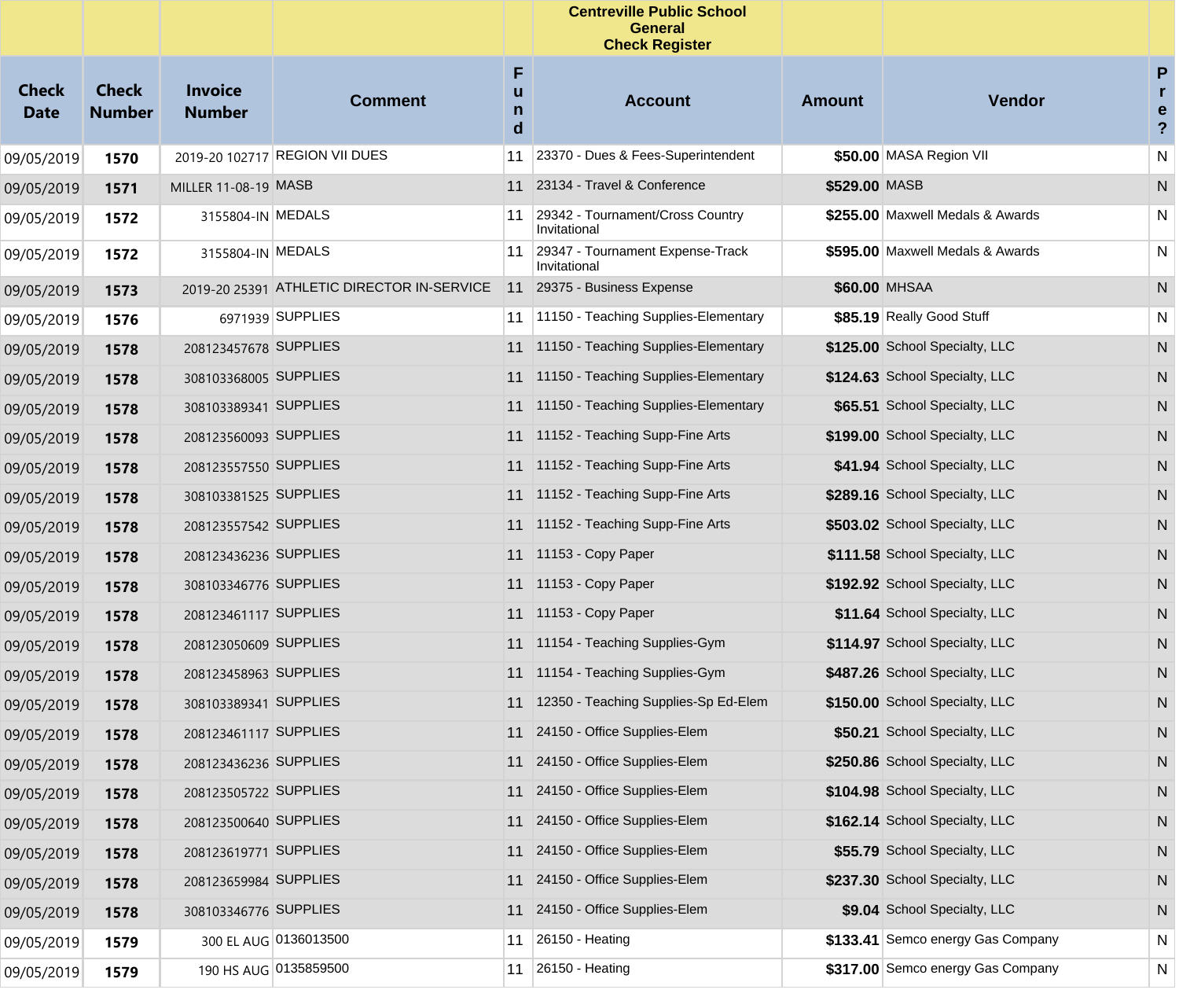|                             |                               |                                 |                                                |                  | <b>Centreville Public School</b><br><b>General</b><br><b>Check Register</b> |                    |                                           |                                          |
|-----------------------------|-------------------------------|---------------------------------|------------------------------------------------|------------------|-----------------------------------------------------------------------------|--------------------|-------------------------------------------|------------------------------------------|
| <b>Check</b><br><b>Date</b> | <b>Check</b><br><b>Number</b> | <b>Invoice</b><br><b>Number</b> | <b>Comment</b>                                 | F<br>u<br>n<br>d | <b>Account</b>                                                              | <b>Amount</b>      | Vendor                                    | P<br>r<br>e<br>$\boldsymbol{\mathsf{?}}$ |
| 09/05/2019                  | 1579                          |                                 | 190 BG AUG 0135858500                          | 11               | 26150 - Heating                                                             |                    | \$27.66 Semco energy Gas Company          | ${\sf N}$                                |
| 09/05/2019                  | 1579                          |                                 | 336 HA AUG 0136018500                          | 11               | 26150 - Heating                                                             |                    | \$17.41 Semco energy Gas Company          | N                                        |
| 09/05/2019                  | 1579                          |                                 | 517 CS AUG 0136022500                          | 11               | 26150 - Heating                                                             |                    | \$19.12 Semco energy Gas Company          | N                                        |
| 09/05/2019                  | 1579                          |                                 | 442 FH AUG 0136677500                          | 11               | 26150 - Heating                                                             |                    | \$14.81 Semco energy Gas Company          | N                                        |
| 09/05/2019                  | 1580                          | <b>WC</b>                       | 2019-20 2ND QRT 2019-20 2ND QRT WC             |                  | 11 11019 - Prepaid Expenses                                                 | \$1,512.00 Set Seg |                                           | N                                        |
| 09/05/2019                  | 1581                          |                                 | 002 REFUND FOR CHECK ISSUED IN<br><b>ERROR</b> | 11               | 10104 - Misc. Taxes                                                         |                    | \$3,499.92 SHERMAN TOWNSHIP               | N                                        |
| 09/05/2019                  | 1582                          |                                 | 9593 SEPT 2019                                 |                  | 11 23370 - Dues & Fees-Superintendent                                       |                    | \$600.00 ST. JOSEPH COUNTY ISD            | N                                        |
| 09/05/2019                  | 1582                          |                                 | 9593 SEPT 2019                                 |                  | 11 28430 - Shared Services-Technology                                       |                    | \$9,331.20 ST. JOSEPH COUNTY ISD          | N                                        |
| 09/05/2019                  | 1583                          | 08-19-19 103275 TOURNAMENT      |                                                | 11               | 29390 - Entry Fees-Volleyball                                               |                    | \$165.00 St. Philip Catholic Central H.S. | N                                        |
| 09/05/2019                  | 1584                          |                                 | 8747 STANDARD FOR SUCCESS<br><b>SOFTWARE</b>   |                  | 11 28431 - Software & Licensing Fees                                        |                    | \$2.248.00 Standard For Success, LLC      | N                                        |
| 09/05/2019                  | 1585                          |                                 | 3423369780 COPY PAPER                          | 11               | $11153 - Copy Paper$                                                        | \$184.60 Staples   |                                           | N                                        |
| 09/05/2019                  | 1585                          |                                 | 3422131406 COPY PAPER                          | 11               | 11252 - Copy Paper                                                          | \$110.76 Staples   |                                           | N                                        |
| 09/05/2019                  | 1585                          |                                 | 3422636784 COPY PAPER                          | 11               | 11252 - Copy Paper                                                          | \$147.68 Staples   |                                           | N                                        |
| 09/05/2019                  | 1585                          |                                 | 3422131406 OFFICE SUPPLIES                     | 11               | 25250 - Business Office Supplies                                            | \$35.81 Staples    |                                           | N                                        |
| 09/05/2019                  | 1585                          |                                 | 3422636785 COPY PAPER/SHIPPING TAPE            | 11               | 25250 - Business Office Supplies                                            | \$118.08 Staples   |                                           | N                                        |
| 09/05/2019                  | 1585                          |                                 | 3422258255 OFFICE SUPPLIES                     | 11               | 25252 - Misc. Expense-Business Office                                       | $-$15.39$ Staples  |                                           | N                                        |
| 09/05/2019                  | 1585                          |                                 | 3422534872 OFFICE SUPPLIES                     | 11               | 25252 - Misc. Expense-Business Office                                       | \$17.97 Staples    |                                           | N                                        |
| 09/05/2019                  | 1585                          |                                 | 3422534873 OFFICE SUPPLIES                     | 11               | 25252 - Misc. Expense-Business Office                                       | \$17.97 Staples    |                                           | N                                        |
| 09/05/2019                  | 1586                          |                                 | 2281 CRIPE FUNERAL                             |                  | 11 25252 - Misc. Expense-Business Office                                    |                    | \$45.00 Tedrow's Greenhouse & Florist     | N                                        |
| 09/05/2019                  | 1588                          |                                 | 703978 NEWSPAPER SUBSCRIPTION                  |                  | 23351 - Misc Expenses-Superintendent                                        |                    | \$151.73 Three Rivers Media               | $\overline{N}$                           |
| 09/05/2019                  | 1589                          |                                 | 255817 SAN PREP                                |                  | 11 23131 - Legal Services                                                   |                    | \$1,962.00 Thrun Law Firm, P.C.           | N                                        |
| 09/05/2019                  | 1590                          |                                 | 80493 MOUTH PIECES                             | 11               | 29357 - Supplies/Football                                                   |                    | \$21.00 T-Shirt Printing Plus, Inc.       | N                                        |
| 09/05/2019                  | 1591                          | 100873                          | SEPT 2019 SEPT 2019                            |                  | 11 11057 - Insurance Options                                                |                    | \$1,158.83 Unum Life Ins. Co. Of America  | N                                        |
| 09/05/2019                  | 1592                          |                                 | PFS 08-10-19 MA10-000480-0000-00               | 11               | 26136 - Water and Sewer                                                     |                    | \$65.99 Village of Centreville            | $\mathsf{N}$                             |
| 09/05/2019                  | 1592                          |                                 | HSSM 08-10-19 HO10-000190-0000-02              | 11               | 26136 - Water and Sewer                                                     |                    | \$484.01 Village of Centreville           | ${\sf N}$                                |
| 09/05/2019                  | 1592                          |                                 | MB 08-10-19 DE11-000348-0000-00                | 11               | 26136 - Water and Sewer                                                     |                    | \$101.80 Village of Centreville           | ${\sf N}$                                |
| 09/05/2019                  | 1592                          |                                 | BG 08-10-19 HO10-000190-0000-06                | 11               | 26136 - Water and Sewer                                                     |                    | \$39.51 Village of Centreville            | N                                        |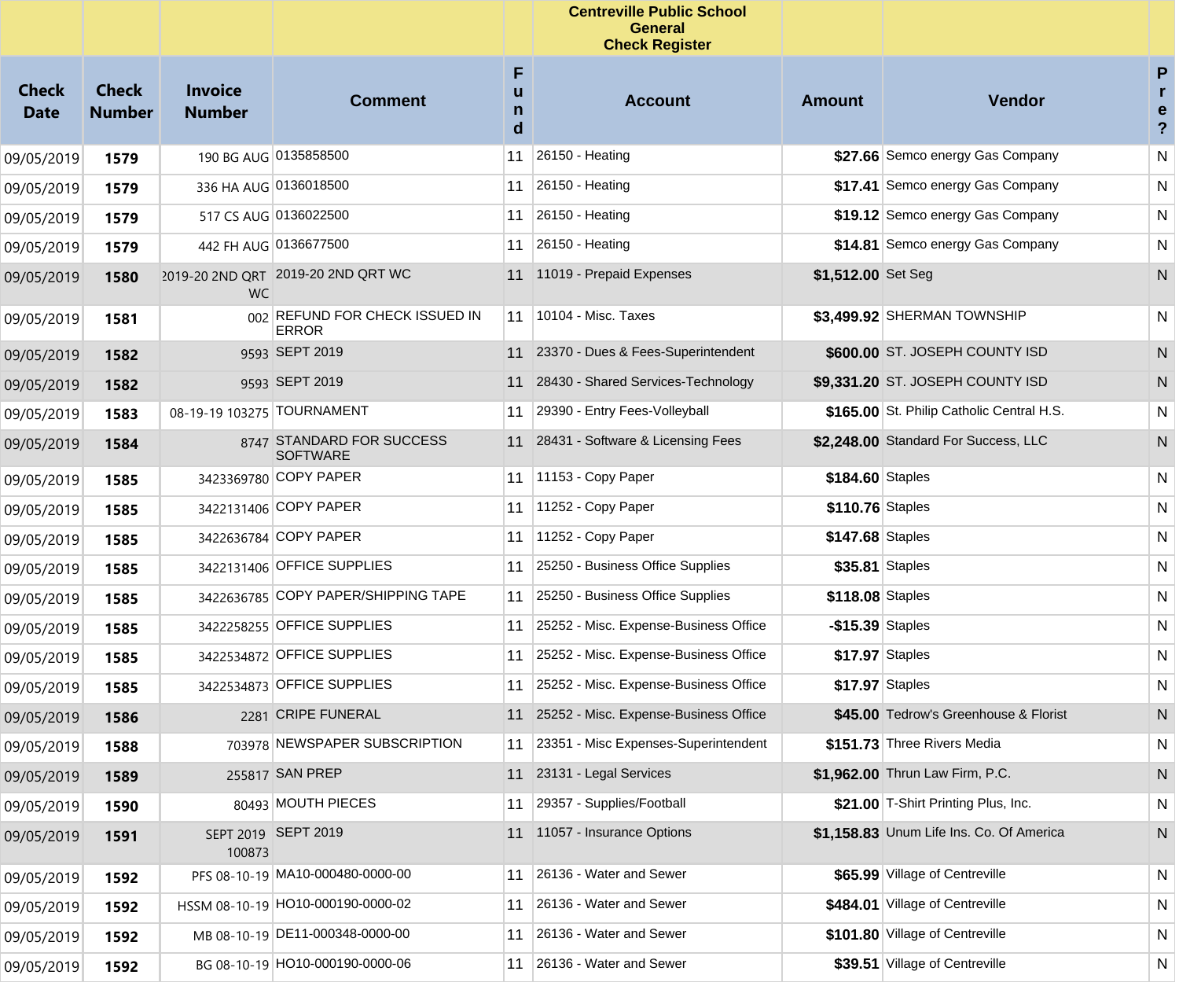|                             |                               |                                 |                                                              |                  | <b>Centreville Public School</b><br>General<br><b>Check Register</b> |               |                                        |                                     |
|-----------------------------|-------------------------------|---------------------------------|--------------------------------------------------------------|------------------|----------------------------------------------------------------------|---------------|----------------------------------------|-------------------------------------|
| <b>Check</b><br><b>Date</b> | <b>Check</b><br><b>Number</b> | <b>Invoice</b><br><b>Number</b> | <b>Comment</b>                                               | F<br>u<br>n<br>d | <b>Account</b>                                                       | <b>Amount</b> | <b>Vendor</b>                          | P<br>r<br>e<br>$\ddot{\phantom{0}}$ |
| 09/05/2019                  | 1592                          |                                 | PF 08-10-19 MA10-000480-0000-01                              | 11               | 26136 - Water and Sewer                                              |               | \$39.51 Village of Centreville         | ${\sf N}$                           |
| 09/05/2019                  | 1592                          |                                 | AB 08-10-19 DE11-000517-0000-00                              | 11               | 26136 - Water and Sewer                                              |               | \$57.01 Village of Centreville         | N                                   |
| 09/05/2019                  | 1592                          |                                 | HSNM 08-10-19 HO10-000190-0000-03                            | 11               | 26136 - Water and Sewer                                              |               | \$39.40 Village of Centreville         | N                                   |
| 09/05/2019                  | 1592                          |                                 | EL 08-10-19 HO10-000190-0000-04                              | 11               | 26136 - Water and Sewer                                              |               | \$630.73 Village of Centreville        | N                                   |
| 09/13/2019                  | 10030                         | <b>SCHMIDTENDORF</b>            |                                                              |                  | 11 23149 - Finger Printing                                           |               | \$58.25 St. Joseph Co. Sheriff Dept.   | Y                                   |
| 09/13/2019                  | 10032                         | STOVER 100606 T. STOVER         |                                                              | 11               | 23149 - Finger Printing                                              |               | \$58.25 St. Joseph Co. Sheriff Dept.   | Υ                                   |
| 09/13/2019                  | 10034                         |                                 | WEBB 100606 C WEBB ROCKET CHEER COACH                        | 11               | 23149 - Finger Printing                                              |               | \$58.25 St. Joseph Co. Sheriff Dept.   | Y                                   |
| 09/13/2019                  | 65126                         |                                 | Garnish.                                                     | 11               | 11089 - Payroll vendor check clearing                                |               | \$370.12 Mich. State Disbursement Unit | N                                   |
| 09/13/2019                  | 65127                         |                                 | EP403                                                        | 11               | 11089 - Payroll vendor check clearing                                |               | \$76.92 National Life Group            | N                                   |
| 09/13/2019                  | 65128                         |                                 | <b>UNWAY</b>                                                 | 11               | 11058 - Pay Deduct-United Fund                                       |               | \$74.69 St. Joseph County United Way   | N                                   |
| 09/19/2019                  | 10037                         | <b>SCOTT 100606 K. SCOTT</b>    |                                                              | 11               | 23149 - Finger Printing                                              |               | \$58.25 St. Joseph Co. Sheriff Dept.   | Y                                   |
| 09/19/2019                  | 1593                          |                                 | 00113762 2019-20 NETWORK FEE                                 | 11               | 24370 - Dues & Fees-Sr Hi                                            |               | \$1,200.00 Cognia, Inc.                | N                                   |
| 09/19/2019                  | 1595                          | 19                              | EMC BOOK 9-3- EMC BOOK REIM                                  |                  | 11 11334 - Tuition/Dual Enrollment                                   |               | \$84.95 Anita Schlabach                | N                                   |
| 09/19/2019                  | 1596                          |                                 | 16906316 FIRE EXTINGUISHER<br><b>INSPECTION/MAINT</b>        | 11               | 26148 - Other Purchased Services/le<br>Rose                          |               | \$99.80 CERTASITE                      | N                                   |
| 09/19/2019                  | 1596                          |                                 | 16906309 FIRE EXTINGUISHER<br><b>INSPECTION/MAINT</b>        | 11               | 26148 - Other Purchased Services/le<br>Rose                          |               | \$312.20 CERTASITE                     | $\mathsf{N}$                        |
| 09/19/2019                  | 1596                          |                                 | 16906354 FIRE EXTINGUISHER/ALARM/<br><b>INSPECTION/MAINT</b> | 11               | 26148 - Other Purchased Services/le<br>Rose                          |               | \$2,503.80 CERTASITE                   | N                                   |
| 09/19/2019                  | 1596                          |                                 | 16906342 FIRE EXTINGUISHER/ALARM/<br><b>INSPECTION/MAINT</b> | 11               | 26148 - Other Purchased Services/le<br>Rose                          |               | \$1,369.90 CERTASITE                   | N                                   |
| 09/19/2019                  | 1597                          |                                 | 7303 BUS 12                                                  | 11               | 27140 - Repairs & Maintenance Services                               |               | \$400.00 B&D Repair                    | N                                   |
| 09/19/2019                  | 1597                          |                                 | 7303 BUS 12                                                  |                  | 11 27151 - Oil & Grease                                              |               | \$149.70 B&D Repair                    | N                                   |
| 09/19/2019                  | 1597                          |                                 | 7303 BUS 12                                                  |                  | 11 27154 - Vehicle Repair Parts                                      |               | \$315.99 B&D Repair                    | $\mathsf{N}$                        |
| 09/19/2019                  | 1599                          |                                 | 09-14-19 103364 CHARLOTTE INVITE                             | 11               | 29390 - Entry Fees-Volleyball                                        |               | \$160.00 Charlotte Schools             | ${\sf N}$                           |
| 09/19/2019                  | 1600                          |                                 | 19-0010734 WATER TESTS AUG 2019                              | 11               | 26162 - Maintenance/Athletics                                        |               | \$18.00 City of Three Rivers           | N                                   |
| 09/19/2019                  | 1601                          | 103269                          | SEPT 2019 COMCAST 8529 11 363 0013924                        | 11               | 23340 - Purchased Services                                           |               | \$15.81 Comcast                        | N                                   |
| 09/19/2019                  | 1601                          | 103269                          | SEPT 2019 COMCAST 8529 11 363 0013924                        |                  | 11 24151 - Misc Expenses-Elem                                        |               | \$14.87 Comcast                        | N                                   |
| 09/19/2019                  | 1601                          | <b>SEPT 2019</b><br>103269      | COMCAST 8529 11 363 0013924                                  |                  | 11 24351 - Misc Expenses-Sr High                                     |               | \$14.95 Comcast                        | N                                   |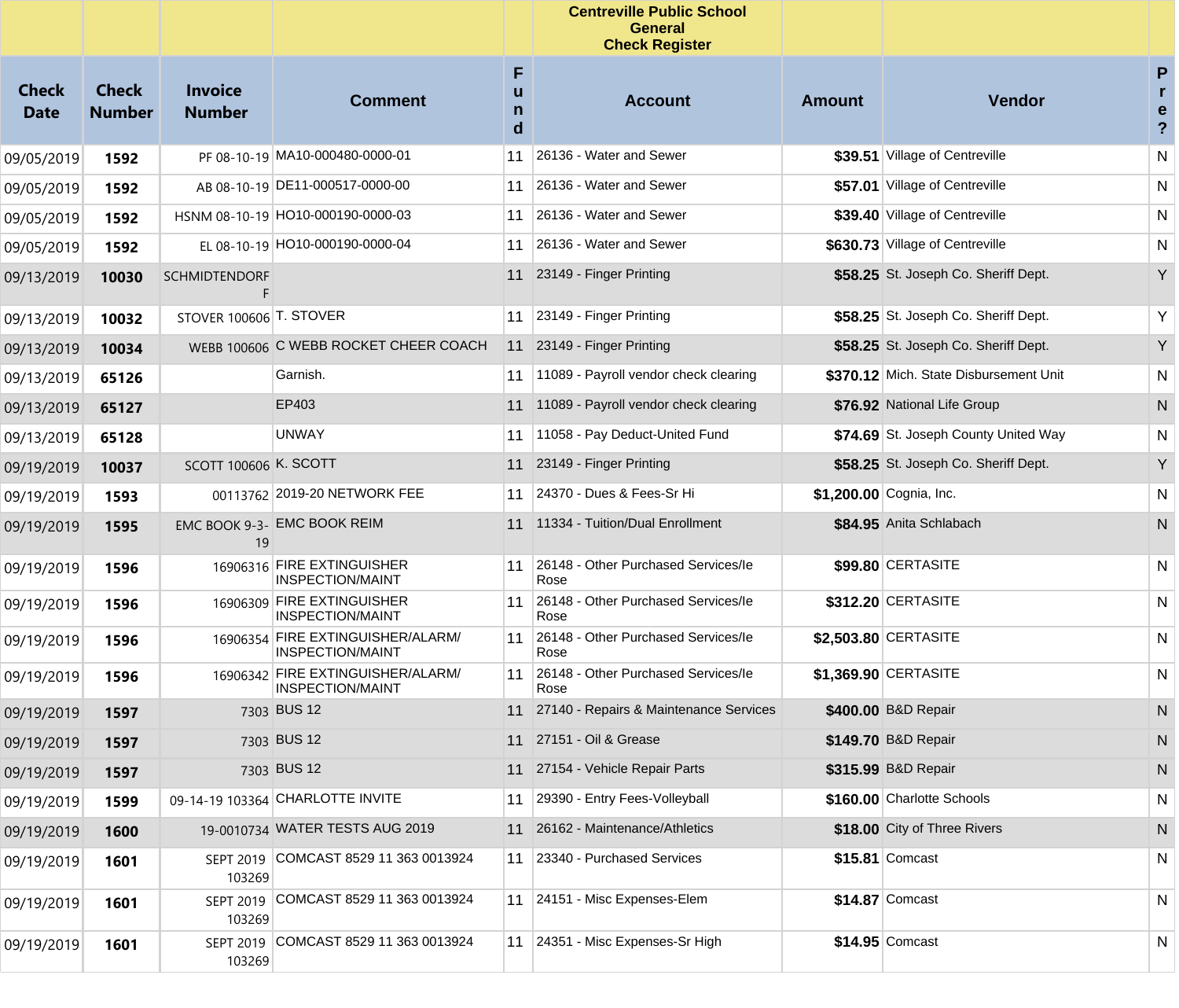|                             |                               |                                 |                                                               |                  | <b>Centreville Public School</b><br><b>General</b><br><b>Check Register</b> |                  |                                                       |                                                   |
|-----------------------------|-------------------------------|---------------------------------|---------------------------------------------------------------|------------------|-----------------------------------------------------------------------------|------------------|-------------------------------------------------------|---------------------------------------------------|
| <b>Check</b><br><b>Date</b> | <b>Check</b><br><b>Number</b> | <b>Invoice</b><br><b>Number</b> | <b>Comment</b>                                                | F<br>u<br>n<br>d | <b>Account</b>                                                              | <b>Amount</b>    | <b>Vendor</b>                                         | P<br>$\mathbf{r}$<br>e<br>$\overline{\mathbf{?}}$ |
| 09/19/2019                  | 1602                          |                                 | 08-31-19 6195 AUG WATER DELIVERY/SEPT<br><b>COOLER RENTAL</b> | 11               | 26136 - Water and Sewer                                                     |                  | \$40.75 Culligan Water Conditioning                   | N                                                 |
| 09/19/2019                  | 1603                          |                                 | 154371 ROLL TOWELS                                            | 11               | 26158 - Custodian Supplies                                                  |                  | \$810.00 D & D Maintenance                            | N                                                 |
| 09/19/2019                  | 1604                          |                                 | IN72327 USAGE 5/6-8/5                                         | 11               | 11354 - Copier Copy Fees                                                    |                  | \$76.81 D. L. Gallivan, Inc.                          | N                                                 |
| 09/19/2019                  | 1605                          |                                 | 887994 BOOKS FALL 2019                                        | 11               | 11334 - Tuition/Dual Enrollment                                             |                  | \$10,345.20 FHEG Glen Oaks Community College          | N                                                 |
| 09/19/2019                  | 1606                          |                                 | 2118 ELECTRICAL - GYM                                         |                  | 11 26140 - Land & Bldg Repairs & Maint<br><b>Services</b>                   |                  | \$255.74 Griffith Electric, Llc                       | N                                                 |
| 09/19/2019                  | 1608                          |                                 | 7794 250 EVENT PASS                                           | 11               | 29375 - Business Expense                                                    |                  | \$240.61 ID Card Solutions                            | N                                                 |
| 09/19/2019                  | 1609                          |                                 | 313667 PRACTICE FIELD                                         | 11               | 26141 - Equipment Repairs & Maint<br>Service                                |                  | \$413.04 IRON CIRCLE SERVICES LLC                     | N                                                 |
| 09/19/2019                  | 1611                          |                                 | 5167 PLAYGROUND MULCH                                         | 11               | 26140 - Land & Bldg Repairs & Maint<br>Services                             |                  | \$2,850.00 Kelley Excavating                          | N                                                 |
| 09/19/2019                  | 1614                          |                                 | 076282 HONEYWELL INSTANT ALERT 2018-11<br>19                  |                  | 25241 - Purchased Services                                                  | \$1,738.52 Kresa |                                                       | N                                                 |
| 09/19/2019                  | 1614                          |                                 | 077194 MATH RECOVERY                                          |                  | 11 T1252 - Teaching Supplies Elementary                                     | \$40.00 Kresa    |                                                       | N                                                 |
| 09/19/2019                  | 1615                          |                                 | M012056 BOILER ROOM                                           | 11               | 26140 - Land & Bldg Repairs & Maint<br>Services                             |                  | \$518.64 Mall City Mechanical, Inc.                   | N                                                 |
| 09/19/2019                  | 1615                          |                                 | M012057 EL ISD ROOM                                           | 11               | 26140 - Land & Bldg Repairs & Maint<br>Services                             |                  | \$372.50 Mall City Mechanical, Inc.                   | N                                                 |
| 09/19/2019                  | 1615                          |                                 | M012058 BASEBALL CLUBHOUSE                                    | 11               | 26140 - Land & Bldg Repairs & Maint<br>Services                             |                  | \$225.00 Mall City Mechanical, Inc.                   | N                                                 |
| 09/19/2019                  | 1615                          |                                 | M012059 MUSIC ROOM                                            | 11               | 26140 - Land & Bldg Repairs & Maint<br>Services                             |                  | \$640.94 Mall City Mechanical, Inc.                   | N                                                 |
| 09/19/2019                  | 1615                          |                                 | M012060 HS ROOM 203                                           | 11               | 26140 - Land & Bldg Repairs & Maint<br>Services                             |                  | \$809.52 Mall City Mechanical, Inc.                   | N                                                 |
| 09/19/2019                  | 1616                          |                                 | 09-14-19 25385 MENDON INVITE                                  | 11               | 29389 - Entry Fee - Cross Country                                           |                  | \$125.00 Mendon Community Schools                     | N                                                 |
| 09/19/2019                  | 1618                          |                                 | 38931 MSBOA HS MEMBERSHIP                                     | 11               | 11370 - Dues and Fees-Sr Hi                                                 |                  | \$275.00 Michigan School Band And Orchestra<br>Assoc. | N                                                 |
| 09/19/2019                  | 1618                          |                                 | 38929 MSBOA JH MEMBERSHIP                                     | 11               | 11370 - Dues and Fees-Sr Hi                                                 |                  | \$275.00 Michigan School Band And Orchestra<br>Assoc. | N                                                 |
| 09/19/2019                  | 1619                          | 290278 MOP                      |                                                               |                  | 11 26158 - Custodian Supplies                                               |                  | \$10.79 Alpha Building Center - Nottawa               | N                                                 |
| 09/19/2019                  | 1619                          |                                 | 290391 13 KEYS CUT                                            | 11               | 26162 - Maintenance/Athletics                                               |                  | \$25.87 Alpha Building Center - Nottawa               | N                                                 |
| 09/19/2019                  | 1619                          |                                 | 290091 SUPPLIES                                               | 11               | 26162 - Maintenance/Athletics                                               |                  | \$7.99 Alpha Building Center - Nottawa                | N                                                 |
| 09/19/2019                  | 1619                          |                                 | 289206 PLEXIGLASS                                             | 11               | 26162 - Maintenance/Athletics                                               |                  | \$45.36 Alpha Building Center - Nottawa               | N                                                 |
| 09/19/2019                  | 1619                          |                                 | 289151 SUPPLIES                                               | 11               | 26162 - Maintenance/Athletics                                               |                  | \$44.38 Alpha Building Center - Nottawa               | N                                                 |
| 09/19/2019                  | 1619                          |                                 | 288642 SUPPLIES                                               | 11               | 26162 - Maintenance/Athletics                                               |                  | \$6.87 Alpha Building Center - Nottawa                | N                                                 |
| 09/19/2019                  | 1619                          |                                 | 288634 SUPPLIES                                               | 11               | 26162 - Maintenance/Athletics                                               |                  | \$14.26 Alpha Building Center - Nottawa               | N                                                 |
| 09/19/2019                  | 1619                          |                                 | 288574 SUPPLIES                                               |                  | 11 26162 - Maintenance/Athletics                                            |                  | \$4.07 Alpha Building Center - Nottawa                | N,                                                |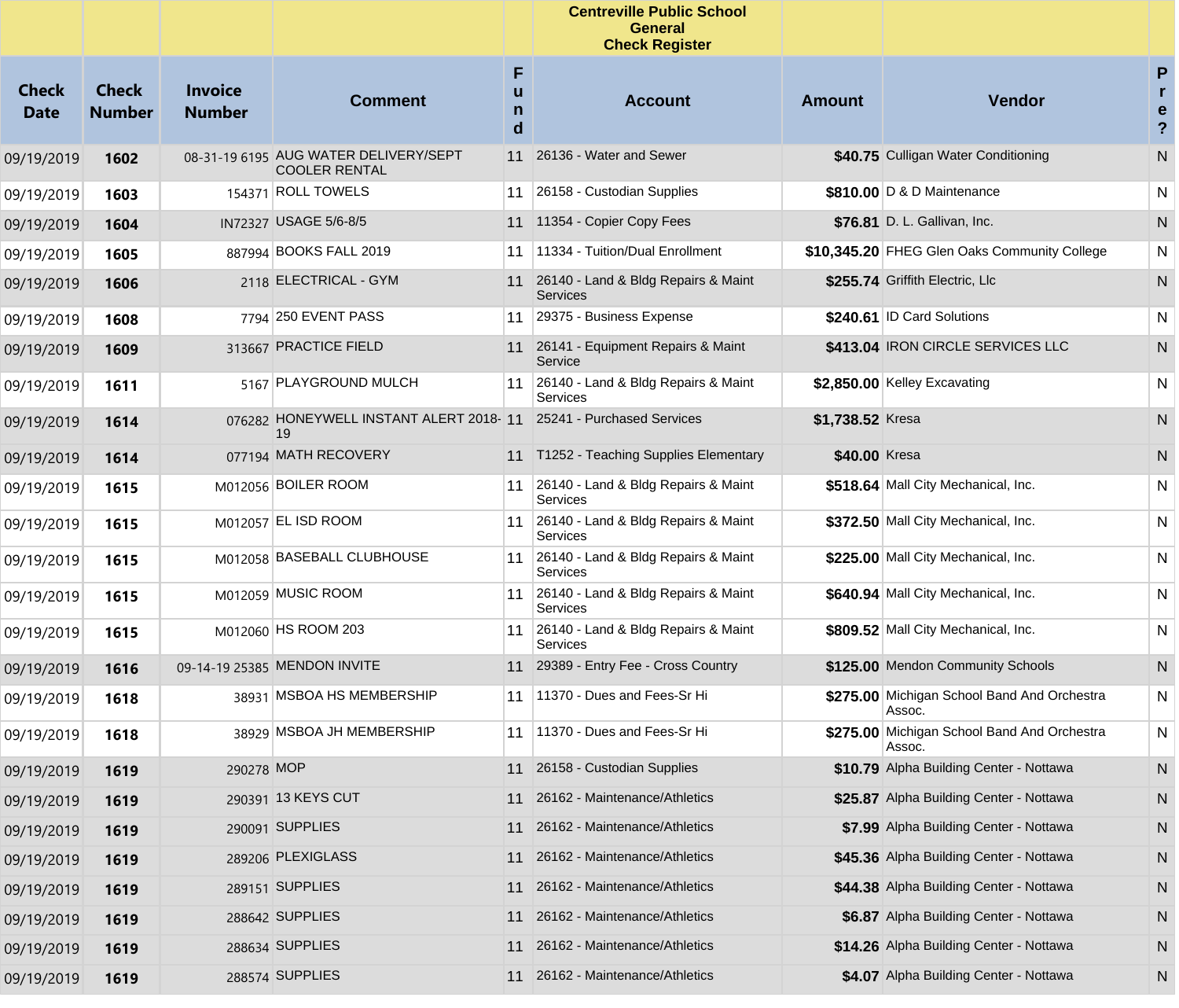|                             |                               |                                 |                                 |                  | <b>Centreville Public School</b><br><b>General</b><br><b>Check Register</b> |               |                                         |                                          |
|-----------------------------|-------------------------------|---------------------------------|---------------------------------|------------------|-----------------------------------------------------------------------------|---------------|-----------------------------------------|------------------------------------------|
| <b>Check</b><br><b>Date</b> | <b>Check</b><br><b>Number</b> | <b>Invoice</b><br><b>Number</b> | <b>Comment</b>                  | F<br>u<br>n<br>d | <b>Account</b>                                                              | <b>Amount</b> | Vendor                                  | P<br>r<br>e<br>$\boldsymbol{\mathsf{?}}$ |
| 09/19/2019                  | 1619                          |                                 | 288556 SUPPLIES                 | 11               | 26162 - Maintenance/Athletics                                               |               | \$2.99 Alpha Building Center - Nottawa  | ${\sf N}$                                |
| 09/19/2019                  | 1619                          |                                 | 288622 SUPPLIES                 | 11               | 26162 - Maintenance/Athletics                                               |               | \$17.58 Alpha Building Center - Nottawa | N                                        |
| 09/19/2019                  | 1620                          |                                 | 7026871529 COMMON CORE READING  | 11               | 11157 - Textbooks-Elementary                                                |               | \$2,727.70 Pearson Education            | N                                        |
| 09/19/2019                  | 1622                          |                                 | 152377C PEST CONTROL AUG        | 11               | 26148 - Other Purchased Services/le<br>Rose                                 |               | \$1,274.00 Rose Pest Solutions          | N                                        |
| 09/19/2019                  | 1623                          |                                 | 208123457696 CLASSROOM SUPPLIES |                  | 11 1150 - Teaching Supplies-Elementary                                      |               | \$128.44 School Specialty, LLC          | N                                        |
| 09/19/2019                  | 1623                          |                                 | 208123661308 CLASSROOM SUPPLIES |                  | 11 1150 - Teaching Supplies-Elementary                                      |               | \$161.16 School Specialty, LLC          | N                                        |
| 09/19/2019                  | 1623                          | 308103389387                    | <b>CLASSROOM SUPPLIES</b>       | 11               | 11150 - Teaching Supplies-Elementary                                        |               | \$125.34 School Specialty, LLC          | N                                        |
| 09/19/2019                  | 1623                          |                                 | 308103389327 CLASSROOM SUPPLIES | 11               | 11150 - Teaching Supplies-Elementary                                        |               | \$124.83 School Specialty, LLC          | N                                        |
| 09/19/2019                  | 1623                          |                                 | 308103392695 CLASSROOM SUPPLIES | 11               | 11150 - Teaching Supplies-Elementary                                        |               | \$122.45 School Specialty, LLC          | N                                        |
| 09/19/2019                  | 1623                          |                                 | 208123457693 CLASSROOM SUPPLIES | 11               | 11150 - Teaching Supplies-Elementary                                        |               | \$124.78 School Specialty, LLC          | N                                        |
| 09/19/2019                  | 1623                          | 308103368003                    | <b>CLASSROOM SUPPLIES</b>       | 11               | 11150 - Teaching Supplies-Elementary                                        |               | \$124.60 School Specialty, LLC          | N                                        |
| 09/19/2019                  | 1623                          |                                 | 308103368032 CLASSROOM SUPPLIES |                  | 11 1150 - Teaching Supplies-Elementary                                      |               | \$78.14 School Specialty, LLC           | N                                        |
| 09/19/2019                  | 1623                          |                                 | 208123458966 CLASSROOM SUPPLIES | 11               | 11150 - Teaching Supplies-Elementary                                        |               | \$124.76 School Specialty, LLC          | N                                        |
| 09/19/2019                  | 1623                          | 208123458971                    | <b>CLASSROOM SUPPLIES</b>       | 11               | 11150 - Teaching Supplies-Elementary                                        |               | \$122.94 School Specialty, LLC          | N                                        |
| 09/19/2019                  | 1623                          | 208123457660                    | <b>CLASSROOM SUPPLIES</b>       | 11               | 11150 - Teaching Supplies-Elementary                                        |               | \$125.62 School Specialty, LLC          | N                                        |
| 09/19/2019                  | 1623                          |                                 | 208123457689 CLASSROOM SUPPLIES | 11               | 11150 - Teaching Supplies-Elementary                                        |               | \$123.17 School Specialty, LLC          | N                                        |
| 09/19/2019                  | 1623                          |                                 | 308103368065 CLASSROOM SUPPLIES | 11               | 11150 - Teaching Supplies-Elementary                                        |               | \$109.03 School Specialty, LLC          | N                                        |
| 09/19/2019                  | 1623                          |                                 | 308103368043 CLASSROOM SUPPLIES | 11               | 11150 - Teaching Supplies-Elementary                                        |               | \$124.84 School Specialty, LLC          | N                                        |
| 09/19/2019                  | 1623                          | 208123458964                    | <b>CLASSROOM SUPPLIES</b>       | 11               | 11150 - Teaching Supplies-Elementary                                        |               | \$124.05 School Specialty, LLC          | N                                        |
| 09/19/2019                  | 1623                          |                                 | 208123457682 CLASSROOM SUPPLIES | 11               | 11150 - Teaching Supplies-Elementary                                        |               | \$124.86 School Specialty, LLC          | N                                        |
| 09/19/2019                  | 1623                          |                                 | 208123457691 CLASSROOM SUPPLIES |                  | 11 1150 - Teaching Supplies-Elementary                                      |               | \$123.76 School Specialty, LLC          | N                                        |
| 09/19/2019                  | 1623                          |                                 | 208123790605 CLASSROOM SUPPLIES |                  | 11 1150 - Teaching Supplies-Elementary                                      |               | \$97.83 School Specialty, LLC           | N                                        |
| 09/19/2019                  | 1623                          |                                 | 208123917725 CLASSROOM SUPPLIES | 11               | 11150 - Teaching Supplies-Elementary                                        |               | \$43.48 School Specialty, LLC           | N                                        |
| 09/19/2019                  | 1623                          | 308103367921                    | <b>CLASSROOM SUPPLIES</b>       | 11               | 11250 - Teaching Supplies-Jr Hi                                             |               | \$49.94 School Specialty, LLC           | N                                        |
| 09/19/2019                  | 1623                          |                                 | 308103422333 CLASSROOM SUPPLIES | 11               | 11250 - Teaching Supplies-Jr Hi                                             |               | \$49.02 School Specialty, LLC           | N                                        |
| 09/19/2019                  | 1623                          | 308103367961                    | <b>CLASSROOM SUPPLIES</b>       | 11               | 11250 - Teaching Supplies-Jr Hi                                             |               | \$53.18 School Specialty, LLC           | N                                        |
| 09/19/2019                  | 1623                          |                                 | 208123572914 CLASSROOM SUPPLIES | 11               | 11250 - Teaching Supplies-Jr Hi                                             |               | \$49.54 School Specialty, LLC           | N                                        |
| 09/19/2019                  | 1623                          |                                 | 208123862212 CLASSROOM SUPPLIES | 11               | 11250 - Teaching Supplies-Jr Hi                                             |               | \$45.19 School Specialty, LLC           | N                                        |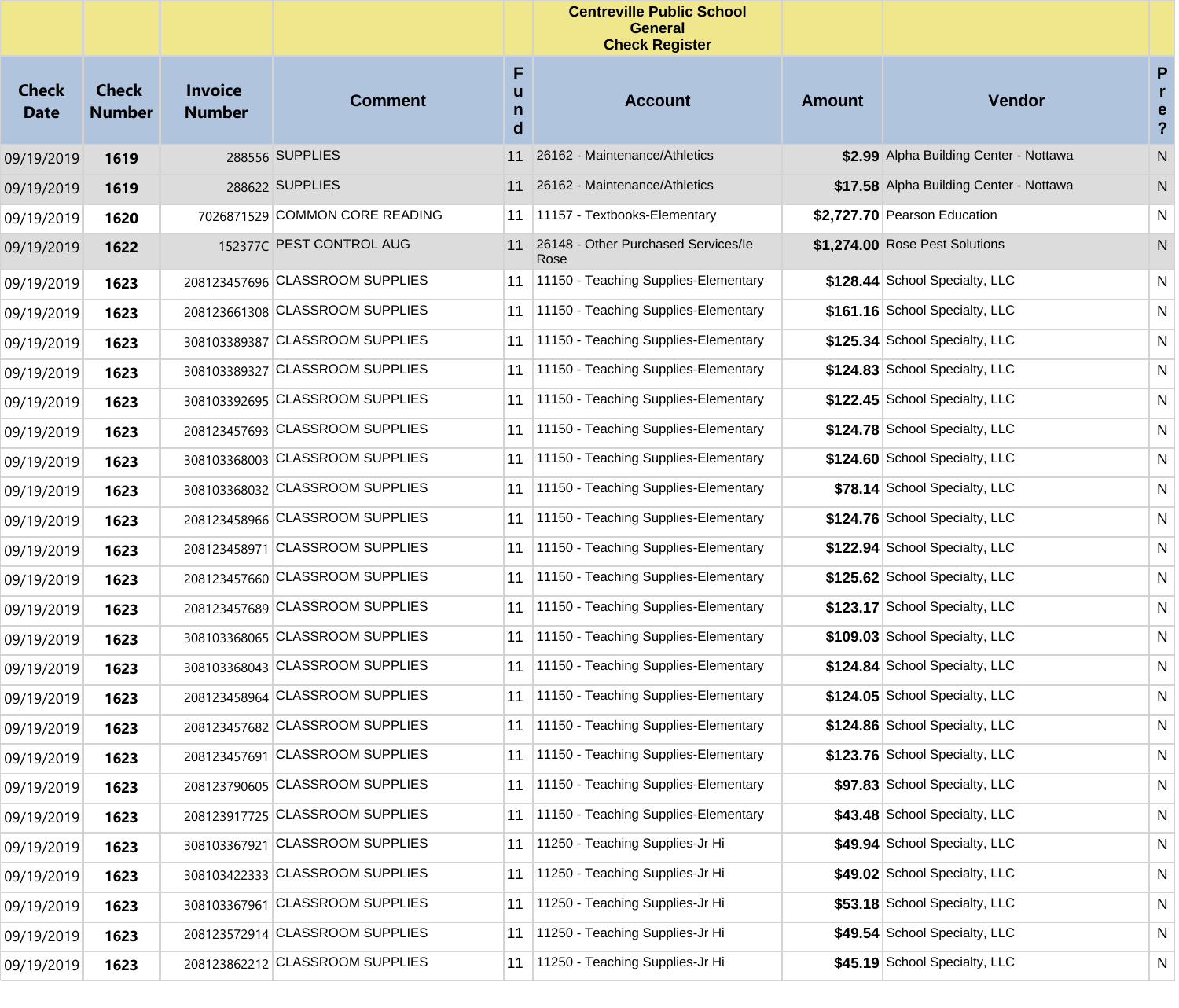|                             |                               |                                 |                                                       |                  | <b>Centreville Public School</b><br><b>General</b><br><b>Check Register</b> |                  |                                |                                                   |
|-----------------------------|-------------------------------|---------------------------------|-------------------------------------------------------|------------------|-----------------------------------------------------------------------------|------------------|--------------------------------|---------------------------------------------------|
| <b>Check</b><br><b>Date</b> | <b>Check</b><br><b>Number</b> | <b>Invoice</b><br><b>Number</b> | <b>Comment</b>                                        | F<br>u<br>n<br>d | <b>Account</b>                                                              | <b>Amount</b>    | Vendor                         | P<br>$\mathbf{r}$<br>e<br>$\overline{\mathbf{?}}$ |
| 09/19/2019                  | 1623                          |                                 | 208123458802 CLASSROOM SUPPLIES                       | 11               | 11250 - Teaching Supplies-Jr Hi                                             |                  | \$47.09 School Specialty, LLC  | N                                                 |
| 09/19/2019                  | 1623                          |                                 | 208123458801 CLASSROOM SUPPLIES                       | 11               | 11250 - Teaching Supplies-Jr Hi                                             |                  | \$51.96 School Specialty, LLC  | N                                                 |
| 09/19/2019                  | 1623                          |                                 | 208123457656 CLASSROOM SUPPLIES                       | 11               | 11350 - Teaching Supplies-Sr Hi                                             |                  | \$47.20 School Specialty, LLC  | N                                                 |
| 09/19/2019                  | 1623                          |                                 | 208123457655 CLASSROOM SUPPLIES                       | 11               | 11350 - Teaching Supplies-Sr Hi                                             |                  | \$54.47 School Specialty, LLC  | N                                                 |
| 09/19/2019                  | 1623                          |                                 | 208123457654 CLASSROOM SUPPLIES                       | 11               | 11350 - Teaching Supplies-Sr Hi                                             |                  | \$50.04 School Specialty, LLC  | N                                                 |
| 09/19/2019                  | 1623                          |                                 | 208123457652 CLASSROOM SUPPLIES                       | 11               | 11350 - Teaching Supplies-Sr Hi                                             |                  | \$43.68 School Specialty, LLC  | N                                                 |
| 09/19/2019                  | 1623                          |                                 | 308103410437 CLASSROOM SUPPLIES                       | 11               | 11350 - Teaching Supplies-Sr Hi                                             |                  | \$50.60 School Specialty, LLC  | N                                                 |
| 09/19/2019                  | 1623                          |                                 | 208123543303 CLASSROOM SUPPLIES                       | 11               | 11350 - Teaching Supplies-Sr Hi                                             |                  | \$49.99 School Specialty, LLC  | N                                                 |
| 09/19/2019                  | 1623                          |                                 | 208123457657 CLASSROOM SUPPLIES                       | 11               | 11350 - Teaching Supplies-Sr Hi                                             |                  | \$48.74 School Specialty, LLC  | N                                                 |
| 09/19/2019                  | 1623                          |                                 | 308103367920 CLASSROOM SUPPLIES                       | 11               | 11350 - Teaching Supplies-Sr Hi                                             |                  | \$49.24 School Specialty, LLC  | N                                                 |
| 09/19/2019                  | 1623                          |                                 | 308103422382 CLASSROOM SUPPLIES                       | 11               | 11357 - Misc. Supplies & Materials-Sr Hi                                    |                  | \$110.90 School Specialty, LLC | N                                                 |
| 09/19/2019                  | 1623                          |                                 | 208123861987 CLASSROOM SUPPLIES                       | 11               | 24350 - Office Supplies-Sr Hi                                               |                  | \$57.11 School Specialty, LLC  | N                                                 |
| 09/19/2019                  | 1623                          |                                 | 208123505933 GUEST CHAIR                              | 11               | 26160 - Building Supplies                                                   |                  | \$938.96 School Specialty, LLC | N                                                 |
| 09/19/2019                  | 1624                          |                                 | 6630-9 PAINT AND SUPPLIES                             | 11               | 26160 - Building Supplies                                                   |                  | \$79.97 Sherwin Williams       | ${\sf N}$                                         |
| 09/19/2019                  | 1624                          |                                 | 6597-0 PAINT AND SUPPLIES                             | 11               | 26160 - Building Supplies                                                   |                  | \$98.78 Sherwin Williams       | N                                                 |
| 09/19/2019                  | 1625                          |                                 | 00070910 T-SHIRTS                                     | 11               | 29343 - Tournament/Cross Country Tee<br>Shirts                              |                  | \$862.50 Sportsarama           | N                                                 |
| 09/19/2019                  | 1626                          |                                 | 091619-2 DISTRICT MAP                                 | 11               | 27158 - Office Supplies                                                     |                  | \$33.00 St Joseph County       | N                                                 |
| 09/19/2019                  | 1627                          |                                 | 3424712682 COPY PAPER                                 | 11               | 11153 - Copy Paper                                                          | \$184.60 Staples |                                | N                                                 |
| 09/19/2019                  | 1627                          | 3424282015 PAPER                |                                                       | 11               | 11252 - Copy Paper                                                          | \$147.68 Staples |                                | N                                                 |
| 09/19/2019                  | 1627                          |                                 | 3424712683 COPY PAPER                                 | 11               | 23350 - Office Supplies-Superintendent                                      | \$145.94 Staples |                                | N                                                 |
| 09/19/2019                  | 1628                          |                                 | 11179 REMOVING/HAULING SCRAP<br><b>CONCRETE</b>       |                  | 11 26140 - Land & Bldg Repairs & Maint<br><b>Services</b>                   |                  | \$2,400.00 Starks Excavating   | N                                                 |
| 09/19/2019                  | 1630                          |                                 | 08-17-19 38200 SUBSCRIPTION STURGIS<br><b>JOURNAL</b> | 11               | 23158 - Miscellaneous Supplies and<br>Materials                             |                  | \$205.25 Sturgis Media Group   | N                                                 |
| 09/19/2019                  | 1631                          |                                 | 12083 TROPHIES                                        |                  | 11 29342 - Tournament/Cross Country<br>Invitational                         |                  | \$319.00 STURGIS TROPHY HOUSE  | N                                                 |
| 09/19/2019                  | 1631                          |                                 | 12071 TRACK PLAQUES                                   | 11               | 29374 - Awards/Trophies                                                     |                  | \$87.85 STURGIS TROPHY HOUSE   | N                                                 |
| 09/19/2019                  | 1632                          |                                 | 50567 2019 HANDBOOK JH/HS                             | 11               | 23136 - Printing & Publishing Newsletter                                    |                  | \$261.39 Superior Receipt Co.  | N                                                 |
| 09/19/2019                  | 1632                          |                                 | 50486 CODE OF CONDUCT                                 | 11               | 23136 - Printing & Publishing Newsletter                                    |                  | \$120.25 Superior Receipt Co.  | N.                                                |
| 09/19/2019                  | 1632                          |                                 | 50524 JH/HS NEWSLETTER AUG 2019                       | 11               | 23136 - Printing & Publishing Newsletter                                    |                  | \$236.13 Superior Receipt Co.  | N.                                                |
| 09/19/2019                  | 1632                          |                                 | 50608 INCIDENT REFERRAL FORMS                         | 11               | 24150 - Office Supplies-Elem                                                |                  | \$84.30 Superior Receipt Co.   | N.                                                |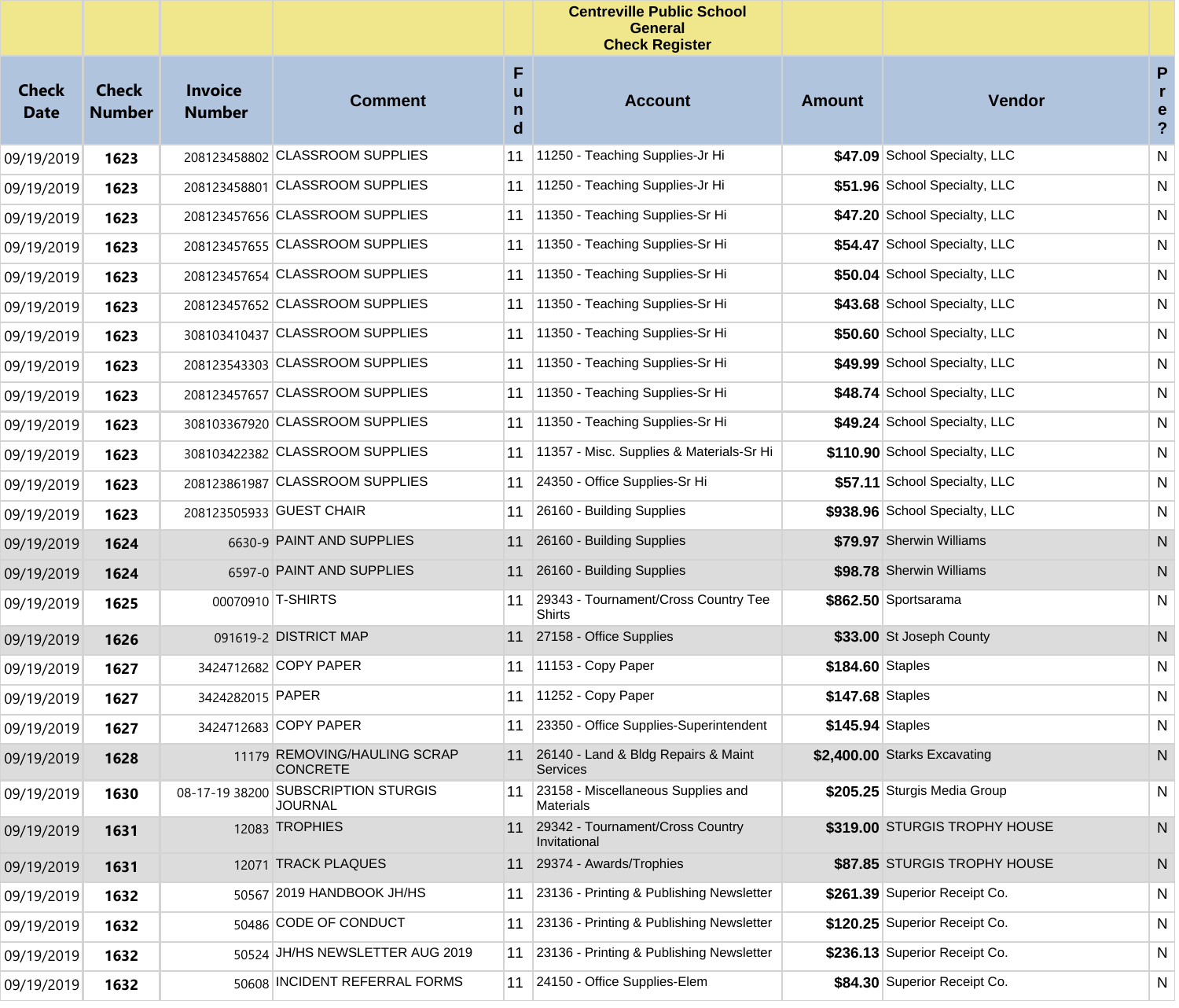|                             |                               |                                 |                                                          |                  | <b>Centreville Public School</b><br><b>General</b><br><b>Check Register</b> |               |                                        |                                           |
|-----------------------------|-------------------------------|---------------------------------|----------------------------------------------------------|------------------|-----------------------------------------------------------------------------|---------------|----------------------------------------|-------------------------------------------|
| <b>Check</b><br><b>Date</b> | <b>Check</b><br><b>Number</b> | <b>Invoice</b><br><b>Number</b> | <b>Comment</b>                                           | F<br>u<br>n<br>d | <b>Account</b>                                                              | <b>Amount</b> | <b>Vendor</b>                          | P<br>r.<br>e<br>$\boldsymbol{\mathsf{?}}$ |
| 09/19/2019                  | 1633                          |                                 | 703864 BACK TO SCHOOL AD                                 | 11               | 23158 - Miscellaneous Supplies and<br><b>Materials</b>                      |               | \$360.00 Three Rivers Media            | N                                         |
| 09/19/2019                  | 1634                          |                                 | 109699823 VEGETATION CONTROL                             | 11               | 26148 - Other Purchased Services/le<br>Rose                                 |               | \$350.00 TruGreen                      | N                                         |
| 09/19/2019                  | 1634                          |                                 | 108941233 LAWN SERVICE                                   | 11               | 26148 - Other Purchased Services/le<br>Rose                                 |               | \$165.39 TruGreen                      | N                                         |
| 09/19/2019                  | 1634                          |                                 | 108940935 LAWN SERVICE                                   | 11               | 26148 - Other Purchased Services/le<br>Rose                                 |               | \$633.45 TruGreen                      | N                                         |
| 09/19/2019                  | 1636                          |                                 | INV00050584 SWIS LICENSE 2019-20                         | 11               | 28431 - Software & Licensing Fees                                           |               | \$700.00 University of Oregon          | N                                         |
| 09/19/2019                  | 1637                          |                                 | 19-95767 8 PORTABLE TOILETS 9/6-9/9                      | 11               | 29342 - Tournament/Cross Country<br>Invitational                            |               | \$720.00 VRT Enterprises, Inc.         | N                                         |
| 09/19/2019                  | 1639                          | 7639690-2529-8 SEPT 2019        |                                                          |                  | 11 26137 - Waste and Trash Disposal                                         |               | \$3,080.10 Waste Management of MI      | ${\sf N}$                                 |
| 09/19/2019                  | 1641                          |                                 | 61324550 FUEL PURCHASES                                  | 11               | 26153 - Gas & Oil-Trucks & Equip                                            |               | \$354.67 WEX BANK                      | N                                         |
| 09/19/2019                  | 1641                          |                                 | 61324550 FUEL PURCHASES                                  | 11               | 27142 - Gasoline/Fuel                                                       |               | \$567.09 WEX BANK                      | N                                         |
| 09/19/2019                  | 1641                          |                                 | 61324550 FUEL PURCHASES                                  | 11               | 27150 - Fuel Ag-FFA                                                         |               | \$65.00 WEX BANK                       | N                                         |
| 09/26/2019                  | 50612                         |                                 | 7498 CHECK NOT CASHED-VOID AND<br><b>REISSUE</b>         | 11               | 29375 - Business Expense                                                    |               | \$308.38 ID Card Solutions             | Y                                         |
| 09/26/2019                  | 50612                         |                                 | 7498 E/C VOID CHECK REISSUE DONE<br><b>BACKWARD</b>      |                  | 11 29375 - Business Expense                                                 |               | -\$616.76 ID Card Solutions            | Y                                         |
| 09/27/2019                  | 65129                         |                                 | Garnish.                                                 | 11               | 11089 - Payroll vendor check clearing                                       |               | \$370.12 Mich. State Disbursement Unit | N                                         |
| 09/27/2019                  | 65130                         |                                 | EP403                                                    | 11               | 11089 - Payroll vendor check clearing                                       |               | \$76.92 National Life Group            | N                                         |
| 09/27/2019                  | 65131                         |                                 | <b>UNWAY</b>                                             | 11               | 11058 - Pay Deduct-United Fund                                              |               | \$74.69 St. Joseph County United Way   | N                                         |
| 10/04/2019                  | 1642                          | <b>QHNK</b>                     | 19TQ-PGCL- PBIS INCENTIVES                               | 11               | 11141 - Incentives-Elem                                                     |               | \$130.62 Amazon Capital Services       | N                                         |
| 10/04/2019                  | 1642                          |                                 | 1N6G-3P4L-FHL4 WORLD HISTORY                             | 11               | 11356 - Textbooks-Sr Hi                                                     |               | \$119.64 Amazon Capital Services       | N                                         |
| 10/04/2019                  | 1642                          |                                 | 16VX-9TP9-7CQH CLASSROOM MANAGEMENT<br><b>STRATEGIES</b> |                  | 11 25278 - Miscellaneous Expense                                            |               | \$83.22 Amazon Capital Services        | N                                         |
| 10/04/2019                  | 1642                          |                                 | 1P37-X1Y7-96DY LAUNDRY DETERGENT                         | 11               | 26158 - Custodian Supplies                                                  |               | \$18.99 Amazon Capital Services        | N                                         |
| 10/04/2019                  | 1642                          | <b>WJCM</b>                     | 1HY1-VYNF- DEVICE CHARGERS/DVD DRIVES                    | 11               | 28450 - Maintenance Supplies -<br>Technology                                |               | \$63.64 Amazon Capital Services        | N                                         |
| 10/04/2019                  | 1642                          | <b>WJCM</b>                     | 1HY1-VYNF- DEVICE CHARGERS/DVD DRIVES                    | 11               | 28450 - Maintenance Supplies -<br>Technology                                |               | \$9.88 Amazon Capital Services         | N                                         |
| 10/04/2019                  | 1642                          | <b>WJCM</b>                     | 1HY1-VYNF- DEVICE CHARGERS/DVD DRIVES                    | 11               | 28460 - Capital Outlay-Computers<br>Equipment                               |               | \$45.98 Amazon Capital Services        | N                                         |
| 10/04/2019                  | 1642                          | 16X3-VXTK-WCPT SUPPLIES         |                                                          | 11               | 29355 - Supplies/Boys Basketball                                            |               | \$70.88 Amazon Capital Services        | N                                         |
| 10/04/2019                  | 1642                          | 16X3-VXTK-WCPT SUPPLIES         |                                                          | 11               | 29373 - Medical Supplies/ All Sports                                        |               | \$106.27 Amazon Capital Services       | N                                         |
| 10/04/2019                  | 1642                          | 1RXF-Q6GT-4DJL ICE BAG/TAPE     |                                                          | 11               | 29373 - Medical Supplies/ All Sports                                        |               | \$141.35 Amazon Capital Services       | N,                                        |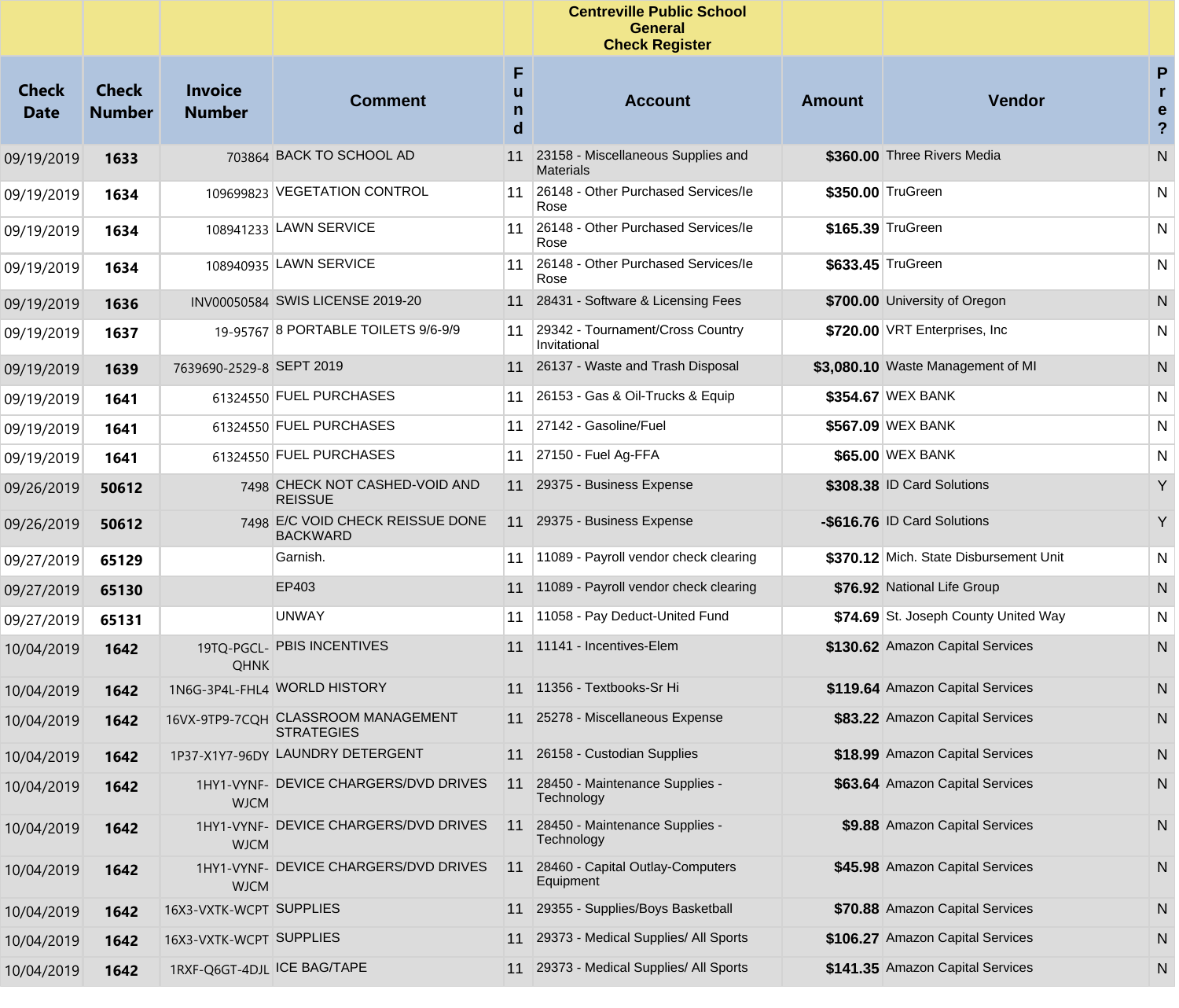|                             |                               |                                           |                                                                  |                  | <b>Centreville Public School</b><br><b>General</b><br><b>Check Register</b> |                     |                                     |                                     |
|-----------------------------|-------------------------------|-------------------------------------------|------------------------------------------------------------------|------------------|-----------------------------------------------------------------------------|---------------------|-------------------------------------|-------------------------------------|
| <b>Check</b><br><b>Date</b> | <b>Check</b><br><b>Number</b> | <b>Invoice</b><br><b>Number</b>           | <b>Comment</b>                                                   | F<br>u<br>n<br>d | <b>Account</b>                                                              | <b>Amount</b>       | <b>Vendor</b>                       | P<br>r<br>e<br>$\ddot{\phantom{0}}$ |
| 10/04/2019                  | 1643                          |                                           | 20SL0477 SCIENCE                                                 | 11               | 11157 - Textbooks-Elementary                                                |                     | \$112.20 CEREAL CITY SCIENCE        | N                                   |
| 10/04/2019                  | 1644                          | 00801456278 09- COPIER LEASE<br>$19-19$   |                                                                  |                  | 11 11156 - Copier Copy Fees                                                 |                     | \$332.74 TCF Bank                   | N                                   |
| 10/04/2019                  | 1644                          | 00801427584 09- COPIER LEASE<br>$13 - 19$ |                                                                  |                  | 11 11254 - Copier Copy Fees                                                 |                     | \$278.35 TCF Bank                   | N                                   |
| 10/04/2019                  | 1644                          | 00801456278 09- COPIER LEASE<br>$19-19$   |                                                                  |                  | 11 11354 - Copier Copy Fees                                                 |                     | \$332.73 TCF Bank                   | N                                   |
| 10/04/2019                  | 1645                          |                                           | OCT 2019 103269 8529 11 363 0013924                              | 11               | 23340 - Purchased Services                                                  |                     | $$19.14$ Comcast                    | N                                   |
| 10/04/2019                  | 1645                          |                                           | OCT 2019 103269 8529 11 363 0013924                              | 11               | 24151 - Misc Expenses-Elem                                                  |                     | \$18.21 Comcast                     | N                                   |
| 10/04/2019                  | 1645                          |                                           | OCT 2019 103269 8529 11 363 0013924                              | 11               | 24351 - Misc Expenses-Sr High                                               |                     | \$18.28 Comcast                     | N                                   |
| 10/04/2019                  | 1646                          |                                           | 09-28-19 5899 TOURNAMENT 9-28-19                                 | 11               | 29390 - Entry Fees-Volleyball                                               |                     | \$150.00 Constantine High School    | N                                   |
| 10/04/2019                  | 1647                          |                                           | 203675698399 1000 0009 9414                                      | 11               | 26152 - Electric                                                            |                     | \$4,077.28 Consumers Energy         | N                                   |
| 10/04/2019                  | 1647                          |                                           | 202073833032 1000 0500 9061                                      | 11               | 26152 - Electric                                                            |                     | \$145.07 Consumers Energy           | N                                   |
| 10/04/2019                  | 1647                          |                                           | 203675698401 1000 0011 0070                                      | 11               | 26152 - Electric                                                            |                     | \$7,349.56 Consumers Energy         | N                                   |
| 10/04/2019                  | 1647                          |                                           | 204832585020 1000 0468 1670                                      | 11               | 26152 - Electric                                                            |                     | \$119.19 Consumers Energy           | N                                   |
| 10/04/2019                  | 1647                          |                                           | 202607781749 1000 8280 9623                                      | 11               | 26152 - Electric                                                            |                     | \$155.40 Consumers Energy           | N                                   |
| 10/04/2019                  | 1647                          |                                           | 201361916978 1000 0524 5673                                      | 11               | 26152 - Electric                                                            |                     | \$111.56 Consumers Energy           | N                                   |
| 10/04/2019                  | 1647                          |                                           | 206612212748 1000 0510 7840                                      | 11               | 26152 - Electric                                                            |                     | \$387.94 Consumers Energy           | N                                   |
| 10/04/2019                  | 1647                          |                                           | 206612212749 1000 0510 8103                                      | 11               | 26152 - Electric                                                            |                     | \$252.17 Consumers Energy           | N                                   |
| 10/04/2019                  | 1647                          |                                           | 206612212750 1000 0510 8269                                      | 11               | 26152 - Electric                                                            |                     | \$137.48 Consumers Energy           | N                                   |
| 10/04/2019                  | 1648                          |                                           | 90608893 PHONICS                                                 | 11               | T1252 - Teaching Supplies Elementary                                        |                     | \$464.18 CURRICULUM ASSOCIATES, LLC | N                                   |
| 10/04/2019                  | 1649                          |                                           | 154910 SUPPLIES                                                  | 11               | 26158 - Custodian Supplies                                                  |                     | \$575.20 D & D Maintenance          | N                                   |
| 10/04/2019                  | 1649                          |                                           | 154800 SUPPLIES                                                  |                  | 11 26158 - Custodian Supplies                                               |                     | \$169.03 D & D Maintenance          | N                                   |
| 10/04/2019                  | 1650                          |                                           | IN73907 STAPLES                                                  |                  | 11 11155 - Copier Supplies & Material                                       |                     | \$120.00 D. L. Gallivan, Inc.       | N                                   |
| 10/04/2019                  | 1651                          |                                           | 09-07-19 103819 TOURNAMENT 9-7-19                                | 11               | 29390 - Entry Fees-Volleyball                                               |                     | \$175.00 FLUSHING HS/MS             | N                                   |
| 10/04/2019                  | 1652                          |                                           | 09-19-19 100087 989-197-0217-021616-5                            | 11               | 26134 - Telephone                                                           | \$1,199.67 Frontier |                                     | N                                   |
| 10/04/2019                  | 1652                          |                                           | 09-16-19 100087 269-161-0029-070814-5                            | 11               | 28480 - Internet Service                                                    | \$1,293.00 Frontier |                                     | N                                   |
| 10/04/2019                  | 1653                          |                                           | 7498 EVENT PASSES 08-16-2018                                     | 11               | 29375 - Business Expense                                                    |                     | \$308.38 ID Card Solutions          | N                                   |
| 10/04/2019                  | 1654                          |                                           | 09-14-19 11070 P38328, P38330, P38363, P38361,<br>P39077, P39192 | 11               | 26141 - Equipment Repairs & Maint<br>Service                                |                     | \$720.84 John Deere Financial       | N                                   |
| 10/04/2019                  | 1655                          |                                           | 21172467 FIRE ALARM MONITORING<br>10/1/2019-09/30/2020 HS        | 11               | 26148 - Other Purchased Services/le<br>Rose                                 |                     | \$502.12 Johnson Controls           | N                                   |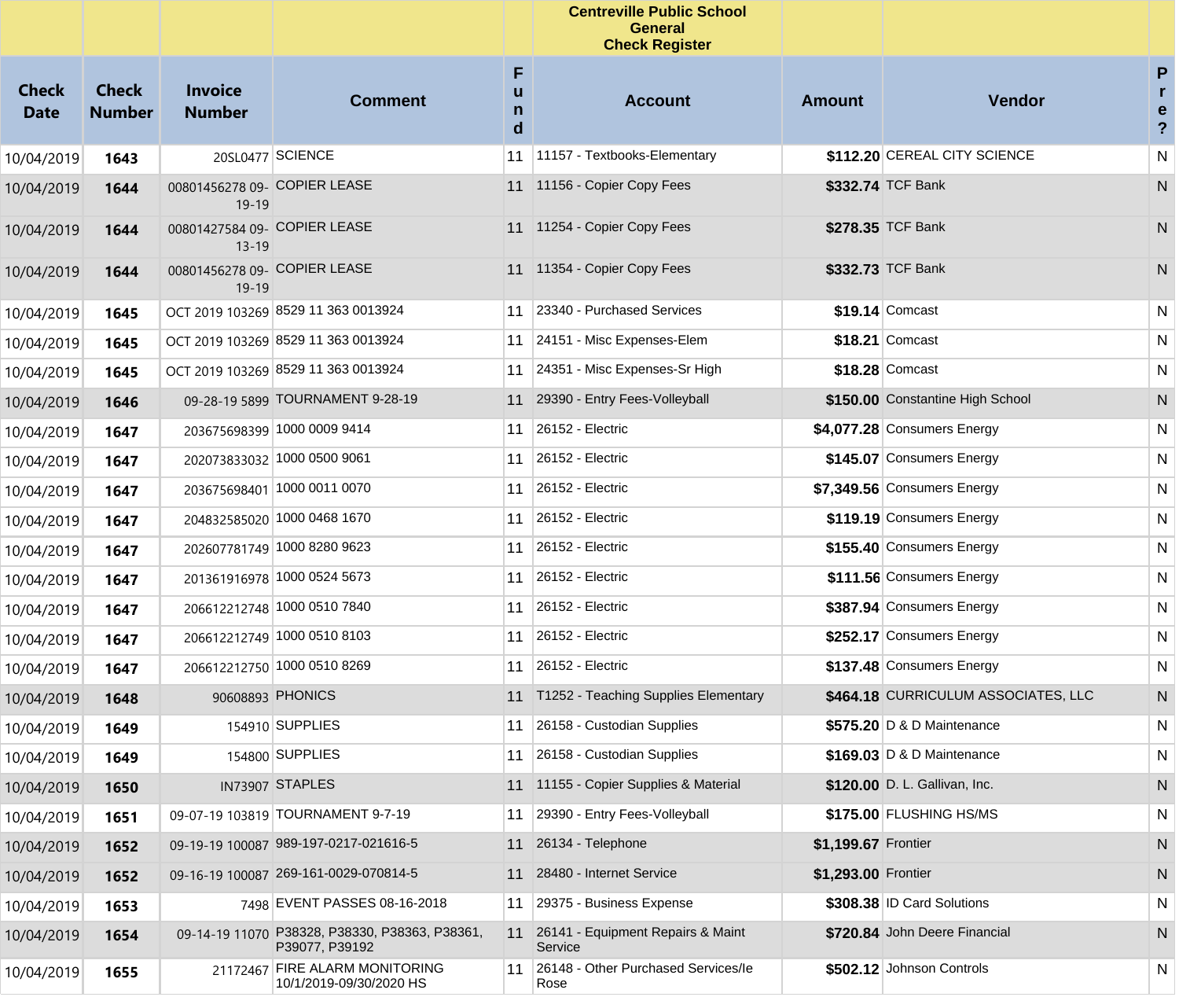|                             |                               |                                 |                                                      |             | <b>Centreville Public School</b><br><b>General</b><br><b>Check Register</b> |                   |                                     |                                        |
|-----------------------------|-------------------------------|---------------------------------|------------------------------------------------------|-------------|-----------------------------------------------------------------------------|-------------------|-------------------------------------|----------------------------------------|
| <b>Check</b><br><b>Date</b> | <b>Check</b><br><b>Number</b> | <b>Invoice</b><br><b>Number</b> | <b>Comment</b>                                       | F<br>n<br>d | <b>Account</b>                                                              | <b>Amount</b>     | Vendor                              | P<br>r<br>e<br>$\overline{\mathbf{?}}$ |
| 10/04/2019                  | 1656                          |                                 | 36662 BENCHMARK<br><b>BOOKLETS/WORKSHEETS</b>        | 11          | 11150 - Teaching Supplies-Elementary                                        | \$1,111.00 Kresa  |                                     | N                                      |
| 10/04/2019                  | 1656                          |                                 | 077294 CHECK POSTAGE                                 |             | 11 23331 - Postage-Superintendent                                           | \$163.93 Kresa    |                                     | N                                      |
| 10/04/2019                  | 1656                          |                                 | 077294 LEA SERVICES JUL-DEC 2019                     |             | 11 25230 - Contracted Services-Business<br>Office                           | \$47.714.50 Kresa |                                     | N                                      |
| 10/04/2019                  | 1656                          |                                 | 077202 MATH/ELA COACHING                             | 11          | T2132 - Title II Part A-Professional Dev                                    | \$22,155.00 Kresa |                                     | N.                                     |
| 10/04/2019                  | 1657                          |                                 | OCT 2019 27140 LIFE/STD/LTD OCT 2019                 | 11          | 11071 - Self-Funded Ins Plan Clearing<br>Account                            |                   | \$424.67 Madison National Life      | N                                      |
| 10/04/2019                  | 1658                          |                                 | N7927598 POSTAGE METER LEASE 10/23/19-11<br>01/22/20 |             | 25241 - Purchased Services                                                  |                   | \$205.35 QUADIENT LEASING USA, INC. | N                                      |
| 10/04/2019                  | 1660                          | 09-21-19 31223 09-21-19         |                                                      | 11          | 29389 - Entry Fee - Cross Country                                           |                   | \$180.00 Pittsford High School      | N                                      |
| 10/04/2019                  | 1661                          |                                 | 951049766 SPEED ICON                                 |             | 11 29379 - Equipment Reconditioning-<br>Football                            |                   | \$321.70 Riddell All American       | N                                      |
| 10/04/2019                  | 1662                          |                                 | 208123457676 CLASSROOM SUPPLIES                      | 11          | 11150 - Teaching Supplies-Elementary                                        |                   | \$128.66 School Specialty, LLC      | N                                      |
| 10/04/2019                  | 1662                          |                                 | 208123732834 CLASSROOM SUPPLIES                      | 11          | 11150 - Teaching Supplies-Elementary                                        |                   | \$199.20 School Specialty, LLC      | N                                      |
| 10/04/2019                  | 1662                          |                                 | 208123457674 CLASSROOM SUPPLIES                      | 11          | 11150 - Teaching Supplies-Elementary                                        |                   | \$27.38 School Specialty, LLC       | N                                      |
| 10/04/2019                  | 1662                          | 208123733608 JOURNALS           |                                                      | 11          | 11158 - Workbooks-Elementary                                                |                   | \$196.78 School Specialty, LLC      | N                                      |
| 10/04/2019                  | 1663                          |                                 | 442 FH SEP 0136677.500                               | 11          | 26150 - Heating                                                             |                   | \$14.81 Semco energy Gas Company    | N                                      |
| 10/04/2019                  | 1664                          |                                 | 9606 HUMAN SERVICES COMMISSION<br>2019-20            | 11          | 22090 - ISD Shared Serv-GT/Cty<br>Lead/Car Prep/Etc                         |                   | \$402.50 ST. JOSEPH COUNTY ISD      | N                                      |
| 10/04/2019                  | 1664                          | 9606 ILD                        |                                                      | 11          | 22090 - ISD Shared Serv-GT/Cty<br>Lead/Car Prep/Etc                         |                   | \$5,819.34 ST. JOSEPH COUNTY ISD    | N                                      |
| 10/04/2019                  | 1664                          |                                 | 9606 LEVERAGE LEADERSHIP<br><b>LEARNING SESSIONS</b> | 11          | 23130 - Purchased Services-Staff<br>Services                                |                   | \$2,000.00 ST. JOSEPH COUNTY ISD    | N                                      |
| 10/04/2019                  | 1664                          |                                 | 9606 CONSORTIUM OCT 2019                             | 11          | 28430 - Shared Services-Technology                                          |                   | \$5,731.74 ST. JOSEPH COUNTY ISD    | N                                      |
| 10/04/2019                  | 1664                          |                                 | 9606 DEPT EXPENSES OCT 2019                          | 11          | 28430 - Shared Services-Technology                                          |                   | \$270.17 ST. JOSEPH COUNTY ISD      | N                                      |
| 10/04/2019                  | 1664                          |                                 | 9606 OPERATIONAL COSTS OCT 2019                      |             | 11 28430 - Shared Services-Technology                                       |                   | \$2,454.29 ST. JOSEPH COUNTY ISD    | $\mathsf{N}$                           |
| 10/04/2019                  | 1664                          |                                 | 9606 OCT 2019                                        |             | 11 28480 - Internet Service                                                 |                   | \$875.00 ST. JOSEPH COUNTY ISD      | N.                                     |
| 10/04/2019                  | 1664                          |                                 | 9606 TEACHING WITH POVERTY IN<br><b>MIND</b>         | 11          | T2132 - Title II Part A-Professional Dev                                    |                   | \$2,050.00 ST. JOSEPH COUNTY ISD    | N                                      |
| 10/04/2019                  | 1664                          |                                 | 9606 TEACHING WITH POVERTY IN<br><b>MIND</b>         |             | 11   T2133 - Title II Part A-Principal Prof Dev                             |                   | \$100.00 ST. JOSEPH COUNTY ISD      | N                                      |
| 10/04/2019                  | 1665                          |                                 | 3425826977 COPY PAPER                                |             | 11 11153 - Copy Paper                                                       | \$369.20 Staples  |                                     | N                                      |
| 10/04/2019                  | 1665                          |                                 | 3424939407 COPY PAPER                                |             | 11 11153 - Copy Paper                                                       | \$184.60 Staples  |                                     | N                                      |
| 10/04/2019                  | 1665                          |                                 | 3425826979 COPY PAPER/COFFEE                         |             | 11 11252 - Copy Paper                                                       | \$101.82 Staples  |                                     | N                                      |
| 10/04/2019                  | 1665                          |                                 | 3425363765 COPY PAPER                                |             | 11 11252 - Copy Paper                                                       | \$147.68 Staples  |                                     | N,                                     |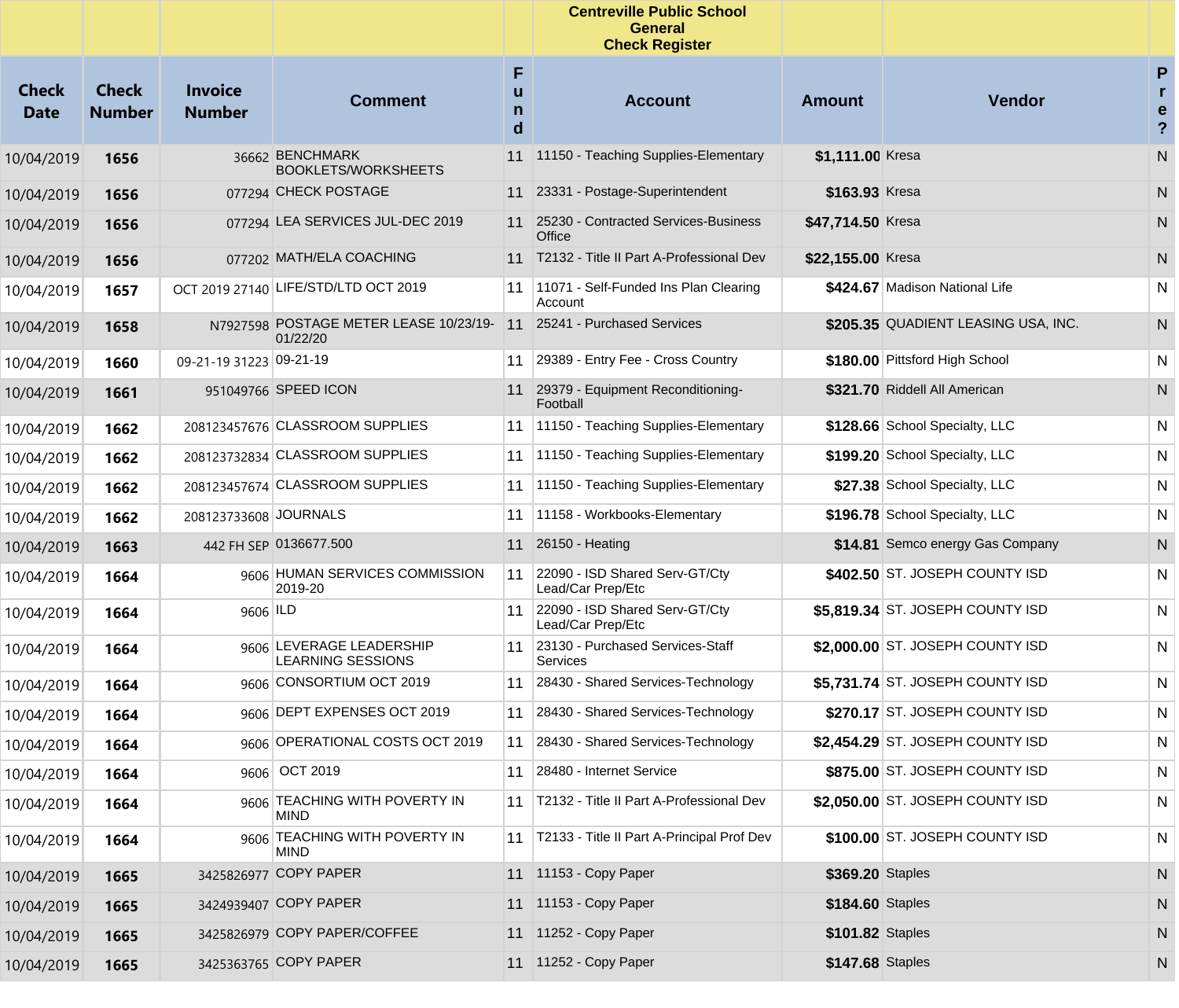|                             |                               |                                 |                                     |                  | <b>Centreville Public School</b><br><b>General</b><br><b>Check Register</b> |               |                                        |                                                   |
|-----------------------------|-------------------------------|---------------------------------|-------------------------------------|------------------|-----------------------------------------------------------------------------|---------------|----------------------------------------|---------------------------------------------------|
| <b>Check</b><br><b>Date</b> | <b>Check</b><br><b>Number</b> | <b>Invoice</b><br><b>Number</b> | <b>Comment</b>                      | F<br>u<br>n<br>d | <b>Account</b>                                                              | <b>Amount</b> | Vendor                                 | P<br>$\mathbf{r}$<br>e<br>$\overline{\mathbf{?}}$ |
| 10/04/2019                  | 1665                          |                                 | 3425826978 COPY PAPER               | 11               | 25252 - Misc. Expense-Business Office                                       |               | <b>\$73.84 Staples</b>                 | N                                                 |
| 10/04/2019                  | 1666                          | 2019-20 MIDEAL- MIDEAL<br>766   |                                     | 11               | 25240 - Software & Licensing Fees                                           |               | \$180.00 State of Michigan             | N                                                 |
| 10/04/2019                  | 1667                          | 10-05-19 38180 10-05-19         |                                     | 11               | 29390 - Entry Fees-Volleyball                                               |               | \$125.00 Sturgis Athletic Department   | N                                                 |
| 10/04/2019                  | 1668                          |                                 | 50673 SCHOOL POSTERS                | 11               | 22251 - Supplies/Misc                                                       |               | \$48.78 Superior Receipt Co.           | N                                                 |
| 10/04/2019                  | 1668                          |                                 | 50672 SIGNS FOR LIBRARY             | 11               | 22251 - Supplies/Misc                                                       |               | \$200.00 Superior Receipt Co.          | N                                                 |
| 10/04/2019                  | 1669                          |                                 | 2282 FLOWERS                        | 11               | 25252 - Misc. Expense-Business Office                                       |               | \$33.00 Tedrow's Greenhouse & Florist  | N                                                 |
| 10/04/2019                  | 1670                          |                                 | 81057 T-SHIRTS                      | 11               | 29375 - Business Expense                                                    |               | \$929.55 T-Shirt Printing Plus, Inc.   | N                                                 |
| 10/04/2019                  | 1670                          |                                 | 80831 FOOTBALL AWARDS               | 11               | 29375 - Business Expense                                                    |               | \$48.00 T-Shirt Printing Plus, Inc.    | N                                                 |
| 10/04/2019                  | 1672                          | 09-28-19 41030 09-28-19         |                                     | 11               | 29390 - Entry Fees-Volleyball                                               |               | \$75.00 Union City Community Schools   | N                                                 |
| 10/04/2019                  | 1672                          | 09-21-19 41030 09-21-19         |                                     | 11               | 29390 - Entry Fees-Volleyball                                               |               | \$75.00 Union City Community Schools   | N                                                 |
| 10/04/2019                  | 1673                          | OCT 2019 100873 ADMIN STD/LTD   |                                     | 11               | 11071 - Self-Funded Ins Plan Clearing<br>Account                            |               | \$523.73 Unum Life Ins. Co. Of America | N                                                 |
| 10/04/2019                  | 1674                          |                                 | PFS 09-10-19 MA10-000480-0000-00    |                  | 11 26136 - Water and Sewer                                                  |               | \$88.01 Village of Centreville         | N                                                 |
| 10/04/2019                  | 1674                          |                                 | PF 09-10-19 MA10-000480-0000-01     |                  | 11 26136 - Water and Sewer                                                  |               | \$35.75 Village of Centreville         | N                                                 |
| 10/04/2019                  | 1674                          |                                 | AB 09-10-19 DE11-000517-0000-00     |                  | 11 26136 - Water and Sewer                                                  |               | \$54.71 Village of Centreville         | N                                                 |
| 10/04/2019                  | 1674                          |                                 | MB 09-10-19 DE11-000348-0000-00     |                  | 11 26136 - Water and Sewer                                                  |               | \$74.30 Village of Centreville         | N                                                 |
| 10/04/2019                  | 1674                          |                                 | HSSM 09-10-19 HO10-000190-0000-02   |                  | 11 26136 - Water and Sewer                                                  |               | \$489.79 Village of Centreville        | N                                                 |
| 10/04/2019                  | 1674                          |                                 | BG 09-10-19 HO10-000190-0000-06     |                  | 11 26136 - Water and Sewer                                                  |               | \$36.28 Village of Centreville         | N                                                 |
| 10/04/2019                  | 1674                          |                                 | HSNM 09-10-19 HO10-000190-0000-03   |                  | 11 26136 - Water and Sewer                                                  |               | \$280.39 Village of Centreville        | N                                                 |
| 10/04/2019                  | 1674                          |                                 | EL 09-10-19 HO10-000190-0000-04     |                  | 11 26136 - Water and Sewer                                                  |               | \$662.87 Village of Centreville        | N                                                 |
| 10/04/2019                  | 1675                          |                                 | 2159943 REWARDS STUDENT BOOK        |                  | 11   T1252 - Teaching Supplies Elementary                                   |               | \$219.89 Voyager Sopris Learning       | N                                                 |
| 10/04/2019                  | 1676                          |                                 | 19-95659 09/01-10/05                |                  | 11 29387 - Athletics Porta Pottys                                           |               | \$375.00 VRT Enterprises, Inc.         | N                                                 |
| 10/11/2019                  | 65132                         |                                 | Garnish.                            |                  | 11 11089 - Payroll vendor check clearing                                    |               | \$370.12 Mich. State Disbursement Unit | N                                                 |
| 10/11/2019                  | 65133                         |                                 | EP403                               |                  | 11 11089 - Payroll vendor check clearing                                    |               | \$76.92 National Life Group            | N                                                 |
| 10/11/2019                  | 65134                         |                                 | <b>UNWAY</b>                        |                  | 11 11058 - Pay Deduct-United Fund                                           |               | \$72.69 St. Joseph County United Way   | N                                                 |
| 10/18/2019                  | 10044                         | LAFLER 100606 R. LAFLER         |                                     |                  | 11 23149 - Finger Printing                                                  |               | \$58.25 St. Joseph Co. Sheriff Dept.   | Y                                                 |
| 10/18/2019                  | 1678                          |                                 | 1L19-NRTJ-K9CG BUCKETS/STORAGE TUBS |                  | 11 1150 - Teaching Supplies-Elementary                                      |               | \$152.20 Amazon Capital Services       | N                                                 |
| 10/18/2019                  | 1679                          |                                 | 8377 BUS 8                          |                  | 11 27140 - Repairs & Maintenance Services                                   |               | \$120.00 B&D Repair                    | N                                                 |
| 10/18/2019                  | 1679                          |                                 | 8366 BUS 11                         |                  | 11 27140 - Repairs & Maintenance Services                                   |               | \$80.00 B&D Repair                     | N.                                                |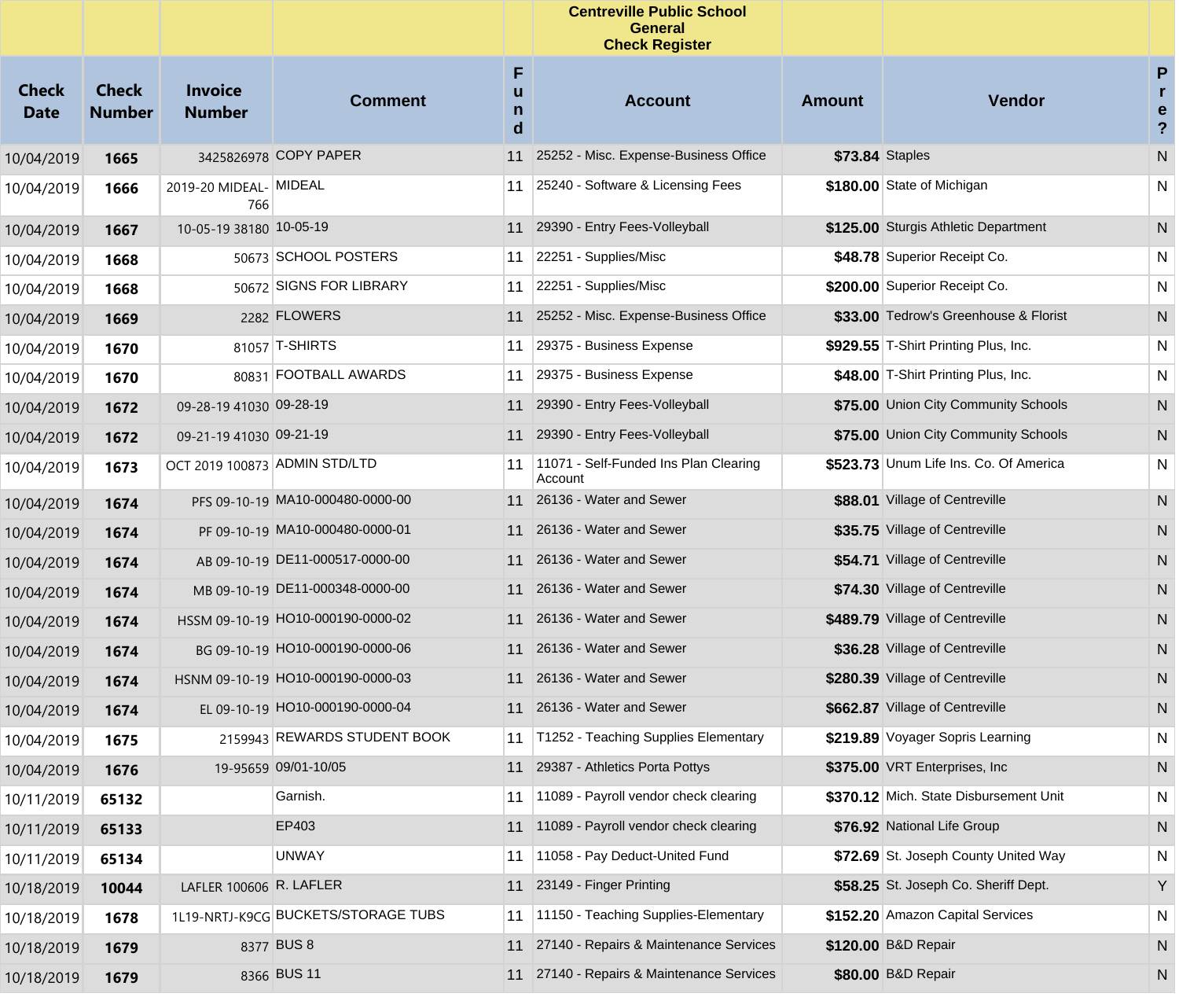|                             |                               |                                 |                                           |                  | <b>Centreville Public School</b><br><b>General</b><br><b>Check Register</b> |                  |                                                     |                                                   |
|-----------------------------|-------------------------------|---------------------------------|-------------------------------------------|------------------|-----------------------------------------------------------------------------|------------------|-----------------------------------------------------|---------------------------------------------------|
| <b>Check</b><br><b>Date</b> | <b>Check</b><br><b>Number</b> | <b>Invoice</b><br><b>Number</b> | <b>Comment</b>                            | F<br>u<br>n<br>d | <b>Account</b>                                                              | <b>Amount</b>    | <b>Vendor</b>                                       | ${\sf P}$<br>r.<br>e<br>$\boldsymbol{\mathsf{?}}$ |
| 10/18/2019                  | 1679                          |                                 | 8354 BUS 6                                | 11               | 27140 - Repairs & Maintenance Services                                      |                  | \$640.00 B&D Repair                                 | N                                                 |
| 10/18/2019                  | 1679                          |                                 | 8353 BUS 11                               | 11               | 27140 - Repairs & Maintenance Services                                      |                  | \$160.00 B&D Repair                                 | N                                                 |
| 10/18/2019                  | 1679                          |                                 | 8362 BUS 7                                | 11               | 27140 - Repairs & Maintenance Services                                      |                  | \$160.00 B&D Repair                                 | N                                                 |
| 10/18/2019                  | 1679                          |                                 | 8363 BUS 2                                | 11               | 27140 - Repairs & Maintenance Services                                      |                  | \$120.00 B&D Repair                                 | N                                                 |
| 10/18/2019                  | 1679                          |                                 | 8363 BUS 2                                | 11               | 27154 - Vehicle Repair Parts                                                |                  | \$586.50 B&D Repair                                 | N                                                 |
| 10/18/2019                  | 1679                          |                                 | 8362 BUS 7                                | 11               | 27154 - Vehicle Repair Parts                                                |                  | \$33.70 B&D Repair                                  | N                                                 |
| 10/18/2019                  | 1679                          |                                 | 8353 BUS 11                               | 11               | 27154 - Vehicle Repair Parts                                                |                  | \$136.38 B&D Repair                                 | N                                                 |
| 10/18/2019                  | 1679                          |                                 | 8354 BUS 6                                |                  | 11 27154 - Vehicle Repair Parts                                             |                  | \$3,696.32 B&D Repair                               | N                                                 |
| 10/18/2019                  | 1679                          |                                 | 8366 BUS 11                               | 11               | 27154 - Vehicle Repair Parts                                                |                  | \$2.50 B&D Repair                                   | N                                                 |
| 10/18/2019                  | 1679                          |                                 | 8377 BUS 8                                |                  | 11 27154 - Vehicle Repair Parts                                             |                  | \$215.88 B&D Repair                                 | N                                                 |
| 10/18/2019                  | 1680                          |                                 | 39572 CLASS BOOKS                         | 11               | 11350 - Teaching Supplies-Sr Hi                                             |                  | \$213.28 Bulk Bookstore                             | N                                                 |
| 10/18/2019                  | 1681                          |                                 | 20000 I-PATHWAYS                          |                  | 11 13350 - Teaching Supplies-Adult Ed                                       |                  | \$3.100.00 Center For The Application Of Info. Tech | N                                                 |
| 10/18/2019                  | 1682                          |                                 | 20SL0483 SCIENCE KITS                     | 11               | 11157 - Textbooks-Elementary                                                |                  | \$1,511.64 CEREAL CITY SCIENCE                      | N                                                 |
| 10/18/2019                  | 1682                          |                                 | 20SL0255 SCIENCE KITS/SUPPLIES            | 11               | 11157 - Textbooks-Elementary                                                |                  | \$11,336.21 CEREAL CITY SCIENCE                     | N                                                 |
| 10/18/2019                  | 1682                          |                                 | 20SL0255 SCIENCE KITS/SUPPLIES            | 11               | 11356 - Textbooks-Sr Hi                                                     |                  | \$2,365.75 CEREAL CITY SCIENCE                      | N                                                 |
| 10/18/2019                  | 1683                          |                                 | 19-0010855 WATER TESTING SEPT 2019        | 11               | 26148 - Other Purchased Services/le<br>Rose                                 |                  | \$18.00 City of Three Rivers                        | N                                                 |
| 10/18/2019                  | 1684                          |                                 | 10-05-19 5731 INVITE 10-05-19             | 11               | 29390 - Entry Fees-Volleyball                                               |                  | \$160.00 Coldwater Community Schools                | N                                                 |
| 10/18/2019                  | 1685                          |                                 | 09-30-19 6195 5 GAL WATER/COOLER RENTAL   | 11               | 26136 - Water and Sewer                                                     |                  | \$52.00 Culligan Water Conditioning                 | N                                                 |
| 10/18/2019                  | 1686                          |                                 | 155108 REPAIR FLOOR CLEANER               | 11               | 26141 - Equipment Repairs & Maint<br>Service                                |                  | $$768.50$ D & D Maintenance                         | N                                                 |
| 10/18/2019                  | 1686                          |                                 | 155109 FLOOR MAT                          | 11               | 26163 - Misc Expenses                                                       |                  | \$149.00 D & D Maintenance                          | N                                                 |
| 10/18/2019                  | 1688                          |                                 | 10-12-19 103826 INVITE 10-12-19           |                  | 11 29390 - Entry Fees-Volleyball                                            |                  | \$150.00 EAST KENTWOOD HIGH SCHOOL                  | ${\sf N}$                                         |
| 10/18/2019                  | 1690                          |                                 | 940740 TEXTBOOKS FALL SEMESTER            | 11               | 11334 - Tuition/Dual Enrollment                                             |                  | \$186.14 FHEG Glen Oaks Community College           | N                                                 |
| 10/18/2019                  | 1691                          | <b>INV039098 MATH</b>           |                                           | 11               | 11356 - Textbooks-Sr Hi                                                     |                  | \$1,454.03 Great Minds                              | N                                                 |
| 10/18/2019                  | 1692                          |                                 | 09-27-19 103720 SCALE CERT 9-27-19        | 11               | 29364 - Supplies/Wrestling                                                  |                  | \$55.00 Jeff Therrian                               | N                                                 |
| 10/18/2019                  | 1694                          |                                 | S108456470-001 ELECTRICAL SUPPLIES        | 11               | 26160 - Building Supplies                                                   |                  | \$269.72 Kendall Electric, Inc.                     | N                                                 |
| 10/18/2019                  | 1696                          |                                 | 077646 ONBASE HOSTING/LICENSE             | 11               | 25240 - Software & Licensing Fees                                           | \$4,471.09 Kresa |                                                     | N                                                 |
| 10/18/2019                  | 1696                          |                                 | 077631 2019-20 HONEYWELL INSTANT<br>ALERT | 11               | 25241 - Purchased Services                                                  | \$1,798.37 Kresa |                                                     | N                                                 |
| 10/18/2019                  | 1696                          |                                 | 077614 PRE-EMPLOYMENT                     |                  | 11 27127 - Bus Driver Physicals/Drug Tests                                  | \$160.00 Kresa   |                                                     | N                                                 |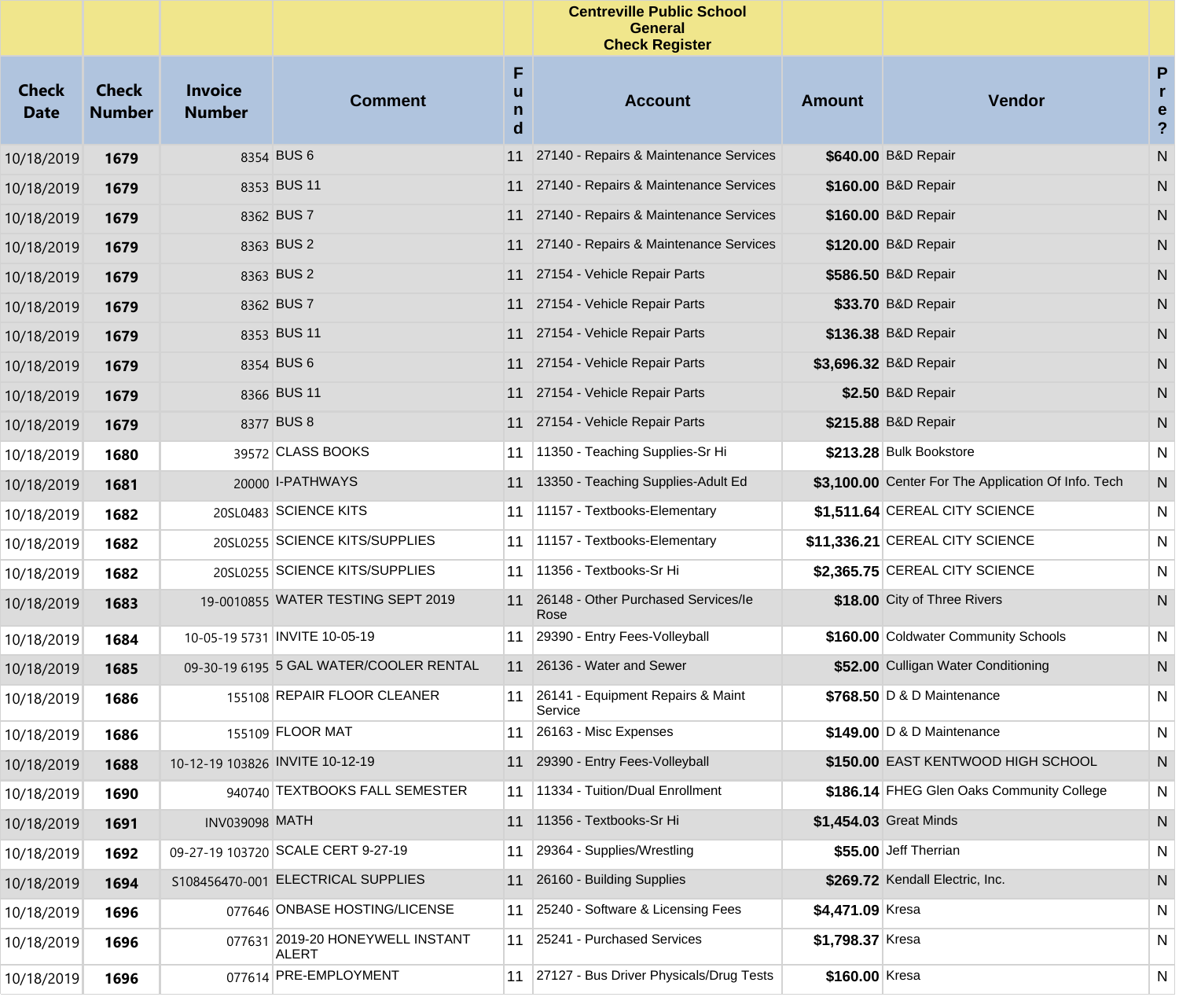|                             |                               |                                          |                                                     |                  | <b>Centreville Public School</b><br>General<br><b>Check Register</b> |                        |                                                          |                                          |
|-----------------------------|-------------------------------|------------------------------------------|-----------------------------------------------------|------------------|----------------------------------------------------------------------|------------------------|----------------------------------------------------------|------------------------------------------|
| <b>Check</b><br><b>Date</b> | <b>Check</b><br><b>Number</b> | <b>Invoice</b><br><b>Number</b>          | <b>Comment</b>                                      | F<br>u<br>n<br>d | <b>Account</b>                                                       | <b>Amount</b>          | <b>Vendor</b>                                            | P<br>r<br>е<br>$\boldsymbol{\mathsf{?}}$ |
| 10/18/2019                  | 1697                          |                                          | 192942 CLASS BOOKS                                  | 11               | 22350 - Books-Sr Hi                                                  |                        | \$506.10 Lowry's Books                                   | N                                        |
| 10/18/2019                  | 1698                          | 2019-20 25010 2019-20                    |                                                     | 11               | 13370 - Section 107 Macae<br>Dues/Membership                         | \$275.00 Macae         |                                                          | N                                        |
| 10/18/2019                  | 1699                          |                                          | M012479 FILTER SCREENS                              |                  | 11 26149 - Mall City Maintenance<br>Agreement                        |                        | \$1,537.39 Mall City Mechanical, Inc.                    | N                                        |
| 10/18/2019                  | 1699                          |                                          | M012751 2ND QRT BILLING                             |                  | 11 26149 - Mall City Maintenance<br>Agreement                        |                        | \$3,827.25 Mall City Mechanical, Inc.                    | N                                        |
| 10/18/2019                  | 1701                          |                                          | 110061213001 CORRECTIVE READING<br><b>WORKBOOKS</b> | 11               | T1252 - Teaching Supplies Elementary                                 |                        | \$139.82 McGraw-Hill School Educational Holdings,<br>LLC | $\mathsf{N}$                             |
| 10/18/2019                  | 1703                          |                                          | 149128 MOBY SUITE                                   |                  | 11 11140 - Software & Licensing Fees Elem                            | \$1,000.00 Moby Max    |                                                          | N                                        |
| 10/18/2019                  | 1703                          |                                          | 149128 MOBY SUITE                                   |                  | 11 11150 - Teaching Supplies-Elementary                              | \$1,345.00 Moby Max    |                                                          | N                                        |
| 10/18/2019                  | 1703                          |                                          | 149128 MOBY SUITE                                   |                  | 11 22140 - Software & Licensing Fees                                 |                        | \$150.00 Moby Max                                        | N                                        |
| 10/18/2019                  | 1704                          |                                          | 291179 SUPPLIES                                     | 11               | 26158 - Custodian Supplies                                           |                        | \$7.29 Alpha Building Center - Nottawa                   | N                                        |
| 10/18/2019                  | 1704                          |                                          | 291265 FENCE REPAIR SUPPLIES                        | 11               | 26162 - Maintenance/Athletics                                        |                        | \$46.31 Alpha Building Center - Nottawa                  | N                                        |
| 10/18/2019                  | 1704                          |                                          | 292120 SUPPLIES                                     | 11               | 26162 - Maintenance/Athletics                                        |                        | \$62.97 Alpha Building Center - Nottawa                  | N                                        |
| 10/18/2019                  | 1704                          |                                          | 292165 SUPPLIES                                     | 11               | 26162 - Maintenance/Athletics                                        |                        | \$28.96 Alpha Building Center - Nottawa                  | N                                        |
| 10/18/2019                  | 1704                          |                                          | 292917 RADIO CHARGER/SNOW FENCE                     | 11               | 26162 - Maintenance/Athletics                                        |                        | \$249.98 Alpha Building Center - Nottawa                 | N                                        |
| 10/18/2019                  | 1704                          |                                          | 290952 SUPPLIES                                     | 11               | 26162 - Maintenance/Athletics                                        |                        | \$39.22 Alpha Building Center - Nottawa                  | N                                        |
| 10/18/2019                  | 1707                          |                                          | 951054613 SPEED ICON                                |                  | 11 29379 - Equipment Reconditioning-<br>Football                     |                        | \$321.70 Riddell All American                            | N                                        |
| 10/18/2019                  | 1708                          |                                          | 153767C PEST CONTROL SEPT 2019                      | 11               | 26148 - Other Purchased Services/le<br>Rose                          |                        | \$569.00 Rose Pest Solutions                             | N                                        |
| 10/18/2019                  | 1709                          |                                          | 208123732748 CLASSROOM SUPPLIES                     |                  | 11 11350 - Teaching Supplies-Sr Hi                                   |                        | \$49.95 School Specialty, LLC                            | N                                        |
| 10/18/2019                  | 1710                          | 0135858.500 09- 0135858.500<br>$16 - 19$ |                                                     | 11               | 26150 - Heating                                                      |                        | \$27.79 Semco energy Gas Company                         | $\mathsf{N}$                             |
| 10/18/2019                  | 1710                          | $16 - 19$                                | 0136013.500 09- ACCOUNT 0136013.500                 |                  | 11 26150 - Heating                                                   |                        | \$159.80 Semco energy Gas Company                        | N                                        |
| 10/18/2019                  | 1710                          | $16 - 19$                                | 0135859.500 09- ACCOUNT 0135859.500                 |                  | 11 26150 - Heating                                                   |                        | \$415.83 Semco energy Gas Company                        | N                                        |
| 10/18/2019                  | 1710                          | $16-19$                                  | 0136022.500 09- ACCOUNT 0136022.500                 |                  | 11 26150 - Heating                                                   |                        | \$20.88 Semco energy Gas Company                         | $\mathsf{N}$                             |
| 10/18/2019                  | 1710                          | $16-19$                                  | 0136018.500 09- ACCOUNT 0136018.500                 |                  | 11 26150 - Heating                                                   |                        | \$14.81 Semco energy Gas Company                         | N                                        |
| 10/18/2019                  | 1712                          |                                          | 3426777906 COPY PAPER                               |                  | 11 11153 - Copy Paper                                                | \$184.60 Staples       |                                                          | N                                        |
| 10/18/2019                  | 1712                          |                                          | 3427578990 COPY PAPER                               |                  | 11 25252 - Misc. Expense-Business Office                             | \$73.84 Staples        |                                                          | N                                        |
| 10/18/2019                  | 1712                          |                                          | 3426700577 COPY PAPER/CUPS                          |                  | 11 25252 - Misc. Expense-Business Office                             | <b>\$78.46 Staples</b> |                                                          | N                                        |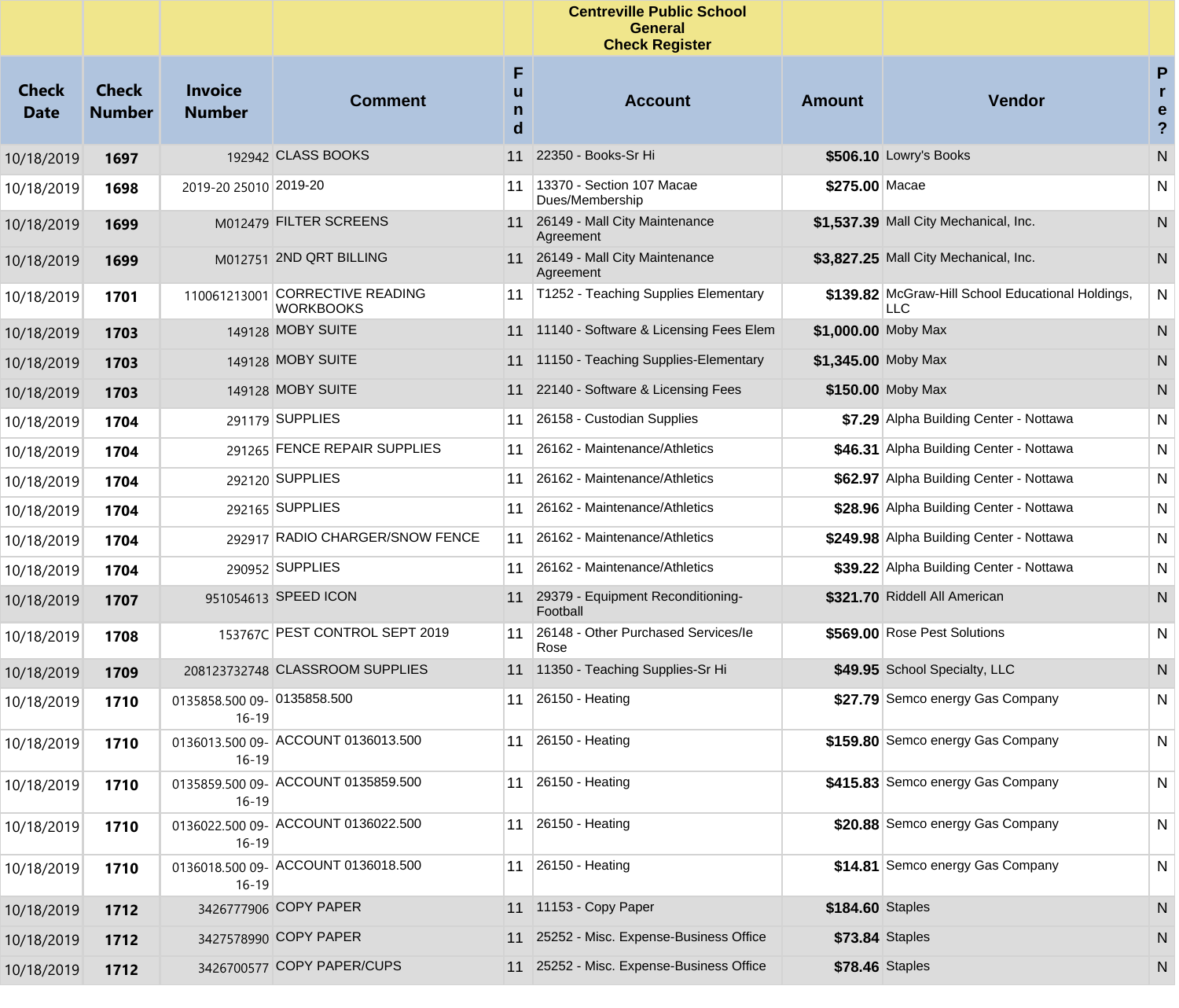|                             |                               |                                 |                                                                       |                  | <b>Centreville Public School</b><br><b>General</b><br><b>Check Register</b> |                     |                                         |                                                   |
|-----------------------------|-------------------------------|---------------------------------|-----------------------------------------------------------------------|------------------|-----------------------------------------------------------------------------|---------------------|-----------------------------------------|---------------------------------------------------|
| <b>Check</b><br><b>Date</b> | <b>Check</b><br><b>Number</b> | <b>Invoice</b><br><b>Number</b> | <b>Comment</b>                                                        | F<br>u<br>n<br>d | <b>Account</b>                                                              | <b>Amount</b>       | Vendor                                  | P<br>$\mathbf{r}$<br>e<br>$\overline{\mathbf{?}}$ |
| 10/18/2019                  | 1713                          |                                 | 11224 PEASTONE IN OLD WINDMILL PIT                                    | 11               | 26140 - Land & Bldg Repairs & Maint<br>Services                             |                     | \$600.00 Stark's Excavating             | N                                                 |
| 10/18/2019                  | 1714                          |                                 | 09-30-19 102344 UNEMPLOYMENT<br><b>REIMBURSEMENT</b>                  |                  | 11 25227 - Unemployment Compensation                                        |                     | \$3,462.00 STATE OF MICHIGAN - UI       | N                                                 |
| 10/18/2019                  | 1716                          |                                 | 110907112 LAWN SERVICE 9/21/19                                        | 11               | 26140 - Land & Bldg Repairs & Maint<br>Services                             |                     | \$633.45 TruGreen                       | N                                                 |
| 10/18/2019                  | 1716                          |                                 | 110909042 LAWN SERVICE 9/21/19                                        | 11               | 26140 - Land & Bldg Repairs & Maint<br>Services                             |                     | \$165.39 TruGreen                       | N                                                 |
| 10/18/2019                  | 1716                          |                                 | 111223301 FALL AERATION/SEEDING SOUTH<br><b>PRACTICE FIELD</b>        | 11               | 26140 - Land & Bldg Repairs & Maint<br>Services                             | \$1,104.00 TruGreen |                                         | N                                                 |
| 10/18/2019                  | 1718                          |                                 | 19-95847 10/06-11/02/2019                                             | 11               | 29387 - Athletics Porta Pottys                                              |                     | \$300.00 VRT Enterprises, Inc.          | N                                                 |
| 10/18/2019                  | 1720                          | 7644413-2529-8 OCT 2019         |                                                                       | 11               | 26137 - Waste and Trash Disposal                                            |                     | \$2,500.77 Waste Management of MI       | N                                                 |
| 10/25/2019                  | 65135                         |                                 | Garnish.                                                              | 11               | 11089 - Payroll vendor check clearing                                       |                     | \$370.12 Mich. State Disbursement Unit  | N                                                 |
| 10/25/2019                  | 65136                         |                                 | EP403                                                                 | 11               | 11089 - Payroll vendor check clearing                                       |                     | \$76.92 National Life Group             | N                                                 |
| 11/01/2019                  | 10050                         |                                 | 09-07-19 103198 STARTER 09-07-19                                      | 11               | 29334 - Officials/Cross Country                                             |                     | \$150.00 Marty Klein                    | Y                                                 |
| 11/01/2019                  | 1722                          |                                 | 1N6G-3P4L-FHL4 SALES TAX/AMAZON SELLER<br><b>DOES NOT PARTICIPATE</b> | 11               | 11356 - Textbooks-Sr Hi                                                     |                     | \$7.20 Amazon Capital Services          | N                                                 |
| 11/01/2019                  | 1722                          | 9665053                         | 112-1928896- ETHERNET CABLE                                           | 11               | 28450 - Maintenance Supplies -<br>Technology                                |                     | \$24.99 Amazon Capital Services         | N                                                 |
| 11/01/2019                  | 1723                          |                                 | 8442 TRANSIT VAN 14                                                   | 11               | 27140 - Repairs & Maintenance Services                                      |                     | \$80.00 B&D Repair                      | N                                                 |
| 11/01/2019                  | 1723                          |                                 | 8430 BUS 3                                                            | 11               | 27140 - Repairs & Maintenance Services                                      |                     | \$160.00 B&D Repair                     | N                                                 |
| 11/01/2019                  | 1723                          |                                 | 8425 BUS 8                                                            | 11               | 27140 - Repairs & Maintenance Services                                      |                     | \$120.00 B&D Repair                     | N                                                 |
| 11/01/2019                  | 1723                          |                                 | 8442 TRANSIT VAN 14                                                   | 11               | 27151 - Oil & Grease                                                        |                     | \$29.94 B&D Repair                      | N                                                 |
| 11/01/2019                  | 1723                          |                                 | 8425 BUS 8                                                            | 11               | 27154 - Vehicle Repair Parts                                                |                     | \$41.96 B&D Repair                      | N                                                 |
| 11/01/2019                  | 1723                          |                                 | 8430 BUS 3                                                            | 11               | 27154 - Vehicle Repair Parts                                                |                     | \$264.59 B&D Repair                     | N                                                 |
| 11/01/2019                  | 1723                          |                                 | 8442 TRANSIT VAN 14                                                   |                  | 11 27154 - Vehicle Repair Parts                                             |                     | \$7.98 B&D Repair                       | N                                                 |
| 11/01/2019                  | 1724                          |                                 | 13484 PLUMBING SERVICES                                               |                  | 11 26140 - Land & Bldg Repairs & Maint<br>Services                          |                     | \$372.75 Boals Sewer and Drain Cleaning | N                                                 |
| 11/01/2019                  | 1725                          |                                 | 11656 EMPLOYEE POLO SHIRTS                                            |                  | 11 23351 - Misc Expenses-Superintendent                                     |                     | \$207.84 BOFA, Inc.                     | N                                                 |
| 11/01/2019                  | 1725                          |                                 | 11644 EMPLOYEE SHIRT                                                  | 11               | 23351 - Misc Expenses-Superintendent                                        |                     | \$18.15 BOFA, Inc.                      | N                                                 |
| 11/01/2019                  | 1725                          |                                 | 11686 ADMIN JACKETS                                                   | 11               | 23351 - Misc Expenses-Superintendent                                        |                     | \$499.82 BOFA, Inc.                     | N                                                 |
| 11/01/2019                  | 1727                          | 00801427584 10-JH<br>$15 - 19$  |                                                                       | 11               | 11254 - Copier Copy Fees                                                    |                     | \$278.35 TCF Bank                       | N                                                 |
| 11/01/2019                  | 1728                          |                                 | 206701200553 1000 0510 8269                                           |                  | 11 26152 - Electric                                                         |                     | \$152.59 Consumers Energy               | N                                                 |
| 11/01/2019                  | 1728                          |                                 | 206701200552 1000 0510 8103                                           |                  | 11 26152 - Electric                                                         |                     | \$286.69 Consumers Energy               | N                                                 |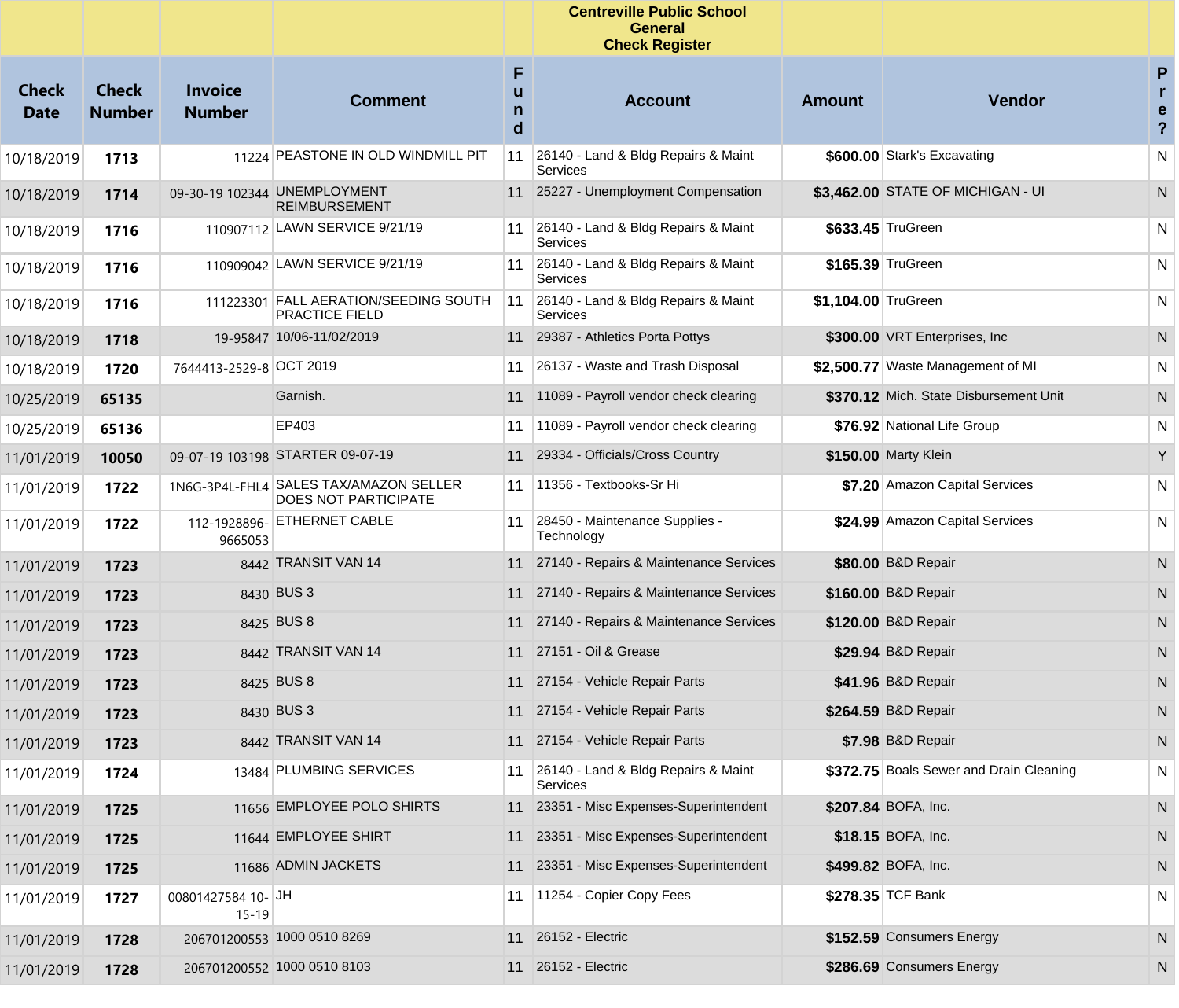|                             |                               |                                 |                                                    |                  | <b>Centreville Public School</b><br><b>General</b><br><b>Check Register</b> |                  |                                               |                                        |
|-----------------------------|-------------------------------|---------------------------------|----------------------------------------------------|------------------|-----------------------------------------------------------------------------|------------------|-----------------------------------------------|----------------------------------------|
| <b>Check</b><br><b>Date</b> | <b>Check</b><br><b>Number</b> | <b>Invoice</b><br><b>Number</b> | <b>Comment</b>                                     | F<br>u<br>n<br>d | <b>Account</b>                                                              | <b>Amount</b>    | Vendor                                        | P<br>r<br>e<br>$\overline{\mathbf{?}}$ |
| 11/01/2019                  | 1728                          |                                 | 206701200551 1000 0510 7840                        | 11               | 26152 - Electric                                                            |                  | \$467.73 Consumers Energy                     | ${\sf N}$                              |
| 11/01/2019                  | 1728                          |                                 | 203586735943 1000 0468 1944                        | 11               | 26152 - Electric                                                            |                  | \$22.95 Consumers Energy                      | N                                      |
| 11/01/2019                  | 1728                          |                                 | 203408764082 1000 0011 0070                        |                  | 11 26152 - Electric                                                         |                  | \$7,396.47 Consumers Energy                   | N                                      |
| 11/01/2019                  | 1728                          |                                 | 2018958744921 1000 0500 9061                       |                  | 11 26152 - Electric                                                         |                  | \$175.37 Consumers Energy                     | N                                      |
| 11/01/2019                  | 1728                          |                                 | 203586735944 1000 0468 2173                        |                  | 11 26152 - Electric                                                         |                  | \$22.95 Consumers Energy                      | N                                      |
| 11/01/2019                  | 1728                          |                                 | 203408764080 1000 0009 9414                        |                  | 11 26152 - Electric                                                         |                  | \$3,844.56 Consumers Energy                   | N                                      |
| 11/01/2019                  | 1728                          |                                 | 203586735942 1000 0468 1670                        |                  | 11 26152 - Electric                                                         |                  | \$74.04 Consumers Energy                      | N                                      |
| 11/01/2019                  | 1728                          |                                 | 205989483396 1000 8280 9623                        |                  | 11 26152 - Electric                                                         |                  | \$149.90 Consumers Energy                     | N                                      |
| 11/01/2019                  | 1728                          |                                 | 206167431198 1000 0524 5673                        |                  | 11 26152 - Electric                                                         |                  | \$140.64 Consumers Energy                     | N                                      |
| 11/01/2019                  | 1729                          |                                 | 6138 2019 TEAM REGISTRATION                        | 11               | 12531 - First Robotics Registration                                         | \$5,000.00 First |                                               | N                                      |
| 11/01/2019                  | 1730                          |                                 | 7328773 2018-19 AUDIT                              | 11               | 23132 - Audit Service                                                       |                  | \$10,750.00 GABRIDGE & COMPANY PLC            | N                                      |
| 11/01/2019                  | 1731                          | GENO12619 FALL 2019             |                                                    | 11               | 11331 - Mi. Virtual High School                                             |                  | \$810.00 Genesee Intermediate School District | N                                      |
| 11/01/2019                  | 1732                          |                                 | 2144 FALL 2019                                     | 11               | 11334 - Tuition/Dual Enrollment                                             |                  | \$50,785.00 Glen Oaks Community College       | N                                      |
| 11/01/2019                  | 1734                          |                                 | 231820 DOT PHYSICAL HERLEIN                        | 11               | 27131 - Bus Drivers Physicals &<br>Licenses                                 |                  | \$72.00   I-Med Medical Services PC           | N                                      |
| 11/01/2019                  | 1735                          |                                 | 44827 SWEATSHIRTS/T'S                              |                  | 11 11240 - Incentives-Jr Hi                                                 |                  | \$370.00 Jack Pearl's Team Sports             | N                                      |
| 11/01/2019                  | 1736                          | 10-14-19 11070 P41801           |                                                    | 11               | 26162 - Maintenance/Athletics                                               |                  | \$219.67 John Deere Financial                 | N                                      |
| 11/01/2019                  | 1737                          |                                 | S108456700.001 ELECTRICAL ITEMS                    |                  | 11 26160 - Building Supplies                                                |                  | \$272.94 Kendall Electric, Inc.               | ${\sf N}$                              |
| 11/01/2019                  | 1737                          |                                 | S108456700.002 ELECTRICAL ITEMS                    |                  | 11 26160 - Building Supplies                                                |                  | \$5.75 Kendall Electric, Inc.                 | N                                      |
| 11/01/2019                  | 1739                          |                                 | 33909 BOOKLETS                                     | 11               | 11158 - Workbooks-Elementary                                                | \$159.25 Kresa   |                                               | N                                      |
| 11/01/2019                  | 1739                          |                                 | 36732 BOOKLETS                                     | 11               | 11158 - Workbooks-Elementary                                                | \$1,188.00 Kresa |                                               | N                                      |
| 11/01/2019                  | 1739                          |                                 | 36731 BOOKLETS                                     | 11               | 11158 - Workbooks-Elementary                                                | \$944.75 Kresa   |                                               | N                                      |
| 11/01/2019                  | 1739                          |                                 | 36730 BOOKLETS                                     | 11               | 11158 - Workbooks-Elementary                                                | \$1,432.50 Kresa |                                               | N                                      |
| 11/01/2019                  | 1739                          |                                 | 36729 BOOKLETS                                     | 11               | 11158 - Workbooks-Elementary                                                | \$1,263.60 Kresa |                                               | N                                      |
| 11/01/2019                  | 1739                          |                                 | 077815 STRENGTHENING READING<br><b>INSTRUCTION</b> | 11               | 24130 - Travel & Conference-Elem                                            | \$340.00 Kresa   |                                               | N                                      |
| 11/01/2019                  | 1739                          |                                 | 36933 CHECK PRINTING                               | 11               | 25250 - Business Office Supplies                                            | \$80.38 Kresa    |                                               | N                                      |
| 11/01/2019                  | 1740                          | NOV 2019 27140 LIFE/NOV 2019    |                                                    |                  | 11 11071 - Self-Funded Ins Plan Clearing<br>Account                         |                  | \$728.61 Madison National Life                | N                                      |
| 11/01/2019                  | 1741                          |                                 | M013163 EL OFFICE AC REPAIR                        | 11               | 26140 - Land & Bldg Repairs & Maint<br>Services                             |                  | \$647.85 Mall City Mechanical, Inc.           | N                                      |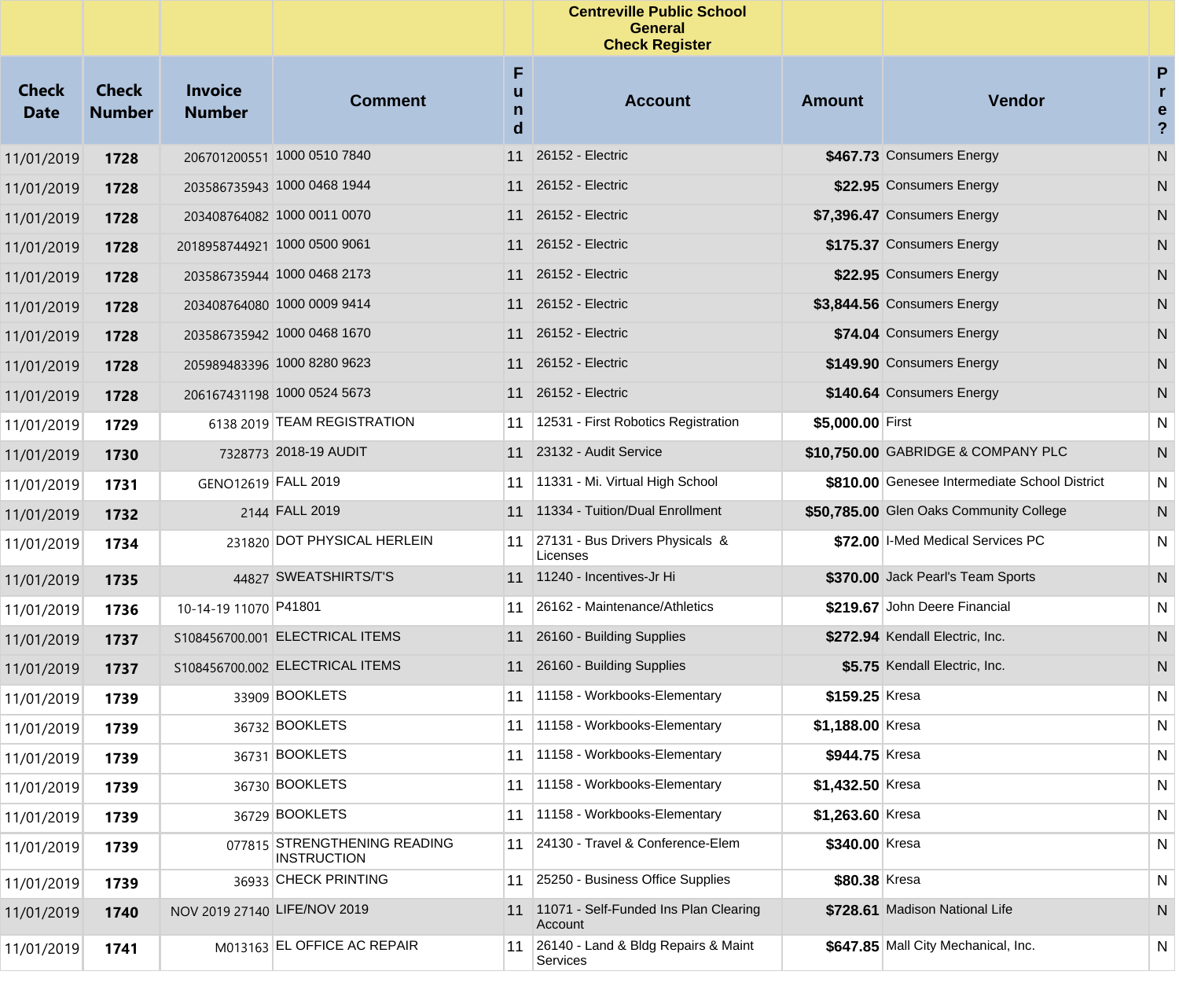|                             |                               |                                 |                                                         |                  | <b>Centreville Public School</b><br><b>General</b><br><b>Check Register</b> |                  |                                        |                                                   |
|-----------------------------|-------------------------------|---------------------------------|---------------------------------------------------------|------------------|-----------------------------------------------------------------------------|------------------|----------------------------------------|---------------------------------------------------|
| <b>Check</b><br><b>Date</b> | <b>Check</b><br><b>Number</b> | <b>Invoice</b><br><b>Number</b> | <b>Comment</b>                                          | F<br>u<br>n<br>d | <b>Account</b>                                                              | <b>Amount</b>    | Vendor                                 | P<br>$\mathbf{r}$<br>e<br>$\overline{\mathbf{?}}$ |
| 11/01/2019                  | 1742                          |                                 | 10-22/26-19 CROSS COUNTRY STARTER<br>103198 10/22,10/26 | 11               | 29332 - Officials/Girls Basketball                                          |                  | \$140.00 Marty Klein                   | N                                                 |
| 11/01/2019                  | 1742                          |                                 | 10-22/26-19 CROSS COUNTRY STARTER<br>103198 10/22,10/26 | 11               | 29334 - Officials/Cross Country                                             |                  | \$75.00 Marty Klein                    | N                                                 |
| 11/01/2019                  | 1743                          |                                 | 41393 TENT STAKE/TAPE                                   | 11               | 29341 - Tournament Expense/Cross<br>Country                                 |                  | \$35.76 Menards                        | N                                                 |
| 11/01/2019                  | 1744                          | 10-29-19 101422 10-29-19        |                                                         | 11               | 29389 - Entry Fee - Cross Country                                           |                  | \$100.00 Mendon High School            | N                                                 |
| 11/01/2019                  | 1744                          | 10-17-19 101422 10-17-19        |                                                         | 11               | 29389 - Entry Fee - Cross Country                                           |                  | \$100.00 Mendon High School            | N                                                 |
| 11/01/2019                  | 1746                          |                                 | 208124119695 CLASSROOM SUPPLIES                         | 11               | 10106 - Before/After School Fees                                            |                  | \$66.32 School Specialty, LLC          | N                                                 |
| 11/01/2019                  | 1746                          |                                 | 208123732748 CLASSROOM SUPPLIES                         | 11               | 11350 - Teaching Supplies-Sr Hi                                             |                  | \$49.95 School Specialty, LLC          | N                                                 |
| 11/01/2019                  | 1746                          |                                 | 208124061380 CLASSROOM SUPPLIES                         | 11               | 11350 - Teaching Supplies-Sr Hi                                             |                  | \$56.53 School Specialty, LLC          | N                                                 |
| 11/01/2019                  | 1746                          |                                 | 208124119695 CLASSROOM SUPPLIES                         | 11               | 13350 - Teaching Supplies-Adult Ed                                          |                  | \$55.22 School Specialty, LLC          | N                                                 |
| 11/01/2019                  | 1746                          |                                 | 208124063109 CLASSROOM SUPPLIES                         | 11               | 24350 - Office Supplies-Sr Hi                                               |                  | \$95.82 School Specialty, LLC          | N                                                 |
| 11/01/2019                  | 1747                          |                                 | 10-08-19 101847 CULTURE BY CHOICE WORKSHOP              | 11               | 23130 - Purchased Services-Staff<br><b>Services</b>                         |                  | \$526.00 St. Joseph County United Way  | N                                                 |
| 11/01/2019                  | 1747                          | 2019 101841                     | TRIVIA TEAM TRIVIA TEAM SPONSORSHIP                     |                  | 11 25278 - Miscellaneous Expense                                            |                  | \$150.00 St. Joseph County United Way  | N                                                 |
| 11/01/2019                  | 1748                          |                                 | 10-26-19 103721 TIMING 10-26-19                         | 11               | 29341 - Tournament Expense/Cross<br>Country                                 |                  | \$1,000.00 Stampede Timing             | N                                                 |
| 11/01/2019                  | 1749                          |                                 | 3427731150 COPY PAPER                                   |                  | 11 11153 - Copy Paper                                                       | \$184.60 Staples |                                        | N                                                 |
| 11/01/2019                  | 1749                          |                                 | 3428290382 COPY PAPER                                   |                  | 11 11153 - Copy Paper                                                       | \$184.60 Staples |                                        | N                                                 |
| 11/01/2019                  | 1749                          |                                 | 3428149217 COPY PAPER                                   |                  | 11 11252 - Copy Paper                                                       | \$111.55 Staples |                                        | N                                                 |
| 11/01/2019                  | 1749                          |                                 | 3427578991 COPY PAPER                                   |                  | 11 11252 - Copy Paper                                                       | \$110.76 Staples |                                        | N                                                 |
| 11/01/2019                  | 1751                          |                                 | 2280 GET WELL FLOWERS                                   |                  | 11 25252 - Misc. Expense-Business Office                                    |                  | \$30.00 Tedrow's Greenhouse & Florist  | N                                                 |
| 11/01/2019                  | 1752                          |                                 | 584558 CLEANING SUPPLIES                                |                  | 11 26158 - Custodian Supplies                                               |                  | \$442.38 Tepe Sanitary Supply, Inc.    | N                                                 |
| 11/01/2019                  | 1753                          |                                 | 10-26-19 71340 10-26-19 CROSS COUNTRY<br><b>STARTER</b> |                  | 11 29332 - Officials/Girls Basketball                                       |                  | \$140.00 Tim Baker                     | N                                                 |
| 11/01/2019                  | 1755                          |                                 | 112451423 10-16-19 VEGETATION CONTROL                   | 11               | 26148 - Other Purchased Services/le<br>Rose                                 |                  | \$522.50 TruGreen                      | N                                                 |
| 11/01/2019                  | 1756                          |                                 | 81460 WRESTLING UNIFORMS                                | 11               | 29372 - Jr Hi Uniforms                                                      |                  | \$329.00 T-Shirt Printing Plus, Inc.   | N                                                 |
| 11/01/2019                  | 1758                          |                                 | NOV 2019 100873 ADMIN STD/LTD NOV 2019                  | 11               | 11057 - Insurance Options                                                   |                  | \$523.73 Unum Life Ins. Co. Of America | N                                                 |
| 11/01/2019                  | 1759                          | 10-29-19 43104 10-29-19         |                                                         | 11               | 29390 - Entry Fees-Volleyball                                               |                  | \$100.00 VHS ATHLETICS                 | N                                                 |
| 11/01/2019                  | 1760                          |                                 | HSSM 10-10-19 HO10-000190-0000-02                       | 11               | 26136 - Water and Sewer                                                     |                  | \$608.73 Village of Centreville        | N                                                 |
| 11/01/2019                  | 1760                          |                                 | AB 10-10-19 DE11-000517-0000-00                         | 11               | 26136 - Water and Sewer                                                     |                  | \$58.47 Village of Centreville         | N                                                 |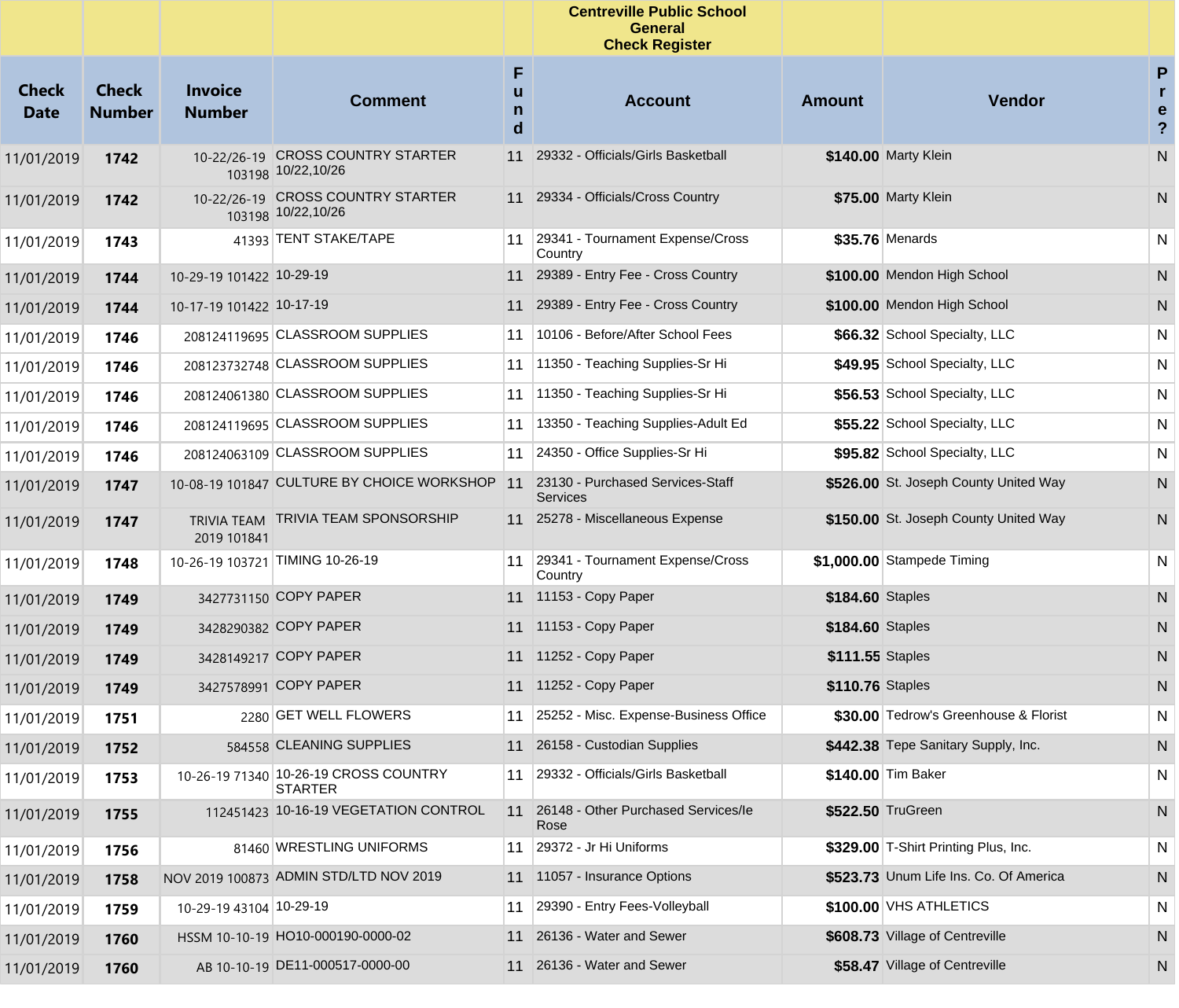|                             |                               |                                 |                                     |                  | <b>Centreville Public School</b><br><b>General</b><br><b>Check Register</b> |                  |                                         |                                                   |
|-----------------------------|-------------------------------|---------------------------------|-------------------------------------|------------------|-----------------------------------------------------------------------------|------------------|-----------------------------------------|---------------------------------------------------|
| <b>Check</b><br><b>Date</b> | <b>Check</b><br><b>Number</b> | <b>Invoice</b><br><b>Number</b> | <b>Comment</b>                      | F<br>u<br>n<br>d | <b>Account</b>                                                              | <b>Amount</b>    | Vendor                                  | P<br>$\mathbf{r}$<br>e<br>$\overline{\mathbf{?}}$ |
| 11/01/2019                  | 1760                          |                                 | EL 10-10-19 HO10-000190-0000-04     | 11               | 26136 - Water and Sewer                                                     |                  | \$817.63 Village of Centreville         | N                                                 |
| 11/01/2019                  | 1760                          |                                 | BG 10-10-19 HO10-000190-0000-06     | 11               | 26136 - Water and Sewer                                                     |                  | \$39.20 Village of Centreville          | N                                                 |
| 11/01/2019                  | 1760                          |                                 | MB 10-10-19 DE11-000348-0000-00     | 11               | 26136 - Water and Sewer                                                     |                  | \$279.84 Village of Centreville         | N                                                 |
| 11/01/2019                  | 1760                          |                                 | HSNM 10-10-19 HO10-000190-0000-03   | 11               | 26136 - Water and Sewer                                                     |                  | \$345.14 Village of Centreville         | N                                                 |
| 11/01/2019                  | 1760                          |                                 | PFS 10-10-19 MA10-000480-0000-00    | 11               | 26136 - Water and Sewer                                                     |                  | \$119.97 Village of Centreville         | N                                                 |
| 11/01/2019                  | 1760                          |                                 | PF 10-10-19 MA10-000480-0000-01     | 11               | 26136 - Water and Sewer                                                     |                  | \$37.63 Village of Centreville          | N                                                 |
| 11/01/2019                  | 1761                          |                                 | 61843609 SHELL CARD ENDING 10-15-19 | 11               | 26153 - Gas & Oil-Trucks & Equip                                            |                  | \$243.36 WEX BANK                       | N                                                 |
| 11/01/2019                  | 1761                          |                                 | 61843609 SHELL CARD ENDING 10-15-19 | 11               | 27142 - Gasoline/Fuel                                                       |                  | \$977.77 WEX BANK                       | N                                                 |
| 11/01/2019                  | 1761                          |                                 | 61843609 SHELL CARD ENDING 10-15-19 | 11               | 27150 - Fuel Ag-FFA                                                         |                  | \$78.45 WEX BANK                        | N                                                 |
| 11/01/2019                  | 1762                          | 10-26-19 103705 10-26-19        |                                     | 11               | 29390 - Entry Fees-Volleyball                                               |                  | \$200.00 Williamston High School        | N                                                 |
| 11/01/2019                  | 1763                          |                                 | INV27705 CAREER CRUISING RENEWAL    | 11               | 11340 - Software & Licensing Fees Jr/Sr<br>НS                               | \$1,645.00 Xello |                                         | N                                                 |
| 11/08/2019                  | 65137                         |                                 | Garnish.                            |                  | 11 11089 - Payroll vendor check clearing                                    |                  | \$370.12 Mich. State Disbursement Unit  | N                                                 |
| 11/08/2019                  | 65138                         |                                 | EP403                               | 11               | 11089 - Payroll vendor check clearing                                       |                  | \$76.92 National Life Group             | N                                                 |
| 11/12/2019                  | 1094                          |                                 | LOGAN VOID CHECK                    | 11               | 23149 - Finger Printing                                                     |                  | -\$58.25 St. Joseph Co. Sheriff Dept.   | Y                                                 |
| 11/12/2019                  | 1094                          |                                 | MONTY VOID CHECK                    | 11               | 23149 - Finger Printing                                                     |                  | -\$58.25 St. Joseph Co. Sheriff Dept.   | Y                                                 |
| 11/15/2019                  | 1764                          |                                 | 295946 FAUCET REPAIR KIT            | 11               | 26162 - Maintenance/Athletics                                               |                  | \$3.99 Alpha Building Center - Nottawa  | N                                                 |
| 11/15/2019                  | 1764                          |                                 | 295002 SEALANT/DESK FAN             | 11               | 26162 - Maintenance/Athletics                                               |                  | \$29.28 Alpha Building Center - Nottawa | N                                                 |
| 11/15/2019                  | 1764                          |                                 | 294293 SUPPLIES                     | 11               | 26162 - Maintenance/Athletics                                               |                  | \$13.49 Alpha Building Center - Nottawa | N                                                 |
| 11/15/2019                  | 1764                          |                                 | 294149 SUPPLIES                     | 11               | 26162 - Maintenance/Athletics                                               |                  | \$12.27 Alpha Building Center - Nottawa | N                                                 |
| 11/15/2019                  | 1764                          |                                 | 293976 SUPPLIES                     | 11               | 26162 - Maintenance/Athletics                                               |                  | \$5.09 Alpha Building Center - Nottawa  | N                                                 |
| 11/15/2019                  | 1764                          |                                 | 294124 SUPPLIES                     | 11               | 26162 - Maintenance/Athletics                                               |                  | \$32.65 Alpha Building Center - Nottawa | N                                                 |
| 11/15/2019                  | 1764                          |                                 | 295486 SUPPLIES                     | 11               | 26162 - Maintenance/Athletics                                               |                  | \$5.28 Alpha Building Center - Nottawa  | N                                                 |
| 11/15/2019                  | 1766                          |                                 | 8469 TRANSIT VAN 16 OIL CHANGE      |                  | 11 27140 - Repairs & Maintenance Services                                   |                  | \$80.00 B&D Repair                      | N                                                 |
| 11/15/2019                  | 1766                          |                                 | 8463 TRANSIT VAN 15 OIL CHANGE      |                  | 11 27140 - Repairs & Maintenance Services                                   |                  | \$32.00 B&D Repair                      | N                                                 |
| 11/15/2019                  | 1766                          |                                 | 8474 TRANSIT VAN OIL CHANGE         |                  | 11 27140 - Repairs & Maintenance Services                                   |                  | \$32.00 B&D Repair                      | N                                                 |
| 11/15/2019                  | 1766                          |                                 | 8474 TRANSIT VAN OIL CHANGE         |                  | 11 27151 - Oil & Grease                                                     |                  | \$29.94 B&D Repair                      | N                                                 |
| 11/15/2019                  | 1766                          |                                 | 8463 TRANSIT VAN 15 OIL CHANGE      |                  | 11 27151 - Oil & Grease                                                     |                  | \$29.94 B&D Repair                      | N                                                 |
| 11/15/2019                  | 1766                          |                                 | 8469 TRANSIT VAN 16 OIL CHANGE      |                  | 11 27151 - Oil & Grease                                                     |                  | \$29.94 B&D Repair                      | N                                                 |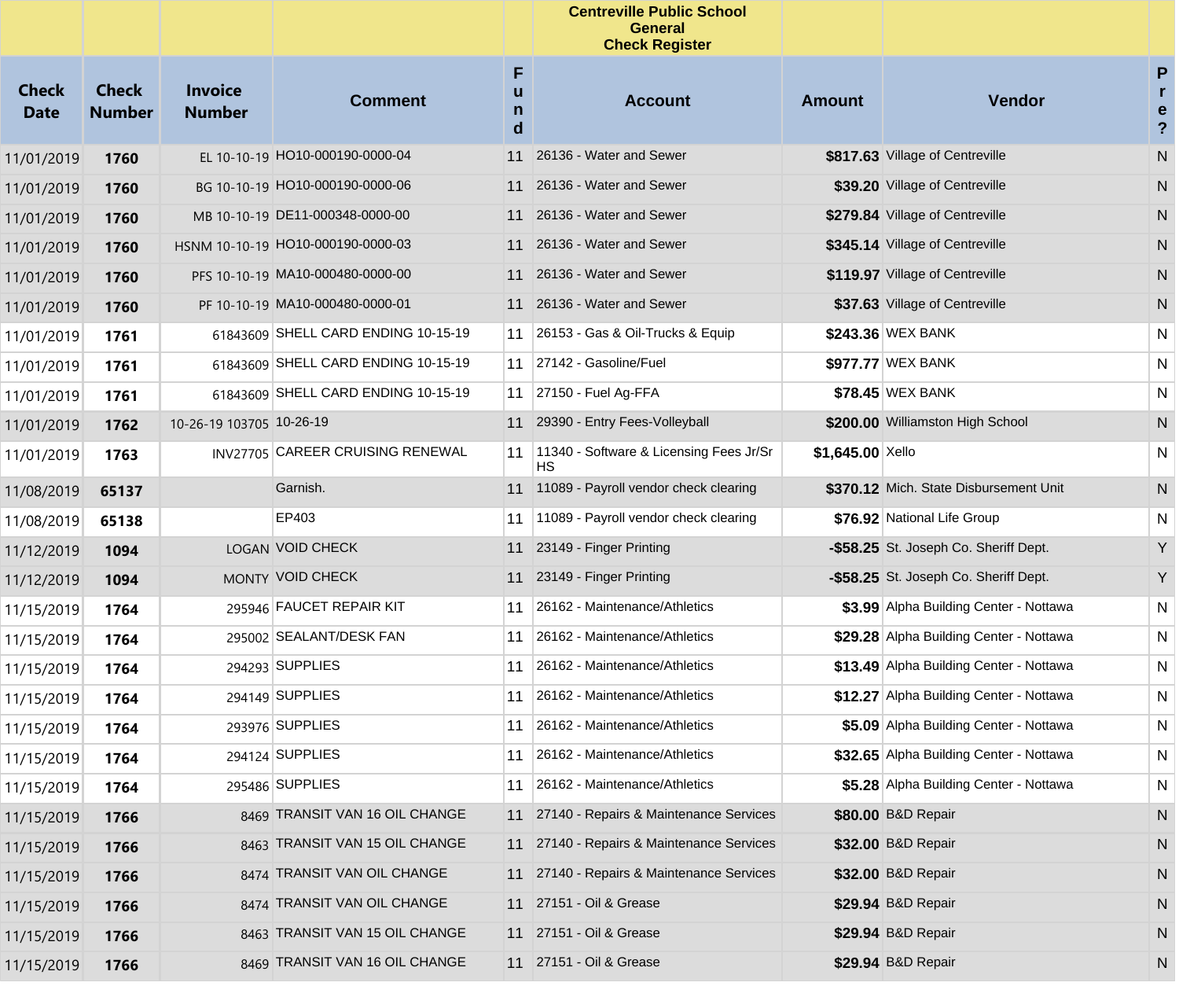|                             |                               |                                             |                                                                           |                  | <b>Centreville Public School</b><br><b>General</b><br><b>Check Register</b> |                     |                                         |                                          |
|-----------------------------|-------------------------------|---------------------------------------------|---------------------------------------------------------------------------|------------------|-----------------------------------------------------------------------------|---------------------|-----------------------------------------|------------------------------------------|
| <b>Check</b><br><b>Date</b> | <b>Check</b><br><b>Number</b> | <b>Invoice</b><br><b>Number</b>             | <b>Comment</b>                                                            | F<br>u<br>n<br>d | <b>Account</b>                                                              | <b>Amount</b>       | Vendor                                  | P<br>$\mathbf{r}$<br>e<br>$\overline{?}$ |
| 11/15/2019                  | 1766                          |                                             | 8474 TRANSIT VAN OIL CHANGE                                               | 11               | 27154 - Vehicle Repair Parts                                                |                     | \$7.98 B&D Repair                       | N                                        |
| 11/15/2019                  | 1766                          |                                             | 8463 TRANSIT VAN 15 OIL CHANGE                                            | 11               | 27154 - Vehicle Repair Parts                                                |                     | \$7.98 B&D Repair                       | N                                        |
| 11/15/2019                  | 1766                          |                                             | 8469 TRANSIT VAN 16 OIL CHANGE                                            |                  | 11 27154 - Vehicle Repair Parts                                             |                     | \$7.98 B&D Repair                       | N                                        |
| 11/15/2019                  | 1767                          |                                             | 0111990 GOALS MATH/READING/FORMS                                          | 11               | 13350 - Teaching Supplies-Adult Ed                                          | \$1,071.42 CASAS    |                                         | N                                        |
| 11/15/2019                  | 1768                          |                                             | 20IN0011 SCIENCE CURRICULUM                                               | 11               | T4131 - Title IV Professional Dev                                           |                     | \$2,340.00 CEREAL CITY SCIENCE          | N                                        |
| 11/15/2019                  | 1770                          | 00801456278 10- COPIER LEASE<br>18-19       |                                                                           | 11               | 11156 - Copier Copy Fees                                                    |                     | \$332.73 TCF Bank                       | N                                        |
| 11/15/2019                  | 1770                          | 00801456278 10- COPIER LEASE<br>18-19       |                                                                           | 11               | 11354 - Copier Copy Fees                                                    |                     | \$332.74 TCF Bank                       | N                                        |
| 11/15/2019                  | 1771                          |                                             | 10-22-19 103269 TV SERVICE NOV 2019                                       |                  | 23340 - Purchased Services                                                  |                     | \$15.81 Comcast                         | N                                        |
| 11/15/2019                  | 1771                          |                                             | 10-22-19 103269 TV SERVICE NOV 2019                                       | 11               | 24151 - Misc Expenses-Elem                                                  |                     | \$14.87 Comcast                         | N                                        |
| 11/15/2019                  | 1771                          |                                             | 10-22-19 103269 TV SERVICE NOV 2019                                       |                  | 11 24351 - Misc Expenses-Sr High                                            |                     | \$14.95 Comcast                         | N                                        |
| 11/15/2019                  | 1772                          |                                             | 10-31-19 6195 5 GAL WATER OCT/COOLER<br><b>RENTAL NOV</b>                 | 11               | 26136 - Water and Sewer                                                     |                     | \$50.50 Culligan Water Conditioning     | N                                        |
| 11/15/2019                  | 1773                          |                                             | 155504 ROLL TOWEL/BATH TISSUE/CAN<br><b>LINERS</b>                        |                  | 11 26158 - Custodian Supplies                                               |                     | \$996.40 D & D Maintenance              | N                                        |
| 11/15/2019                  | 1774                          |                                             | IN76057 STAPLES FOR COPIER                                                |                  | 11 11252 - Copy Paper                                                       |                     | \$120.00 D. L. Gallivan, Inc.           | N                                        |
| 11/15/2019                  | 1776                          |                                             | 6716390 LAMINATE/READING LEVEL<br><b>LABELS</b>                           |                  | 11 22151 - Periodicals-Elem                                                 |                     | \$74.05 Demco                           | N                                        |
| 11/15/2019                  | 1777                          | 989-197-0217- 10/19-11/18<br>021616-5 10-19 |                                                                           | 11               | 26134 - Telephone                                                           | \$1,223.49 Frontier |                                         | N                                        |
| 11/15/2019                  | 1778                          |                                             | 7109 GATE PAINTED                                                         |                  | 11 26140 - Land & Bldg Repairs & Maint<br><b>Services</b>                   |                     | \$385.00 Green Valley Harness & Welding | N                                        |
| 11/15/2019                  | 1779                          |                                             | SEPT 2019 PAYROLL DEDUCTION 11-22-19<br>100937 FOR THE MONTH OF SEPTEMBER |                  | 11   11059 - Pay Deduction - Health Trac                                    |                     | \$180.75 Health Trac                    | N                                        |
| 11/15/2019                  | 1780                          |                                             | 1056677 CLEANING SUPPLIES                                                 |                  | 11 26158 - Custodian Supplies                                               |                     | \$344.96 Indusco Supply Co.             | N                                        |
| 11/15/2019                  | 1781                          |                                             | 6987 WINTERIZE<br>SPRINKLERS/HYDRANTS                                     | 11               | 26140 - Land & Bldg Repairs & Maint<br>Services                             |                     | \$350.00 Kennedy's Lawnsprinkling       | N                                        |
| 11/15/2019                  | 1782                          |                                             | 37361 CHECK PRINTING 9/19-10/18                                           | 11               | 25250 - Business Office Supplies                                            | \$66.51 Kresa       |                                         | N                                        |
| 11/15/2019                  | 1783                          |                                             | 10-26-19 25391 REGIONAL SURPLUS                                           | 11               | 29341 - Tournament Expense/Cross<br>Country                                 | \$2,066.00 MHSAA    |                                         | N                                        |
| 11/15/2019                  | 1784                          |                                             | FALL 2019 103418 REIMBURSEMENT TUITION/BOOKS 11<br><b>FALL 2019</b>       |                  | 11334 - Tuition/Dual Enrollment                                             |                     | \$1,341.55 Michelle McNamara            | N                                        |
| 11/15/2019                  | 1786                          | 859795 DEF                                  |                                                                           | 11               | 27154 - Vehicle Repair Parts                                                |                     | \$77.94 NAPA AUTO PARTS                 | N                                        |
| 11/15/2019                  | 1787                          | 4025943122 READING                          |                                                                           |                  | 11 11157 - Textbooks-Elementary                                             |                     | \$2,379.62 Pearson Education            | N                                        |
| 11/15/2019                  | 1789                          |                                             | 1368057 ADAIR V SOM 6/1-8/31                                              | 11               | 23131 - Legal Services                                                      |                     | \$36.98 Secrest Wardle Lynch Hampton PC | N                                        |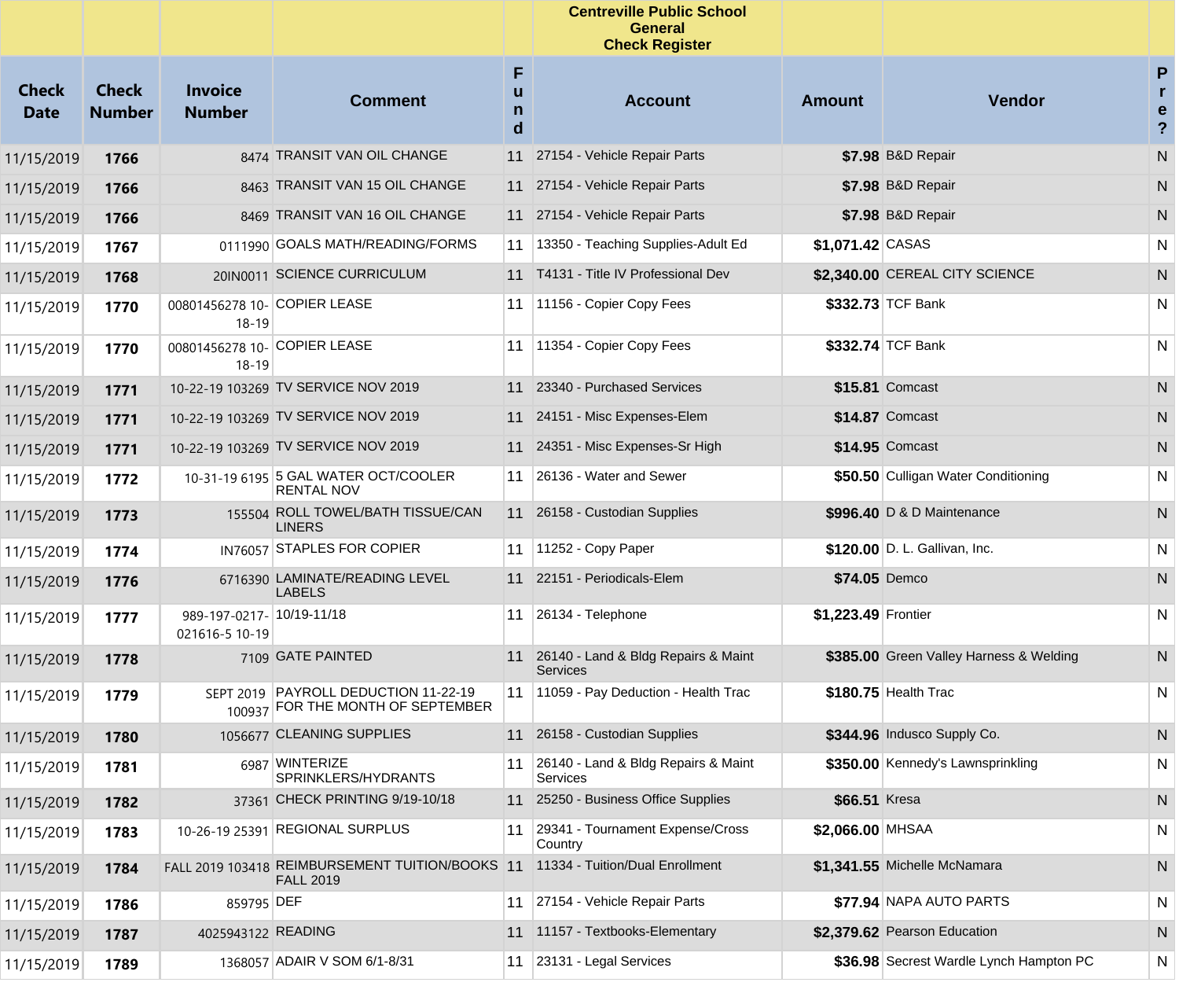|                             |                               |                                   |                                                                  |                  | <b>Centreville Public School</b><br><b>General</b><br><b>Check Register</b> |                  |                                       |                                                   |
|-----------------------------|-------------------------------|-----------------------------------|------------------------------------------------------------------|------------------|-----------------------------------------------------------------------------|------------------|---------------------------------------|---------------------------------------------------|
| <b>Check</b><br><b>Date</b> | <b>Check</b><br><b>Number</b> | <b>Invoice</b><br><b>Number</b>   | <b>Comment</b>                                                   | F<br>u<br>n<br>d | <b>Account</b>                                                              | <b>Amount</b>    | Vendor                                | P<br>$\mathbf{r}$<br>e<br>$\overline{\mathbf{?}}$ |
| 11/15/2019                  | 1790                          | 0136677.500 10- 0136677.500<br>22 |                                                                  | 11               | 26150 - Heating                                                             |                  | \$14.81 Semco energy Gas Company      | ${\sf N}$                                         |
| 11/15/2019                  | 1790                          | 0136022.500 10- 0136022.500<br>22 |                                                                  |                  | 11 26150 - Heating                                                          |                  | \$37.57 Semco energy Gas Company      | N                                                 |
| 11/15/2019                  | 1790                          | 0136018.500 10- 0136018.500<br>22 |                                                                  | 11               | 26150 - Heating                                                             |                  | \$92.31 Semco energy Gas Company      | N                                                 |
| 11/15/2019                  | 1790                          | 0136013.500 10- 0136013.500<br>22 |                                                                  |                  | 11 26150 - Heating                                                          |                  | \$466.23 Semco energy Gas Company     | N                                                 |
| 11/15/2019                  | 1790                          | 0135859.500 10- 0135859.500<br>22 |                                                                  | 11               | 26150 - Heating                                                             |                  | \$1,215.37 Semco energy Gas Company   | N                                                 |
| 11/15/2019                  | 1790                          | 0135858.500 10- 0135858.500<br>22 |                                                                  |                  | 11 26150 - Heating                                                          |                  | \$29.57 Semco energy Gas Company      | N                                                 |
| 11/15/2019                  | 1791                          |                                   | 9619 CPI REFRESHER                                               | 11               | 11133 - Prof. Developement Elementary                                       |                  | \$39.90 ST. JOSEPH COUNTY ISD         | N                                                 |
| 11/15/2019                  | 1791                          |                                   | 9619 THOUGHTFUL CLASSROOM<br>9/16/19                             | 11               | 11133 - Prof. Developement Elementary                                       |                  | \$225.00 ST. JOSEPH COUNTY ISD        | N                                                 |
| 11/15/2019                  | 1791                          |                                   | 9619 THOUGHTFUL CLASSROOM<br>9/16/19                             |                  | 11 22133 - Prof Development - Inservice                                     |                  | \$375.00 ST. JOSEPH COUNTY ISD        | N                                                 |
| 11/15/2019                  | 1791                          |                                   | 9619 CONSORTIUM PERSONNEL NOV<br>2019                            | 11               | 28430 - Shared Services-Technology                                          |                  | \$5,731.74 ST. JOSEPH COUNTY ISD      | N                                                 |
| 11/15/2019                  | 1791                          |                                   | 9619 EXPENSES NOV 2019                                           | 11               | 28430 - Shared Services-Technology                                          |                  | \$270.17 ST. JOSEPH COUNTY ISD        | N                                                 |
| 11/15/2019                  | 1791                          |                                   | 9619 OPERATIONAL COSTS NOV 2019                                  | 11               | 28430 - Shared Services-Technology                                          |                  | \$2,454.29 ST. JOSEPH COUNTY ISD      | N                                                 |
| 11/15/2019                  | 1791                          |                                   | 9619 NOV 2019                                                    | 11               | 28480 - Internet Service                                                    |                  | \$875.00 ST. JOSEPH COUNTY ISD        | N                                                 |
| 11/15/2019                  | 1792                          | 11-08-19 101847                   | <b>EMPLOYEE DONATIONS TO</b><br>UNITED WAY                       | 11               | 11040 - Accounts Payable                                                    |                  | \$315.00 St. Joseph County United Way | N                                                 |
| 11/15/2019                  | 1793                          |                                   | 3429252440 COPY PAPER                                            | 11               | 11153 - Copy Paper                                                          | \$184.60 Staples |                                       | N                                                 |
| 11/15/2019                  | 1793                          |                                   | 3429810233 COPY PAPER                                            | 11               | 11252 - Copy Paper                                                          |                  | \$73.84 Staples                       | N                                                 |
| 11/15/2019                  | 1793                          |                                   | 3429252441 COPY PAPER                                            | 11               | 11252 - Copy Paper                                                          |                  | \$73.84 Staples                       | N                                                 |
| 11/15/2019                  | 1793                          |                                   | 3429252439 COPY PAPER                                            | 11               | 11252 - Copy Paper                                                          | \$221.52 Staples |                                       | N                                                 |
| 11/15/2019                  | 1793                          |                                   | 3429810233 COPY PAPER                                            | 11               | 25250 - Business Office Supplies                                            |                  | \$36.92 Staples                       | N                                                 |
| 11/15/2019                  | 1793                          |                                   | 3429252441 COPY PAPER                                            | 11               | 25252 - Misc. Expense-Business Office                                       |                  | \$36.92 Staples                       | N                                                 |
| 11/15/2019                  | 1794                          |                                   | 761-10454844 2020 NONCOMMUNITY PUBLIC<br><b>WATER SUPPLY FEE</b> | 11               | 26148 - Other Purchased Services/le<br>Rose                                 |                  | \$142.30 State Of Michigan            | N                                                 |
| 11/15/2019                  | 1795                          |                                   | 1910-00020276 AD FOR TRACTOR/SNOWPLOW<br><b>BIDS</b>             | 11               | 23158 - Miscellaneous Supplies and<br>Materials                             |                  | \$64.65 Sturgis Media Group           | N                                                 |
| 11/15/2019                  | 1797                          |                                   | 628703 SUPPLIES                                                  | 11               | 26162 - Maintenance/Athletics                                               |                  | \$25.14 Three Rivers Automotive       | N                                                 |
| 11/15/2019                  | 1798                          |                                   | 704698 4H FAIR AD                                                | 11               | 23158 - Miscellaneous Supplies and<br>Materials                             |                  | \$50.00 Three Rivers Media            | N                                                 |
| 11/15/2019                  | 1799                          |                                   | 2766 RE-KEY LOCK/EXTRA KEYS                                      |                  | 11 26162 - Maintenance/Athletics                                            |                  | \$129.50 Tri State Security           | N                                                 |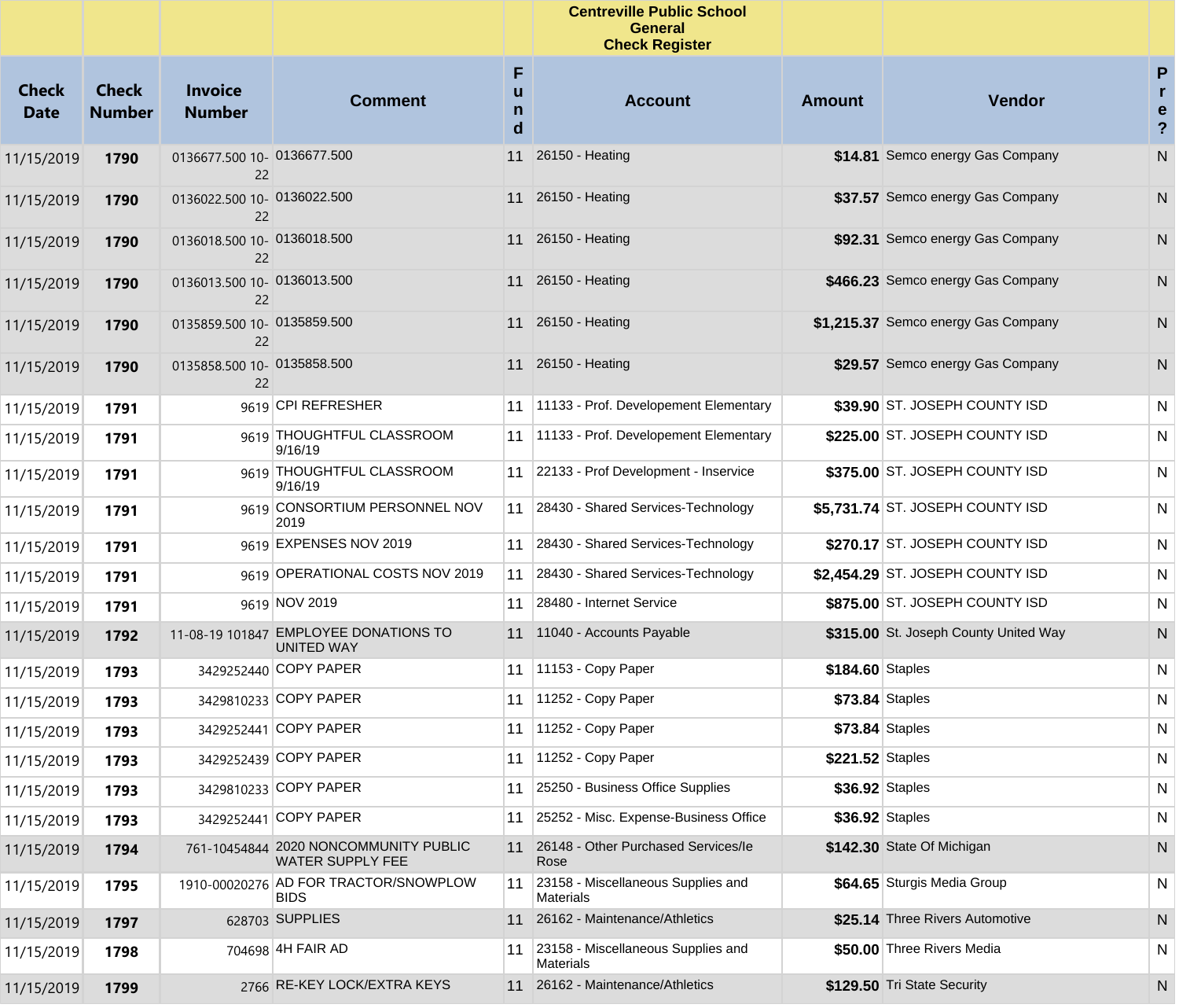|                      |                               |                                 |                                       |                  | <b>Centreville Public School</b><br><b>General</b><br><b>Check Register</b> |               |                                        |                                                   |  |
|----------------------|-------------------------------|---------------------------------|---------------------------------------|------------------|-----------------------------------------------------------------------------|---------------|----------------------------------------|---------------------------------------------------|--|
| Check<br><b>Date</b> | <b>Check</b><br><b>Number</b> | <b>Invoice</b><br><b>Number</b> | <b>Comment</b>                        | F<br>u<br>n<br>d | <b>Account</b>                                                              | <b>Amount</b> | <b>Vendor</b>                          | P<br>$\mathbf{r}$<br>e<br>$\overline{\mathbf{?}}$ |  |
| 11/15/2019           | 1800                          |                                 | 81915 BASKETBALL SCOREBOOKS           | 11               | 29355 - Supplies/Boys Basketball                                            |               | \$32.00 T-Shirt Printing Plus, Inc.    | N                                                 |  |
| 11/15/2019           | 1800                          |                                 | 81987 BASKETBALL SHORTS               | 11               | 29372 - Jr Hi Uniforms                                                      |               | \$108.00 T-Shirt Printing Plus, Inc.   | N                                                 |  |
| 11/15/2019           | 1801                          | 11-02-2019 11-02-19<br>41030    |                                       | 11               | 29390 - Entry Fees-Volleyball                                               |               | \$125.00 Union City Community Schools  | N                                                 |  |
| 11/15/2019           | 1802                          |                                 | 19-95980 PORTABLE TOILETS 10/21-10/28 | 11               | 29341 - Tournament Expense/Cross<br>Country                                 |               | \$800.00 VRT Enterprises, Inc.         | N                                                 |  |
| 11/15/2019           | 1802                          |                                 | 19-96013 3 UNITS 11/4-11/15           | 11               | 29387 - Athletics Porta Pottys                                              |               | \$150.00 VRT Enterprises, Inc.         | N                                                 |  |
| 11/15/2019           | 1803                          | 7648608-2529-9 NOV 2019         |                                       |                  | 11 26137 - Waste and Trash Disposal                                         |               | \$2,497.79 Waste Management of MI      | N                                                 |  |
| 11/22/2019           | 65139                         |                                 | Garnish.                              | 11               | 11089 - Payroll vendor check clearing                                       |               | \$370.12 Mich. State Disbursement Unit | N                                                 |  |
| 11/22/2019           | 65140                         |                                 | EP403                                 | 11               | 11089 - Payroll vendor check clearing                                       |               | \$76.92 National Life Group            | N                                                 |  |
| 11/22/2019           | 65141                         |                                 | <b>UNWAY</b>                          | 11               | 11058 - Pay Deduct-United Fund                                              |               | \$148.00 St. Joseph County United Way  | N                                                 |  |
| 11/27/2019           | 10053                         |                                 | MASB 2019 MASB LEADERSHIP M. MILLER   |                  | 11 23134 - Travel & Conference                                              |               | \$265.50 Margaret Miller               | Y                                                 |  |
| 11/27/2019           | 1805                          | 1GPV                            | 1WT6-C9CM-CLASSROOM ITEMS             | 11               | 11141 - Incentives-Elem                                                     |               | \$50.00 Amazon Capital Services        | N                                                 |  |
| 11/27/2019           | 1805                          |                                 | 1CLV-WP4F-NKJ6 CLASSROOM ITEMS        | 11               | 11150 - Teaching Supplies-Elementary                                        |               | \$101.69 Amazon Capital Services       | N                                                 |  |
| 11/27/2019           | 1805                          | MNW3                            | 1DYY-7MDN- CLASSROOM ITEMS            | 11               | 11150 - Teaching Supplies-Elementary                                        |               | \$20.00 Amazon Capital Services        | N                                                 |  |
| 11/27/2019           | 1805                          |                                 | 1YH7-YXXQ-CRJH CLASSROOM ITEMS        | 11               | 11150 - Teaching Supplies-Elementary                                        |               | \$19.98 Amazon Capital Services        | N                                                 |  |
| 11/27/2019           | 1805                          | 1GPV                            | 1WT6-C9CM- CLASSROOM ITEMS            | 11               | 11158 - Workbooks-Elementary                                                |               | \$339.46 Amazon Capital Services       | N                                                 |  |
| 11/27/2019           | 1805                          | 3N7V                            | 1PVT-PNQK- CLASSROOM ITEMS            | 11               | 11158 - Workbooks-Elementary                                                |               | \$93.94 Amazon Capital Services        | N                                                 |  |
| 11/27/2019           | 1808                          |                                 | 203942743812 1000 0468 2173           |                  | 11 26152 - Electric                                                         |               | \$25.39 Consumers Energy               | N                                                 |  |
| 11/27/2019           | 1808                          |                                 | 203853756379 1000 0009 9414           |                  | 11 26152 - Electric                                                         |               | \$3,428.11 Consumers Energy            | N                                                 |  |
| 11/27/2019           | 1808                          |                                 | 206790225255 1000 0500 9061           |                  | 11 26152 - Electric                                                         |               | \$508.46 Consumers Energy              | N                                                 |  |
| 11/27/2019           | 1808                          |                                 | 202251903112 1000 0510 7840           |                  | 11 26152 - Electric                                                         |               | \$565.61 Consumers Energy              | N                                                 |  |
| 11/27/2019           | 1808                          |                                 | 202251903113 1000 0510 8103           |                  | 11 26152 - Electric                                                         |               | \$348.38 Consumers Energy              | N                                                 |  |
| 11/27/2019           | 1808                          |                                 | 202251903114 1000 0510 8269           |                  | 11 26152 - Electric                                                         |               | \$109.85 Consumers Energy              | N                                                 |  |
| 11/27/2019           | 1808                          |                                 | 207056954021 1000 0524 5673           |                  | 11 26152 - Electric                                                         |               | \$355.37 Consumers Energy              | N                                                 |  |
| 11/27/2019           | 1808                          |                                 | 205277600565 1000 8280 9623           |                  | 11 26152 - Electric                                                         |               | \$104.23 Consumers Energy              | N                                                 |  |
| 11/27/2019           | 1808                          |                                 | 203942743811 1000 0468 1944           |                  | 11 26152 - Electric                                                         |               | \$25.80 Consumers Energy               | N                                                 |  |
| 11/27/2019           | 1808                          |                                 | 203942743810 1000 0468 1670           |                  | 11 26152 - Electric                                                         |               | \$73.43 Consumers Energy               | N                                                 |  |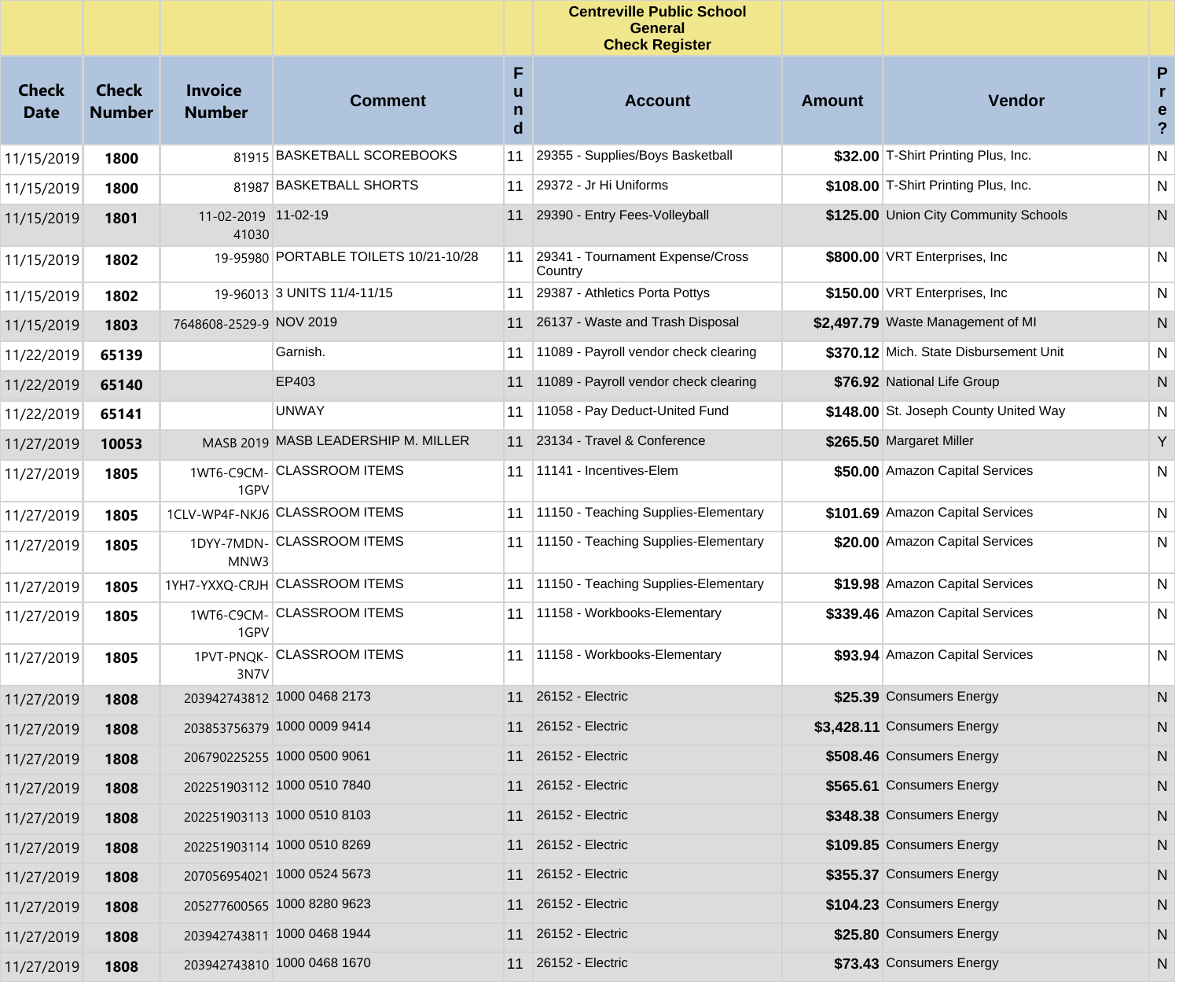|                             |                               |                                 |                                                             |                  | <b>Centreville Public School</b><br><b>General</b><br><b>Check Register</b> |                  |                                                  |                                     |
|-----------------------------|-------------------------------|---------------------------------|-------------------------------------------------------------|------------------|-----------------------------------------------------------------------------|------------------|--------------------------------------------------|-------------------------------------|
| <b>Check</b><br><b>Date</b> | <b>Check</b><br><b>Number</b> | <b>Invoice</b><br><b>Number</b> | <b>Comment</b>                                              | F<br>u<br>n<br>d | <b>Account</b>                                                              | <b>Amount</b>    | <b>Vendor</b>                                    | P<br>r<br>e<br>$\ddot{\phantom{0}}$ |
| 11/27/2019                  | 1808                          |                                 | 203853756381 1000 0011 0070                                 |                  | 11 26152 - Electric                                                         |                  | \$6,785.58 Consumers Energy                      | N                                   |
| 11/27/2019                  | 1809                          |                                 | 155750 TRASH CAN LINERS                                     | 11               | 26158 - Custodian Supplies                                                  |                  | \$692.20 D & D Maintenance                       | N                                   |
| 11/27/2019                  | 1809                          |                                 | 155842 ICE MELT                                             |                  | 11 $\left  \frac{26159}{26100} \right $ Land Supplies                       |                  | \$891.80 D & D Maintenance                       | N                                   |
| 11/27/2019                  | 1810                          |                                 | IN76472 8/6-11/5/19                                         |                  | 11 11156 - Copier Copy Fees                                                 |                  | \$1,340.39 D. L. Gallivan, Inc.                  | N                                   |
| 11/27/2019                  | 1810                          |                                 | IN76472 8/6-11/5/19                                         |                  | 11 11254 - Copier Copy Fees                                                 |                  | \$17.07 D. L. Gallivan, Inc.                     | N                                   |
| 11/27/2019                  | 1810                          |                                 | IN76472 8/6-11/5/19                                         |                  | 11 11354 - Copier Copy Fees                                                 |                  | \$39.55 D. L. Gallivan, Inc.                     | N                                   |
| 11/27/2019                  | 1810                          |                                 | IN76472 8/6-11/5/19                                         |                  | 11 11354 - Copier Copy Fees                                                 |                  | \$615.09 D. L. Gallivan, Inc.                    | N                                   |
| 11/27/2019                  | 1811                          |                                 | 137947 TASC READINESS MATERIALS                             | 11               | 13350 - Teaching Supplies-Adult Ed                                          |                  | \$487.13 Data Recognition Corporation            | N                                   |
| 11/27/2019                  | 1812                          |                                 | 2133 PROJECTOR                                              |                  | 11 26140 - Land & Bldg Repairs & Maint<br><b>Services</b>                   |                  | \$269.28 Griffith Electric, Llc                  | N                                   |
| 11/27/2019                  | 1813                          |                                 | 11-14-19 11070 PARTS FOR TRACTOR                            | 11               | 26141 - Equipment Repairs & Maint<br>Service                                |                  | \$1,598.81 John Deere Financial                  | $\mathsf{N}$                        |
| 11/27/2019                  | 1814                          |                                 | 21302634 ALARM MONITORING EL DEC 2019-11<br><b>NOV 2020</b> |                  | 26148 - Other Purchased Services/le<br>Rose                                 |                  | \$595.85 Johnson Controls                        | ${\sf N}$                           |
| 11/27/2019                  | 1815                          |                                 | 077106 CONTINUING EDUCATION                                 |                  | 11 27133 - Bus Drivers Education                                            | \$125.00 Kresa   |                                                  | N                                   |
| 11/27/2019                  | 1816                          |                                 | 11-13-19 23286 LIONS CLUB C. CARPENTER                      |                  | 11 23170 - Dues & Fees                                                      |                  | \$55.00 Lions Club of Centreville Mi             | ${\sf N}$                           |
| 11/27/2019                  | 1816                          |                                 | 08-25-19 23286 LIONS CLUB LEMMER                            |                  | 11 25270 - Dues & Fees-Business Office                                      |                  | \$55.00 Lions Club of Centreville Mi             | N                                   |
| 11/27/2019                  | 1817                          |                                 | 1368772 DEC 2019                                            | 11               | 11071 - Self-Funded Ins Plan Clearing<br>Account                            |                  | \$497.14 Madison National Life                   | N                                   |
| 11/27/2019                  | 1818                          |                                 | 2019 VB 25391 DISTRICT SURPLUS                              | 11               | 29344 - Volleyball Invitational-Hs                                          | \$5,631.80 MHSAA |                                                  | N                                   |
| 11/27/2019                  | 1819                          |                                 | W4225381BF MOBY MAX 10/16/19-10/16/20                       | 11               | 28431 - Software & Licensing Fees                                           |                  | \$199.00 Moby Max                                | N                                   |
| 11/27/2019                  | 1820                          |                                 | 75775 OIL CHANGE                                            | 11               | 26143 - Trucks-Repairs & Maintenance                                        |                  | \$69.20 Penny Automotive                         | N                                   |
| 11/27/2019                  | 1821                          |                                 | 2019/321 HS GYM BASKETBALL BACKSTOP                         | 11               | 26140 - Land & Bldg Repairs & Maint<br><b>Services</b>                      |                  | \$357.00 Roberts Installation & Repair           | N                                   |
| 11/27/2019                  | 1822                          |                                 | 155159C PEST CONTROL 10/24                                  |                  | 11 26148 - Other Purchased Services/le<br>Rose                              |                  | \$274.00 Rose Pest Solutions                     | N                                   |
| 11/27/2019                  | 1825                          | 11-18-19 100328 SBA FUNDING     |                                                             |                  | 11 23170 - Dues & Fees                                                      |                  | \$200.00 St. Joseph Co. School Board Association | N                                   |
| 11/27/2019                  | 1826                          |                                 | 3430555728 COPY PAPER                                       |                  | 11 11153 - Copy Paper                                                       | \$184.60 Staples |                                                  | N                                   |
| 11/27/2019                  | 1826                          |                                 | 3431420703 COPY PAPER/COFFEE                                |                  | 11 11252 - Copy Paper                                                       | \$115.81 Staples |                                                  | N                                   |
| 11/27/2019                  | 1826                          | 3430854416 SUPPLIES             |                                                             |                  | 11 25252 - Misc. Expense-Business Office                                    | \$68.50 Staples  |                                                  | N                                   |
| 11/27/2019                  | 1827                          |                                 | 2832 EL FREEZER-BROKEN KEY                                  | 11               | 26148 - Other Purchased Services/le<br>Rose                                 |                  | \$65.00 Tri State Security                       | N                                   |
| 11/27/2019                  | 1828                          | DEC 2019 100873 DEC 2019        |                                                             |                  | 11 11071 - Self-Funded Ins Plan Clearing<br>Account                         |                  | \$523.73 Unum Life Ins. Co. Of America           | N.                                  |
| 11/27/2019                  | 1829                          |                                 | EL 11-10-19 HO10-000190-0000-04                             | 11               | 26136 - Water and Sewer                                                     |                  | \$780.95 Village of Centreville                  | N                                   |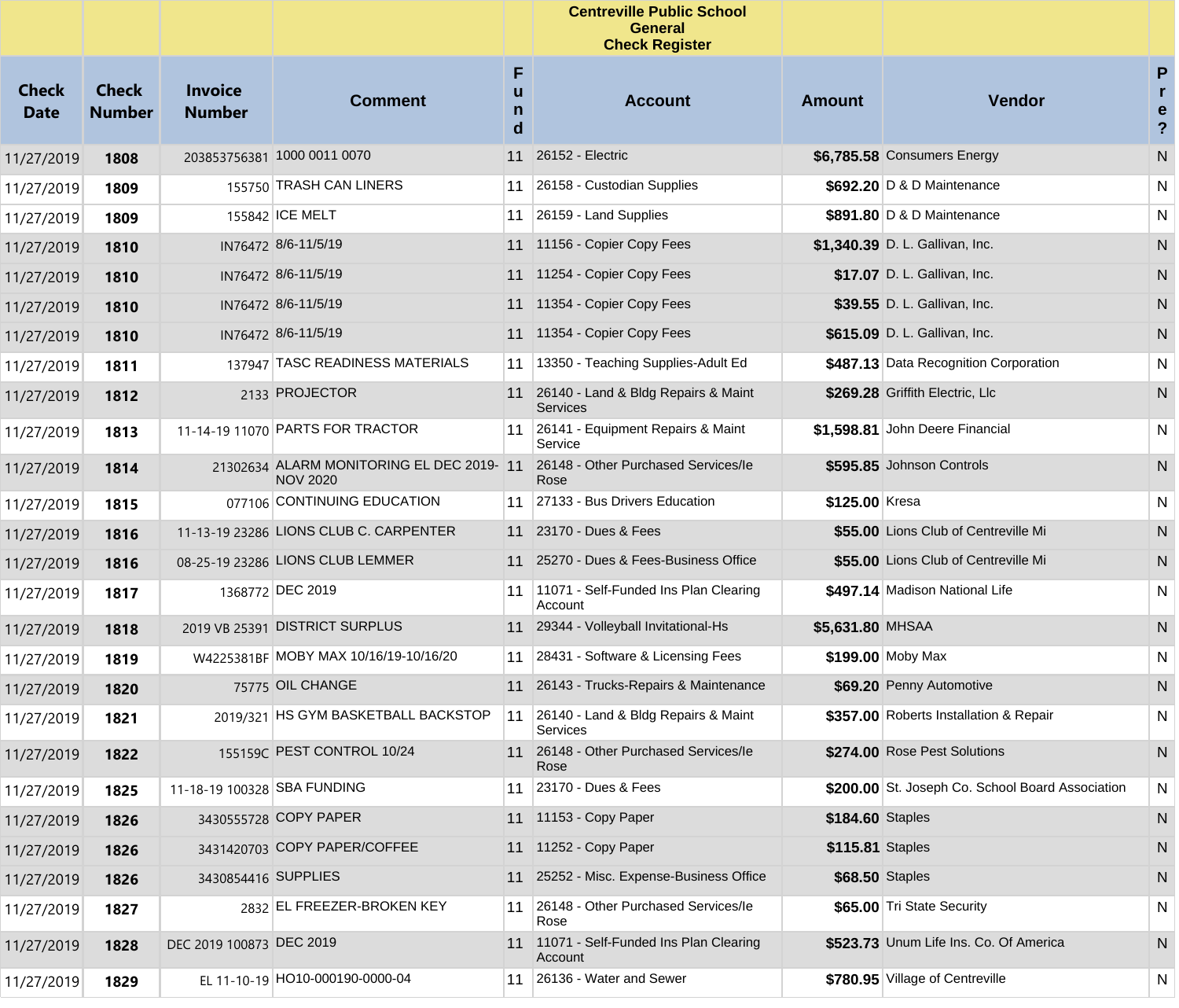|                             |                               |                                 |                                                                   |                  | <b>Centreville Public School</b><br><b>General</b><br><b>Check Register</b> |               |                                         |                                        |
|-----------------------------|-------------------------------|---------------------------------|-------------------------------------------------------------------|------------------|-----------------------------------------------------------------------------|---------------|-----------------------------------------|----------------------------------------|
| <b>Check</b><br><b>Date</b> | <b>Check</b><br><b>Number</b> | <b>Invoice</b><br><b>Number</b> | <b>Comment</b>                                                    | F<br>u<br>n<br>d | <b>Account</b>                                                              | <b>Amount</b> | Vendor                                  | P<br>r<br>e<br>$\overline{\mathbf{?}}$ |
| 11/27/2019                  | 1829                          |                                 | PFS 11-10-19 MA10-000480-0000-00                                  | 11               | 26136 - Water and Sewer                                                     |               | \$63.90 Village of Centreville          | ${\sf N}$                              |
| 11/27/2019                  | 1829                          |                                 | PF 11-10-19 MA10-000480-0000-01                                   | 11               | 26136 - Water and Sewer                                                     |               | \$63.90 Village of Centreville          | $\mathsf{N}$                           |
| 11/27/2019                  | 1829                          |                                 | HSSM 11-10-19 HO10-000190-0000-02                                 | 11               | 26136 - Water and Sewer                                                     |               | \$582.00 Village of Centreville         | $\mathsf{N}$                           |
| 11/27/2019                  | 1829                          |                                 | AB 11-10-19 DE11-000517-0000-00                                   | 11               | 26136 - Water and Sewer                                                     |               | \$58.47 Village of Centreville          | ${\sf N}$                              |
| 11/27/2019                  | 1829                          |                                 | BG 11-10-19 HO10-000190-0000-06                                   | 11               | 26136 - Water and Sewer                                                     |               | \$39.72 Village of Centreville          | ${\sf N}$                              |
| 11/27/2019                  | 1829                          |                                 | MB 11-10-19 DE11-000348-0000-00                                   | 11               | 26136 - Water and Sewer                                                     |               | \$84.38 Village of Centreville          | $\mathsf{N}$                           |
| 11/27/2019                  | 1829                          |                                 | HSNM 11-10-19 HO10-000190-0000-03                                 | 11               | 26136 - Water and Sewer                                                     |               | \$326.80 Village of Centreville         | $\mathsf{N}$                           |
| 11/27/2019                  | 1830                          |                                 | 11-15-19 37435 SHELL CARD ENDING 11/15/19                         |                  | 11 26153 - Gas & Oil-Trucks & Equip                                         |               | \$142.48 WEX BANK                       | ${\sf N}$                              |
| 11/27/2019                  | 1830                          |                                 | 11-15-19 37435 SHELL CARD ENDING 11/15/19                         |                  | 11 27142 - Gasoline/Fuel                                                    |               | \$468.51 WEX BANK                       | N                                      |
| 11/27/2019                  | 1830                          |                                 | 11-15-19 37435 SHELL CARD ENDING 11/15/19                         |                  | 11 27150 - Fuel Ag-FFA                                                      |               | \$322.51 WEX BANK                       | N                                      |
| 12/06/2019                  | 65142                         |                                 | Garnish.                                                          | 11               | 11089 - Payroll vendor check clearing                                       |               | \$370.12 Mich. State Disbursement Unit  | ${\sf N}$                              |
| 12/06/2019                  | 65143                         |                                 | EP403                                                             | 11               | 11089 - Payroll vendor check clearing                                       |               | \$76.92 National Life Group             | N                                      |
| 12/06/2019                  | 65144                         |                                 | <b>UNWAY</b>                                                      | 11               | 11058 - Pay Deduct-United Fund                                              |               | \$59.54 St. Joseph County United Way    | ${\sf N}$                              |
| 12/13/2019                  | 1831                          |                                 | 299949 HARDWARE                                                   | 11               | 26162 - Maintenance/Athletics                                               |               | \$18.35 Alpha Building Center - Nottawa | ${\sf N}$                              |
| 12/13/2019                  | 1831                          |                                 | 11-17-19 102211 CLEANING SUPPLIES                                 | 11               | 26162 - Maintenance/Athletics                                               |               | \$10.98 Alpha Building Center - Nottawa | N                                      |
| 12/13/2019                  | 1831                          | 11-14-19 102211 HARDWARE        |                                                                   | 11               | 26162 - Maintenance/Athletics                                               |               | \$5.37 Alpha Building Center - Nottawa  | N                                      |
| 12/13/2019                  | 1831                          |                                 | 299012 SUPPLIES                                                   | 11               | 26162 - Maintenance/Athletics                                               |               | \$26.65 Alpha Building Center - Nottawa | N                                      |
| 12/13/2019                  | 1831                          |                                 | 299633 SUPPLIES                                                   | 11               | 26162 - Maintenance/Athletics                                               |               | \$27.74 Alpha Building Center - Nottawa | N                                      |
| 12/13/2019                  | 1832                          |                                 | 11KR-RYY1-7RGX CLEANING SUPPLIES                                  | 11               | 29364 - Supplies/Wrestling                                                  |               | \$94.95 Amazon Capital Services         | N                                      |
| 12/13/2019                  | 1834                          |                                 | 17073233 EYEWASH STATION                                          | 11               | 26148 - Other Purchased Services/le<br>Rose                                 |               | \$210.30 CERTASITE                      | N                                      |
| 12/13/2019                  | 1834                          |                                 | 17477623 ALARM MAINT                                              |                  | 11 26148 - Other Purchased Services/le<br>Rose                              |               | \$687.00 CERTASITE                      | N                                      |
| 12/13/2019                  | 1836                          |                                 | 3079633 TIRES/INSTALL                                             | 11               | 26155 - Tires & Batteries                                                   |               | \$527.80 Boland's Best One Three Rivers | N                                      |
| 12/13/2019                  | 1836                          |                                 | 3079833 TIRE/INSTALL                                              | 11               | 26155 - Tires & Batteries                                                   |               | \$29.25 Boland's Best One Three Rivers  | N                                      |
| 12/13/2019                  | 1837                          |                                 | 20SL0585 TEACHER GUIDES                                           | 11               | T4131 - Title IV Professional Dev                                           |               | \$336.60 CEREAL CITY SCIENCE            | N                                      |
| 12/13/2019                  | 1837                          |                                 | 20IN0054 TEACHER MATERIAL                                         |                  | 11 T4131 - Title IV Professional Dev                                        |               | \$90.00 CEREAL CITY SCIENCE             | N                                      |
| 12/13/2019                  | 1838                          |                                 | 00801456278 11- LATE FEE ON ACCOUNT<br>25-19 00801456278 11-25-19 | 11               | 11156 - Copier Copy Fees                                                    |               | \$16.64 TCF Bank                        | N                                      |
| 12/13/2019                  | 1838                          | 00801456278 11-<br>$19 - 19$    | 00801456278 11-19-19                                              | 11               | 11156 - Copier Copy Fees                                                    |               | \$332.74 TCF Bank                       | N.                                     |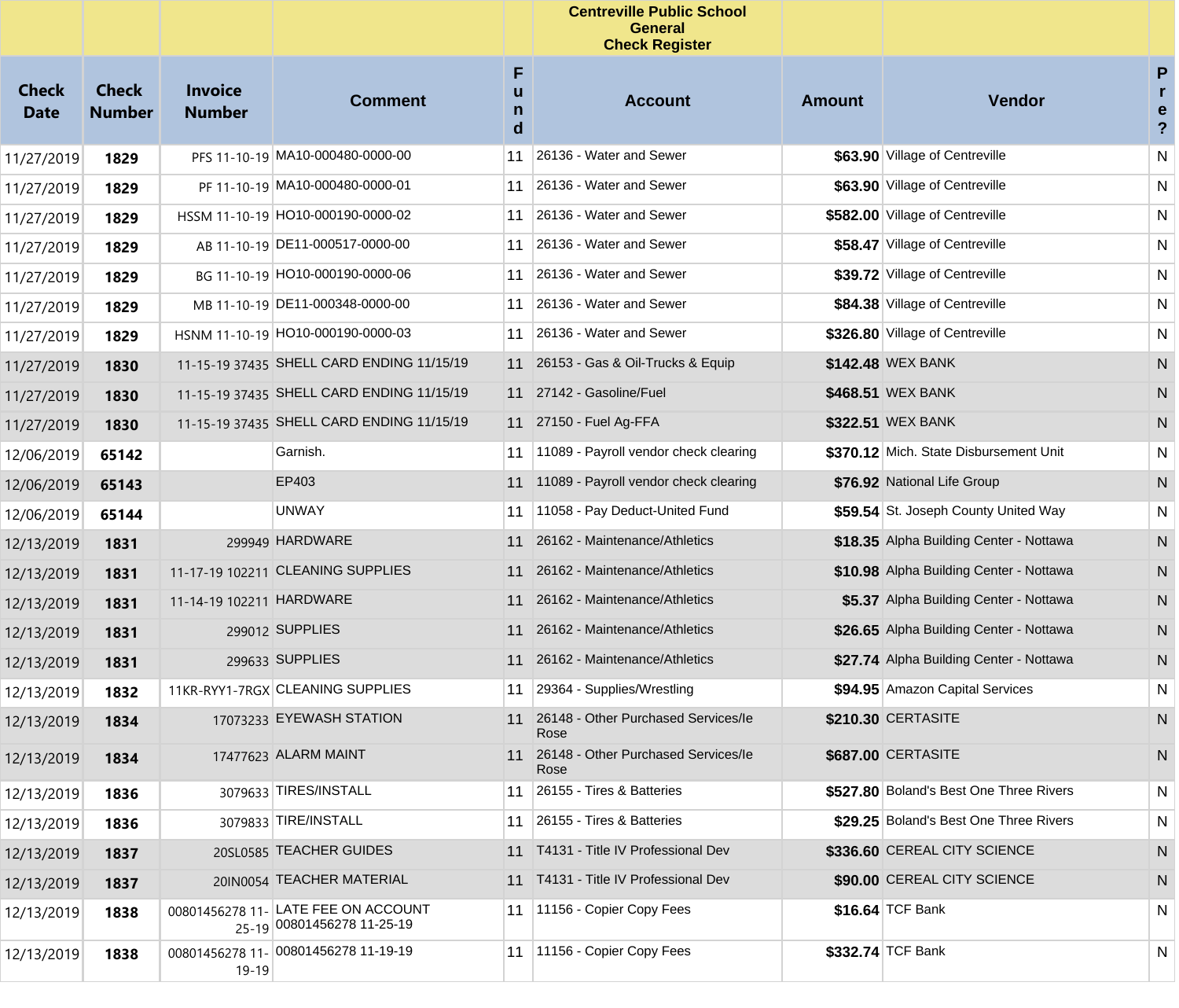|                             |                               |                                      |                                                   |                  | <b>Centreville Public School</b><br><b>General</b><br><b>Check Register</b> |                     |                                             |                                     |
|-----------------------------|-------------------------------|--------------------------------------|---------------------------------------------------|------------------|-----------------------------------------------------------------------------|---------------------|---------------------------------------------|-------------------------------------|
| <b>Check</b><br><b>Date</b> | <b>Check</b><br><b>Number</b> | <b>Invoice</b><br><b>Number</b>      | <b>Comment</b>                                    | F<br>u<br>n<br>d | <b>Account</b>                                                              | <b>Amount</b>       | Vendor                                      | P<br>r<br>e<br>$\ddot{\phantom{0}}$ |
| 12/13/2019                  | 1838                          | 00801456278 11-                      | LATE FEE ON ACCOUNT<br>25-19 00801456278 11-25-19 | 11               | 11354 - Copier Copy Fees                                                    |                     | \$16.63 TCF Bank                            | N                                   |
| 12/13/2019                  | 1838                          | 00801456278 11-<br>19-19             | 00801456278 11-19-19                              | 11               | 11354 - Copier Copy Fees                                                    |                     | \$332.73 TCF Bank                           | N                                   |
| 12/13/2019                  | 1838                          | 00801427584 11- 00801427584<br>14-19 |                                                   | 11               | 11354 - Copier Copy Fees                                                    |                     | \$278.35 TCF Bank                           | N                                   |
| 12/13/2019                  | 1839                          |                                      | 11-22-19 103269 ACCOUNT 8529 11 363 0013924       |                  | 11 23340 - Purchased Services                                               |                     | \$15.81 Comcast                             | N                                   |
| 12/13/2019                  | 1839                          |                                      | 11-22-19 103269 ACCOUNT 8529 11 363 0013924       |                  | 11 24151 - Misc Expenses-Elem                                               |                     | \$14.87 Comcast                             | N                                   |
| 12/13/2019                  | 1839                          |                                      | 11-22-19 103269 ACCOUNT 8529 11 363 0013924       |                  | 11 24351 - Misc Expenses-Sr High                                            |                     | \$14.95 Comcast                             | N                                   |
| 12/13/2019                  | 1840                          |                                      | 11-30-19 6195 GALLON WATER NOV/RENTAL DEC 11      |                  | 26136 - Water and Sewer                                                     |                     | \$52.00 Culligan Water Conditioning         | N                                   |
| 12/13/2019                  | 1841                          |                                      | IN76927 STAPLES FOR COPIER                        |                  | 11 11155 - Copier Supplies & Material                                       |                     | \$130.50 D. L. Gallivan, Inc.               | N                                   |
| 12/13/2019                  | 1843                          |                                      | 2412030 SCIENCE                                   | 11               | 11350 - Teaching Supplies-Sr Hi                                             |                     | \$2.001.87 Flinn Scientific Inc             | N                                   |
| 12/13/2019                  | 1844                          | 021616-5 11-19-<br>19                | 989-197-0217- 989-197-0217-021616-5               |                  | 11 26134 - Telephone                                                        | \$1,250.44 Frontier |                                             | N                                   |
| 12/13/2019                  | 1845                          |                                      | 2165 FALL 2019 CTE                                | 11               | 11334 - Tuition/Dual Enrollment                                             |                     | \$1,236.00 Glen Oaks Community College      | N                                   |
| 12/13/2019                  | 1846                          |                                      | INV032091 EUREKA MATH                             |                  | 11 11356 - Textbooks-Sr Hi                                                  |                     | \$2,690.52 Great Minds                      | N                                   |
| 12/13/2019                  | 1847                          |                                      | OCT 2019 100937 PAYROLL 12/06/19                  | 11               | 11059 - Pay Deduction - Health Trac                                         |                     | \$193.75 Health Trac                        | N                                   |
| 12/13/2019                  | 1848                          |                                      | S108582010.001 ELECTRICAL SUPPLIES                |                  | 11 26162 - Maintenance/Athletics                                            |                     | \$30.85 Kendall Electric, Inc.              | N                                   |
| 12/13/2019                  | 1850                          |                                      | 37574 CHECK PRINTING                              | 11               | 25250 - Business Office Supplies                                            | \$47.82 Kresa       |                                             | N                                   |
| 12/13/2019                  | 1850                          |                                      | 076612 2019-20 MISUITE<br><b>HOSTING/SUPPORT</b>  | 11               | 25250 - Business Office Supplies                                            | \$7,596.00 Kresa    |                                             | N                                   |
| 12/13/2019                  | 1851                          |                                      | 12-09-19 103837 UNCOMMON LEADERSHIP BOOKS         | 11               | 23158 - Miscellaneous Supplies and<br><b>Materials</b>                      |                     | \$80.00 McFalone Consulting LLC             | N                                   |
| 12/13/2019                  | 1852                          |                                      | 39788 SUPPLIES                                    |                  | 11 26162 - Maintenance/Athletics                                            | \$561.73 Menards    |                                             | N                                   |
| 12/13/2019                  | 1852                          |                                      | 42589 BATTERIES                                   |                  | 11 29375 - Business Expense                                                 |                     | \$28.97 Menards                             | N                                   |
| 12/13/2019                  | 1855                          | 10-05-19 101527 10-05-19             |                                                   | 11               | 29389 - Entry Fee - Cross Country                                           |                     | \$470.00 Portage Cross Country Invitational | ${\sf N}$                           |
| 12/13/2019                  | 1856                          | 100077                               | 3RD QRT WC 3RD QRT WORK COMP 2019-20              | 11               | 11284 - A\P WORKERS COMP                                                    | \$1,512.00 Set Seg  |                                             | $\mathsf{N}$                        |
| 12/13/2019                  | 1857                          |                                      | 9672 EMC CLASSES FALL 2019                        |                  | 11 11334 - Tuition/Dual Enrollment                                          |                     | \$29,547.00 ST. JOSEPH COUNTY ISD           | N                                   |
| 12/13/2019                  | 1857                          |                                      | 9680 CTE 1 OF 2                                   |                  | 11 11335 - Tuition Cte/shared Costs-ISD                                     |                     | \$84,840.00 ST. JOSEPH COUNTY ISD           | N                                   |
| 12/13/2019                  | 1857                          |                                      | 9680 CONSORTIUM PERSONNEL DEC<br>2019             |                  | 11 28430 - Shared Services-Technology                                       |                     | \$5,731.74 ST. JOSEPH COUNTY ISD            | N                                   |
| 12/13/2019                  | 1857                          |                                      | 9680 DEPT EXPENSES DEC 2019                       |                  | 11 28430 - Shared Services-Technology                                       |                     | \$270.17 ST. JOSEPH COUNTY ISD              | N                                   |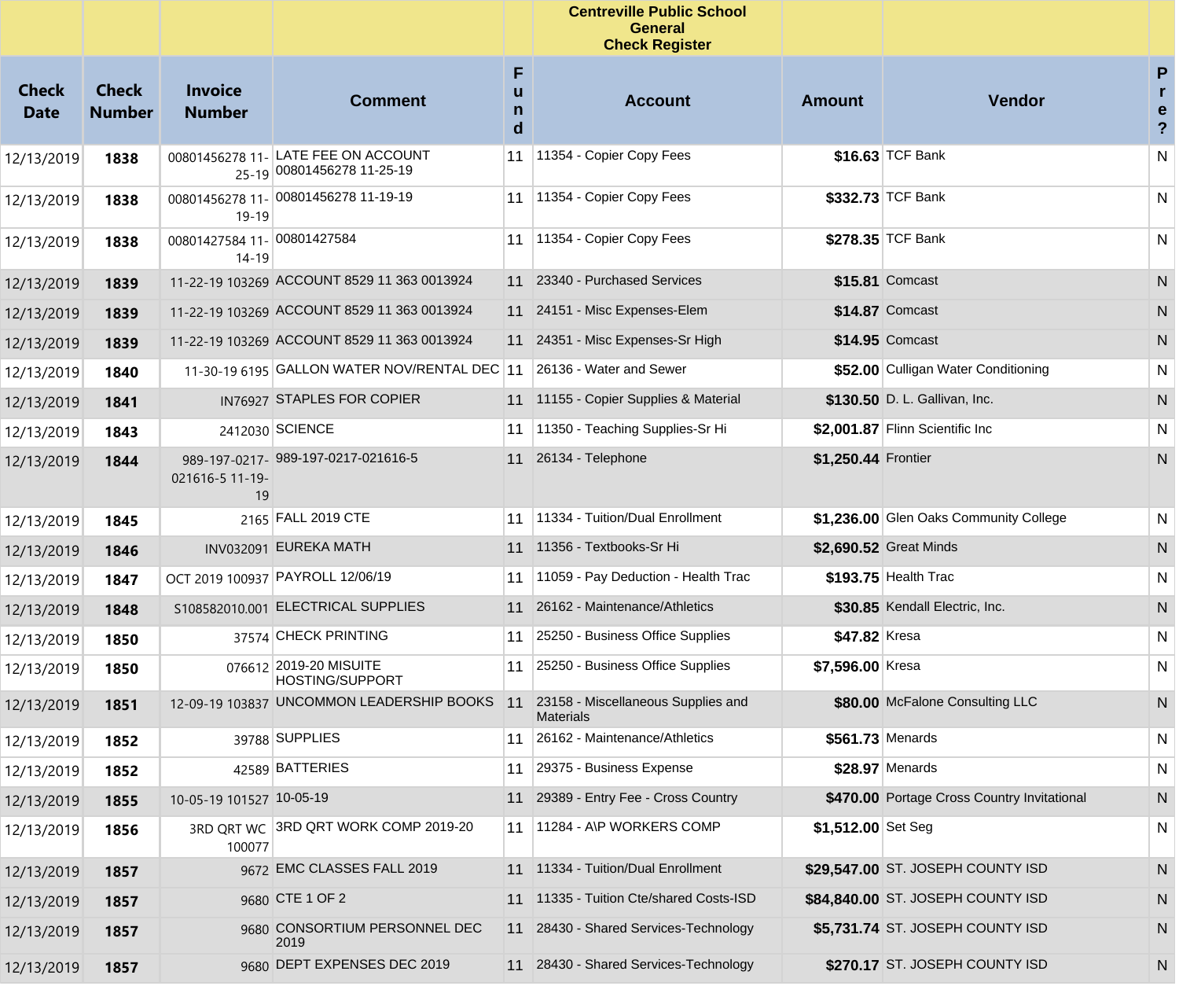|                             |                               |                                 |                                     |                  | <b>Centreville Public School</b><br><b>General</b><br><b>Check Register</b> |                  |                                         |                                                                                       |
|-----------------------------|-------------------------------|---------------------------------|-------------------------------------|------------------|-----------------------------------------------------------------------------|------------------|-----------------------------------------|---------------------------------------------------------------------------------------|
| <b>Check</b><br><b>Date</b> | <b>Check</b><br><b>Number</b> | <b>Invoice</b><br><b>Number</b> | <b>Comment</b>                      | F<br>u<br>n<br>d | <b>Account</b>                                                              | Amount           | <b>Vendor</b>                           | $\boldsymbol{\mathsf{P}}$<br>$\mathbf{r}$<br>$\mathbf e$<br>$\boldsymbol{\mathsf{?}}$ |
| 12/13/2019                  | 1857                          |                                 | 9680 OPERATIONAL COSTS DEC 2019     | 11               | 28430 - Shared Services-Technology                                          |                  | \$2.454.29 ST. JOSEPH COUNTY ISD        | ${\sf N}$                                                                             |
| 12/13/2019                  | 1857                          |                                 | 9680 INTERNET DEC 2019              | 11               | 28480 - Internet Service                                                    |                  | \$875.00 ST. JOSEPH COUNTY ISD          | N                                                                                     |
| 12/13/2019                  | 1858                          |                                 | 3432766327 COPY PAPER               | 11               | 11153 - Copy Paper                                                          | \$209.38 Staples |                                         | N                                                                                     |
| 12/13/2019                  | 1858                          |                                 | 3431510628 COPY PAPER               | 11               | 11153 - Copy Paper                                                          | \$184.60 Staples |                                         | N                                                                                     |
| 12/13/2019                  | 1858                          |                                 | 3432909856 COPY PAPER               | 11               | 11252 - Copy Paper                                                          | \$110.76 Staples |                                         | N                                                                                     |
| 12/13/2019                  | 1858                          |                                 | 3432909855 COPY PAPER               | 11               | 11352 - Copy Paper                                                          | \$110.76 Staples |                                         | N                                                                                     |
| 12/13/2019                  | 1858                          |                                 | 3431420702 COPY PAPER/PLATES/CUPS   | 11               | 25252 - Misc. Expense-Business Office                                       | \$110.92 Staples |                                         | N                                                                                     |
| 12/13/2019                  | 1859                          |                                 | 1911-00020276 SAFETY HEARING NOTICE | 11               | 23158 - Miscellaneous Supplies and<br><b>Materials</b>                      |                  | \$95.70 Sturgis Media Group             | N                                                                                     |
| 12/13/2019                  | 1860                          |                                 | 12091 PLAQUES                       | 11               | 29351 - JH County Volleyball Tournament                                     |                  | \$61.90 STURGIS TROPHY HOUSE            | N                                                                                     |
| 12/13/2019                  | 1860                          |                                 | 12238 4 YEAR AWARDS                 | 11               | 29374 - Awards/Trophies                                                     |                  | \$100.00 STURGIS TROPHY HOUSE           | N                                                                                     |
| 12/13/2019                  | 1861                          |                                 | 50744 POSTERS                       |                  | 11 11240 - Incentives-Jr Hi                                                 |                  | \$48.78 Superior Receipt Co.            | N                                                                                     |
| 12/13/2019                  | 1861                          |                                 | 50684 POSTER                        |                  | 11 11350 - Teaching Supplies-Sr Hi                                          |                  | \$3.18 Superior Receipt Co.             | N                                                                                     |
| 12/13/2019                  | 1862                          |                                 | TFD20217 EARBUDS                    | 11               | 11150 - Teaching Supplies-Elementary                                        |                  | \$165.00 TFD Unlimited LLC              | ${\sf N}$                                                                             |
| 12/13/2019                  | 1863                          | 12-04-19 39570 SCRIMMAGE        |                                     | 11               | 29331 - Officials/Boys Basketball                                           |                  | \$100.00 Three Rivers Community Schools | N                                                                                     |
| 12/13/2019                  | 1864                          |                                 | 82130 NETS                          | 11               | 29367 - Jr Hi Supplies                                                      |                  | \$46.00 T-Shirt Printing Plus, Inc.     | ${\sf N}$                                                                             |
| 12/13/2019                  | 1866                          | 7652837-2529-7 DEC 2019         |                                     |                  | 11 26137 - Waste and Trash Disposal                                         |                  | \$2,502.94 Waste Management of MI       | N                                                                                     |
| 12/20/2019                  | 10058                         |                                 | <b>DUSTIN WIARD</b>                 | 11               | 23149 - Finger Printing                                                     |                  | \$58.25 St. Joseph Co. Sheriff Dept.    | Y                                                                                     |
| 12/20/2019                  | 10061                         |                                 | 50878 DECEMBER NEWSLETTER           |                  | 11 23136 - Printing & Publishing Newsletter                                 |                  | \$2,519.84 Superior Receipt Co.         | Y                                                                                     |
| 12/20/2019                  | 10061                         |                                 | 50878 DECEMBER NEWSLETTER           |                  | 11 23331 - Postage-Superintendent                                           |                  | \$862.03 Superior Receipt Co.           | Y                                                                                     |
| 12/20/2019                  | 65145                         |                                 | Garnish.                            | 11               | 11089 - Payroll vendor check clearing                                       |                  | \$370.12 Mich. State Disbursement Unit  | N                                                                                     |
| 12/20/2019                  | 65146                         |                                 | EP403                               |                  | 11 11089 - Payroll vendor check clearing                                    |                  | \$76.92 National Life Group             | N                                                                                     |
| 12/20/2019                  | 65147                         |                                 | <b>UNWAY</b>                        |                  | 11 11058 - Pay Deduct-United Fund                                           |                  | \$59.54 St. Joseph County United Way    | ${\sf N}$                                                                             |
| 12/30/2019                  | 1867                          |                                 | 204387766457 1000 0468 1944         |                  | 11 26152 - Electric                                                         |                  | \$25.39 Consumers Energy                | N                                                                                     |
| 12/30/2019                  | 1867                          |                                 | 204387766456 1000 0468 1670         |                  | 11 26152 - Electric                                                         |                  | \$76.97 Consumers Energy                | N                                                                                     |
| 12/30/2019                  | 1867                          |                                 | 201540004700 1000 8280 9623         |                  | 11 26152 - Electric                                                         |                  | \$141.69 Consumers Energy               | N                                                                                     |
| 12/30/2019                  | 1867                          |                                 | 206523328495 1000 0524 5673         |                  | 11 26152 - Electric                                                         |                  | \$588.34 Consumers Energy               | N                                                                                     |
| 12/30/2019                  | 1867                          |                                 | 201273080274 1000 0510 8103         |                  | 11 26152 - Electric                                                         |                  | \$537.95 Consumers Energy               | N                                                                                     |
| 12/30/2019                  | 1867                          |                                 | 201273080273 1000 0510 7840         |                  | 11 26152 - Electric                                                         |                  | \$515.51 Consumers Energy               | N                                                                                     |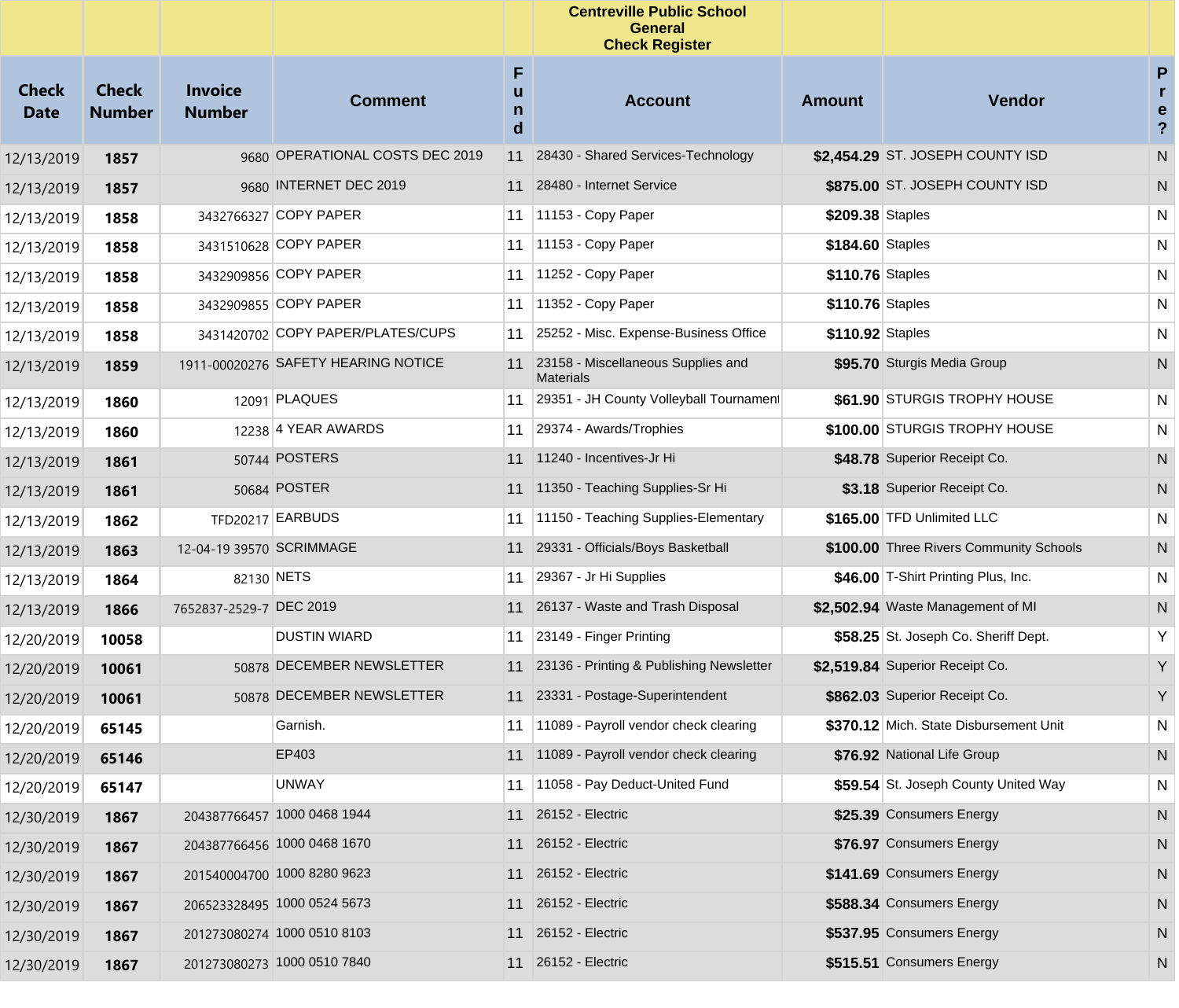|                             |                               |                                 |                                                                                            |                  | <b>Centreville Public School</b><br>General<br><b>Check Register</b> |               |                                                              |                                 |
|-----------------------------|-------------------------------|---------------------------------|--------------------------------------------------------------------------------------------|------------------|----------------------------------------------------------------------|---------------|--------------------------------------------------------------|---------------------------------|
| <b>Check</b><br><b>Date</b> | <b>Check</b><br><b>Number</b> | <b>Invoice</b><br><b>Number</b> | <b>Comment</b>                                                                             | F<br>u<br>n<br>d | <b>Account</b>                                                       | <b>Amount</b> | <b>Vendor</b>                                                | P<br>r<br>e<br>$\boldsymbol{?}$ |
| 12/30/2019                  | 1867                          |                                 | 203586824749 1000 0011 0070                                                                | 11               | 26152 - Electric                                                     |               | \$6,234.00 Consumers Energy                                  | ${\sf N}$                       |
| 12/30/2019                  | 1867                          |                                 | 205544624791 1000 0500 9061                                                                | 11               | 26152 - Electric                                                     |               | \$633.40 Consumers Energy                                    | N                               |
| 12/30/2019                  | 1867                          |                                 | 204387766458 1000 0468 2173                                                                | 11               | 26152 - Electric                                                     |               | \$25.39 Consumers Energy                                     | N                               |
| 12/30/2019                  | 1867                          |                                 | 203586824747 1000 0009 9414                                                                | 11               | 26152 - Electric                                                     |               | \$3,508.02 Consumers Energy                                  | N                               |
| 01/03/2020                  | 65148                         |                                 | Garnish.                                                                                   | 11               | 11089 - Payroll vendor check clearing                                |               | \$370.12 Mich. State Disbursement Unit                       | N                               |
| 01/03/2020                  | 65149                         |                                 | EP403                                                                                      | 11               | 11089 - Payroll vendor check clearing                                |               | \$76.92 National Life Group                                  | N                               |
| 01/03/2020                  | 65150                         |                                 | <b>UNWAY</b>                                                                               | 11               | 11058 - Pay Deduct-United Fund                                       |               | \$59.54 St. Joseph County United Way                         | N                               |
| 01/10/2020                  | 10061                         |                                 | 50878 INCORRECT VENDOR                                                                     | 11               | 23136 - Printing & Publishing Newsletter                             |               | -\$2,519.84 Superior Receipt Co.                             | Υ                               |
| 01/10/2020                  | 10061                         |                                 | 50878 INCORRECT VENDOR                                                                     | 11               | 23331 - Postage-Superintendent                                       |               | -\$862.03 Superior Receipt Co.                               | Υ                               |
| 01/10/2020                  | 10062                         |                                 | 50878 CORRECTION TO CHECK 10061                                                            | 11               | 23136 - Printing & Publishing Newsletter                             |               | \$2,519.84 Superior Receipt Co.                              | Y                               |
| 01/10/2020                  | 10063                         |                                 | 50878 POSTAGE CHARGE ON SUPERIOR<br><b>INVOICE 50878</b>                                   | 11               | 23331 - Postage-Superintendent                                       | \$237.86 Usps |                                                              | Υ                               |
| 01/10/2020                  | 10064                         |                                 | 50878 POSTAGE CHARGE ON SUPERIOR 11 23331 - Postage-Superintendent<br><b>INVOICE 50878</b> |                  |                                                                      | \$624.17 Usps |                                                              | Y                               |
| 01/10/2020                  | 1869                          |                                 | 1T7Y-P96G-DP69 BADGE HOLDERS/LANYARDS                                                      | 11               | 28450 - Maintenance Supplies -<br>Technology                         |               | \$25.98 Amazon Capital Services                              | ${\sf N}$                       |
| 01/10/2020                  | 1870                          |                                 | 4925B-19 AIR QUALITY TESTING                                                               | 11               | 26148 - Other Purchased Services/le<br>Rose                          |               | \$1,115.00 Analytical Testing & Consulting Services,<br>Inc. | N                               |
| 01/10/2020                  | 1871                          |                                 | 8421 AG TRUCK REPAIRS                                                                      | 11               | 27154 - Vehicle Repair Parts                                         |               | \$1,435.91 B&D Repair                                        | N                               |
| 01/10/2020                  | 1872                          |                                 | 2653140 ART SUPPLIES                                                                       |                  | 11 11350 - Teaching Supplies-Sr Hi                                   |               | \$435.65 Blick Art Materials                                 | N                               |
| 01/10/2020                  | 1873                          |                                 | 1127611 GRAVITY WAGON TIRES                                                                | 11               | 27152 - Tires, Tubes Batteries                                       |               | \$316.00 Boland's Best One-Tire Sturgis                      | N                               |
| 01/10/2020                  | 1876                          | $20 - 19$                       | 00801456278 12- HS/EL COPIER LEASE                                                         |                  | 11 11156 - Copier Copy Fees                                          |               | \$349.37 TCF Bank                                            | N                               |
| 01/10/2020                  | 1876                          | $20 - 19$                       | 00801456278 12- HS/EL COPIER LEASE                                                         |                  | 11 11354 - Copier Copy Fees                                          |               | \$349.37 TCF Bank                                            | N                               |
| 01/10/2020                  | 1876                          | $13 - 19$                       | 00801427584 12- JH COPIER LEASE                                                            |                  | 11 11354 - Copier Copy Fees                                          |               | \$278.35 TCF Bank                                            | $\mathsf{N}$                    |
| 01/10/2020                  | 1877                          |                                 | 19-0011047 WATER TESTING NOV 2019                                                          | 11               | 26148 - Other Purchased Services/le<br>Rose                          |               | \$18.00 City of Three Rivers                                 | $\mathsf{N}$                    |
| 01/10/2020                  | 1878                          |                                 | 940034 NOV 2019                                                                            | 11               | 23131 - Legal Services                                               |               | \$171.50 Clark Hill, P.L.C.                                  | N                               |
| 01/10/2020                  | 1879                          |                                 | 12-22-19 103269 8529 11 363 0013924 JAN 2020                                               | 11               | 23340 - Purchased Services                                           |               | \$17.87 Comcast                                              | N                               |
| 01/10/2020                  | 1879                          |                                 | 12-22-19 103269 8529 11 363 0013924 JAN 2020                                               | 11               | 24151 - Misc Expenses-Elem                                           |               | \$16.85 Comcast                                              | N                               |
| 01/10/2020                  | 1879                          |                                 | 12-22-19 103269 8529 11 363 0013924 JAN 2020                                               | 11               | 24351 - Misc Expenses-Sr High                                        |               | \$16.35 Comcast                                              | N                               |
| 01/10/2020                  | 1880                          |                                 | 601012117238 1000 0510 8269                                                                | 11               | 26152 - Electric                                                     |               | \$25.39 Consumers Energy                                     | N                               |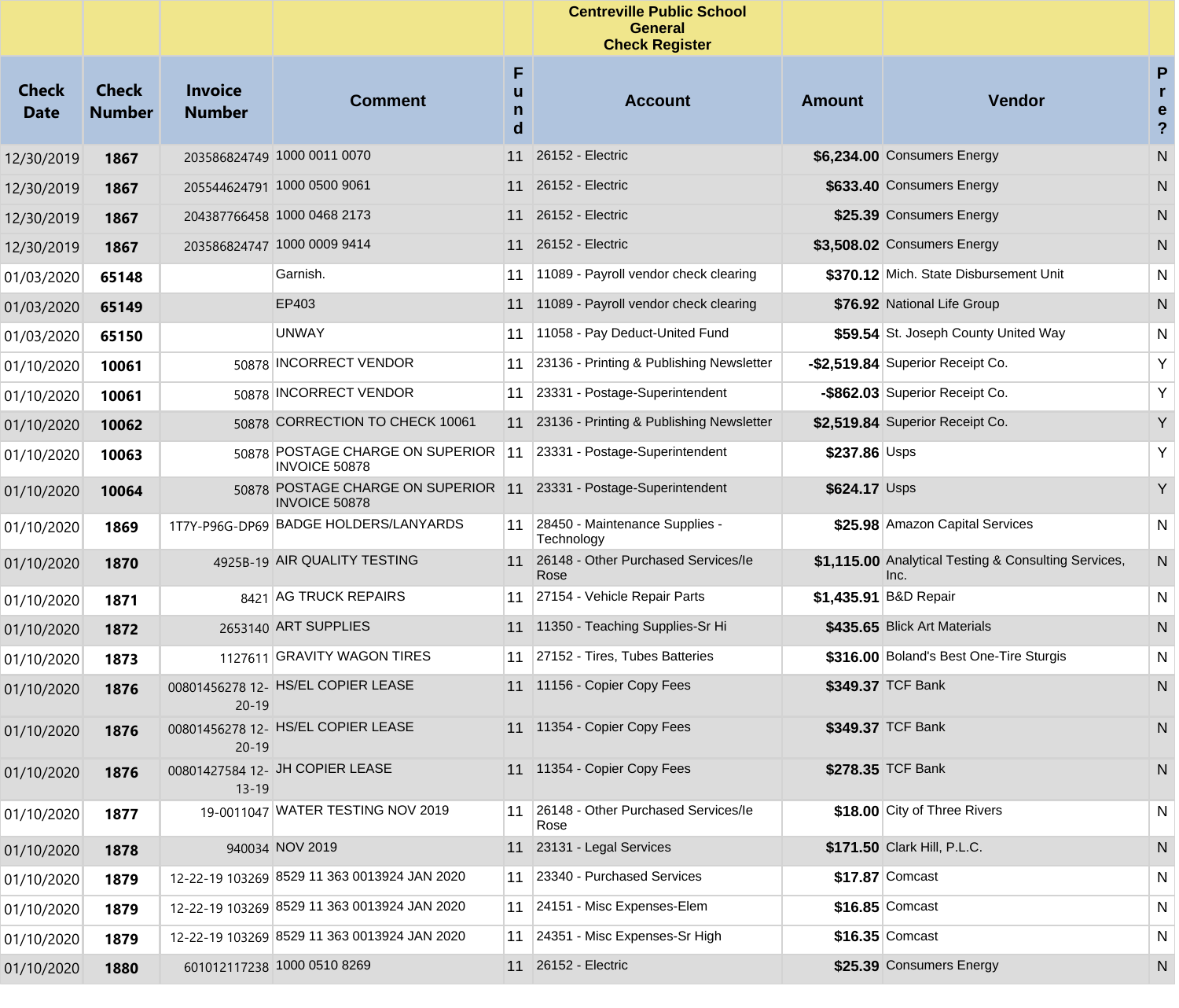|                             |                               |                                 |                                                          |                  | <b>Centreville Public School</b><br><b>General</b><br><b>Check Register</b> |                     |                                                 |                                                            |
|-----------------------------|-------------------------------|---------------------------------|----------------------------------------------------------|------------------|-----------------------------------------------------------------------------|---------------------|-------------------------------------------------|------------------------------------------------------------|
| <b>Check</b><br><b>Date</b> | <b>Check</b><br><b>Number</b> | <b>Invoice</b><br><b>Number</b> | <b>Comment</b>                                           | F<br>u<br>n<br>d | <b>Account</b>                                                              | <b>Amount</b>       | <b>Vendor</b>                                   | ${\sf P}$<br>r<br>$\mathbf e$<br>$\boldsymbol{\mathsf{?}}$ |
| 01/10/2020                  | 1881                          |                                 | 12-31-19 6195 DECEMBER WATER COOLER                      | 11               | 26136 - Water and Sewer                                                     |                     | \$50.50 Culligan Water Conditioning             | ${\sf N}$                                                  |
| 01/10/2020                  | 1882                          |                                 | 156165 PAPER TOWEL/SANITIZER/TISSUE                      | 11               | 26158 - Custodian Supplies                                                  |                     | \$934.70 D & D Maintenance                      | ${\sf N}$                                                  |
| 01/10/2020                  | 1882                          |                                 | 156049 WATER SOFTENER SALT/BLEACH                        | 11               | 26160 - Building Supplies                                                   |                     | \$465.42 D & D Maintenance                      | N                                                          |
| 01/10/2020                  | 1882                          |                                 | 156266 HARDWARE                                          |                  | 11 26160 - Building Supplies                                                |                     | \$463.80 D & D Maintenance                      | N                                                          |
| 01/10/2020                  | 1883                          |                                 | 12-19-19 100087 989-197-0217-021616-5                    | 11               | 26134 - Telephone                                                           | \$1,250.75 Frontier |                                                 | N                                                          |
| 01/10/2020                  | 1884                          |                                 | 12-14-19 13024 WRESTLING INVITE                          |                  | 11 29393 - Entry Fees-Wrestling                                             |                     | \$165.00 Galesburg-Augusta Schools              | N                                                          |
| 01/10/2020                  | 1885                          | GENO12829 FALL 2019             |                                                          | 11               | 11331 - Mi. Virtual High School                                             |                     | \$3,040.00 Genesee Intermediate School District | N                                                          |
| 01/10/2020                  | 1886                          |                                 | 20660737 ALARM MONITORING JAN 2020                       | 11               | 26148 - Other Purchased Services/le<br>Rose                                 |                     | \$226.69 Guardian Alarm Company                 | N                                                          |
| 01/10/2020                  | 1886                          |                                 | 20604094 ALARM MONITORING DEC 2019                       |                  | 11 26148 - Other Purchased Services/le<br>Rose                              |                     | \$226.69 Guardian Alarm Company                 | N                                                          |
| 01/10/2020                  | 1886                          |                                 | 20553179 ALARM MONITORING NOV 2019                       | 11               | 26148 - Other Purchased Services/le<br>Rose                                 |                     | \$420.95 Guardian Alarm Company                 | N                                                          |
| 01/10/2020                  | 1887                          |                                 | 554729 ADDES MANUAL/FORMS                                | 11               | 12350 - Teaching Supplies-Sp Ed-Elem                                        |                     | \$93.50 Hawthorne Ed. Services, Inc.            | ${\sf N}$                                                  |
| 01/10/2020                  | 1890                          |                                 | S108719933.001 ELECTRICAL SUPPLIES                       | 11               | 26160 - Building Supplies                                                   |                     | \$44.89 Kendall Electric, Inc.                  | N                                                          |
| 01/10/2020                  | 1890                          |                                 | S108693064.004 ELECTRICAL SUPPLIES                       | 11               | 26160 - Building Supplies                                                   |                     | \$73.82 Kendall Electric, Inc.                  | N                                                          |
| 01/10/2020                  | 1890                          |                                 | S108693037.001 ELECTRICAL SUPPLIES                       | 11               | 26160 - Building Supplies                                                   |                     | \$312.50 Kendall Electric, Inc.                 | N                                                          |
| 01/10/2020                  | 1890                          |                                 | S108582010.002 ELECTRICAL SUPPLIES                       | 11               | 26162 - Maintenance/Athletics                                               |                     | \$7.99 Kendall Electric, Inc.                   | N                                                          |
| 01/10/2020                  | 1891                          |                                 | 078542 POSTAGE JUL-DEC 2019                              | 11               | 23331 - Postage-Superintendent                                              | \$203.37 Kresa      |                                                 | N                                                          |
| 01/10/2020                  | 1891                          |                                 | 078542 LEA AND HR SERVICES JAN-MAR<br>2020               | 11               | 25230 - Contracted Services-Business<br>Office                              | \$23,857.25 Kresa   |                                                 | N                                                          |
| 01/10/2020                  | 1892                          |                                 | 2713 MACAE                                               | 11               | 13331 - Travel & Conference-Comm Ed                                         | \$365.00 Macae      |                                                 | N                                                          |
| 01/10/2020                  | 1893                          | JAN 2020 27140 JAN 2020         |                                                          | 11               | 11071 - Self-Funded Ins Plan Clearing<br>Account                            |                     | \$634.32 Madison National Life                  | N                                                          |
| 01/10/2020                  | 1894                          |                                 | N8070011 POSTAGE MACHINE LEASE JAN-<br><b>APRIL 2020</b> |                  | 11 25241 - Purchased Services                                               |                     | \$205.35 QUADIENT LEASING USA, INC.             | N                                                          |
| 01/10/2020                  | 1895                          |                                 | M014266 JH RM 103                                        | 11               | 26140 - Land & Bldg Repairs & Maint<br>Services                             |                     | \$3,949.88 Mall City Mechanical, Inc.           | N                                                          |
| 01/10/2020                  | 1895                          |                                 | M014267 EL HVAC                                          |                  | 11 26140 - Land & Bldg Repairs & Maint<br>Services                          |                     | \$468.77 Mall City Mechanical, Inc.             | N                                                          |
| 01/10/2020                  | 1895                          |                                 | S2981 STORAGE BARN                                       | 11               | 26141 - Equipment Repairs & Maint<br>Service                                |                     | \$431.54 Mall City Mechanical, Inc.             | N                                                          |
| 01/10/2020                  | 1896                          |                                 | 44022 SUMP PUMP                                          | 11               | 26162 - Maintenance/Athletics                                               |                     | \$73.27 Menards                                 | N                                                          |
| 01/10/2020                  | 1899                          |                                 | 158885 TONER                                             | 11               | 11350 - Teaching Supplies-Sr Hi                                             |                     | \$210.89 Precision Printer Services INC.        | N                                                          |
| 01/10/2020                  | 1900                          |                                 | 156556C PEST CONTROL NOV 2019                            | 11               | 26148 - Other Purchased Services/le<br>Rose                                 |                     | \$274.00 Rose Pest Solutions                    | N                                                          |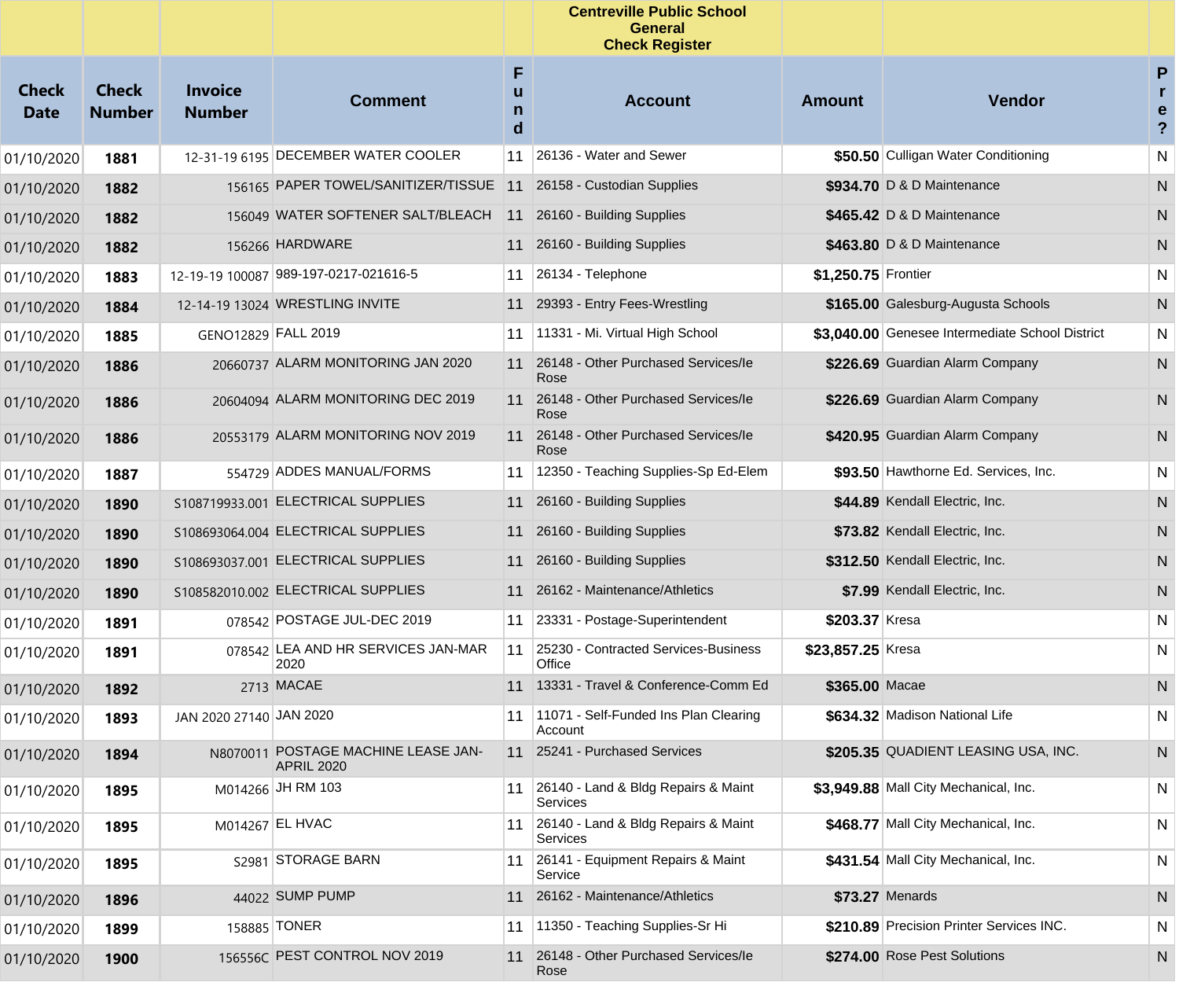|                             |                               |                                 |                                   |                  | <b>Centreville Public School</b><br><b>General</b><br><b>Check Register</b> |                  |                                         |                                                   |
|-----------------------------|-------------------------------|---------------------------------|-----------------------------------|------------------|-----------------------------------------------------------------------------|------------------|-----------------------------------------|---------------------------------------------------|
| <b>Check</b><br><b>Date</b> | <b>Check</b><br><b>Number</b> | <b>Invoice</b><br><b>Number</b> | <b>Comment</b>                    | F<br>u<br>n<br>d | <b>Account</b>                                                              | <b>Amount</b>    | <b>Vendor</b>                           | P<br>$\mathbf{r}$<br>e<br>$\overline{\mathbf{?}}$ |
| 01/10/2020                  | 1901                          |                                 | 20001689 DOG TAGS/CHAINS          | 11               | 11350 - Teaching Supplies-Sr Hi                                             |                  | \$70.13 School Life                     | N                                                 |
| 01/10/2020                  | 1902                          |                                 | 1373630 ADAIR V SOM SEPT-NOV 2019 | 11               | 23131 - Legal Services                                                      |                  | \$40.87 Secrest Wardle Lynch Hampton PC | N                                                 |
| 01/10/2020                  | 1904                          |                                 | 3434210312 COPY PAPER             | 11               | 11153 - Copy Paper                                                          | \$184.60 Staples |                                         | N                                                 |
| 01/10/2020                  | 1904                          |                                 | 3433342898 COPY PAPER             | 11               | 11153 - Copy Paper                                                          | \$184.60 Staples |                                         | N                                                 |
| 01/10/2020                  | 1904                          |                                 | 3433992272 COPY PAPER             | 11               | 11252 - Copy Paper                                                          | \$110.76 Staples |                                         | N                                                 |
| 01/10/2020                  | 1904                          |                                 | 3433992273 COPY PAPER             | 11               | 11352 - Copy Paper                                                          | \$110.76 Staples |                                         | N                                                 |
| 01/10/2020                  | 1904                          |                                 | 3434055978 BATTERIES              | 11               | 25250 - Business Office Supplies                                            |                  | \$13.99 Staples                         | N                                                 |
| 01/10/2020                  | 1904                          | 3434055978 TONER                |                                   | 11               | 26163 - Misc Expenses                                                       | \$307.84 Staples |                                         | N                                                 |
| 01/10/2020                  | 1905                          |                                 | BLR438730 BOILER INSPECTION       | 11               | 26148 - Other Purchased Services/le<br>Rose                                 |                  | \$60.00 State Of Michigan               | N                                                 |
| 01/10/2020                  | 1906                          |                                 | 1041904 HS CLASS ROOM DOOR        | 11               | 26140 - Land & Bldg Repairs & Maint<br>Services                             |                  | \$129.28 Sturgis Glass LLC              | N                                                 |
| 01/10/2020                  | 1907                          |                                 | 50807 AC PASS PRINTING            | 11               | 11350 - Teaching Supplies-Sr Hi                                             |                  | \$27.00 Superior Receipt Co.            | N                                                 |
| 01/10/2020                  | 1907                          |                                 | 50818 STUFF THE BUS BANNERS       | 11               | 11357 - Misc. Supplies & Materials-Sr Hi                                    |                  | \$175.00 Superior Receipt Co.           | N                                                 |
| 01/10/2020                  | 1908                          |                                 | 2289 FLOWERS FOR S. LEMMER        | 11               | 25252 - Misc. Expense-Business Office                                       |                  | \$34.00 Tedrow's Greenhouse & Florist   | N                                                 |
| 01/10/2020                  | 1908                          |                                 | 2289 SENIOR NIGHT FLOWERS         | 11               | 29375 - Business Expense                                                    |                  | \$54.00 Tedrow's Greenhouse & Florist   | N                                                 |
| 01/10/2020                  | 1909                          |                                 | 587192 CLEANING SUPPLIES          | 11               | 26158 - Custodian Supplies                                                  |                  | \$31.08 Tepe Sanitary Supply, Inc.      | N                                                 |
| 01/10/2020                  | 1910                          |                                 | 123119 INVOICE LATE FEE           | 11               | 26162 - Maintenance/Athletics                                               |                  | \$0.50 Three Rivers Automotive          | N                                                 |
| 01/10/2020                  | 1910                          |                                 | 630799 SUPPLIES                   | 11               | 26162 - Maintenance/Athletics                                               |                  | \$26.97 Three Rivers Automotive         | N                                                 |
| 01/10/2020                  | 1911                          |                                 | 258755 ANNUAL RETAINER 2020       | 11               | 23131 - Legal Services                                                      |                  | \$2,400.00 Thrun Law Firm, P.C.         | N                                                 |
| 01/10/2020                  | 1913                          |                                 | HSNM 12-10-19 HO10-000190-0000-03 | 11               | 26136 - Water and Sewer                                                     |                  | \$320.59 Village of Centreville         | N                                                 |
| 01/10/2020                  | 1913                          |                                 | BG 12-10-19 HO10-000190-0000-06   | 11               | 26136 - Water and Sewer                                                     |                  | \$40.61 Village of Centreville          | N                                                 |
| 01/10/2020                  | 1913                          |                                 | MB 12-10-19 DE11-000348-0000-00   | 11               | 26136 - Water and Sewer                                                     |                  | \$86.96 Village of Centreville          | N                                                 |
| 01/10/2020                  | 1913                          |                                 | AB 12-10-19 DE11-000517-0000-00   | 11               | 26136 - Water and Sewer                                                     |                  | \$61.95 Village of Centreville          | N                                                 |
| 01/10/2020                  | 1913                          |                                 | HSSM 12-10-19 HO10-000190-0000-02 | 11               | 26136 - Water and Sewer                                                     |                  | \$575.34 Village of Centreville         | N                                                 |
| 01/10/2020                  | 1913                          |                                 | PFS 12-10-19 MA10-000480-0000-00  | 11               | 26136 - Water and Sewer                                                     |                  | \$64.34 Village of Centreville          | N                                                 |
| 01/10/2020                  | 1913                          |                                 | PF 12-10-19 MA10-000480-0000-01   | 11               | 26136 - Water and Sewer                                                     |                  | \$11.92 Village of Centreville          | N                                                 |
| 01/10/2020                  | 1913                          |                                 | EL 12-10-19 HO10-000190-0000-04   | 11               | 26136 - Water and Sewer                                                     |                  | \$854.67 Village of Centreville         | N                                                 |
| 01/10/2020                  | 1914                          | 7657429-2529-8 JAN 2020         |                                   | 11               | 26137 - Waste and Trash Disposal                                            |                  | \$2,737.74 Waste Management of MI       | N                                                 |
| 01/10/2020                  | 1916                          |                                 | 62861197 FUEL NOV/DEC             | 11               | 26153 - Gas & Oil-Trucks & Equip                                            |                  | \$139.51 WEX BANK                       | N                                                 |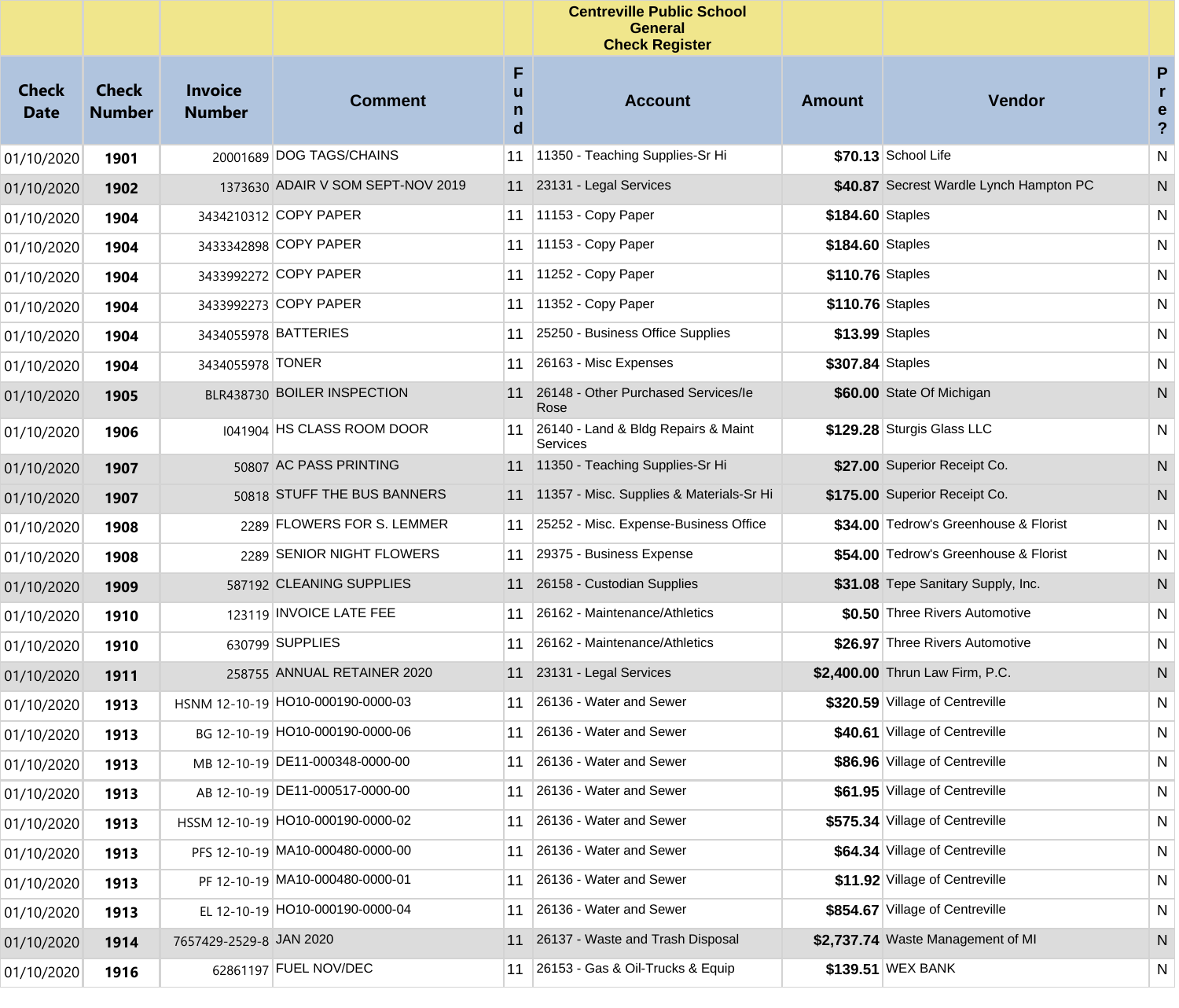|                             |                               |                                 |                                   |                  | <b>Centreville Public School</b><br><b>General</b><br><b>Check Register</b> |        |                                           |                                                   |
|-----------------------------|-------------------------------|---------------------------------|-----------------------------------|------------------|-----------------------------------------------------------------------------|--------|-------------------------------------------|---------------------------------------------------|
| <b>Check</b><br><b>Date</b> | <b>Check</b><br><b>Number</b> | <b>Invoice</b><br><b>Number</b> | <b>Comment</b>                    | F<br>u<br>n<br>d | <b>Account</b>                                                              | Amount | <b>Vendor</b>                             | P<br>$\mathbf{r}$<br>e<br>$\overline{\mathbf{?}}$ |
| 01/10/2020                  | 1916                          |                                 | 62861197 FUEL NOV/DEC             | 11               | 27142 - Gasoline/Fuel                                                       |        | \$62.73 WEX BANK                          | N                                                 |
| 01/10/2020                  | 1916                          |                                 | 62861197 FUEL NOV/DEC             | 11               | 27142 - Gasoline/Fuel                                                       |        | \$173.00 WEX BANK                         | N                                                 |
| 01/10/2020                  | 1916                          |                                 | 62861197 FUEL NOV/DEC             | 11               | 27150 - Fuel Ag-FFA                                                         |        | \$81.06 WEX BANK                          | N                                                 |
| 01/17/2020                  | 65151                         |                                 | Garnish.                          | 11               | 11089 - Payroll vendor check clearing                                       |        | \$370.12 Mich. State Disbursement Unit    | N                                                 |
| 01/17/2020                  | 65152                         |                                 | EP403                             | 11               | 11089 - Payroll vendor check clearing                                       |        | \$76.92 National Life Group               | N                                                 |
| 01/17/2020                  | 65153                         |                                 | <b>UNWAY</b>                      | 11               | 11058 - Pay Deduct-United Fund                                              |        | \$59.54 St. Joseph County United Way      | N                                                 |
| 01/24/2020                  | 1917                          |                                 | 302811 HARDWARE/CLEANER           | 11               | 26162 - Maintenance/Athletics                                               |        | \$19.21 Alpha Building Center - Nottawa   | N                                                 |
| 01/24/2020                  | 1917                          | 300449 TAPE                     |                                   | 11               | 26162 - Maintenance/Athletics                                               |        | \$5.58 Alpha Building Center - Nottawa    | N                                                 |
| 01/24/2020                  | 1917                          |                                 | 301952 HARDWARE                   | 11               | 26162 - Maintenance/Athletics                                               |        | \$3.49 Alpha Building Center - Nottawa    | N                                                 |
| 01/24/2020                  | 1917                          |                                 | 302180 HARDWARE                   | 11               | 26162 - Maintenance/Athletics                                               |        | \$6.98 Alpha Building Center - Nottawa    | N                                                 |
| 01/24/2020                  | 1917                          |                                 | 302406 HARDWARE                   | 11               | 26162 - Maintenance/Athletics                                               |        | \$8.98 Alpha Building Center - Nottawa    | N                                                 |
| 01/24/2020                  | 1918                          | <b>DMNG</b>                     | 1CLC-R4J1- SUPPLIES               | 11               | 11152 - Teaching Supp-Fine Arts                                             |        | \$39.00 Amazon Capital Services           | N                                                 |
| 01/24/2020                  | 1918                          |                                 | 163P-GLYQ-C9KH READING STRATEGIES | 11               | 11157 - Textbooks-Elementary                                                |        | \$255.92 Amazon Capital Services          | N                                                 |
| 01/24/2020                  | 1920                          |                                 | 8548 BUS 12                       | 11               | 27141 - Purchased Services                                                  |        | \$560.00 B&D Repair                       | N                                                 |
| 01/24/2020                  | 1920                          |                                 | 8545 BUS 8                        | 11               | 27141 - Purchased Services                                                  |        | \$80.00 B&D Repair                        | N.                                                |
| 01/24/2020                  | 1920                          |                                 | 8465 BUS 12                       | 11               | 27141 - Purchased Services                                                  |        | \$80.00 B&D Repair                        | N.                                                |
| 01/24/2020                  | 1920                          |                                 | 8515 BUS 7                        | 11               | 27141 - Purchased Services                                                  |        | \$240.00 B&D Repair                       | N.                                                |
| 01/24/2020                  | 1920                          |                                 | 8499 TRANSIT VAN                  | 11               | 27141 - Purchased Services                                                  |        | \$720.00 B&D Repair                       | N.                                                |
| 01/24/2020                  | 1920                          |                                 | 8490 BUS 1                        | 11               | 27141 - Purchased Services                                                  |        | \$160.00 B&D Repair                       | N                                                 |
| 01/24/2020                  | 1920                          |                                 | 8548 BUS 12                       | 11               | 27151 - Oil & Grease                                                        |        | \$149.70 B&D Repair                       | N                                                 |
| 01/24/2020                  | 1920                          |                                 | 8515 BUS 7                        | 11               | 27151 - Oil & Grease                                                        |        | \$192.58 B&D Repair                       | N                                                 |
| 01/24/2020                  | 1920                          |                                 | 8545 BUS 8                        | 11               | 27151 - Oil & Grease                                                        |        | \$161.19 B&D Repair                       | N                                                 |
| 01/24/2020                  | 1920                          |                                 | 8490 BUS 1                        | 11               | 27154 - Vehicle Repair Parts                                                |        | \$95.82 B&D Repair                        | N                                                 |
| 01/24/2020                  | 1920                          |                                 | 8499 TRANSIT VAN                  | 11               | 27154 - Vehicle Repair Parts                                                |        | \$2,935.80 B&D Repair                     | N                                                 |
| 01/24/2020                  | 1920                          |                                 | 8515 BUS 7                        | 11               | 27154 - Vehicle Repair Parts                                                |        | \$21.12 B&D Repair                        | N                                                 |
| 01/24/2020                  | 1920                          |                                 | 8545 BUS 8                        | 11               | 27154 - Vehicle Repair Parts                                                |        | \$29.50 B&D Repair                        | N.                                                |
| 01/24/2020                  | 1920                          |                                 | 8548 BUS 12                       | 11               | 27154 - Vehicle Repair Parts                                                |        | \$1,301.94 B&D Repair                     | N                                                 |
| 01/24/2020                  | 1921                          |                                 | 1131818 TRUCK TIRES               | 11               | 27152 - Tires, Tubes Batteries                                              |        | \$1,352.00 Boland's Best One-Tire Sturgis | N                                                 |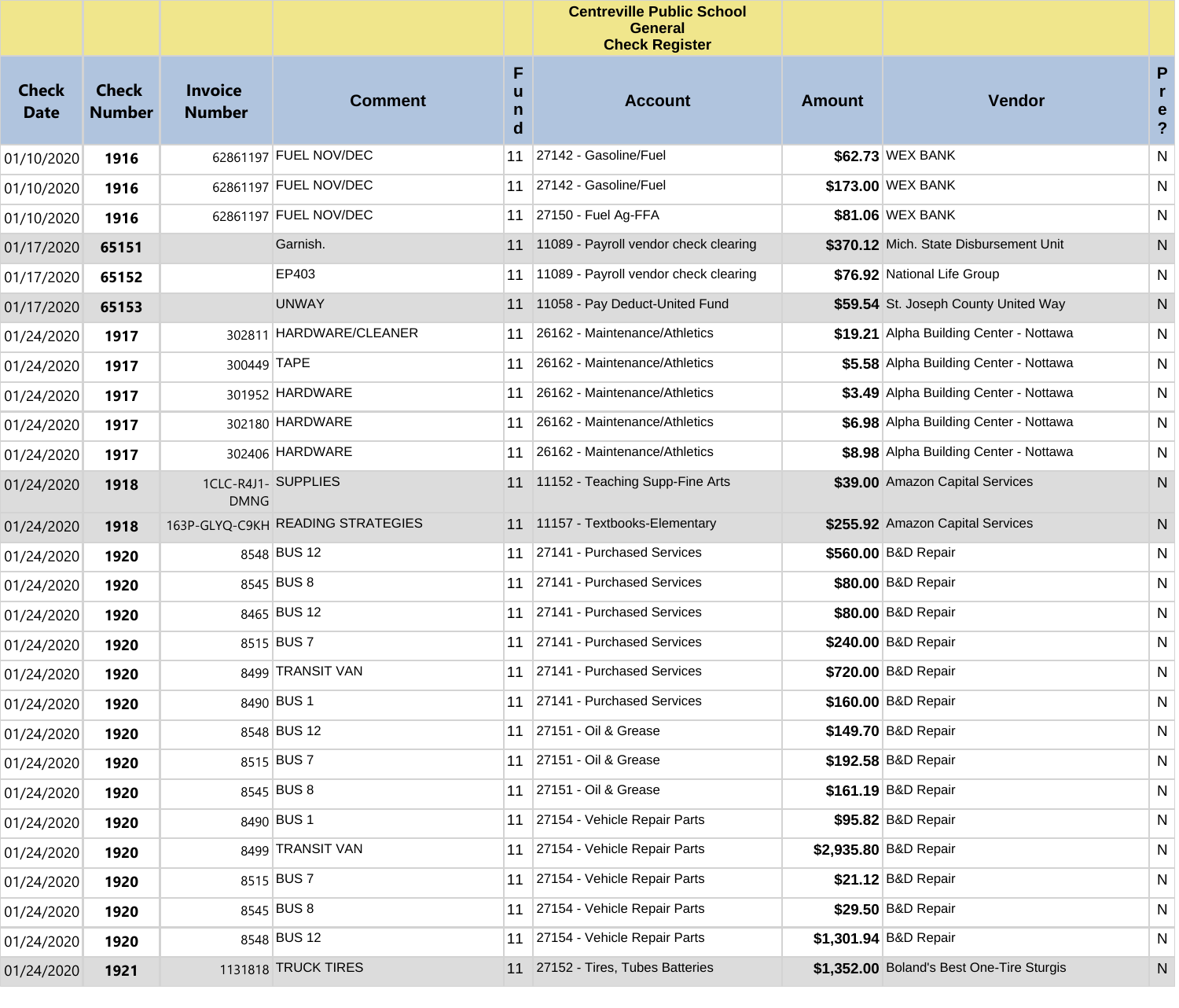|                             |                               |                                 |                                                                      |                  | <b>Centreville Public School</b><br><b>General</b><br><b>Check Register</b> |               |                                               |                                          |
|-----------------------------|-------------------------------|---------------------------------|----------------------------------------------------------------------|------------------|-----------------------------------------------------------------------------|---------------|-----------------------------------------------|------------------------------------------|
| <b>Check</b><br><b>Date</b> | <b>Check</b><br><b>Number</b> | <b>Invoice</b><br><b>Number</b> | <b>Comment</b>                                                       | F<br>u<br>n<br>d | <b>Account</b>                                                              | <b>Amount</b> | Vendor                                        | P<br>$\mathbf{r}$<br>e<br>$\overline{?}$ |
| 01/24/2020                  | 1925                          |                                 | 203764832815 1000 0011 0070                                          | 11               | 26152 - Electric                                                            |               | \$6,769.50 Consumers Energy                   | N                                        |
| 01/24/2020                  | 1925                          |                                 | 204654769552 1000 0468 1670                                          | 11               | 26152 - Electric                                                            |               | \$80.50 Consumers Energy                      | N                                        |
| 01/24/2020                  | 1925                          |                                 | 203942832885 1000 8280 9623                                          | 11               | 26152 - Electric                                                            |               | \$177.30 Consumers Energy                     | N                                        |
| 01/24/2020                  | 1925                          |                                 | 201540048716 1000 0524 5673                                          | 11               | 26152 - Electric                                                            |               | \$748.96 Consumers Energy                     | N                                        |
| 01/24/2020                  | 1925                          |                                 | 206345436782 1000 0510 8269                                          | 11               | 26152 - Electric                                                            |               | \$62.18 Consumers Energy                      | N                                        |
| 01/24/2020                  | 1925                          |                                 | 206345436781 1000 0510 8103                                          | 11               | 26152 - Electric                                                            |               | \$676.22 Consumers Energy                     | N                                        |
| 01/24/2020                  | 1925                          |                                 | 206345436780 1000 0510 7840                                          | 11               | 26152 - Electric                                                            |               | \$608.80 Consumers Energy                     | N                                        |
| 01/24/2020                  | 1925                          |                                 | 202429973364 1000 0500 9061                                          | 11               | 26152 - Electric                                                            |               | \$760.97 Consumers Energy                     | N                                        |
| 01/24/2020                  | 1925                          |                                 | 204654769554 1000 0468 2173                                          | 11               | 26152 - Electric                                                            |               | \$25.36 Consumers Energy                      | N                                        |
| 01/24/2020                  | 1925                          |                                 | 204654769553 1000 0468 1944                                          | 11               | 26152 - Electric                                                            |               | \$25.36 Consumers Energy                      | N                                        |
| 01/24/2020                  | 1925                          |                                 | 203764832813 1000 0009 9414                                          | 11               | 26152 - Electric                                                            |               | \$3,614.40 Consumers Energy                   | N                                        |
| 01/24/2020                  | 1926                          |                                 | 117451 WATER SOFTENER SALT                                           | 11               | 26160 - Building Supplies                                                   |               | \$194.58 Culligan Water Conditioning          | N                                        |
| 01/24/2020                  | 1927                          | 6741002                         | <b>LABELS AND LAMINATE INCLUDES</b><br>CREDIT \$-108.74 6416576 2018 | 11               | 22255 - Supplies/Misc                                                       |               | \$8.24 Demco                                  | N                                        |
| 01/24/2020                  | 1928                          | 12-21-19 101102 TOURNAMENT      |                                                                      |                  | 11 29393 - Entry Fees-Wrestling                                             |               | \$150.00 Eau Claire High School               | N                                        |
| 01/24/2020                  | 1929                          |                                 | 164178744 EYEMED JAN 2020                                            | 11               | 11071 - Self-Funded Ins Plan Clearing<br>Account                            |               | \$947.96 Fidelity Security Life Insurance Co. | N                                        |
| 01/24/2020                  | 1930                          |                                 | B06164 TRACTOR                                                       |                  | 11 26165 - Main & Ops Capital Outlay ><br>\$5,000                           |               | \$51,429.59 GreenMark Equipment, Inc.         | N                                        |
| 01/24/2020                  | 1933                          |                                 | 37701 CHECK PRINTING                                                 | 11               | 25250 - Business Office Supplies                                            | \$42.14 Kresa |                                               | N                                        |
| 01/24/2020                  | 1934                          |                                 | M014931 3RD QRT BILLING                                              | 11               | 26149 - Mall City Maintenance<br>Agreement                                  |               | \$3,827.25 Mall City Mechanical, Inc.         | N                                        |
| 01/24/2020                  | 1934                          | M015141                         | PAID INCORRECT VENDOR ON<br><b>PREVIOUS CHECK</b>                    |                  | 11 26149 - Mall City Maintenance<br>Agreement                               |               | -\$431.54 Mall City Mechanical, Inc.          | N                                        |
| 01/24/2020                  | 1934                          |                                 | M014782 HS ROOM 410                                                  |                  | 11 26149 - Mall City Maintenance<br>Agreement                               |               | \$1,194.79 Mall City Mechanical, Inc.         | N.                                       |
| 01/24/2020                  | 1934                          |                                 | M014783 EL OFFICE NO HEAT                                            |                  | 11 26149 - Mall City Maintenance<br>Agreement                               |               | \$225.00 Mall City Mechanical, Inc.           | N                                        |
| 01/24/2020                  | 1937                          |                                 | 159476 PRINTER CARTRIDGE                                             |                  | 11   13350 - Teaching Supplies-Adult Ed                                     |               | \$20.00 Precision Printer Services INC.       | N                                        |
| 01/24/2020                  | 1938                          |                                 | 4256278 MAP RAIL FOR LIBRARY 2019                                    |                  | 11 22251 - Supplies/Misc                                                    |               | \$51.22 Quill Corporation                     | N                                        |
| 01/24/2020                  | 1938                          |                                 | 4256278 MAP RAIL FOR LIBRARY 2019                                    |                  | 11 22350 - Books-Sr Hi                                                      |               | \$50.75 Quill Corporation                     | N                                        |
| 01/24/2020                  | 1939                          |                                 | 2020/116 BLEACHER REPAIR                                             |                  | 11 26141 - Equipment Repairs & Maint<br>Service                             |               | \$435.00 Roberts Installation & Repair        | N                                        |
| 01/24/2020                  | 1940                          |                                 | 157939C PEST CONTROL 12/18/19                                        | 11               | 26148 - Other Purchased Services/le<br>Rose                                 |               | \$274.00 Rose Pest Solutions                  | N                                        |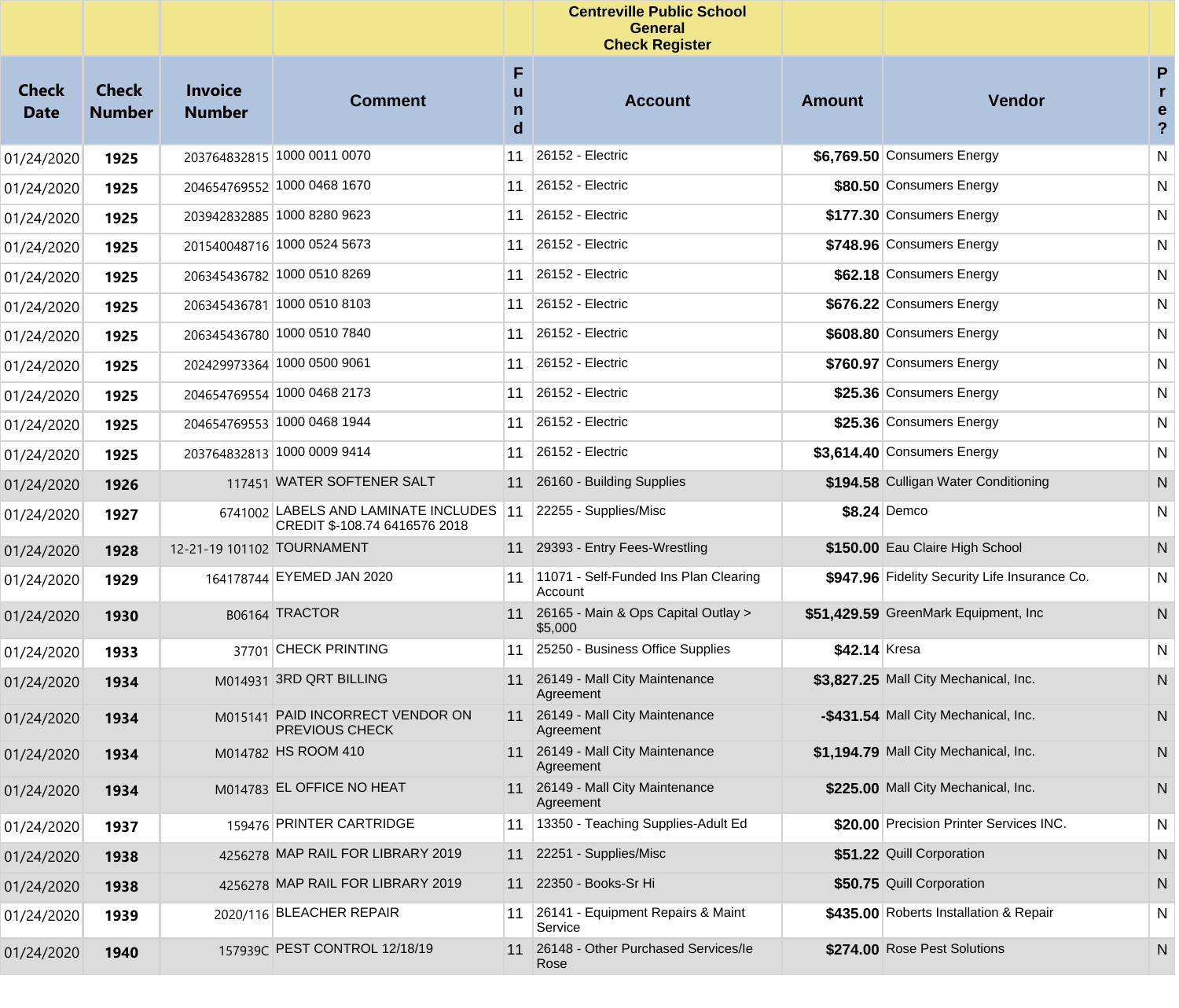|                             |                               |                                 |                                                    |                  | <b>Centreville Public School</b><br><b>General</b><br><b>Check Register</b> |                  |                                        |                                              |
|-----------------------------|-------------------------------|---------------------------------|----------------------------------------------------|------------------|-----------------------------------------------------------------------------|------------------|----------------------------------------|----------------------------------------------|
| <b>Check</b><br><b>Date</b> | <b>Check</b><br><b>Number</b> | <b>Invoice</b><br><b>Number</b> | <b>Comment</b>                                     | F<br>u<br>n<br>d | <b>Account</b>                                                              | <b>Amount</b>    | <b>Vendor</b>                          | $\mathsf{P}$<br>e<br>$\overline{\mathbf{?}}$ |
| 01/24/2020                  | 1941                          |                                 | 19188 SNOWPLOWING 11/11/19                         | 11               | 26148 - Other Purchased Services/le<br>Rose                                 |                  | \$600.00 Scott Mingus                  | ${\sf N}$                                    |
| 01/24/2020                  | 1943                          |                                 | 9728 ILD SHARED SERVICES 2 OF 3                    |                  | 11 22090 - ISD Shared Serv-GT/Cty<br>Lead/Car Prep/Etc                      |                  | \$5,819.33 ST. JOSEPH COUNTY ISD       | N                                            |
| 01/24/2020                  | 1943                          |                                 | 9728 CPI REFRESHER 10/30/19-3                      |                  | 11 22133 - Prof Development - Inservice                                     |                  | \$59.85 ST. JOSEPH COUNTY ISD          | N                                            |
| 01/24/2020                  | 1943                          |                                 | 9728 LEGISLATIVE LIAISON 2019/2020                 | 11               | 23140 - Board Software & Maintenace<br>Agreement                            |                  | \$181.13 ST. JOSEPH COUNTY ISD         | N                                            |
| 01/24/2020                  | 1943                          |                                 | 9728 LEGISLATIVE LIAISON 2019/2020                 |                  | 11 23140 - Board Software & Maintenace<br>Agreement                         |                  | \$543.37 ST. JOSEPH COUNTY ISD         | N                                            |
| 01/24/2020                  | 1943                          |                                 | 9728 CONSORTIUM JAN                                |                  | 11 28430 - Shared Services-Technology                                       |                  | \$5,731.74 ST. JOSEPH COUNTY ISD       | N                                            |
| 01/24/2020                  | 1943                          |                                 | 9728 EXPENSES JAN                                  |                  | 11 28430 - Shared Services-Technology                                       |                  | \$270.17 ST. JOSEPH COUNTY ISD         | N                                            |
| 01/24/2020                  | 1943                          |                                 | 9728 OPERATIONAL COSTS JAN                         |                  | 11 28430 - Shared Services-Technology                                       |                  | \$2,454.29 ST. JOSEPH COUNTY ISD       | N                                            |
| 01/24/2020                  | 1943                          |                                 | 9728 JAN 2020                                      |                  | 11 28480 - Internet Service                                                 |                  | \$875.00 ST. JOSEPH COUNTY ISD         | N                                            |
| 01/24/2020                  | 1944                          |                                 | 3435737840 COPY PAPER                              |                  | 11   11153 - Copy Paper                                                     | \$184.60 Staples |                                        | N                                            |
| 01/24/2020                  | 1944                          | 3408979901                      | COPY PAPER/SALES TAX CREDIT<br>03/27/19            |                  | 11 11153 - Copy Paper                                                       |                  | $-$ \$8.57 Staples                     | N                                            |
| 01/24/2020                  | 1944                          |                                 | 3436237790 COPY PAPER                              | 11               | $11153 - Copy Paper$                                                        | \$184.60 Staples |                                        | N                                            |
| 01/24/2020                  | 1944                          |                                 | 3436237789 COPY PAPER                              | 11               | 11252 - Copy Paper                                                          | \$110.76 Staples |                                        | N                                            |
| 01/24/2020                  | 1944                          |                                 | 3408979903 COPY PAPER/SALES TAX CREDIT<br>03/27/19 | 11               | 11252 - Copy Paper                                                          |                  | $-$ \$4.29 Staples                     | N                                            |
| 01/24/2020                  | 1944                          |                                 | 3408979902 COPY PAPER/SALES TAX CREDIT<br>03/27/19 | 11               | $11352 - Copy Paper$                                                        |                  | $-$ \$4.29 Staples                     | N                                            |
| 01/24/2020                  | 1944                          |                                 | 3435665874 COPY PAPER                              |                  | 11   11352 - Copy Paper                                                     |                  | \$79.36 Staples                        | N                                            |
| 01/24/2020                  | 1944                          |                                 | 3408979903 SALES TAX CREDIT 03/27/19               | 11               | 23158 - Miscellaneous Supplies and<br><b>Materials</b>                      |                  | $-$1.34$ Staples                       | N                                            |
| 01/24/2020                  | 1944                          | 3435665873 TONER                |                                                    |                  | 11 25250 - Business Office Supplies                                         | \$173.15 Staples |                                        | N                                            |
| 01/24/2020                  | 1945                          |                                 | S2981 HVAC                                         |                  | 11 26141 - Equipment Repairs & Maint<br>Service                             |                  | \$431.54 STATELINE MECHANICAL          | ${\sf N}$                                    |
| 01/24/2020                  | 1949                          |                                 | JAN 2020 100873 ADMIN STD/LTD JAN 2020             | 11               | 11071 - Self-Funded Ins Plan Clearing<br>Account                            |                  | \$523.73 Unum Life Ins. Co. Of America | N                                            |
| 01/24/2020                  | 1950                          |                                 | 63380734 SHELL GAS ENDING 01/15/2020               |                  | 11 26153 - Gas & Oil-Trucks & Equip                                         |                  | \$107.67 WEX BANK                      | N                                            |
| 01/24/2020                  | 1950                          |                                 | 63380734 SHELL GAS ENDING 01/15/2020               |                  | 11 27142 - Gasoline/Fuel                                                    |                  | \$104.75 WEX BANK                      | N                                            |
| 01/24/2020                  | 1950                          |                                 | 63380734 SHELL GAS ENDING 01/15/2020               |                  | 11 27150 - Fuel Ag-FFA                                                      |                  | \$83.39 WEX BANK                       | N                                            |
| 01/30/2020                  | 1951                          | 17-20                           | 00801456278 01- LEASE PAYMENT                      |                  | 11 11156 - Copier Copy Fees                                                 |                  | \$349.37 TCF Bank                      | N                                            |
| 01/30/2020                  | 1951                          | 17-20                           | 00801456278 01- LEASE PAYMENT                      | 11               | 11354 - Copier Copy Fees                                                    |                  | \$349.37 TCF Bank                      | N                                            |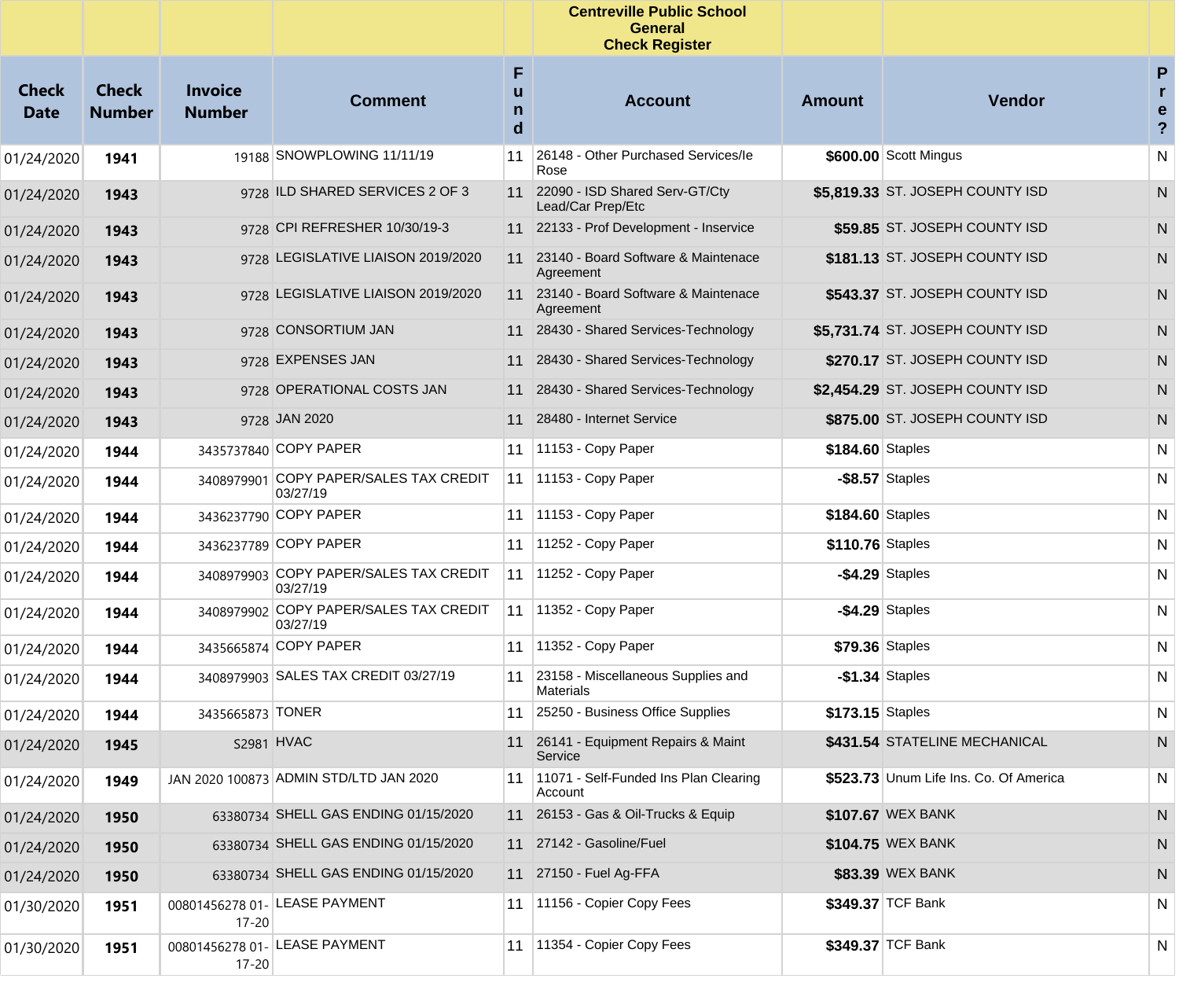|                      |                               |                                 |                                                                 |                  | <b>Centreville Public School</b><br><b>General</b><br><b>Check Register</b> |               |                                               |                               |
|----------------------|-------------------------------|---------------------------------|-----------------------------------------------------------------|------------------|-----------------------------------------------------------------------------|---------------|-----------------------------------------------|-------------------------------|
| Check<br><b>Date</b> | <b>Check</b><br><b>Number</b> | <b>Invoice</b><br><b>Number</b> | <b>Comment</b>                                                  | F<br>u<br>n<br>d | <b>Account</b>                                                              | <b>Amount</b> | <b>Vendor</b>                                 | P<br>r<br>е<br>$\overline{?}$ |
| 01/30/2020           | 1951                          | 00801427584 01-<br>$15 - 20$    | LEASE PAYMENT                                                   | 11               | 11354 - Copier Copy Fees                                                    |               | \$278.35 TCF Bank                             | N                             |
| 01/31/2020           | 65154                         |                                 | Garnish.                                                        | 11               | 11089 - Payroll vendor check clearing                                       |               | \$370.12 Mich. State Disbursement Unit        | N                             |
| 01/31/2020           | 65155                         |                                 | EP403                                                           | 11               | 11089 - Payroll vendor check clearing                                       |               | \$76.92 National Life Group                   | N                             |
| 01/31/2020           | 65156                         |                                 | <b>UNWAY</b>                                                    | 11               | 11058 - Pay Deduct-United Fund                                              |               | \$59.54 St. Joseph County United Way          | N                             |
| 02/07/2020           | 10070                         |                                 | 11-13-19 L 23286 LEMMER OCT-DEC \$55, JAN-MAR<br>\$55           | 11               | 23170 - Dues & Fees                                                         |               | \$110.00 Lions Club of Centreville Mi         | Υ                             |
| 02/07/2020           | 1952                          |                                 | 303918 SUPPLIES                                                 | 11               | 26160 - Building Supplies                                                   |               | \$16.38 Alpha Building Center - Nottawa       | N                             |
| 02/07/2020           | 1952                          |                                 | 304016 SUPPLIES                                                 | 11               | 26160 - Building Supplies                                                   |               | \$11.18 Alpha Building Center - Nottawa       | N                             |
| 02/07/2020           | 1952                          |                                 | 305297 SUPPLIES                                                 | 11               | 26160 - Building Supplies                                                   |               | \$48.16 Alpha Building Center - Nottawa       | N                             |
| 02/07/2020           | 1952                          |                                 | 305060 SUPPLIES                                                 | 11               | 26162 - Maintenance/Athletics                                               |               | \$13.05 Alpha Building Center - Nottawa       | N                             |
| 02/07/2020           | 1952                          |                                 | 303005 SUPPLIES                                                 | 11               | 26162 - Maintenance/Athletics                                               |               | \$55.85 Alpha Building Center - Nottawa       | N                             |
| 02/07/2020           | 1952                          |                                 | 303082 SUPPLIES                                                 | 11               | 26162 - Maintenance/Athletics                                               |               | \$11.39 Alpha Building Center - Nottawa       | N                             |
| 02/07/2020           | 1952                          |                                 | 303361 SUPPLIES                                                 | 11               | 26162 - Maintenance/Athletics                                               |               | \$74.99 Alpha Building Center - Nottawa       | N.                            |
| 02/07/2020           | 1952                          |                                 | 303881 SUPPLIES                                                 | 11               | 26162 - Maintenance/Athletics                                               |               | \$18.51 Alpha Building Center - Nottawa       | N                             |
| 02/07/2020           | 1953                          | QW1N                            | 113T-W9FK- DUCT TAPE                                            | 11               | 11351 - Robotics 99H Supplies                                               |               | \$22.73 Amazon Capital Services               | N                             |
| 02/07/2020           | 1956                          | 1132351 TIRES                   |                                                                 | 11               | 27152 - Tires, Tubes Batteries                                              |               | \$1,352.00 Boland's Best One-Tire Sturgis     | N                             |
| 02/07/2020           | 1957                          |                                 | 19-0010971 WATER TESTS OCT 2019                                 | 11               | 26148 - Other Purchased Services/le<br>Rose                                 |               | \$18.00 City of Three Rivers                  | N                             |
| 02/07/2020           | 1958                          |                                 | 19-20 SEM1 ECSE 10/04/19 TO 01/17/20                            | 11               | 12080 - Payments To Other Districts For<br><b>SE Svcs</b>                   |               | \$3,102.48 Colon Community Schools            | N                             |
| 02/07/2020           | 1959                          |                                 | FEB 2020 103269 COMCAST 8529 11 363 0013924                     | 11               | 23340 - Purchased Services                                                  |               | \$17.87 Comcast                               | N.                            |
| 02/07/2020           | 1959                          |                                 | FEB 2020 103269 COMCAST 8529 11 363 0013924                     |                  | 11 24151 - Misc Expenses-Elem                                               |               | \$16.85 Comcast                               | N                             |
| 02/07/2020           | 1959                          |                                 | FEB 2020 103269 COMCAST 8529 11 363 0013924                     |                  | 11 24351 - Misc Expenses-Sr High                                            |               | $$16.35$ Comcast                              | N                             |
| 02/07/2020           | 1960                          |                                 | 01-31-20 6195 BOTTLED WATER - JAN/COOLER<br><b>RENTAL - FEB</b> |                  | 11 26136 - Water and Sewer                                                  |               | \$58.00 Culligan Water Conditioning           | N                             |
| 02/07/2020           | 1960                          |                                 | 117809 WATER SOFTENER SALT EL JAN<br>2020                       |                  | 11 26160 - Building Supplies                                                |               | \$128.88 Culligan Water Conditioning          | N                             |
| 02/07/2020           | 1960                          |                                 | 117808 WATER SOFTENER SALT HS JAN<br>2020                       |                  | 11 26160 - Building Supplies                                                |               | \$40.29 Culligan Water Conditioning           | N.                            |
| 02/07/2020           | 1962                          |                                 | 959780 BOOKS WINTER 2019                                        |                  | 11   11334 - Tuition/Dual Enrollment                                        |               | \$10,523.76 FHEG Glen Oaks Community College  | N                             |
| 02/07/2020           | 1963                          |                                 | 164216847 VISION FEB 2020                                       |                  | 11 11071 - Self-Funded Ins Plan Clearing<br>Account                         |               | \$934.78 Fidelity Security Life Insurance Co. | N                             |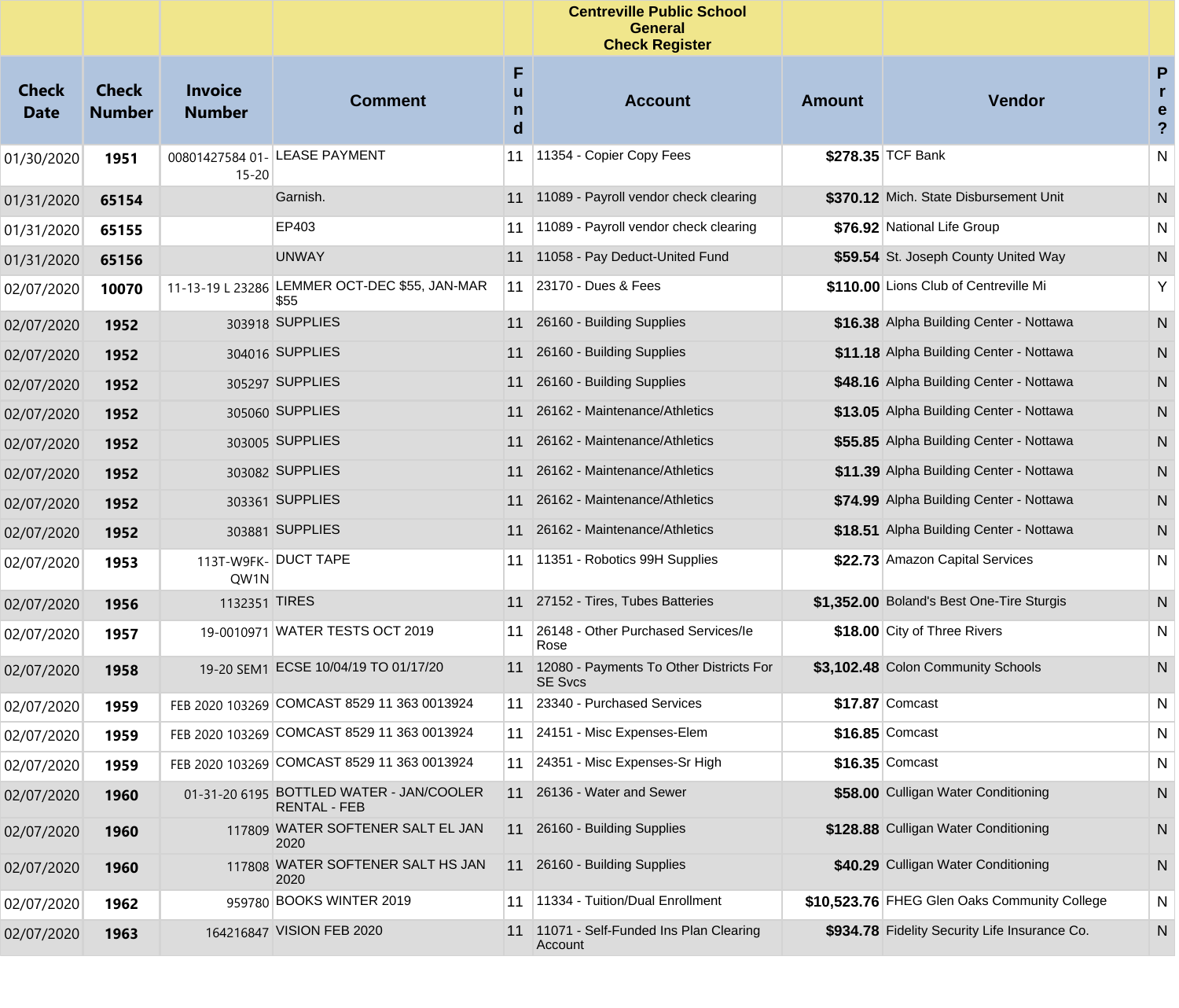|                      |                               |                                                    |                                                       |                  | <b>Centreville Public School</b><br><b>General</b><br><b>Check Register</b> |                     |                                        |                                     |
|----------------------|-------------------------------|----------------------------------------------------|-------------------------------------------------------|------------------|-----------------------------------------------------------------------------|---------------------|----------------------------------------|-------------------------------------|
| Check<br><b>Date</b> | <b>Check</b><br><b>Number</b> | <b>Invoice</b><br><b>Number</b>                    | <b>Comment</b>                                        | F<br>u<br>n<br>d | <b>Account</b>                                                              | <b>Amount</b>       | <b>Vendor</b>                          | P<br>e<br>$\boldsymbol{\mathsf{?}}$ |
| 02/07/2020           | 1964                          | 989-197-0217- 01/19-02/18<br>021616-5 01-19-<br>20 |                                                       | 11               | 26134 - Telephone                                                           | \$1,238.71 Frontier |                                        | N                                   |
| 02/07/2020           | 1965                          |                                                    | 20721389 ALARM MONITORING FEB                         |                  | 11 26148 - Other Purchased Services/le<br>Rose                              |                     | \$226.69 Guardian Alarm Company        | N                                   |
| 02/07/2020           | 1968                          |                                                    | FEB 2020 27140 LIFE/DISABILITY FEB 2020               | 11               | 11071 - Self-Funded Ins Plan Clearing<br>Account                            |                     | \$496.24 Madison National Life         | N                                   |
| 02/07/2020           | 1969                          |                                                    | M015203 WATER LEAK EL                                 |                  | 11 26149 - Mall City Maintenance<br>Agreement                               |                     | \$555.88 Mall City Mechanical, Inc.    | N                                   |
| 02/07/2020           | 1971                          |                                                    | 11-15-19 25763 HARTONG/CARPENTER YIG                  | 11               | 22370 - Travel & Conference-Sr Hi                                           |                     | \$142.32 Michigan Youth in Government  | N                                   |
| 02/07/2020           | 1972                          | 01-07-20 101011                                    | SKIN FOLD ASSESSMENT/WEIGH<br>IN                      |                  | 11 29393 - Entry Fees-Wrestling                                             |                     | \$99.00 Mike Messner                   | N                                   |
| 02/07/2020           | 1973                          |                                                    | 83961 SCHOOL BOARD POLICY UPDATE<br>VOL. 34 NO. 2     | 11               | 24130 - Travel & Conference-Elem                                            |                     | \$1,225.00 NEOLA, Inc.                 | N                                   |
| 02/07/2020           | 1974                          |                                                    | 5268 BUMPER KIT                                       |                  | 11 11351 - Robotics 99H Supplies                                            |                     | \$266.65 Robopromo, LLC                | N                                   |
| 02/07/2020           | 1975                          |                                                    | 2637203 ROTARY OF THREE RIVERS<br>LEMMER 4TH QRT 2019 | 11               | 25270 - Dues & Fees-Business Office                                         |                     | \$180.00 Rotary Club Of Three Rivers   | N                                   |
| 02/07/2020           | 1976                          |                                                    | 9770 CONSORTIUM FEB                                   |                  | 11 28430 - Shared Services-Technology                                       |                     | \$8,456.20 ST. JOSEPH COUNTY ISD       | N                                   |
| 02/07/2020           | 1976                          |                                                    | 9770 CONSORTIUM FEB                                   |                  | 11 28480 - Internet Service                                                 |                     | \$875.00 ST. JOSEPH COUNTY ISD         | N                                   |
| 02/07/2020           | 1978                          |                                                    | 3437047122 COPY PAPER                                 | 11               | 11153 - Copy Paper                                                          | \$184.60 Staples    |                                        | N                                   |
| 02/07/2020           | 1978                          |                                                    | 3436835263 COPY PAPER                                 | 11               | 11352 - Copy Paper                                                          |                     | \$73.84 Staples                        | N                                   |
| 02/07/2020           | 1978                          |                                                    | 3436237788 COPY PAPER                                 | 11               | 11352 - Copy Paper                                                          | \$110.76 Staples    |                                        | N                                   |
| 02/07/2020           | 1979                          |                                                    | 200120-1 25% WAGES/BENEFITS DEVRIES                   |                  | 11 13382 - Payments to other districts-adult<br>ed                          |                     | \$7,231.27 Sturgis Public Schools      | N                                   |
| 02/07/2020           | 1980                          |                                                    | FEB 2020 100873 ADMIN DISABILITY FEB 2020             | 11               | 11071 - Self-Funded Ins Plan Clearing<br>Account                            |                     | \$523.73 Unum Life Ins. Co. Of America | N                                   |
| 02/07/2020           | 1981                          |                                                    | PF 01-10-20 MA10-000480-0000-01                       |                  | 11 26136 - Water and Sewer                                                  |                     | \$40.24 Village of Centreville         | N                                   |
| 02/07/2020           | 1981                          |                                                    | PFS 01-10-20 MA10-000480-0000-00                      |                  | 11 26136 - Water and Sewer                                                  |                     | \$65.99 Village of Centreville         | N                                   |
| 02/07/2020           | 1981                          |                                                    | MB 01-10-20 DE11-000348-0000-00                       |                  | 11 26136 - Water and Sewer                                                  |                     | \$88.69 Village of Centreville         | N                                   |
| 02/07/2020           | 1981                          |                                                    | BG 01-10-20 HO10-000190-0000-06                       | 11               | 26136 - Water and Sewer                                                     |                     | \$41.65 Village of Centreville         | N                                   |
| 02/07/2020           | 1981                          |                                                    | HSNM 01-10-20 HO10-000190-0000-03                     | 11               | 26136 - Water and Sewer                                                     |                     | \$310.55 Village of Centreville        | N                                   |
| 02/07/2020           | 1981                          |                                                    | EL 01-10-20 HO10-000190-0000-04                       | 11               | 26136 - Water and Sewer                                                     |                     | \$786.74 Village of Centreville        | N                                   |
| 02/07/2020           | 1981                          |                                                    | HSSM 01-10-20 HO10-000190-0000-02                     | 11               | 26136 - Water and Sewer                                                     |                     | \$561.94 Village of Centreville        | N                                   |
| 02/07/2020           | 1981                          |                                                    | AB 01-10-20 DE11-000517-0000-00                       | 11               | 26136 - Water and Sewer                                                     |                     | \$61.32 Village of Centreville         | N                                   |
| 02/14/2020           | 65157                         |                                                    | Garnish.                                              | 11               | 11089 - Payroll vendor check clearing                                       |                     | \$370.12 Mich. State Disbursement Unit | N                                   |
| 02/14/2020           | 65158                         |                                                    | EP403                                                 | 11               | 11089 - Payroll vendor check clearing                                       |                     | \$76.92 National Life Group            | N                                   |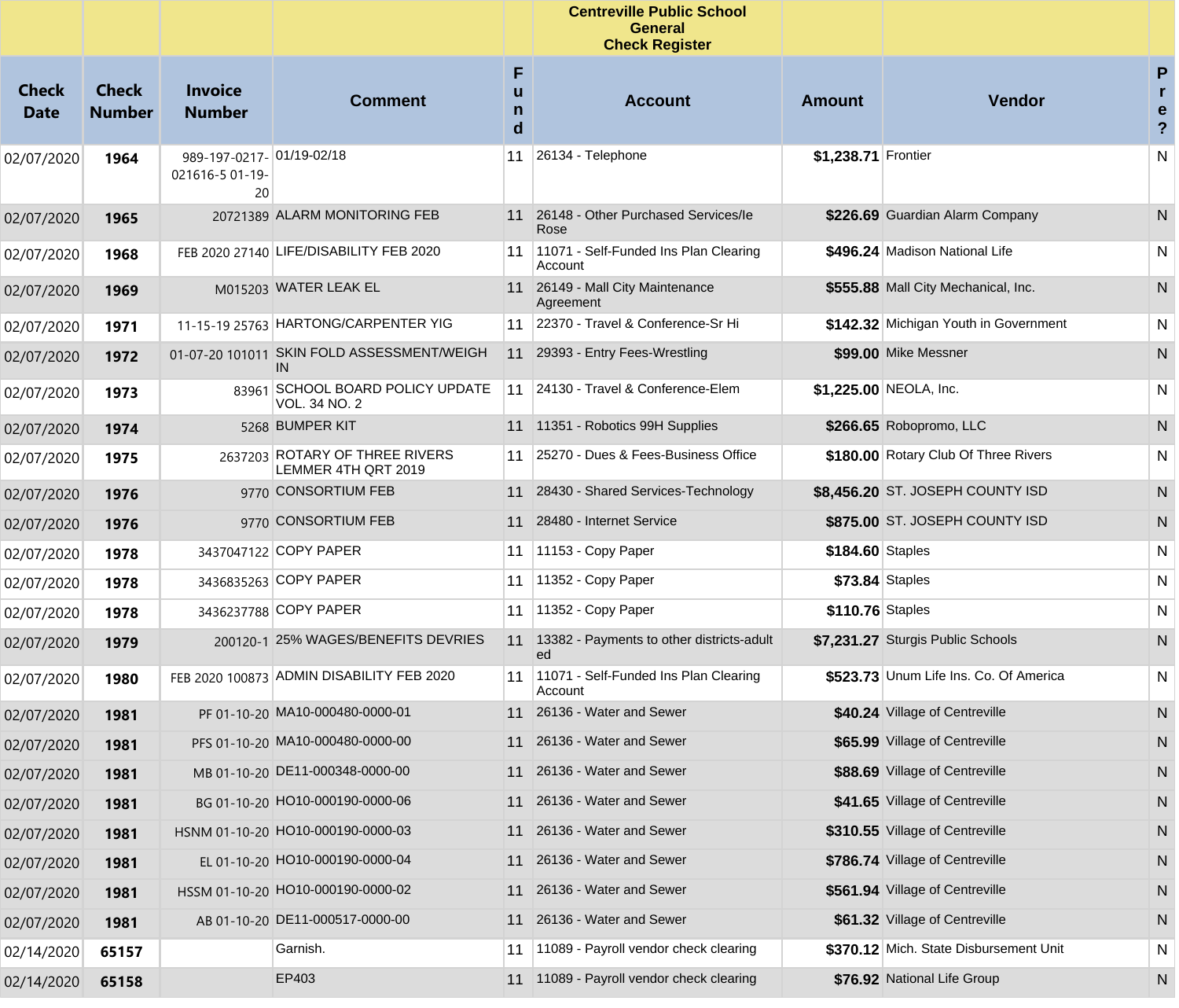|                             |                               |                                 |                                            |                  | <b>Centreville Public School</b><br><b>General</b><br><b>Check Register</b> |        |                                             |                                                    |
|-----------------------------|-------------------------------|---------------------------------|--------------------------------------------|------------------|-----------------------------------------------------------------------------|--------|---------------------------------------------|----------------------------------------------------|
| <b>Check</b><br><b>Date</b> | <b>Check</b><br><b>Number</b> | <b>Invoice</b><br><b>Number</b> | <b>Comment</b>                             | F<br>u<br>n<br>d | <b>Account</b>                                                              | Amount | <b>Vendor</b>                               | $\mathsf{P}$<br>r.<br>e<br>$\overline{\mathbf{?}}$ |
| 02/14/2020                  | 65159                         |                                 | <b>UNWAY</b>                               | 11               | 11058 - Pay Deduct-United Fund                                              |        | \$59.54 St. Joseph County United Way        | N                                                  |
| 02/21/2020                  | 10071                         | 02-18-20 M.<br><b>SMITH</b>     | MARGO SMITH FEB. 18                        |                  | 11 23149 - Finger Printing                                                  |        | \$58.25 St. Joseph Co. Sheriff Dept.        | Y                                                  |
| 02/21/2020                  | 1982                          | 1HOW-D4TH-<br>F39H              | <b>PENCILS/BOOKMARKS</b>                   |                  | 11 22150 - Books-Elem                                                       |        | \$84.89 Amazon Capital Services             | N                                                  |
| 02/21/2020                  | 1985                          |                                 | 203497926958 1000 0468 2173                | 11               | 26152 - Electric                                                            |        | \$25.36 Consumers Energy                    | N                                                  |
| 02/21/2020                  | 1985                          |                                 | 205811667800 1000 0500 9061                | 11               | 26152 - Electric                                                            |        | \$714.80 Consumers Energy                   | N                                                  |
| 02/21/2020                  | 1985                          |                                 | 206968215509 1000 0510 8103                | 11               | 26152 - Electric                                                            |        | \$639.57 Consumers Energy                   | N                                                  |
| 02/21/2020                  | 1985                          |                                 | 206968215508 1000 0510 7840                | 11               | 26152 - Electric                                                            |        | \$610.03 Consumers Energy                   | N                                                  |
| 02/21/2020                  | 1985                          |                                 | 201095223388 1000 8280 9623                | 11               | 26152 - Electric                                                            |        | \$169.06 Consumers Energy                   | N                                                  |
| 02/21/2020                  | 1985                          |                                 | 201095222522 1000 0524 5673                | 11               | 26152 - Electric                                                            |        | \$557.85 Consumers Energy                   | N                                                  |
| 02/21/2020                  | 1985                          |                                 | 203497926956 1000 0468 1670                | 11               | 26152 - Electric                                                            |        | \$78.74 Consumers Energy                    | N                                                  |
| 02/21/2020                  | 1985                          |                                 | 203497926957 1000 0468 1944                | 11               | 26152 - Electric                                                            |        | \$25.36 Consumers Energy                    | N                                                  |
| 02/21/2020                  | 1985                          |                                 | 203675921802 1000 0011 0070                | 11               | 26152 - Electric                                                            |        | \$6,766.24 Consumers Energy                 | N                                                  |
| 02/21/2020                  | 1985                          |                                 | 203675921800 1000 0009 9414                | 11               | 26152 - Electric                                                            |        | \$3,853.79 Consumers Energy                 | N                                                  |
| 02/21/2020                  | 1986                          |                                 | 156946 SUPPLIES                            | 11               | 26158 - Custodian Supplies                                                  |        | \$1,120.52 D & D Maintenance                | N                                                  |
| 02/21/2020                  | 1987                          |                                 | IN80151 STAPLES FOR COPIER                 |                  | 11 11153 - Copy Paper                                                       |        | \$130.50 D. L. Gallivan, Inc.               | N                                                  |
| 02/21/2020                  | 1988                          |                                 | 1421086-20 WINTER 2020 DE/EMC TEXTBOOKS 11 |                  | 11334 - Tuition/Dual Enrollment                                             |        | \$801.20 FHEG Glen Oaks Community College   | N                                                  |
| 02/21/2020                  | 1989                          |                                 | 1389075 POLYTHERMAL LABELS                 |                  | 11 22150 - Books-Elem                                                       |        | \$80.50 Follet Library Resources            | ${\sf N}$                                          |
| 02/21/2020                  | 1990                          |                                 | 1389075 POLYTHERMAL LABELS                 | 11               | 22151 - Periodicals-Elem                                                    |        | \$22.00 Follett School Solutions, Inc.      | N                                                  |
| 02/21/2020                  | 1991                          |                                 | 02-04-20 103720 SCALE CERTIFICATION        |                  | 11 29364 - Supplies/Wrestling                                               |        | \$50.05 Jeff Therrian                       | N                                                  |
| 02/21/2020                  | 1992                          | S108693064.001 ELECTRICAL       |                                            |                  | 11 26160 - Building Supplies                                                |        | \$221.47 Kendall Electric, Inc.             | ${\sf N}$                                          |
| 02/21/2020                  | 1992                          | S108693064.003 ELECTRICAL       |                                            | 11               | 26160 - Building Supplies                                                   |        | \$355.14 Kendall Electric, Inc.             | N                                                  |
| 02/21/2020                  | 1992                          | S108693064.005 ELECTRICAL       |                                            | 11               | 26160 - Building Supplies                                                   |        | \$298.52 Kendall Electric, Inc.             | N                                                  |
| 02/21/2020                  | 1992                          | S108856901.001 ELECTRICAL       |                                            | 11               | 26160 - Building Supplies                                                   |        | \$25.53 Kendall Electric, Inc.              | N                                                  |
| 02/21/2020                  | 1992                          | S108693064.002 ELECTRICAL       |                                            | 11               | 26160 - Building Supplies                                                   |        | \$826.75 Kendall Electric, Inc.             | N                                                  |
| 02/21/2020                  | 1994                          |                                 | 114855 MIBLSI BEST PRACTICES 12/10/19      | 11               | 22170 - Travel & Conference Elem                                            |        | \$60.00 Macomb Intermediate School District | N                                                  |
| 02/21/2020                  | 1995                          |                                 | M015398 BAND ROOM                          | 11               | 26149 - Mall City Maintenance<br>Agreement                                  |        | \$423.00 Mall City Mechanical, Inc.         | N                                                  |
| 02/21/2020                  | 1995                          |                                 | M015397 ROOM 401                           | 11               | 26149 - Mall City Maintenance<br>Agreement                                  |        | \$1,488.04 Mall City Mechanical, Inc.       | N                                                  |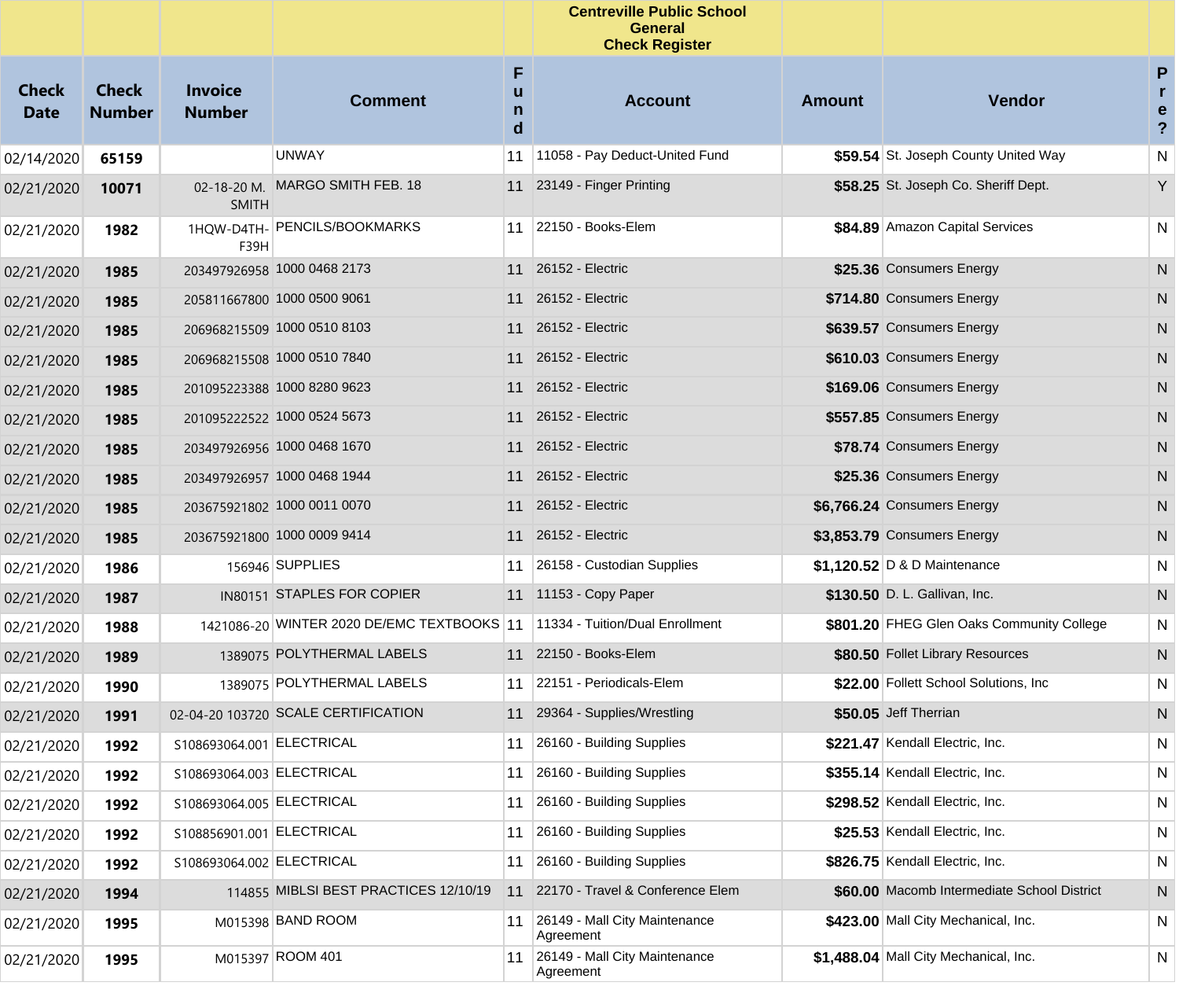|                             |                               |                                 |                                                                   |                  | <b>Centreville Public School</b><br><b>General</b><br><b>Check Register</b> |                  |                                        |                                                   |
|-----------------------------|-------------------------------|---------------------------------|-------------------------------------------------------------------|------------------|-----------------------------------------------------------------------------|------------------|----------------------------------------|---------------------------------------------------|
| <b>Check</b><br><b>Date</b> | <b>Check</b><br><b>Number</b> | <b>Invoice</b><br><b>Number</b> | <b>Comment</b>                                                    | F<br>u<br>n<br>d | <b>Account</b>                                                              | <b>Amount</b>    | Vendor                                 | P<br>$\mathbf{r}$<br>e<br>$\overline{\mathbf{?}}$ |
| 02/21/2020                  | 1999                          |                                 | 420-15399 S TERMITE COVERAGE                                      | 11               | 26148 - Other Purchased Services/le<br>Rose                                 |                  | \$195.00 Rose Pest Solutions           | N                                                 |
| 02/21/2020                  | 1999                          |                                 | 159325C JAN PEST CONTROL                                          |                  | 11 26148 - Other Purchased Services/le<br>Rose                              |                  | \$274.00 Rose Pest Solutions           | N                                                 |
| 02/21/2020                  | 2000                          |                                 | 37985 MTT/BOR CORRECTIONS 2019                                    |                  | 11 25276 - Tax Refunds                                                      |                  | \$5,623.04 St. Joseph County Treasurer | N                                                 |
| 02/21/2020                  | 2001                          |                                 | 3439073835 COPY PAPER                                             |                  | 11 11153 - Copy Paper                                                       | \$184.60 Staples |                                        | $\mathsf{N}$                                      |
| 02/21/2020                  | 2001                          |                                 | 3437913703 COPY PAPER                                             |                  | 11 11153 - Copy Paper                                                       | \$184.60 Staples |                                        | N                                                 |
| 02/21/2020                  | 2001                          |                                 | 3439073836 COPY PAPER                                             |                  | 11 11352 - Copy Paper                                                       |                  | <b>\$73.84 Staples</b>                 | N                                                 |
| 02/21/2020                  | 2001                          |                                 | 3438540164 COPY PAPER                                             |                  | 11 11352 - Copy Paper                                                       | \$110.76 Staples |                                        | N                                                 |
| 02/21/2020                  | 2004                          |                                 | 116529275 STORAGE TOTES                                           | 11               | 11351 - Robotics 99H Supplies                                               |                  | \$70.70 Uline, Inc.                    | N                                                 |
| 02/21/2020                  | 2005                          |                                 | 02-20-20 102920 MAIL MARKETING PERMIT                             |                  | 11 23331 - Postage-Superintendent                                           | \$240.00 Usps    |                                        | N                                                 |
| 02/21/2020                  | 2006                          | 7661538-2529-0 FEB 2020         |                                                                   |                  | 11 26137 - Waste and Trash Disposal                                         |                  | \$2,733.92 Waste Management of MI      | N                                                 |
| 02/21/2020                  | 2007                          |                                 | 63890181 SHELL CARD CLOSING DATE<br>02/15/20                      |                  | 11 26153 - Gas & Oil-Trucks & Equip                                         |                  | \$92.22 WEX BANK                       | N                                                 |
| 02/21/2020                  | 2007                          | 63890181                        | SHELL CARD CLOSING DATE<br>02/15/20                               |                  | 11 27142 - Gasoline/Fuel                                                    |                  | \$85.51 WEX BANK                       | N                                                 |
| 02/21/2020                  | 2007                          |                                 | 63890181 SHELL CARD CLOSING DATE<br>02/15/20                      |                  | 11 27142 - Gasoline/Fuel                                                    |                  | \$179.00 WEX BANK                      | N                                                 |
| 02/21/2020                  | 2007                          |                                 | 63890181 SHELL CARD CLOSING DATE<br>02/15/20                      |                  | 11 27150 - Fuel Ag-FFA                                                      |                  | \$67.01 WEX BANK                       | N                                                 |
| 02/28/2020                  | 65160                         |                                 | Garnish.                                                          |                  | 11 11089 - Payroll vendor check clearing                                    |                  | \$370.12 Mich. State Disbursement Unit | N                                                 |
| 02/28/2020                  | 65161                         |                                 | EP403                                                             |                  | 11 11089 - Payroll vendor check clearing                                    |                  | \$76.92 National Life Group            | N                                                 |
| 02/28/2020                  | 65162                         |                                 | <b>UNWAY</b>                                                      |                  | 11 11058 - Pay Deduct-United Fund                                           |                  | \$59.54 St. Joseph County United Way   | N                                                 |
| 03/06/2020                  | 1770                          | 00801456278 10-                 | CHECK 1770 NOT CASHED-<br>18-19 ISSUING NEW CHECK                 |                  | 11   11156 - Copier Copy Fees                                               |                  | $-$ \$332.73 TCF Bank                  | Y                                                 |
| 03/06/2020                  | 1770                          |                                 | 00801456278 10- CHECK 1770 NOT CASHED-<br>18-19 ISSUING NEW CHECK |                  | 11 1354 - Copier Copy Fees                                                  |                  | \$332.74 TCF Bank                      | Y                                                 |
| 03/06/2020                  | 2008                          |                                 | 1M1T-GH3F-4LDR GYM EQUIPMENT                                      |                  | 11 11350 - Teaching Supplies-Sr Hi                                          |                  | \$135.58 Amazon Capital Services       | N                                                 |
| 03/06/2020                  | 2008                          | 1CKK-LJJV-PPV6 BOOKS            |                                                                   |                  | 11 11356 - Textbooks-Sr Hi                                                  |                  | \$38.69 Amazon Capital Services        | N                                                 |
| 03/06/2020                  | 2008                          | 3Y7H                            | <b>1VCH-JCVM- LIBRARY BOOKS</b>                                   | 11               | 22150 - Books-Elem                                                          |                  | \$323.52 Amazon Capital Services       | N                                                 |
| 03/06/2020                  | 2008                          |                                 | 1H16-PDN4-YM9J HEADPHONES/MICROPHONES                             |                  | 11 T1150 - Title I Teaching Supplies                                        |                  | \$51.92 Amazon Capital Services        | N.                                                |
| 03/06/2020                  | 2009                          |                                 | 8590 BUS 3                                                        |                  | 11 27140 - Repairs & Maintenance Services                                   |                  | \$320.00 B&D Repair                    | N                                                 |
| 03/06/2020                  | 2009                          |                                 | 8635 BUS 9                                                        |                  | 11 27141 - Purchased Services                                               |                  | \$160.00 B&D Repair                    | N                                                 |
| 03/06/2020                  | 2009                          |                                 | 8643 BUS 6                                                        |                  | 11 27141 - Purchased Services                                               |                  | \$160.00 B&D Repair                    | N                                                 |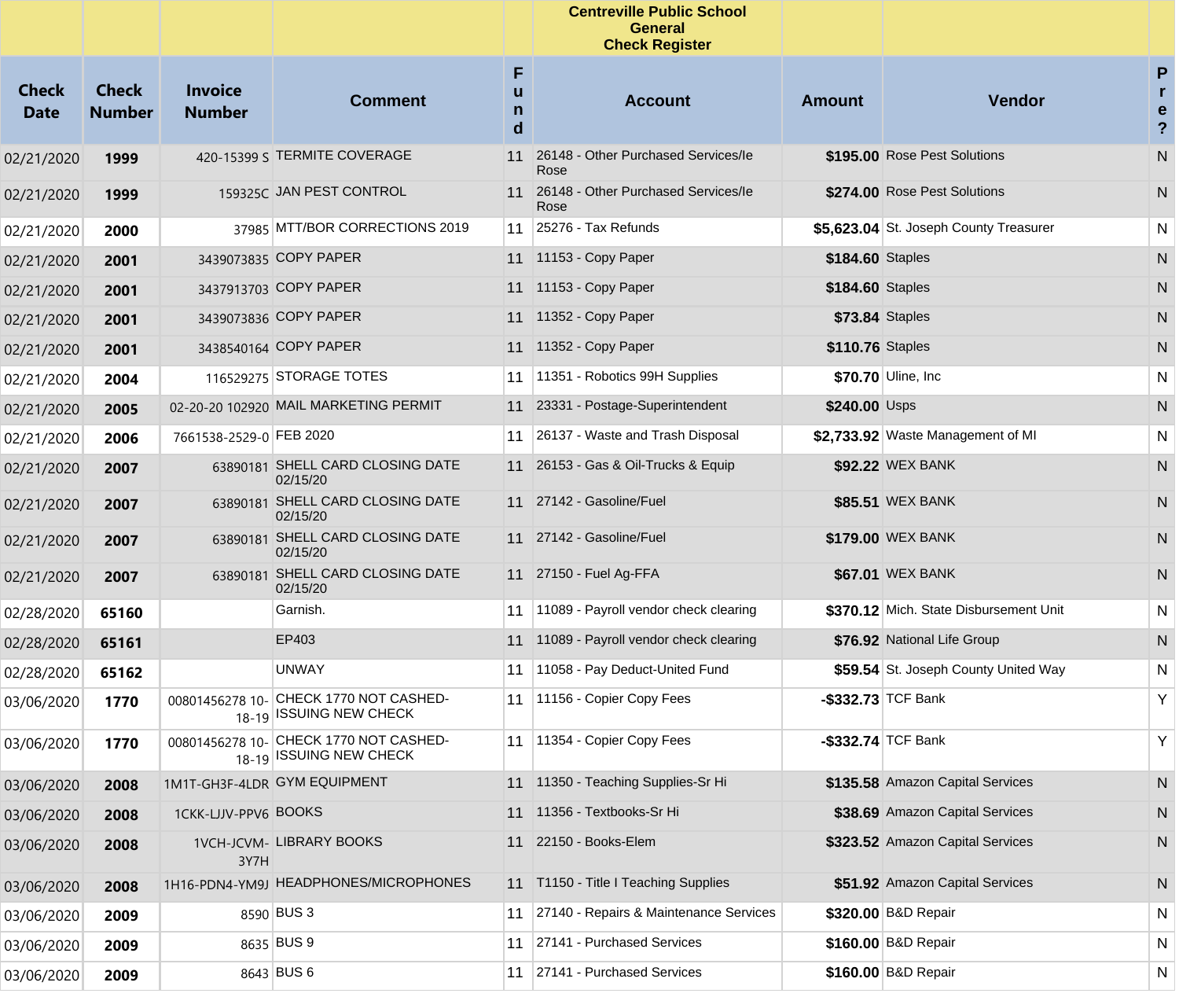|                             |                               |                                 |                                                                         |                  | <b>Centreville Public School</b><br><b>General</b><br><b>Check Register</b> |               |                                    |                                          |
|-----------------------------|-------------------------------|---------------------------------|-------------------------------------------------------------------------|------------------|-----------------------------------------------------------------------------|---------------|------------------------------------|------------------------------------------|
| <b>Check</b><br><b>Date</b> | <b>Check</b><br><b>Number</b> | <b>Invoice</b><br><b>Number</b> | <b>Comment</b>                                                          | F<br>u<br>n<br>d | <b>Account</b>                                                              | <b>Amount</b> | Vendor                             | P<br>$\mathbf{r}$<br>e<br>$\overline{?}$ |
| 03/06/2020                  | 2009                          |                                 | 8618 BUS 11                                                             | 11               | 27141 - Purchased Services                                                  |               | \$160.00 B&D Repair                | N                                        |
| 03/06/2020                  | 2009                          |                                 | 8635 BUS 9                                                              | 11               | 27151 - Oil & Grease                                                        |               | \$99.80 B&D Repair                 | N                                        |
| 03/06/2020                  | 2009                          |                                 | 8643 BUS 6                                                              | 11               | 27151 - Oil & Grease                                                        |               | \$45.16 B&D Repair                 | N                                        |
| 03/06/2020                  | 2009                          |                                 | 8618 BUS 11                                                             | 11               | 27151 - Oil & Grease                                                        |               | \$154.69 B&D Repair                | N                                        |
| 03/06/2020                  | 2009                          |                                 | 8590 BUS 3                                                              | 11               | 27151 - Oil & Grease                                                        |               | \$177.74 B&D Repair                | N                                        |
| 03/06/2020                  | 2009                          |                                 | 8611 BUS 7                                                              | 11               | 27151 - Oil & Grease                                                        |               | \$65.94 B&D Repair                 | N                                        |
| 03/06/2020                  | 2009                          |                                 | 8618 BUS 11                                                             | 11               | 27154 - Vehicle Repair Parts                                                |               | \$104.19 B&D Repair                | N                                        |
| 03/06/2020                  | 2009                          |                                 | 8590 BUS 3                                                              | 11               | 27154 - Vehicle Repair Parts                                                |               | \$347.66 B&D Repair                | N                                        |
| 03/06/2020                  | 2009                          |                                 | 8643 BUS 6                                                              | 11               | 27154 - Vehicle Repair Parts                                                |               | \$99.80 B&D Repair                 | N                                        |
| 03/06/2020                  | 2009                          |                                 | 8635 BUS 9                                                              | 11               | 27154 - Vehicle Repair Parts                                                |               | \$68.27 B&D Repair                 | N                                        |
| 03/06/2020                  | 2010                          |                                 | 19041 BUS RADIO REPAIRS                                                 | 11               | 27141 - Purchased Services                                                  |               | \$733.75 C-Comm of Kalamazoo, Inc. | N                                        |
| 03/06/2020                  | 2011                          | $18 - 20$                       | 00801456278 02- 00801456278 02-18-20                                    | 11               | 11156 - Copier Copy Fees                                                    |               | \$332.74 TCF Bank                  | N                                        |
| 03/06/2020                  | 2011                          |                                 | 00801456278 10- 00801456278 10-18-19 ORIGINAL<br>18-19 CHECK NOT CASHED |                  | 11 11156 - Copier Copy Fees                                                 |               | \$332.73 TCF Bank                  | N                                        |
| 03/06/2020                  | 2011                          | $13 - 20$                       | 00801427584 02- 00801427584 02-13-20                                    | 11               | 11352 - Copy Paper                                                          |               | \$278.35 TCF Bank                  | N                                        |
| 03/06/2020                  | 2011                          | $18 - 20$                       | 00801456278 02- 00801456278 02-18-20                                    |                  | 11 11354 - Copier Copy Fees                                                 |               | \$332.73 TCF Bank                  | N                                        |
| 03/06/2020                  | 2011                          | 00801456278 10-                 | 00801456278 10-18-19 ORIGINAL<br>18-19 CHECK NOT CASHED                 |                  | 11   11354 - Copier Copy Fees                                               |               | \$332.74 TCF Bank                  | N                                        |
| 03/06/2020                  | 2012                          | 103269                          | MAR 2020 8529 11 363 0013924                                            | 11               | 23340 - Purchased Services                                                  |               | \$17.87 Comcast                    | N                                        |
| 03/06/2020                  | 2012                          | 103269                          | MAR 2020 8529 11 363 0013924                                            |                  | 11 24151 - Misc Expenses-Elem                                               |               | \$16.85 Comcast                    | N                                        |
| 03/06/2020                  | 2012                          | 103269                          | MAR 2020 8529 11 363 0013924                                            |                  | 11 24351 - Misc Expenses-Sr High                                            |               | \$16.35 Comcast                    | N                                        |
| 03/06/2020                  | 2013                          |                                 | 157141 ICE MELT                                                         |                  | $11$ 26159 - Land Supplies                                                  |               | \$445.90 D & D Maintenance         | N                                        |
| 03/06/2020                  | 2013                          |                                 | 157036 SUPPLIES                                                         | 11               | 26160 - Building Supplies                                                   |               | \$363.16 D & D Maintenance         | N                                        |
| 03/06/2020                  | 2014                          |                                 | IN80608 COPIER USAGE 11/6/19-2/5/20                                     |                  | 11 11156 - Copier Copy Fees                                                 |               | \$1,304.27 D. L. Gallivan, Inc.    | N                                        |
| 03/06/2020                  | 2014                          |                                 | IN80608 COPIER USAGE 11/6/19-2/5/20                                     |                  | 11 11254 - Copier Copy Fees                                                 |               | \$7.76 D. L. Gallivan, Inc.        | N                                        |
| 03/06/2020                  | 2014                          |                                 | IN80608 COPIER USAGE 11/6/19-2/5/20                                     |                  | 11 11354 - Copier Copy Fees                                                 |               | \$612.53 D. L. Gallivan, Inc.      | N                                        |
| 03/06/2020                  | 2014                          |                                 | IN80608 COPIER USAGE 11/6/19-2/5/20                                     |                  | 11 11354 - Copier Copy Fees                                                 |               | \$46.88 D. L. Gallivan, Inc.       | N                                        |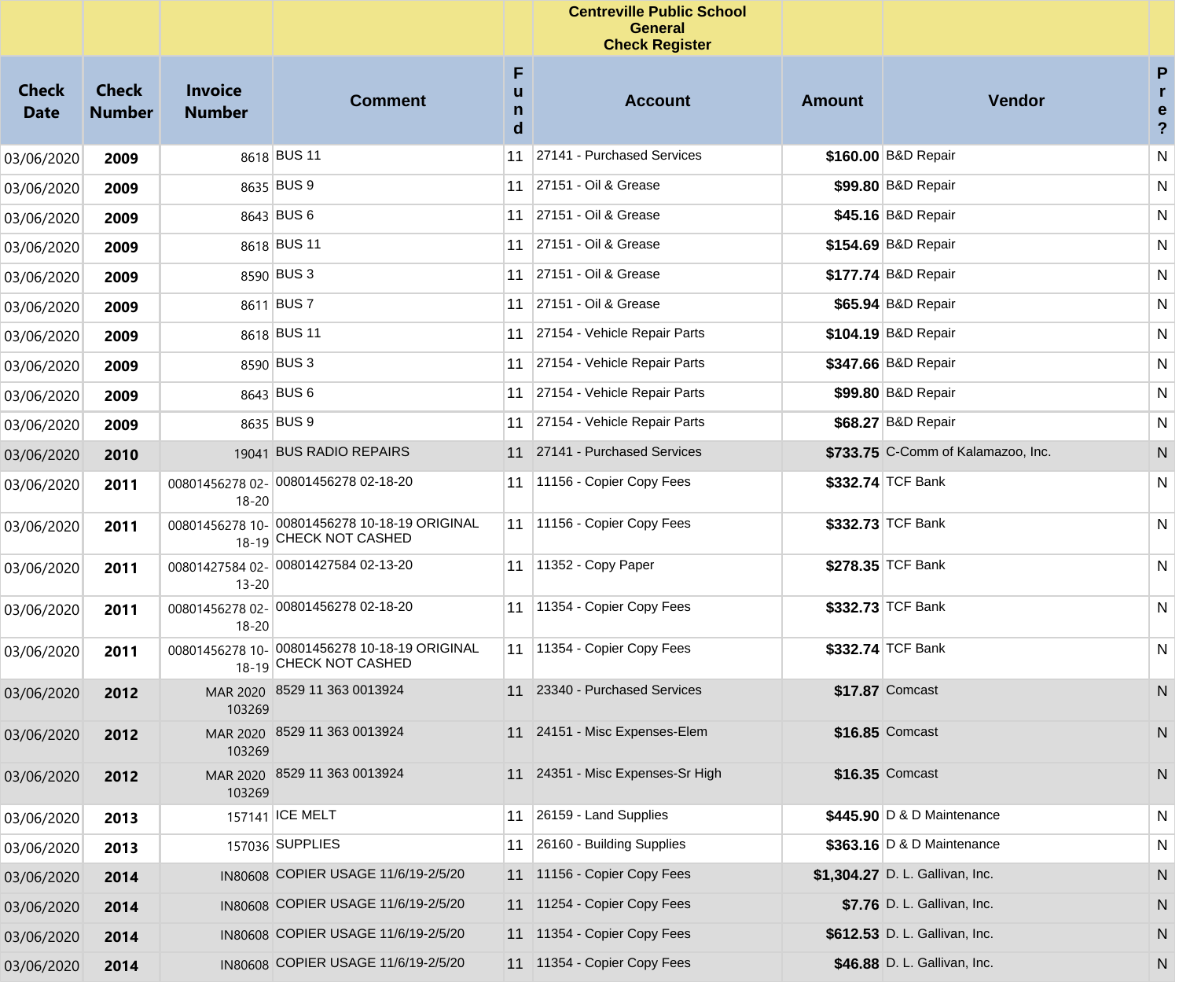|                             |                               |                                                   |                                                          |             | <b>Centreville Public School</b><br><b>General</b><br><b>Check Register</b> |                     |                                               |                                      |
|-----------------------------|-------------------------------|---------------------------------------------------|----------------------------------------------------------|-------------|-----------------------------------------------------------------------------|---------------------|-----------------------------------------------|--------------------------------------|
| <b>Check</b><br><b>Date</b> | <b>Check</b><br><b>Number</b> | <b>Invoice</b><br><b>Number</b>                   | <b>Comment</b>                                           | F<br>n<br>d | <b>Account</b>                                                              | <b>Amount</b>       | Vendor                                        | P<br>r.<br>e<br>$\ddot{\phantom{0}}$ |
| 03/06/2020                  | 2015                          |                                                   | 164252891 EYEMED MARCH 2020                              | 11          | 11071 - Self-Funded Ins Plan Clearing<br>Account                            |                     | \$941.37 Fidelity Security Life Insurance Co. | N                                    |
| 03/06/2020                  | 2016                          | 989-197-0217-02/19-03/18<br>021616-5 02-19-<br>20 |                                                          |             | 11 26134 - Telephone                                                        | \$1,211.35 Frontier |                                               | N                                    |
| 03/06/2020                  | 2017                          |                                                   | 13350 LAKER CHALLENGE 03-20-20                           | 11          | 29392 - Entry Fees-Track                                                    |                     | \$400.00 Grand Valley State University        | N                                    |
| 03/06/2020                  | 2018                          |                                                   | 20777825 ALARM MONITORING MARCH 2020                     | 11          | 26148 - Other Purchased Services/le<br>Rose                                 |                     | \$226.69 Guardian Alarm Company               | N                                    |
| 03/06/2020                  | 2019                          |                                                   | 237160 DOT PHYSICAL SHIREY                               | 11          | 27127 - Bus Driver Physicals/Drug Tests                                     |                     | \$72.00 I-Med Medical Services PC             | N                                    |
| 03/06/2020                  | 2021                          |                                                   | 076754 2019-20 CONSORTIUM<br><b>MEMBERSHIP</b>           |             | 11 11170 - Dues & Fees - Elementary                                         | \$673.36 Kresa      |                                               | N                                    |
| 03/06/2020                  | 2021                          |                                                   | 076754 2019-20 CONSORTIUM<br><b>MEMBERSHIP</b>           | 11          | 11270 - Dues and Fees-Jr High                                               | \$208.24 Kresa      |                                               | N                                    |
| 03/06/2020                  | 2021                          |                                                   | 076754 2019-20 CONSORTIUM<br><b>MEMBERSHIP</b>           | 11          | 11370 - Dues and Fees-Sr Hi                                                 | \$401.28 Kresa      |                                               | N                                    |
| 03/06/2020                  | 2021                          |                                                   | 078911 ANNUAL DRUG/ALCOHOL BILLING<br><b>12 DRIVERS</b>  |             | 11 27127 - Bus Driver Physicals/Drug Tests                                  | \$720.00 Kresa      |                                               | N                                    |
| 03/06/2020                  | 2021                          |                                                   | 078844 ELA/MATH COACHING                                 |             | 11 T4131 - Title IV Professional Dev                                        | \$3,165.00 Kresa    |                                               | N                                    |
| 03/06/2020                  | 2022                          |                                                   | 02-12-20 23286 LIONS CLUB CARPENTER 2<br><b>QUARTERS</b> | 11          | 23170 - Dues & Fees                                                         |                     | \$110.00 Lions Club of Centreville Mi         | N                                    |
| 03/06/2020                  | 2023                          | 27140                                             | MARCH 2020 LIFE/DISABILITY MARCH 2020                    |             | 11 11071 - Self-Funded Ins Plan Clearing<br>Account                         |                     | \$895.04 Madison National Life                | N                                    |
| 03/06/2020                  | 2024                          |                                                   | 46951 WALL PANEL                                         | 11          | 11351 - Robotics 99H Supplies                                               | \$160.40 Menards    |                                               | N                                    |
| 03/06/2020                  | 2030                          | 2019-20 20                                        | 4TH QRT WC WORK COMP 4TH QUARTER 2019-                   | 11          | 10139 - Workers Comp rebate                                                 | \$1,512.00 Set Seg  |                                               | N.                                   |
| 03/06/2020                  | 2031                          |                                                   | 3439785764 COPY PAPER                                    |             | 11 11153 - Copy Paper                                                       | \$184.60 Staples    |                                               | N                                    |
| 03/06/2020                  | 2031                          |                                                   | 3437422961 COPY PAPER                                    | 11          | $ 11252 - Copy Paper$                                                       | \$132.68 Staples    |                                               | N                                    |
| 03/06/2020                  | 2031                          |                                                   | 3439643584 COPY PAPER                                    | 11          | $11252 - Copy Paper$                                                        | \$110.76 Staples    |                                               | N                                    |
| 03/06/2020                  | 2031                          |                                                   | 3440215776 COPY PAPER                                    |             | 11 11352 - Copy Paper                                                       |                     | \$77.33 Staples                               | N                                    |
| 03/06/2020                  | 2031                          |                                                   | 3439643583 COPY PAPER                                    | 11          | 11352 - Copy Paper                                                          |                     | \$73.84 Staples                               | N                                    |
| 03/06/2020                  | 2031                          |                                                   | 3439643584 BREAK ROOM                                    | 11          | 25250 - Business Office Supplies                                            |                     | \$27.88 Staples                               | N                                    |
| 03/06/2020                  | 2031                          | 3437422961 SUPPLIES                               |                                                          | 11          | 25250 - Business Office Supplies                                            |                     | \$43.59 Staples                               | N                                    |
| 03/06/2020                  | 2032                          |                                                   | 761-10499657 2019 WATER USE REPORTING FEE 11             |             | 26148 - Other Purchased Services/le<br>Rose                                 |                     | \$200.00 State Of Michigan                    | ${\sf N}$                            |
| 03/06/2020                  | 2033                          |                                                   | 1042290 WINDSHIELD REPAIR AND<br><b>WINDOW BUS 7</b>     | 11          | 27141 - Purchased Services                                                  |                     | \$148.00 Sturgis Glass LLC                    | N                                    |
| 03/06/2020                  | 2033                          |                                                   | 1042289 BUS 12 4 WINDOWS                                 | 11          | 27141 - Purchased Services                                                  |                     | \$125.00 Sturgis Glass LLC                    | N                                    |
| 03/06/2020                  | 2033                          |                                                   | 1042288 WINDSHIELD REPAIR                                | 11          | 27141 - Purchased Services                                                  |                     | \$130.00 Sturgis Glass LLC                    | N                                    |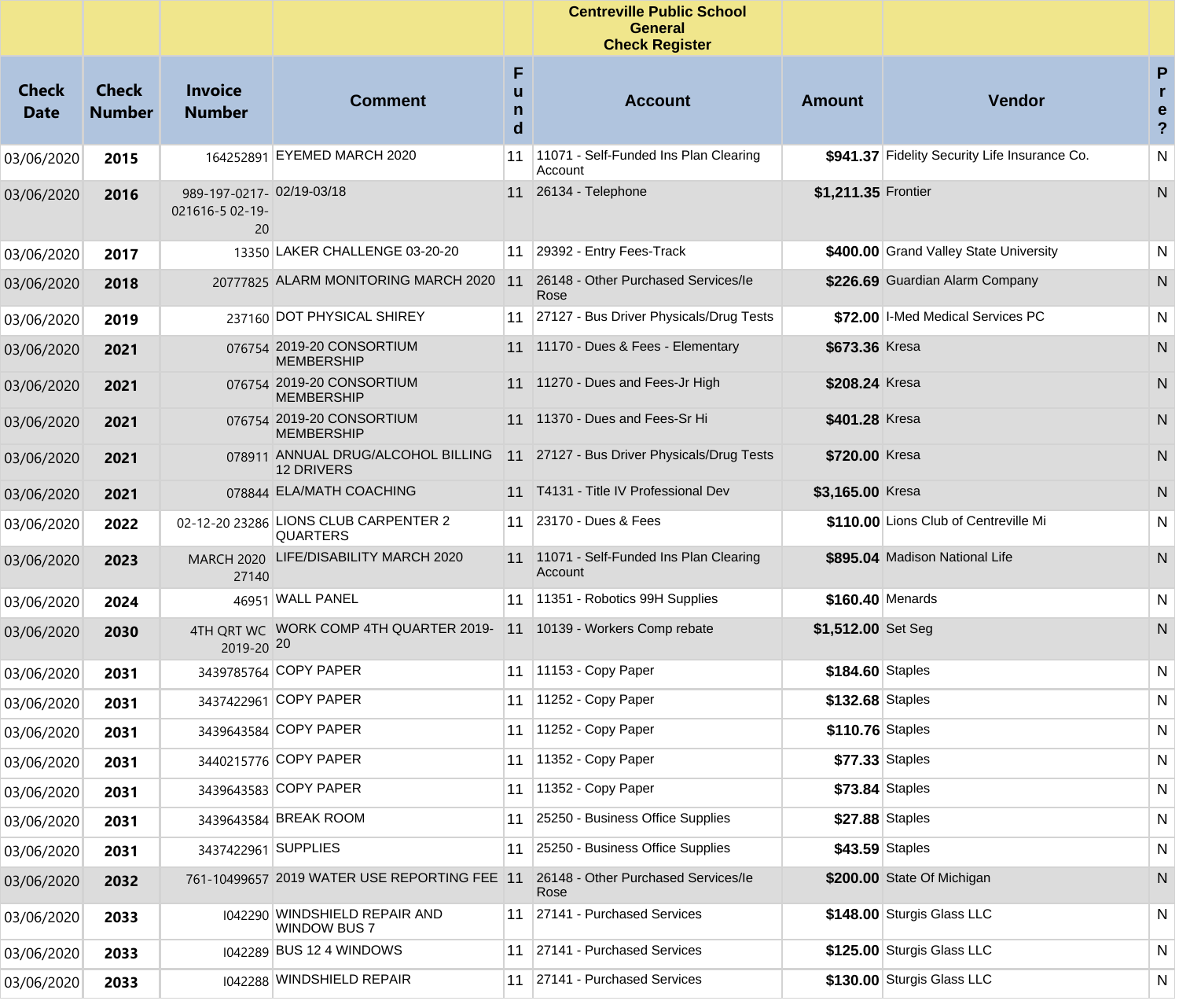|                             |                               |                                 |                                                      |                  | <b>Centreville Public School</b><br><b>General</b><br><b>Check Register</b> |               |                                        |                                                   |
|-----------------------------|-------------------------------|---------------------------------|------------------------------------------------------|------------------|-----------------------------------------------------------------------------|---------------|----------------------------------------|---------------------------------------------------|
| <b>Check</b><br><b>Date</b> | <b>Check</b><br><b>Number</b> | <b>Invoice</b><br><b>Number</b> | <b>Comment</b>                                       | F<br>u<br>n<br>d | <b>Account</b>                                                              | <b>Amount</b> | Vendor                                 | P<br>$\mathbf{r}$<br>e<br>$\overline{\mathbf{?}}$ |
| 03/06/2020                  | 2033                          |                                 | 1042288 WINDSHIELD REPAIR                            | 11               | 27154 - Vehicle Repair Parts                                                |               | \$197.44 Sturgis Glass LLC             | N                                                 |
| 03/06/2020                  | 2033                          |                                 | 1042289 BUS 12 4 WINDOWS                             | 11               | 27154 - Vehicle Repair Parts                                                |               | \$288.00 Sturgis Glass LLC             | N                                                 |
| 03/06/2020                  | 2033                          |                                 | 1042290 WINDSHIELD REPAIR AND<br><b>WINDOW BUS 7</b> | 11               | 27154 - Vehicle Repair Parts                                                |               | \$412.13 Sturgis Glass LLC             | N                                                 |
| 03/06/2020                  | 2036                          | <b>MARCH 2020</b><br>100873     | <b>DISABILITY MARCH 2020</b>                         |                  | 11 11071 - Self-Funded Ins Plan Clearing<br>Account                         |               | \$376.76 Unum Life Ins. Co. Of America | N                                                 |
| 03/06/2020                  | 2037                          |                                 | PF 02-10-20 MA10-000480-0000-01                      | 11               | 26136 - Water and Sewer                                                     |               | \$38.11 Village of Centreville         | N                                                 |
| 03/06/2020                  | 2037                          |                                 | MB 02-10-20 DE11-000348-0000-00                      | 11               | 26136 - Water and Sewer                                                     |               | \$87.04 Village of Centreville         | N                                                 |
| 03/06/2020                  | 2037                          |                                 | HSNM 02-10-20 HO10-000190-0000-03                    | 11               | 26136 - Water and Sewer                                                     |               | \$317.11 Village of Centreville        | N                                                 |
| 03/06/2020                  | 2037                          |                                 | EL 02-10-20 HO10-000190-0000-04                      | 11               | 26136 - Water and Sewer                                                     |               | \$857.53 Village of Centreville        | N                                                 |
| 03/06/2020                  | 2037                          |                                 | BG 02-10-20 HO10-000190-0000-06                      | 11               | 26136 - Water and Sewer                                                     |               | \$38.89 Village of Centreville         | N                                                 |
| 03/06/2020                  | 2037                          |                                 | AB 02-10-20 DE11-000348-0000-00                      | 11               | 26136 - Water and Sewer                                                     |               | \$57.21 Village of Centreville         | N                                                 |
| 03/06/2020                  | 2037                          |                                 | HSSM 02-10-20 HO10-000190-0000-02                    | 11               | 26136 - Water and Sewer                                                     |               | \$561.22 Village of Centreville        | N                                                 |
| 03/06/2020                  | 2037                          |                                 | PFS 02-10-20 MA10-000480-0000-00                     | 11               | 26136 - Water and Sewer                                                     |               | \$61.62 Village of Centreville         | N                                                 |
| 03/06/2020                  | 2038                          | 7665630-2529-1 MARCH 2020       |                                                      | 11               | 26137 - Waste and Trash Disposal                                            |               | \$2,710.72 Waste Management of MI      | N                                                 |
| 03/06/2020                  | 2039                          |                                 | 10074 EDU-SY SOFTWARE LICENSES                       | 11               | 11350 - Teaching Supplies-Sr Hi                                             |               | \$299.00 WeVideo                       | N                                                 |
| 03/13/2020                  | 65163                         |                                 | Garnish.                                             | 11               | 11089 - Payroll vendor check clearing                                       |               | \$370.12 Mich. State Disbursement Unit | N                                                 |
| 03/13/2020                  | 65164                         |                                 | EP403                                                | 11               | 11089 - Payroll vendor check clearing                                       |               | \$76.92 National Life Group            | N                                                 |
| 03/13/2020                  | 65165                         |                                 | <b>UNWAY</b>                                         | 11               | 11058 - Pay Deduct-United Fund                                              |               | \$59.54 St. Joseph County United Way   | N                                                 |
| 03/19/2020                  | 2040                          |                                 | 306605 SUPPLIES                                      | 11               | 26162 - Maintenance/Athletics                                               |               | \$6.48 Alpha Building Center - Nottawa | N                                                 |
| 03/19/2020                  | 2041                          | 13FL-H4L7-HOPN                  | <b>EQUIPPED FOR READING</b><br><b>SUCCESS</b>        | 11               | 11150 - Teaching Supplies-Elementary                                        |               | \$58.99 Amazon Capital Services        | N                                                 |
| 03/19/2020                  | 2041                          |                                 | 1PFP-47X3-RG9H GOLF EQUIPMENT                        |                  | 29380 - Equipment/Golf                                                      |               | \$251.55 Amazon Capital Services       | N                                                 |
| 03/19/2020                  | 2041                          |                                 | 1PFP-47X3-RG9H TRACK EQUIPMENT                       |                  | 11 29383 - Equipment/Boys Track                                             |               | \$74.22 Amazon Capital Services        | N                                                 |
| 03/19/2020                  | 2043                          |                                 | 18027908 HS KITCHEN INSPECTION                       | 11               | 26148 - Other Purchased Services/le<br>Rose                                 |               | \$305.95 CERTASITE                     | N                                                 |
| 03/19/2020                  | 2043                          |                                 | 18027902 EL KITCHEN INSPECTION                       | 11               | 26148 - Other Purchased Services/le<br>Rose                                 |               | \$251.95 CERTASITE                     | N                                                 |
| 03/19/2020                  | 2044                          |                                 | 8655 BUS 12                                          | 11               | 27140 - Repairs & Maintenance Services                                      |               | \$720.00 B&D Repair                    | N                                                 |
| 03/19/2020                  | 2044                          |                                 | 8655 BUS 12                                          | 11               | 27154 - Vehicle Repair Parts                                                |               | \$2,036.15 B&D Repair                  | N                                                 |
| 03/19/2020                  | 2044                          |                                 | 8664 BUS 8                                           |                  | 11 27154 - Vehicle Repair Parts                                             |               | \$104.95 B&D Repair                    | N,                                                |
| 03/19/2020                  | 2046                          |                                 | 19050 BATTERIES/MICROPHONE                           | 11               | 27160 - Communications-Radio System                                         |               | \$965.25 C-Comm of Kalamazoo, Inc.     | N                                                 |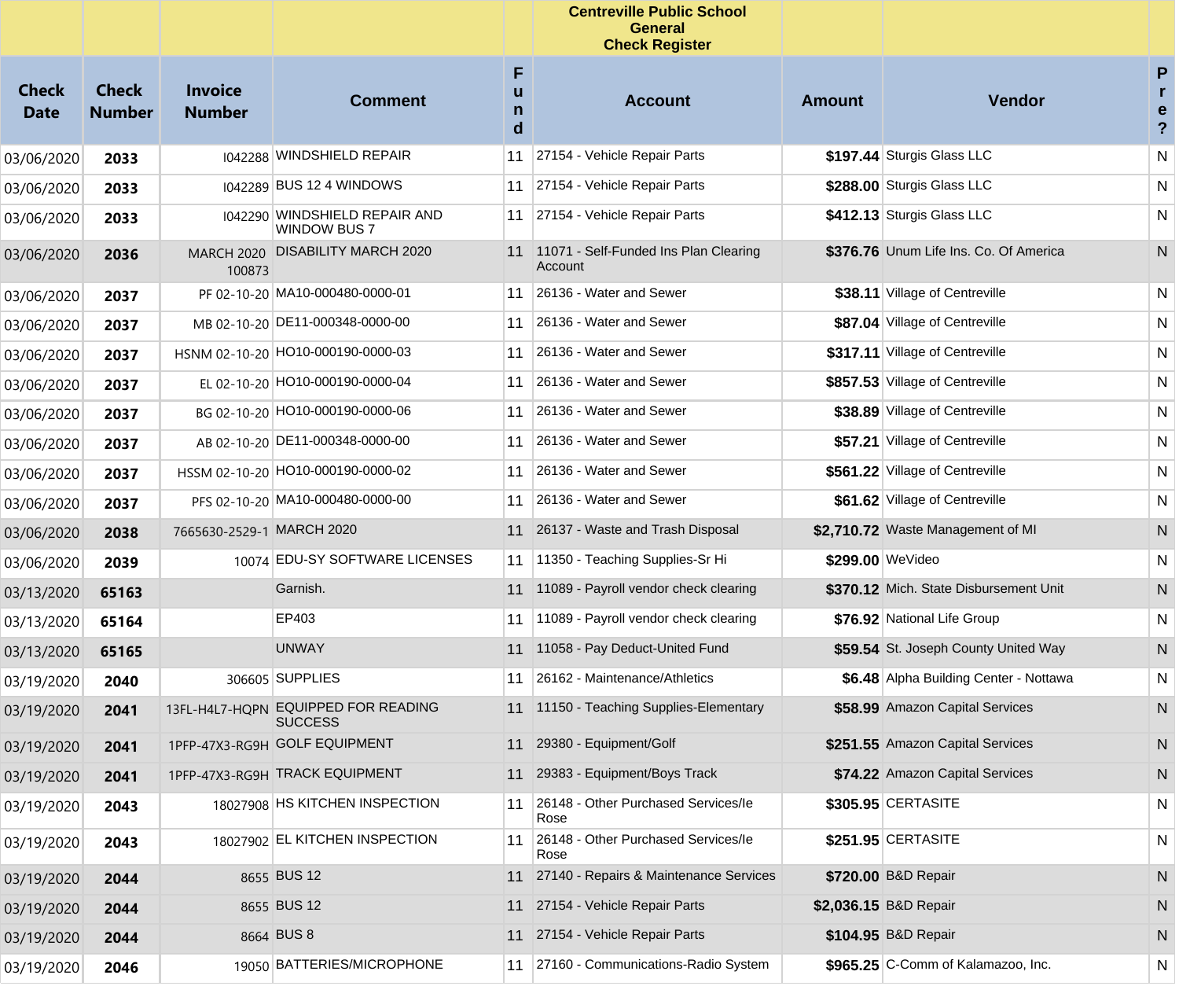|                             |                               |                                 |                                             |             | <b>Centreville Public School</b><br><b>General</b><br><b>Check Register</b> |                  |                                             |                                         |
|-----------------------------|-------------------------------|---------------------------------|---------------------------------------------|-------------|-----------------------------------------------------------------------------|------------------|---------------------------------------------|-----------------------------------------|
| <b>Check</b><br><b>Date</b> | <b>Check</b><br><b>Number</b> | <b>Invoice</b><br><b>Number</b> | <b>Comment</b>                              | F<br>n<br>d | <b>Account</b>                                                              | <b>Amount</b>    | Vendor                                      | P<br>r.<br>e<br>$\overline{\mathbf{?}}$ |
| 03/19/2020                  | 2048                          |                                 | 20-0011336 WATER TESTS FEB 2020             | 11          | 26148 - Other Purchased Services/le<br>Rose                                 |                  | \$18.00 City of Three Rivers                | N                                       |
| 03/19/2020                  | 2049                          |                                 | 382045410A PSAT TESTING                     | 11          | 11331 - Mi. Virtual High School                                             |                  | \$765.00 College Entrance Examination Board | N                                       |
| 03/19/2020                  | 2050                          |                                 | 204832845841 1000 0468 1670                 | 11          | 26152 - Electric                                                            |                  | \$78.54 Consumers Energy                    | ${\sf N}$                               |
| 03/19/2020                  | 2050                          |                                 | 206879319967 1000 0510 8103                 | 11          | 26152 - Electric                                                            |                  | \$658.62 Consumers Energy                   | N                                       |
| 03/19/2020                  | 2050                          |                                 | 206879319968 1000 0510 8269                 | 11          | 26152 - Electric                                                            |                  | \$35.57 Consumers Energy                    | N                                       |
| 03/19/2020                  | 2050                          |                                 | 205989694990 1000 8280 9623                 | 11          | 26152 - Electric                                                            |                  | \$140.54 Consumers Energy                   | N                                       |
| 03/19/2020                  | 2050                          |                                 | 201184233945 1000 0524 5673                 | 11          | 26152 - Electric                                                            |                  | \$580.87 Consumers Energy                   | N                                       |
| 03/19/2020                  | 2050                          |                                 | 204832845842 1000 0468 1944                 | 11          | 26152 - Electric                                                            |                  | \$25.36 Consumers Energy                    | N                                       |
| 03/19/2020                  | 2050                          |                                 | 206879319966 1000 0510 7840                 | 11          | 26152 - Electric                                                            |                  | \$669.25 Consumers Energy                   | N                                       |
| 03/19/2020                  | 2050                          |                                 | 206078699459 1000 0500 9061                 | 11          | 26152 - Electric                                                            |                  | \$596.72 Consumers Energy                   | N                                       |
| 03/19/2020                  | 2050                          |                                 | 204832845843 1000 0468 2173                 | 11          | 26152 - Electric                                                            |                  | \$25.36 Consumers Energy                    | N                                       |
| 03/19/2020                  | 2050                          |                                 | 203853933155 1000 0009 9414                 | 11          | 26152 - Electric                                                            |                  | \$4,108.23 Consumers Energy                 | N                                       |
| 03/19/2020                  | 2050                          |                                 | 203853933157 1000 0011 0070                 | 11          | 26152 - Electric                                                            |                  | \$6,644.13 Consumers Energy                 | N.                                      |
| 03/19/2020                  | 2051                          |                                 | 02-29-20 6195 SALT FOR WATER SOFTENER       | 11          | 26160 - Building Supplies                                                   |                  | \$111.25 Culligan Water Conditioning        | N                                       |
| 03/19/2020                  | 2051                          |                                 | 02-29-20 HS 6195 SALT FOR WATER SOFTENER HS | 11          | 26160 - Building Supplies                                                   |                  | \$53.50 Culligan Water Conditioning         | N                                       |
| 03/19/2020                  | 2051                          | 6195                            | 02-29-20 AD WATER COOLER                    | 11          | 26163 - Misc Expenses                                                       |                  | \$50.50 Culligan Water Conditioning         | N                                       |
| 03/19/2020                  | 2052                          |                                 | 157586 RESTROOM SUPPLIES                    |             | 11 26160 - Building Supplies                                                |                  | \$1,480.60 D & D Maintenance                | N                                       |
| 03/19/2020                  | 2054                          |                                 | PO 332506 PLAYGROUND EQUIPMENT              |             | 11 26140 - Land & Bldg Repairs & Maint<br>Services                          |                  | \$5,654.00 Game Time                        | N                                       |
| 03/19/2020                  | 2055                          |                                 | 2207 WINTER 2020                            |             | 11 11334 - Tuition/Dual Enrollment                                          |                  | \$53,847.00 Glen Oaks Community College     | N                                       |
| 03/19/2020                  | 2056                          |                                 | 276486-00 SPORTS EQUIPMENT                  |             | 11 11350 - Teaching Supplies-Sr Hi                                          |                  | \$416.33 Great Lakes Sports                 | $\mathsf{N}$                            |
| 03/19/2020                  | 2058                          |                                 | 1072409 CLEANING SOLUTION                   |             | 11 26160 - Building Supplies                                                |                  | \$316.24 Indusco Supply Co.                 | N                                       |
| 03/19/2020                  | 2059                          |                                 | 38044 PRINTING-CHECKS/1099'S/W-2'S          | 11          | 25250 - Business Office Supplies                                            | \$99.40 Kresa    |                                             | N                                       |
| 03/19/2020                  | 2060                          |                                 | FRS20-016-1 FLAT ROOF REPAIR                |             | 11 26140 - Land & Bldg Repairs & Maint<br><b>Services</b>                   |                  | \$1,500.00 Lyster Exteriors                 | N                                       |
| 03/19/2020                  | 2061                          |                                 | APRIL 2020 27140 LIFE/DISABILITY APRIL 2020 | 11          | 11071 - Self-Funded Ins Plan Clearing<br>Account                            |                  | \$674.00 Madison National Life              | N                                       |
| 03/19/2020                  | 2062                          |                                 | 47325 SAW/TOOL SET/FILE SET                 |             | 11 11351 - Robotics 99H Supplies                                            |                  | \$52.97 Menards                             | N                                       |
| 03/19/2020                  | 2063                          |                                 | 03-16-20 25391 MHSAA REVENUE                | 11          | 29325 - Tournament Expense-District<br>Wrestling                            | \$440.30 MHSAA   |                                             | N                                       |
| 03/19/2020                  | 2063                          |                                 | 03-16-20 25391 MHSAA REVENUE                | 11          | 29326 - Tournaments/Girls Basketball                                        | \$7,261.94 MHSAA |                                             | N                                       |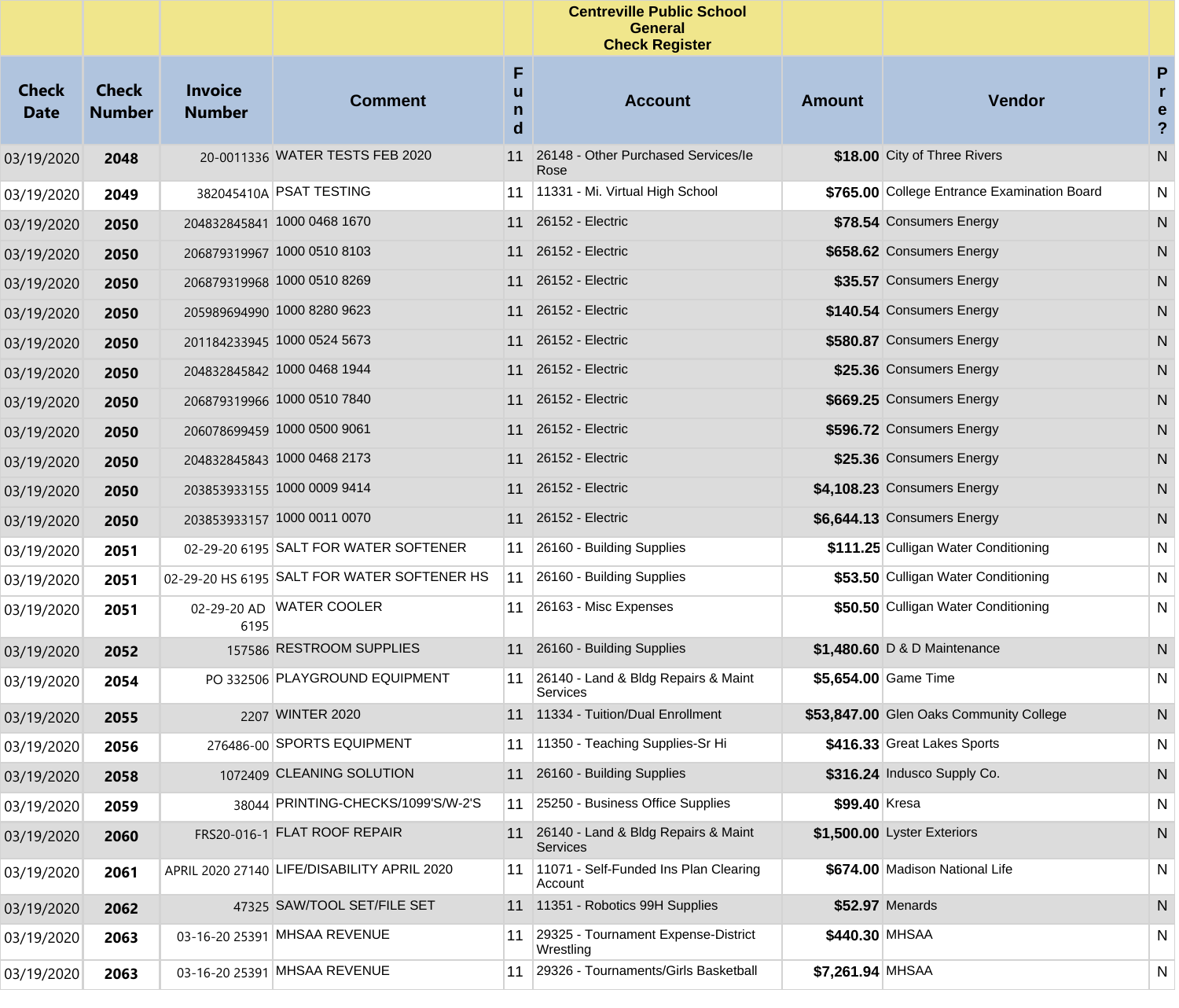|                             |                               |                                 |                                                         |                  | <b>Centreville Public School</b><br><b>General</b><br><b>Check Register</b> |                  |                                         |                                                     |
|-----------------------------|-------------------------------|---------------------------------|---------------------------------------------------------|------------------|-----------------------------------------------------------------------------|------------------|-----------------------------------------|-----------------------------------------------------|
| <b>Check</b><br><b>Date</b> | <b>Check</b><br><b>Number</b> | <b>Invoice</b><br><b>Number</b> | <b>Comment</b>                                          | F<br>u<br>n<br>d | <b>Account</b>                                                              | <b>Amount</b>    | <b>Vendor</b>                           | P<br>r.<br>$\mathbf e$<br>$\boldsymbol{\mathsf{?}}$ |
| 03/19/2020                  | 2065                          |                                 | HUNTER 25979 MITCA MEMBERSHIP FOR MIKE<br><b>HUNTER</b> |                  | 11 29375 - Business Expense                                                 | \$35.00 MITCA    |                                         | ${\sf N}$                                           |
| 03/19/2020                  | 2066                          |                                 | 4026067764 WORKBOOKS/LAB MANUAL                         | 11               | 11350 - Teaching Supplies-Sr Hi                                             |                  | \$75.88 Pearson Education               | N                                                   |
| 03/19/2020                  | 2068                          | 5877223 BARS                    |                                                         | 11               | 11350 - Teaching Supplies-Sr Hi                                             |                  | \$808.20 Rogue Fitness                  | N                                                   |
| 03/19/2020                  | 2069                          |                                 | 160729C PEST CONTROL 2/27                               | 11               | 26148 - Other Purchased Services/le<br>Rose                                 |                  | \$274.00 Rose Pest Solutions            | N                                                   |
| 03/19/2020                  | 2071                          | 21095325 BOOKS                  |                                                         | 11               | T1235 - Supplies/Mtls Title I Comm<br><b>Activities</b>                     |                  | \$107.91 Scholastic Inc.                | N                                                   |
| 03/19/2020                  | 2072                          | 21095325 BOOKS                  |                                                         | 11               | T1235 - Supplies/Mtls Title I Comm<br><b>Activities</b>                     |                  | \$1.09 Scholastic Teaching Resources    | N                                                   |
| 03/19/2020                  | 2073                          |                                 | 19267 SNOW PLOWING JAN/FEB 2020                         | 11               | 26148 - Other Purchased Services/le<br>Rose                                 |                  | \$3,850.00 Scott Mingus                 | ${\sf N}$                                           |
| 03/19/2020                  | 2074                          |                                 | 1379040 ADAIR V SOM 12/02/19-02/29/20                   | 11               | 23131 - Legal Services                                                      |                  | \$44.31 Secrest Wardle Lynch Hampton PC | N                                                   |
| 03/19/2020                  | 2077                          |                                 | 9816 CTE 2 OF 2                                         |                  | 11 11335 - Tuition Cte/shared Costs-ISD                                     |                  | \$84,840.00 ST. JOSEPH COUNTY ISD       | N                                                   |
| 03/19/2020                  | 2077                          |                                 | 9816 CONSORTIUM MARCH 2020                              | 11               | 28430 - Shared Services-Technology                                          |                  | \$5,731.74 ST. JOSEPH COUNTY ISD        | N                                                   |
| 03/19/2020                  | 2077                          |                                 | 9816 EXPENSES MARCH 2020                                |                  | 11 28430 - Shared Services-Technology                                       |                  | \$270.17 ST. JOSEPH COUNTY ISD          | N                                                   |
| 03/19/2020                  | 2077                          |                                 | 9816 OPERATIONAL COSTS MARCH<br>2020                    | 11               | 28430 - Shared Services-Technology                                          |                  | \$2,454.29 ST. JOSEPH COUNTY ISD        | N                                                   |
| 03/19/2020                  | 2077                          |                                 | 9816 TECH MARCH 2020                                    |                  | 11 28480 - Internet Service                                                 |                  | \$875.00 ST. JOSEPH COUNTY ISD          | N                                                   |
| 03/19/2020                  | 2078                          |                                 | 3442014663 COPY PAPER                                   |                  | 11   11153 - Copy Paper                                                     | \$184.60 Staples |                                         | N                                                   |
| 03/19/2020                  | 2078                          |                                 | 3441377232 COPY PAPER                                   | 11               | $ 11153 - Copy Paper$                                                       | \$184.60 Staples |                                         | N                                                   |
| 03/19/2020                  | 2078                          |                                 | 3441916840 COPY PAPER                                   | 11               | 11252 - Copy Paper                                                          | \$110.76 Staples |                                         | N                                                   |
| 03/19/2020                  | 2078                          |                                 | 3441916839 COPY PAPER/COFFEE                            | 11               | 11352 - Copy Paper                                                          | \$138.74 Staples |                                         | N                                                   |
| 03/19/2020                  | 2078                          |                                 | 3439643585 BREAK ROOM SUPPLIES                          | 11               | 25250 - Business Office Supplies                                            |                  | \$8.35 Staples                          | N                                                   |
| 03/19/2020                  | 2078                          |                                 | 3442209096 HAND SANITIZER                               | 11               | 26160 - Building Supplies                                                   |                  | \$39.96 Staples                         | N                                                   |
| 03/19/2020                  | 2079                          | 1042404 BUS 9                   |                                                         |                  | 11 27140 - Repairs & Maintenance Services                                   |                  | \$65.00 Sturgis Glass LLC               | N                                                   |
| 03/19/2020                  | 2079                          | 1042404 BUS 9                   |                                                         | 11               | 27154 - Vehicle Repair Parts                                                |                  | \$64.42 Sturgis Glass LLC               | N                                                   |
| 03/19/2020                  | 2080                          |                                 | 12363 PLAQUES                                           | 11               | 29397 - Hall of Fame Expense                                                |                  | \$72.00 STURGIS TROPHY HOUSE            | N                                                   |
| 03/19/2020                  | 2081                          |                                 | 50938 EVENT SCHEDULES/TRACK<br>MARKERS/STAKES           |                  | 11 29384 - Equipment/Girls Track                                            |                  | \$270.00 Superior Receipt Co.           | N                                                   |
| 03/19/2020                  | 2082                          |                                 | 591876 PEROXIDE AND SPRAYER                             | 11               | 26158 - Custodian Supplies                                                  |                  | \$379.98 Tepe Sanitary Supply, Inc.     | N                                                   |
| 03/19/2020                  | 2083                          |                                 | 83742 BASEBALLS/LINE UP CARDS                           | 11               | 29365 - Supplies/Baseball                                                   |                  | \$106.00 T-Shirt Printing Plus, Inc.    | N                                                   |
| 03/19/2020                  | 2083                          |                                 | 84000 SCOREBOOK                                         | 11               | 29365 - Supplies/Baseball                                                   |                  | \$7.50 T-Shirt Printing Plus, Inc.      | N                                                   |
| 03/19/2020                  | 2083                          |                                 | 83742 TANNER<br>TEES/CHAMPION/CATCHERS SET              | 11               | 29385 - Equipment/Baseball                                                  |                  | \$1,000.00 T-Shirt Printing Plus, Inc.  | N                                                   |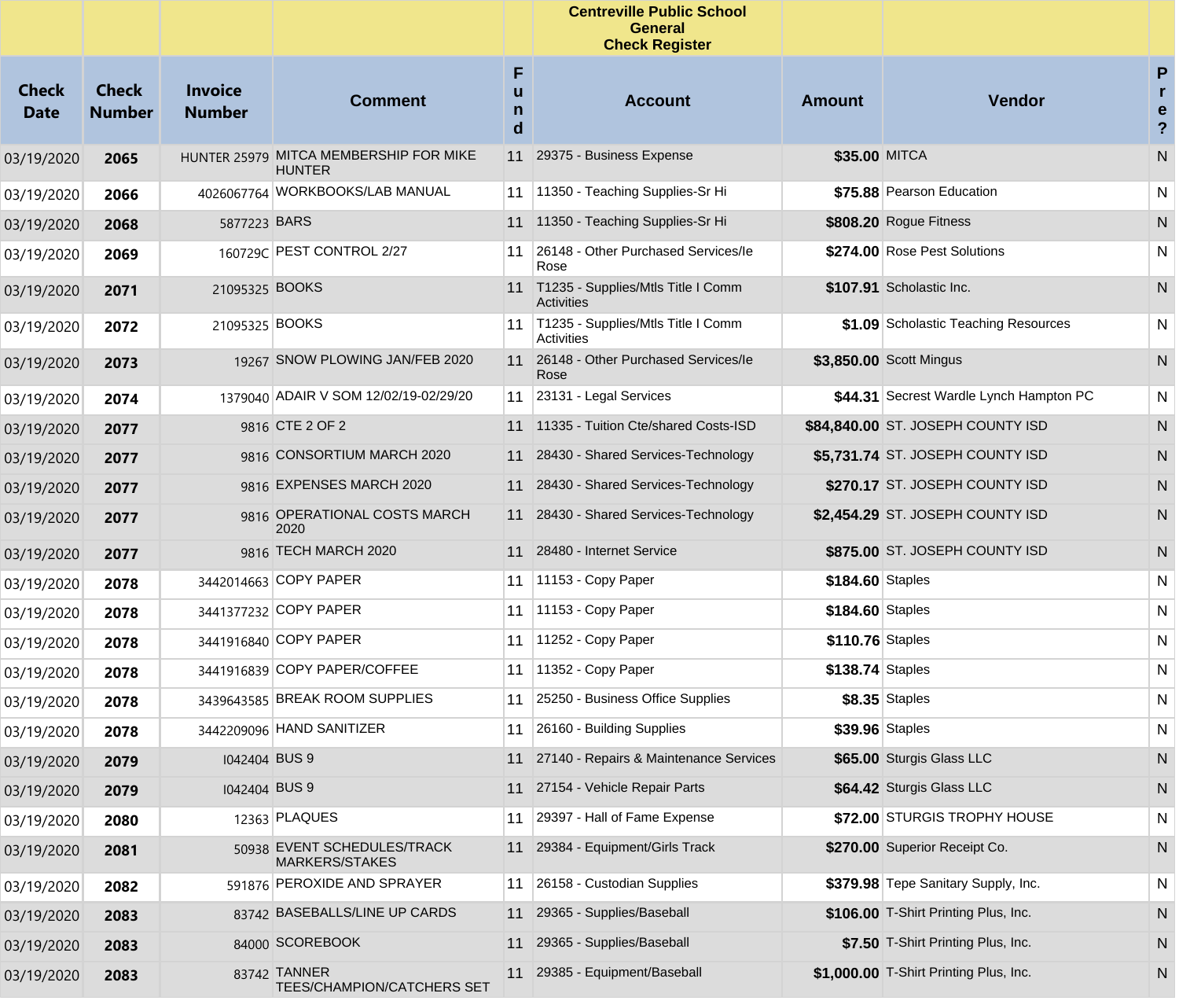|                             |                               |                                 |                                              |                  | <b>Centreville Public School</b><br><b>General</b><br><b>Check Register</b> |                     |                                               |                                          |
|-----------------------------|-------------------------------|---------------------------------|----------------------------------------------|------------------|-----------------------------------------------------------------------------|---------------------|-----------------------------------------------|------------------------------------------|
| <b>Check</b><br><b>Date</b> | <b>Check</b><br><b>Number</b> | <b>Invoice</b><br><b>Number</b> | <b>Comment</b>                               | F<br>u<br>n<br>d | <b>Account</b>                                                              | <b>Amount</b>       | Vendor                                        | P<br>$\mathbf{r}$<br>e<br>$\overline{?}$ |
| 03/19/2020                  | 2084                          |                                 | 64415231 SHELL CARD ENDING 03-15-20          | 11               | 26153 - Gas & Oil-Trucks & Equip                                            |                     | \$43.50 WEX BANK                              | N                                        |
| 03/19/2020                  | 2084                          |                                 | 64415231 SHELL CARD ENDING 03-15-20          | 11               | 27142 - Gasoline/Fuel                                                       |                     | \$258.15 WEX BANK                             | N                                        |
| 03/19/2020                  | 2084                          |                                 | 64415231 SHELL CARD ENDING 03-15-20          | 11               | 27150 - Fuel Ag-FFA                                                         |                     | \$109.06 WEX BANK                             | N                                        |
| 03/27/2020                  | 65166                         |                                 | Garnish.                                     | 11               | 11089 - Payroll vendor check clearing                                       |                     | \$370.12 Mich. State Disbursement Unit        | N                                        |
| 03/27/2020                  | 65167                         |                                 | EP403                                        | 11               | 11089 - Payroll vendor check clearing                                       |                     | \$76.92 National Life Group                   | N                                        |
| 03/27/2020                  | 65168                         |                                 | <b>UNWAY</b>                                 | 11               | 11058 - Pay Deduct-United Fund                                              |                     | \$59.54 St. Joseph County United Way          | N                                        |
| 04/02/2020                  | 2085                          |                                 | INV164142 1/23-7/22 JH COPIER/MAINT/TONER 11 |                  | 11354 - Copier Copy Fees                                                    |                     | \$898.80 Adams Remco, Inc.                    | N                                        |
| 04/02/2020                  | 2086                          |                                 | 13597 SEWER LINE                             |                  | 11 26140 - Land & Bldg Repairs & Maint<br><b>Services</b>                   |                     | \$188.00 Boals Sewer and Drain Cleaning       | N                                        |
| 04/02/2020                  | 2087                          | $20 - 20$                       | 00801456278 03- 00801456278 03-20-20         |                  | 11   11156 - Copier Copy Fees                                               |                     | \$316.10 TCF Bank                             | N                                        |
| 04/02/2020                  | 2087                          | $20 - 20$                       | 00801456278 03- 00801456278 03-20-20         | 11               | 11354 - Copier Copy Fees                                                    |                     | \$316.10 TCF Bank                             | N                                        |
| 04/02/2020                  | 2087                          | $10 - 20$                       | 00801427584 04- 00801427584 DUE 04-10-20     | 11               | 11354 - Copier Copy Fees                                                    |                     | \$278.35 TCF Bank                             | N                                        |
| 04/02/2020                  | 2088                          |                                 | 164289262 VISION APRIL 2020                  |                  | 11 11071 - Self-Funded Ins Plan Clearing<br>Account                         |                     | \$941.37 Fidelity Security Life Insurance Co. | N                                        |
| 04/02/2020                  | 2089                          | 021616-5 3-19-20                | 989-197-0217- 989-197-0217-021616-5 3-19-20  | 11               | 26134 - Telephone                                                           | \$1,211.35 Frontier |                                               | N                                        |
| 04/02/2020                  | 2090                          |                                 | 20834041 ALARM MONITORING APRIL 2020         | 11               | 26148 - Other Purchased Services/le<br>Rose                                 |                     | \$229.94 Guardian Alarm Company               | N                                        |
| 04/02/2020                  | 2092                          |                                 | 38275 MIBSLI COACHING                        | 11               | 11123 - Fica-Elem Teachers                                                  | \$14.10 Kresa       |                                               | N                                        |
| 04/02/2020                  | 2092                          |                                 | 38275 MIBSLI COACHING                        | 11               | 22370 - Travel & Conference-Sr Hi                                           | \$14.10 Kresa       |                                               | N                                        |
| 04/02/2020                  | 2092                          |                                 | 38256 CHECK PRINTING                         | 11               | 25250 - Business Office Supplies                                            | \$47.36 Kresa       |                                               | N                                        |
| 04/02/2020                  | 2093                          | FRS20-021-1                     | <b>ROOF REPAIR</b>                           | 11               | 26140 - Land & Bldg Repairs & Maint<br><b>Services</b>                      |                     | \$400.00 Lyster Exteriors                     | N                                        |
| 04/02/2020                  | 2094                          |                                 | N8225891 POSTAGE MACHINE LEASE 4/23-<br>7/22 | 11               | 25241 - Purchased Services                                                  |                     | \$205.35 QUADIENT LEASING USA, INC.           | N                                        |
| 04/02/2020                  | 2096                          |                                 | 382446-IN EXAMVIEW                           |                  | 11 12550 - Cirriculum Supplies                                              |                     | \$99.98 Turning Technologies                  | N                                        |
| 04/02/2020                  | 2097                          | 100873                          | APRIL 2020 ADMIN LIFE APRIL 2020             | 11               | 11071 - Self-Funded Ins Plan Clearing<br>Account                            |                     | \$507.40 Unum Life Ins. Co. Of America        | N                                        |
| 04/02/2020                  | 2098                          |                                 | AB 03-10-20 DE11-000517-0000-00              | 11               | 26136 - Water and Sewer                                                     |                     | \$58.35 Village of Centreville                | N                                        |
| 04/02/2020                  | 2098                          |                                 | EL 03-10-20 HO10-000190-0000-04              | 11               | 26136 - Water and Sewer                                                     |                     | \$812.85 Village of Centreville               | N                                        |
| 04/02/2020                  | 2098                          |                                 | HSNM 03-10-20 HO10-000190-0000-03            | 11               | 26136 - Water and Sewer                                                     |                     | \$309.34 Village of Centreville               | N                                        |
| 04/02/2020                  | 2098                          |                                 | BG 03-10-20 HO10-000190-0000-06              | 11               | 26136 - Water and Sewer                                                     |                     | \$39.82 Village of Centreville                | N                                        |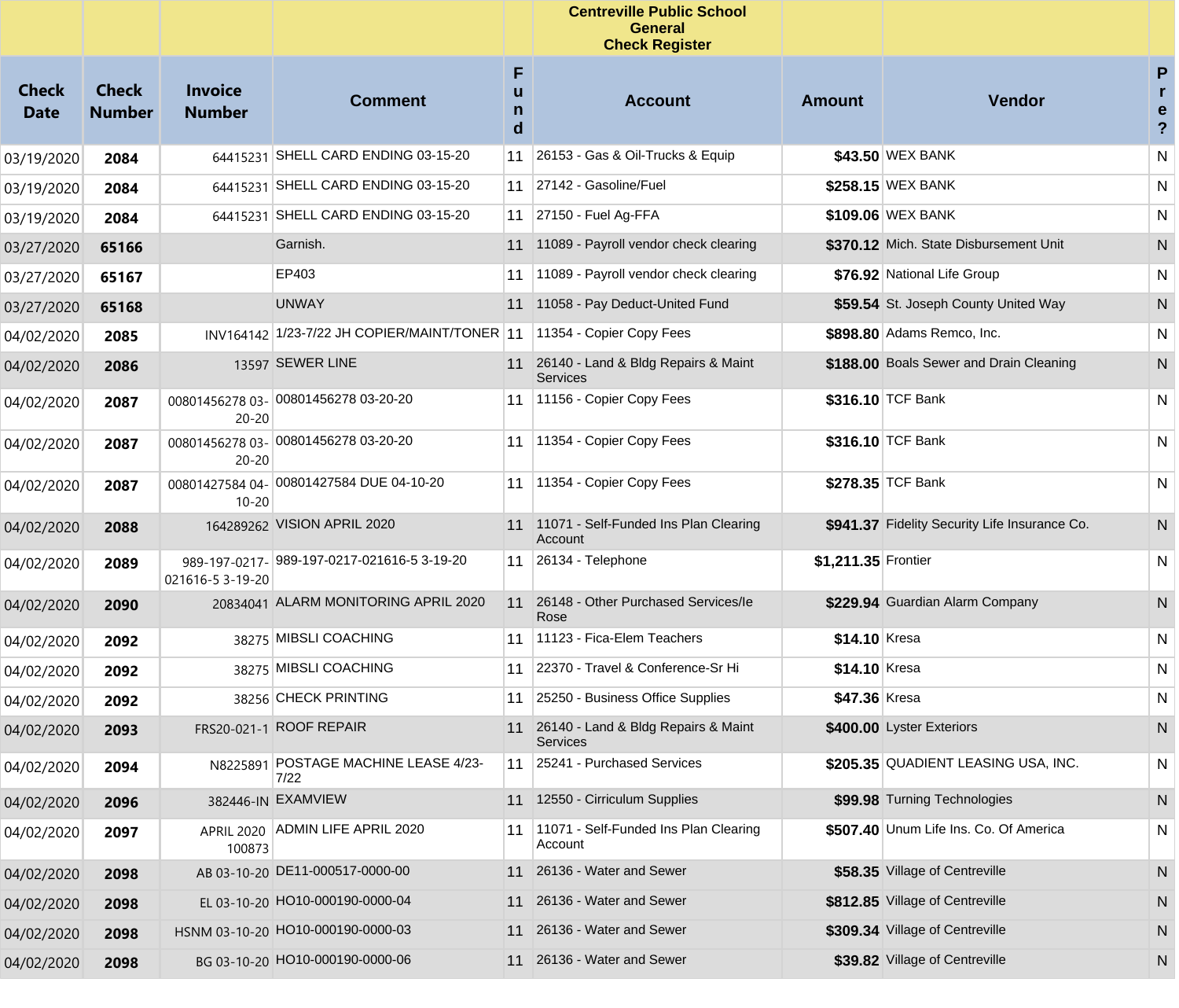|                             |                               |                                 |                                                        |                  | <b>Centreville Public School</b><br>General<br><b>Check Register</b> |               |                                               |                                         |
|-----------------------------|-------------------------------|---------------------------------|--------------------------------------------------------|------------------|----------------------------------------------------------------------|---------------|-----------------------------------------------|-----------------------------------------|
| <b>Check</b><br><b>Date</b> | <b>Check</b><br><b>Number</b> | <b>Invoice</b><br><b>Number</b> | <b>Comment</b>                                         | F<br>u<br>n<br>d | <b>Account</b>                                                       | <b>Amount</b> | Vendor                                        | P<br>r.<br>e<br>$\overline{\mathbf{?}}$ |
| 04/02/2020                  | 2098                          |                                 | MB 03-10-20 DE11-000348-0000-00                        | 11               | 26136 - Water and Sewer                                              |               | \$74.57 Village of Centreville                | ${\sf N}$                               |
| 04/02/2020                  | 2098                          |                                 | PFS 03-10-20 MA10-000480-0000-00                       |                  | 11 26136 - Water and Sewer                                           |               | \$62.25 Village of Centreville                | N                                       |
| 04/02/2020                  | 2098                          |                                 | HSSM 03-10-20 HO10-000190-0000-02                      |                  | 11 26136 - Water and Sewer                                           |               | \$552.60 Village of Centreville               | N                                       |
| 04/02/2020                  | 2098                          |                                 | PF 03-10-20 MA10-000480-0000-01                        |                  | 11 26136 - Water and Sewer                                           |               | \$38.22 Village of Centreville                | N                                       |
| 04/10/2020                  | 65169                         |                                 | Garnish.                                               | 11               | 11089 - Payroll vendor check clearing                                |               | \$370.12 Mich. State Disbursement Unit        | N                                       |
| 04/10/2020                  | 65170                         |                                 | EP403                                                  |                  | 11 11089 - Payroll vendor check clearing                             |               | \$76.92 National Life Group                   | N                                       |
| 04/10/2020                  | 65171                         |                                 | <b>UNWAY</b>                                           | 11               | 11058 - Pay Deduct-United Fund                                       |               | \$54.54 St. Joseph County United Way          | N                                       |
| 04/16/2020                  | 2100                          |                                 | 306633 HARDWARE                                        | 11               | 26162 - Maintenance/Athletics                                        |               | \$4.72 Alpha Building Center - Nottawa        | N                                       |
| 04/16/2020                  | 2100                          |                                 | 308432 HARDWARE                                        |                  | 11 26162 - Maintenance/Athletics                                     |               | \$31.17 Alpha Building Center - Nottawa       | N                                       |
| 04/16/2020                  | 2101                          |                                 | 03-22-20 103269 APRIL COMCAST                          | 11               | 23340 - Purchased Services                                           |               | \$17.87 Comcast                               | N                                       |
| 04/16/2020                  | 2101                          |                                 | 03-22-20 103269 APRIL COMCAST                          |                  | 11 24151 - Misc Expenses-Elem                                        |               | \$16.85 Comcast                               | N                                       |
| 04/16/2020                  | 2101                          |                                 | 03-22-20 103269 APRIL COMCAST                          |                  | 11 24351 - Misc Expenses-Sr High                                     |               | \$16.35 Comcast                               | N                                       |
| 04/16/2020                  | 2102                          |                                 | 03-31-20 6195 MARCH WATER/APRIL COOLER<br><b>RENT</b>  |                  | 11 26136 - Water and Sewer                                           |               | \$29.50 Culligan Water Conditioning           | ${\sf N}$                               |
| 04/16/2020                  | 2103                          |                                 | GENO13126 J MCCANN                                     |                  | 11   11331 - Mi. Virtual High School                                 |               | \$225.00 Genesee Intermediate School District | N                                       |
| 04/16/2020                  | 2107                          |                                 | 07-01-20 27140 ESTIMATE JULY 2020 DISABILITY           |                  | 11 11071 - Self-Funded Ins Plan Clearing<br>Account                  |               | \$266.56 Madison National Life                | N                                       |
| 04/16/2020                  | 2108                          |                                 | M016682 4TH QUARTER 2019-20                            | 11               | 26149 - Mall City Maintenance<br>Agreement                           |               | \$3,827.25 Mall City Mechanical, Inc.         | N                                       |
| 04/16/2020                  | 2112                          |                                 | 162399C PEST CONTROL 3/26                              |                  | 11 26148 - Other Purchased Services/le<br>Rose                       |               | \$274.00 Rose Pest Solutions                  | N                                       |
| 04/16/2020                  | 2113                          |                                 | Q32019-20 THREE RIVERS ROTARY LEMMER<br><b>JAN-MAR</b> | 11               | 25270 - Dues & Fees-Business Office                                  |               | \$185.00 Rotary Club Of Three Rivers          | N                                       |
| 04/16/2020                  | 2115                          |                                 | 00071519 CROSSBARS                                     |                  | 11 29347 - Tournament Expense-Track<br>Invitational                  |               | \$148.00 Sportsarama                          | N                                       |
| 04/16/2020                  | 2115                          |                                 | 00071519 CROSSBARS                                     |                  | 11 29367 - Jr Hi Supplies                                            |               | \$148.00 Sportsarama                          | N                                       |
| 04/16/2020                  | 2115                          |                                 | 00071519 CROSSBARS                                     |                  | 11 29383 - Equipment/Boys Track                                      |               | \$126.00 Sportsarama                          | N                                       |
| 04/16/2020                  | 2115                          |                                 | 00071519 CROSSBARS                                     |                  | 11 29384 - Equipment/Girls Track                                     |               | \$126.00 Sportsarama                          | N.                                      |
| 04/16/2020                  | 2116                          |                                 | 9873 ILD SHARED SERVICES 3 OF 3                        | 11               | 22090 - ISD Shared Serv-GT/Cty<br>Lead/Car Prep/Etc                  |               | \$5,819.33 ST. JOSEPH COUNTY ISD              | N                                       |
| 04/16/2020                  | 2116                          |                                 | 9873 CONSORTIUM PERSONNEL APRIL<br>2020                | 11               | 28430 - Shared Services-Technology                                   |               | \$5,731.74 ST. JOSEPH COUNTY ISD              | N                                       |
| 04/16/2020                  | 2116                          |                                 | 9873 DEPARTMENT EXPENSES APRIL<br>2020                 |                  | 11 28430 - Shared Services-Technology                                |               | \$270.17 ST. JOSEPH COUNTY ISD                | N                                       |
| 04/16/2020                  | 2116                          |                                 | 9873 OPERATIONAL COSTS APRIL 2020                      | 11               | 28430 - Shared Services-Technology                                   |               | \$2,454.29 ST. JOSEPH COUNTY ISD              | N                                       |
| 04/16/2020                  | 2116                          |                                 | 9873 TECHNOLOGY APRIL 2020                             | 11               | 28480 - Internet Service                                             |               | \$875.00 ST. JOSEPH COUNTY ISD                | N                                       |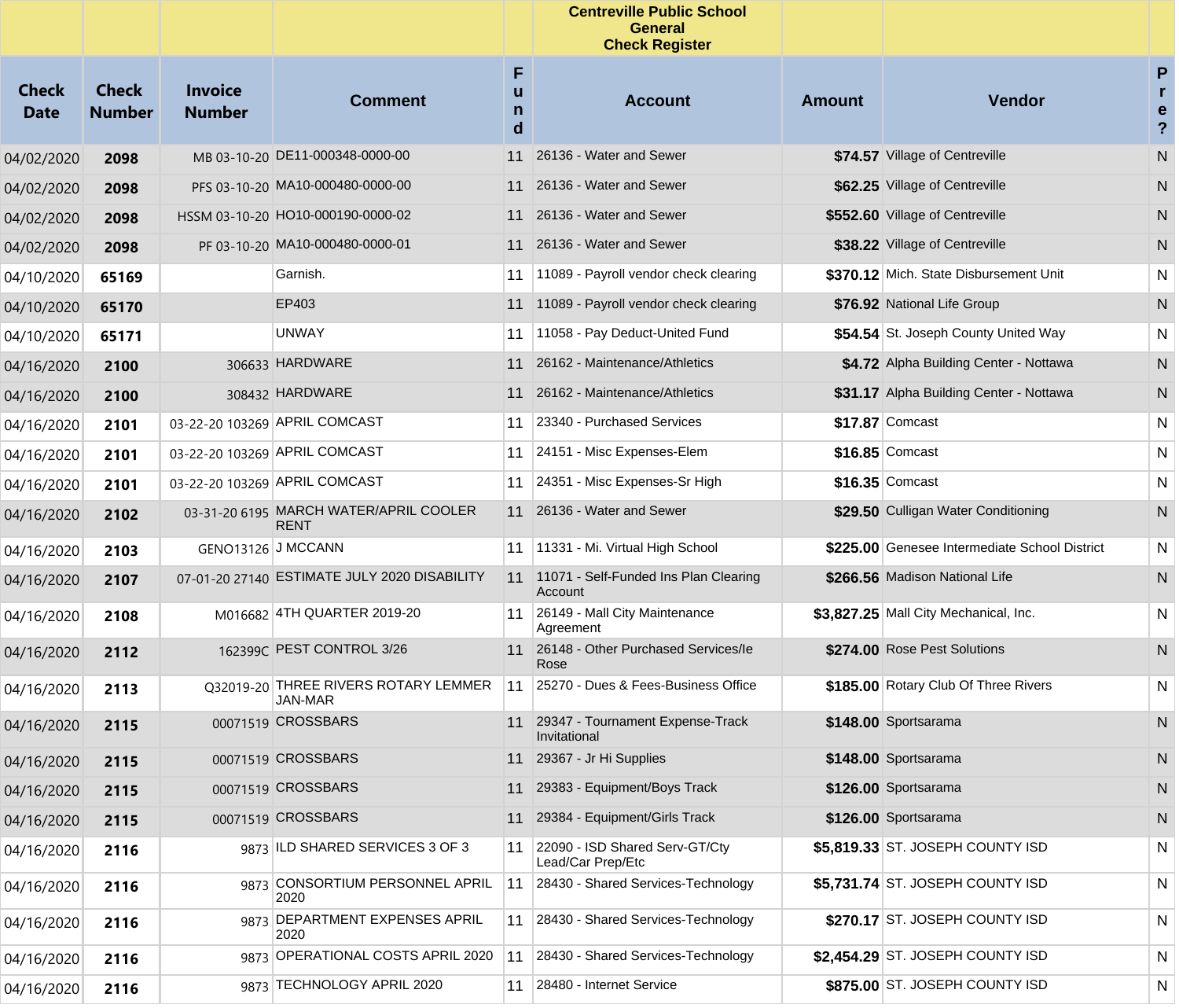|                             |                               |                                 |                                                     |             | <b>Centreville Public School</b><br><b>General</b><br><b>Check Register</b> |                  |                                        |                                            |
|-----------------------------|-------------------------------|---------------------------------|-----------------------------------------------------|-------------|-----------------------------------------------------------------------------|------------------|----------------------------------------|--------------------------------------------|
| <b>Check</b><br><b>Date</b> | <b>Check</b><br><b>Number</b> | <b>Invoice</b><br><b>Number</b> | <b>Comment</b>                                      | F<br>n<br>d | <b>Account</b>                                                              | <b>Amount</b>    | <b>Vendor</b>                          | P<br>$\mathbf{r}$<br>e<br>$\boldsymbol{?}$ |
| 04/16/2020                  | 2117                          |                                 | 3444937845 NOTEBOOKS/CLASP ENVELOPES                |             | 11 11158 - Workbooks-Elementary                                             | \$525.90 Staples |                                        | N                                          |
| 04/16/2020                  | 2117                          |                                 | 3444937845 DESK ITEMS                               |             | 11 11250 - Teaching Supplies-Jr Hi                                          | \$158.76 Staples |                                        | N                                          |
| 04/16/2020                  | 2117                          |                                 | 3444937845 NOTEBOOKS/CLASP ENVELOPES                |             | 11 11350 - Teaching Supplies-Sr Hi                                          | \$307.60 Staples |                                        | N                                          |
| 04/16/2020                  | 2117                          |                                 | 3444937845 DESK ITEMS                               |             | 11 25250 - Business Office Supplies                                         |                  | \$16.51 Staples                        | N                                          |
| 04/16/2020                  | 2118                          |                                 | 1042187 LOCKER ROOM MIRROR                          | 11          | 11370 - Dues and Fees-Sr Hi                                                 |                  | \$128.38 Sturgis Glass LLC             | N                                          |
| 04/16/2020                  | 2120                          |                                 | 2291 CARNATIONS 1/14                                |             | 11 23351 - Misc Expenses-Superintendent                                     |                  | \$54.00 Tedrow's Greenhouse & Florist  | N                                          |
| 04/16/2020                  | 2121                          |                                 | 84143 1/4 ZIPS/POLOS                                | 11          | 29327 - Uniforms, Etc. /Golf                                                |                  | \$414.00 T-Shirt Printing Plus, Inc.   | N                                          |
| 04/22/2020                  | 50516                         |                                 | VOID CHECK/NOT CASHED                               |             | 11 23110 - Wages-Board Members                                              |                  | <b>-\$690.00</b> Larry Walton          | Y                                          |
| 04/22/2020                  | 50613                         |                                 | <b>VOID CHECK/NOT CASHED</b>                        |             | 11 27158 - Office Supplies                                                  |                  | -\$13.62 Jeff Herlein                  | Υ                                          |
| 04/22/2020                  | 50616                         |                                 | VOID CHECK/NOT CASHED                               |             | 11 24330 - Travel & Conference-Sr Hi                                        |                  | -\$276.60 Juanita Miller               | Y                                          |
| 04/22/2020                  | 50780                         |                                 | VOID CHECK/NOT CASHED                               |             | 11 26161 - Equipment Supplies                                               |                  | -\$30.52 Greenmark Equipment           | Υ                                          |
| 04/22/2020                  | 51034                         |                                 | VOID CHECK/NOT CASHED                               |             | 11 23136 - Printing & Publishing Newsletter                                 |                  | -\$101.10 Superior Receipt Co.         | Y                                          |
| 04/22/2020                  | 51099                         |                                 | VOID CHECK/NOT CASHED                               | 11          | 26158 - Custodian Supplies                                                  |                  | <b>-\$270.00</b> $D$ & D Fencing       | Υ                                          |
| 04/24/2020                  | 65172                         |                                 | Garnish.                                            |             | 11 11089 - Payroll vendor check clearing                                    |                  | \$370.12 Mich. State Disbursement Unit | N                                          |
| 04/24/2020                  | 65173                         |                                 | EP403                                               | 11          | 11089 - Payroll vendor check clearing                                       |                  | \$76.92 National Life Group            | N                                          |
| 04/24/2020                  | 65174                         |                                 | <b>UNWAY</b>                                        |             | 11 11058 - Pay Deduct-United Fund                                           |                  | \$54.54 St. Joseph County United Way   | N                                          |
| 05/01/2020                  | 2010                          |                                 | 19041 VOID AND REISSUE-ADDRESS<br><b>UPDATE</b>     |             | 11 27141 - Purchased Services                                               |                  | -\$733.75 C-Comm of Kalamazoo, Inc.    | Y                                          |
| 05/01/2020                  | 2122                          |                                 | 26473 DIBELS 2019-20                                | 11          | 11150 - Teaching Supplies-Elementary                                        |                  | \$437.00 Acadience Learning Inc.       | N                                          |
| 05/01/2020                  | 2123                          |                                 | 1L9F-7J6M-D3XM APPLY TO 1YPV-Y7MC-36VF              |             | 11 11350 - Teaching Supplies-Sr Hi                                          |                  | -\$219.00 Amazon Capital Services      | N                                          |
| 05/01/2020                  | 2123                          |                                 | 1YPV-Y7MC-36VF MEMORY CARDS/CREDIT FOR<br>CAMCORDER |             | 11 11350 - Teaching Supplies-Sr Hi                                          |                  | \$253.98 Amazon Capital Services       | N                                          |
| 05/01/2020                  | 2124                          |                                 | 3083824 LAWN TRACTOR TIRE                           |             | 11 26155 - Tires & Batteries                                                |                  | \$36.00 Boland's Best One Three Rivers | N                                          |
| 05/01/2020                  | 2125                          |                                 | 19041 BUS RADIOS                                    |             | 11 27141 - Purchased Services                                               |                  | \$733.75 C-Comm of Kalamazoo, Inc.     | $\mathsf{N}$                               |
| 05/01/2020                  | 2127                          | 801456278 4-17- 801456278<br>20 |                                                     |             | 11   11156 - Copier Copy Fees                                               |                  | \$332.73 TCF Bank                      | N                                          |
| 05/01/2020                  | 2127                          | 801427584 4-14- 801427584<br>20 |                                                     |             | 11   11352 - Copy Paper                                                     |                  | \$278.35 TCF Bank                      | N                                          |
| 05/01/2020                  | 2127                          | 801456278 4-17- 801456278<br>20 |                                                     |             | 11   11354 - Copier Copy Fees                                               |                  | \$332.74 TCF Bank                      | N                                          |
| 05/01/2020                  | 2129                          |                                 | 203498014972 1000 0009 9414                         |             | 11 26152 - Electric                                                         |                  | \$3,467.02 Consumers Energy            | N                                          |
| 05/01/2020                  | 2129                          |                                 | 202964029449 1000 0468 1670                         |             | 11 26152 - Electric                                                         |                  | \$57.96 Consumers Energy               | N                                          |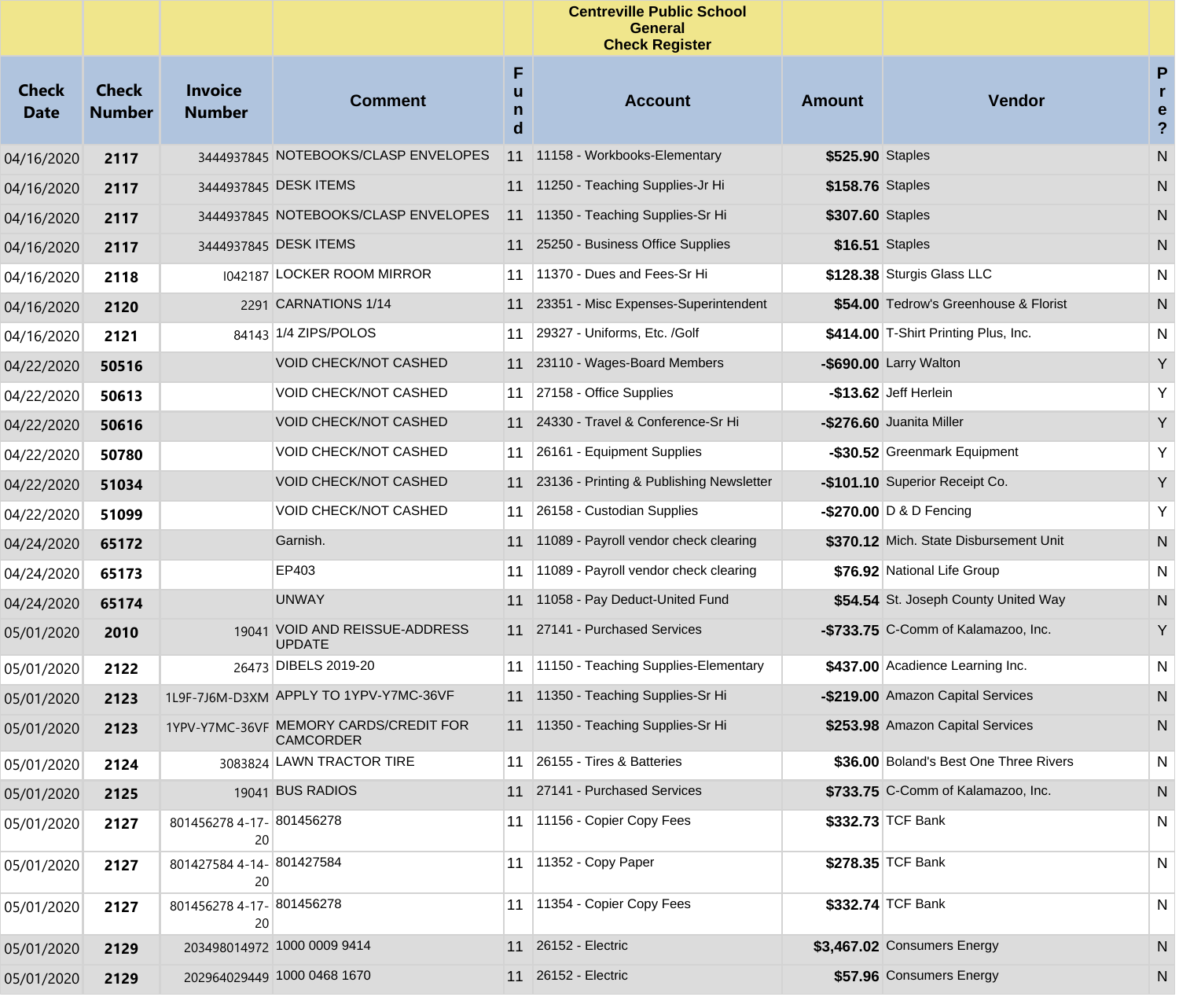|                             |                               |                                 |                                                       |                  | <b>Centreville Public School</b><br><b>General</b><br><b>Check Register</b> |                     |                                               |                                     |
|-----------------------------|-------------------------------|---------------------------------|-------------------------------------------------------|------------------|-----------------------------------------------------------------------------|---------------------|-----------------------------------------------|-------------------------------------|
| <b>Check</b><br><b>Date</b> | <b>Check</b><br><b>Number</b> | <b>Invoice</b><br><b>Number</b> | <b>Comment</b>                                        | F<br>u<br>n<br>d | <b>Account</b>                                                              | <b>Amount</b>       | Vendor                                        | P<br>r<br>e<br>$\ddot{\phantom{0}}$ |
| 05/01/2020                  | 2129                          |                                 | 203498014974 1000 0011 0070                           | 11               | 26152 - Electric                                                            |                     | \$5,379.97 Consumers Energy                   | N                                   |
| 05/01/2020                  | 2129                          |                                 | 202964029450 1000 0468 1944                           | 11               | 26152 - Electric                                                            |                     | \$25.36 Consumers Energy                      | N                                   |
| 05/01/2020                  | 2129                          |                                 | 203142029881 1000 8280 9623                           | 11               | 26152 - Electric                                                            |                     | \$225.95 Consumers Energy                     | N                                   |
| 05/01/2020                  | 2129                          |                                 | 204832890698 1000 0524 5673                           | 11               | 26152 - Electric                                                            |                     | \$456.40 Consumers Energy                     | N                                   |
| 05/01/2020                  | 2129                          |                                 | 206879361798 1000 0510 8269                           | 11               | 26152 - Electric                                                            |                     | \$36.05 Consumers Energy                      | N                                   |
| 05/01/2020                  | 2129                          |                                 | 202964029451 1000 0468 2173                           |                  | 11 26152 - Electric                                                         |                     | \$25.36 Consumers Energy                      | N                                   |
| 05/01/2020                  | 2129                          |                                 | 206434514522 1000 0500 9061                           | 11               | 26152 - Electric                                                            |                     | \$268.06 Consumers Energy                     | N                                   |
| 05/01/2020                  | 2129                          |                                 | 206879361796 1000 0510 7840                           |                  | 11 26152 - Electric                                                         |                     | \$424.61 Consumers Energy                     | N                                   |
| 05/01/2020                  | 2129                          |                                 | 206879361797 1000 0510 8103                           |                  | 11 26152 - Electric                                                         |                     | \$482.04 Consumers Energy                     | N                                   |
| 05/01/2020                  | 2130                          |                                 | 164326088 VISION MAY 2020                             | 11               | 11071 - Self-Funded Ins Plan Clearing<br>Account                            |                     | \$941.37 Fidelity Security Life Insurance Co. | $\mathsf{N}$                        |
| 05/01/2020                  | 2133                          |                                 | 50516 RI REISSUE OF CHECK #50516-NOT<br><b>CASHED</b> |                  | 11 23110 - Wages-Board Members                                              |                     | \$690.00 Larry Walton                         | N                                   |
| 05/01/2020                  | 2134                          |                                 | MAY 2020 27140 EMPLOYEE LIFE/DISABILITY MAY<br>2020   | 11               | 11071 - Self-Funded Ins Plan Clearing<br>Account                            |                     | \$522.14 Madison National Life                | N                                   |
| 05/01/2020                  | 2135                          |                                 | M017059 AIR COMPRESSOR PRESSURE<br><b>SWITCH</b>      |                  | 11 26149 - Mall City Maintenance<br>Agreement                               |                     | \$600.06 Mall City Mechanical, Inc.           | N                                   |
| 05/01/2020                  | 2135                          |                                 | M017035 19/20 HVAC PM PROGRAM                         |                  | 11 26149 - Mall City Maintenance<br>Agreement                               |                     | \$2,049.86 Mall City Mechanical, Inc.         | N                                   |
| 05/01/2020                  | 2135                          |                                 | M017061 HVAC ROOM 212                                 |                  | 11 26149 - Mall City Maintenance<br>Agreement                               |                     | \$229.00 Mall City Mechanical, Inc.           | N.                                  |
| 05/01/2020                  | 2135                          | M017058 HVAC                    |                                                       |                  | 11 26149 - Mall City Maintenance<br>Agreement                               |                     | \$1,039.42 Mall City Mechanical, Inc.         | N                                   |
| 05/01/2020                  | 2136                          |                                 | 47904 TOOLS/HARDWARE                                  |                  | 11 11351 - Robotics 99H Supplies                                            | \$192.36 Menards    |                                               | N                                   |
| 05/01/2020                  | 2137                          |                                 | 9895 WINTER EMC                                       |                  | 11 11334 - Tuition/Dual Enrollment                                          |                     | \$27,363.00 ST. JOSEPH COUNTY ISD             | N                                   |
| 05/01/2020                  | 2137                          |                                 | 9885 CONSORTIUM PERSONNEL MAY<br>2020                 |                  | 11 28430 - Shared Services-Technology                                       |                     | \$5,731.74 ST. JOSEPH COUNTY ISD              | N.                                  |
| 05/01/2020                  | 2137                          |                                 | 9885 DEPARTMENT EXPENSES MAY<br>2020                  |                  | 11 28430 - Shared Services-Technology                                       |                     | \$270.17 ST. JOSEPH COUNTY ISD                | N                                   |
| 05/01/2020                  | 2137                          |                                 | 9885 OPERATIONAL COSTS MAY 2020                       |                  | 11 28430 - Shared Services-Technology                                       |                     | \$2,454.29 ST. JOSEPH COUNTY ISD              | N                                   |
| 05/01/2020                  | 2137                          |                                 | 9885 TECHNOLOGY MAY 2020                              | 11               | 28480 - Internet Service                                                    |                     | \$875.00 ST. JOSEPH COUNTY ISD                | N                                   |
| 05/01/2020                  | 2138                          |                                 | 3445108220 #2 PENCILS                                 | 11               | 11158 - Workbooks-Elementary                                                | \$113.34 Staples    |                                               | N                                   |
| 05/01/2020                  | 2138                          |                                 | 3445108220 #2 PENCILS                                 | 11               | 11250 - Teaching Supplies-Jr Hi                                             | \$34.21 Staples     |                                               | N                                   |
| 05/01/2020                  | 2138                          |                                 | 3445464646 CREDIT FOR DAMAGED SUPPLIES                | 11               | 11250 - Teaching Supplies-Jr Hi                                             | $-$ \$21.38 Staples |                                               | N                                   |
| 05/01/2020                  | 2138                          |                                 | 3445108220 #2 PENCILS                                 | 11               | 11350 - Teaching Supplies-Sr Hi                                             | \$66.29 Staples     |                                               | N                                   |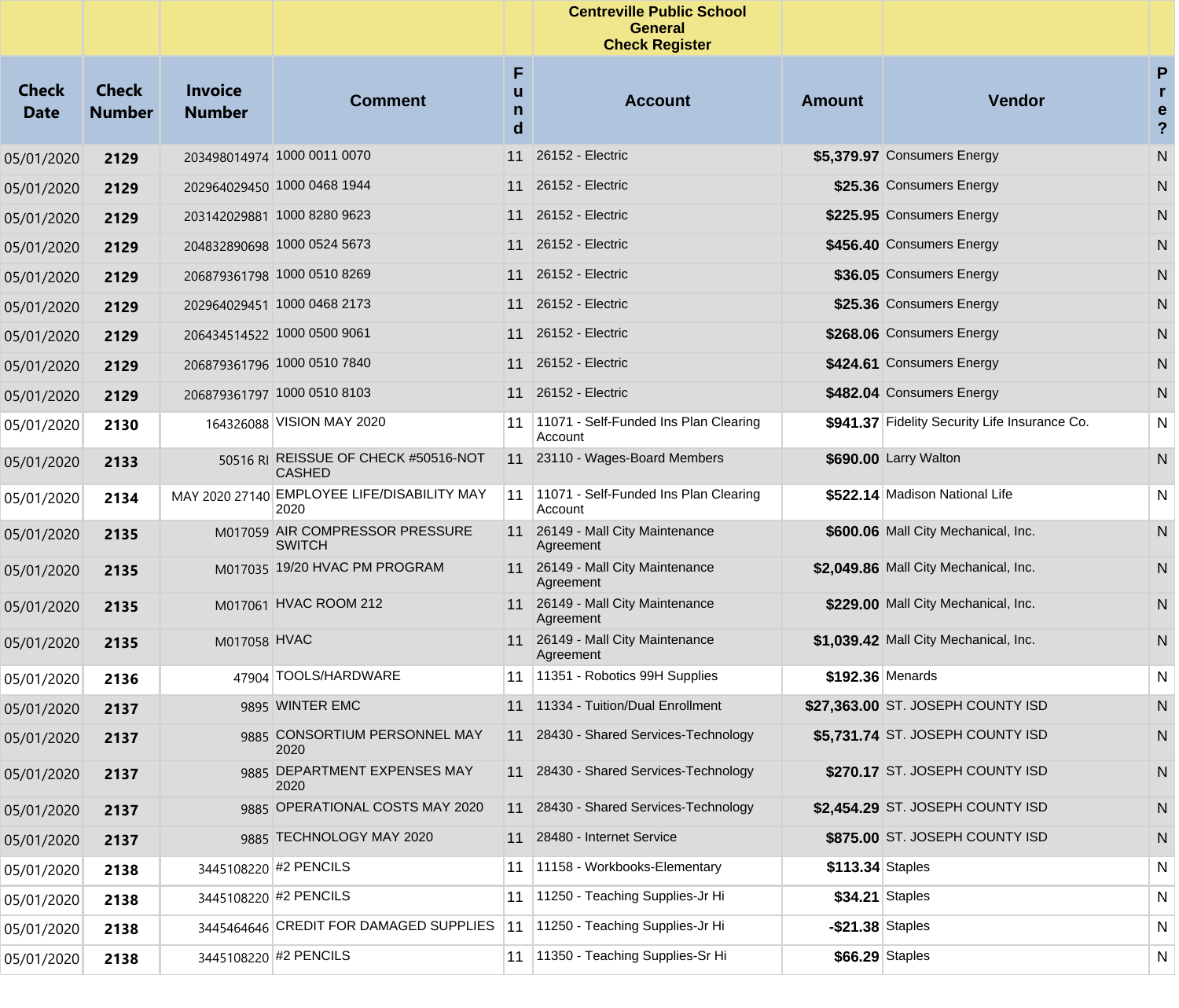|                             |                               |                                                  |                                                                |                  | <b>Centreville Public School</b><br>General<br><b>Check Register</b> |                     |                                        |                                                                          |
|-----------------------------|-------------------------------|--------------------------------------------------|----------------------------------------------------------------|------------------|----------------------------------------------------------------------|---------------------|----------------------------------------|--------------------------------------------------------------------------|
| <b>Check</b><br><b>Date</b> | <b>Check</b><br><b>Number</b> | <b>Invoice</b><br><b>Number</b>                  | <b>Comment</b>                                                 | F<br>u<br>n<br>d | <b>Account</b>                                                       | <b>Amount</b>       | Vendor                                 | $\mathsf{P}$<br>$\mathbf{r}$<br>$\mathbf e$<br>$\boldsymbol{\mathsf{?}}$ |
| 05/01/2020                  | 2139                          |                                                  | 761-10508845 WATER SAMPLE 3/13/20                              | 11               | 26148 - Other Purchased Services/le<br>Rose                          |                     | \$18.00 State Of Michigan              | ${\sf N}$                                                                |
| 05/01/2020                  | 2140                          |                                                  | 51113 COL PACKET PRINTING                                      |                  | 11 11150 - Teaching Supplies-Elementary                              |                     | \$1,482.05 Superior Receipt Co.        | N                                                                        |
| 05/01/2020                  | 2140                          |                                                  | 51113 COL PACKET PRINTING                                      |                  | 11 11350 - Teaching Supplies-Sr Hi                                   |                     | \$1,152.04 Superior Receipt Co.        | N                                                                        |
| 05/01/2020                  | 2142                          |                                                  | BG 04-10-20 HO10-000190-0000-06                                |                  | 11 26136 - Water and Sewer                                           |                     | \$39.29 Village of Centreville         | ${\sf N}$                                                                |
| 05/01/2020                  | 2142                          |                                                  | PF 04-10-20 MA10-000480-0000-01                                |                  | 11 26136 - Water and Sewer                                           |                     | \$38.22 Village of Centreville         | N                                                                        |
| 05/01/2020                  | 2142                          |                                                  | MB 04-10-20 DE11-000348-0000-00                                |                  | 11 26136 - Water and Sewer                                           |                     | \$59.12 Village of Centreville         | N                                                                        |
| 05/01/2020                  | 2142                          |                                                  | HSSM 04-10-20 HO10-000190-0000-02                              |                  | 11 26136 - Water and Sewer                                           |                     | \$467.86 Village of Centreville        | N                                                                        |
| 05/01/2020                  | 2142                          |                                                  | AB 04-10-20 DE11-000517-0000-00                                |                  | 11 26136 - Water and Sewer                                           |                     | \$56.75 Village of Centreville         | N                                                                        |
| 05/01/2020                  | 2142                          |                                                  | HSNM 04-10-20 HO10-000190-0000-03                              |                  | 11 26136 - Water and Sewer                                           |                     | \$252.20 Village of Centreville        | N                                                                        |
| 05/01/2020                  | 2142                          |                                                  | EL 04-10-20 HO10-000190-0000-04                                |                  | 11 26136 - Water and Sewer                                           |                     | \$670.54 Village of Centreville        | N                                                                        |
| 05/01/2020                  | 2142                          |                                                  | PFS 04-10-20 MA10-000480-0000-00                               |                  | 11 26136 - Water and Sewer                                           |                     | \$62.25 Village of Centreville         | N                                                                        |
| 05/08/2020                  | 65175                         |                                                  | Garnish.                                                       |                  | 11   11089 - Payroll vendor check clearing                           |                     | \$370.12 Mich. State Disbursement Unit | N                                                                        |
| 05/08/2020                  | 65176                         |                                                  | EP403                                                          |                  | 11 11089 - Payroll vendor check clearing                             |                     | \$76.92 National Life Group            | N                                                                        |
| 05/08/2020                  | 65177                         |                                                  | UNWAY                                                          |                  | 11 11058 - Pay Deduct-United Fund                                    |                     | \$54.54 St. Joseph County United Way   | N                                                                        |
| 05/14/2020                  | 2145                          |                                                  | MAY 2020 103269 COMCAST 8529 11 363 0013924<br>MAY 2020        |                  | 11 23340 - Purchased Services                                        |                     | \$17.87 Comcast                        | ${\sf N}$                                                                |
| 05/14/2020                  | 2145                          |                                                  | MAY 2020 103269 COMCAST 8529 11 363 0013924<br><b>MAY 2020</b> |                  | 11 24151 - Misc Expenses-Elem                                        |                     | \$16.85 Comcast                        | N                                                                        |
| 05/14/2020                  | 2145                          |                                                  | MAY 2020 103269 COMCAST 8529 11 363 0013924<br>MAY 2020        |                  | 11 24351 - Misc Expenses-Sr High                                     |                     | \$16.35 Comcast                        | N                                                                        |
| 05/14/2020                  | 2146                          |                                                  | 04-30-20 6195 COOLER RENTAL MAY 2020                           |                  | 11 26136 - Water and Sewer                                           |                     | \$10.00 Culligan Water Conditioning    | N                                                                        |
| 05/14/2020                  | 2147                          |                                                  | IN83762 COPIER USAGE 2/6-5/5                                   |                  | 11 11156 - Copier Copy Fees                                          |                     | \$683.87 D. L. Gallivan, Inc.          | N                                                                        |
| 05/14/2020                  | 2147                          |                                                  | IN83762 COPIER USAGE 2/6-5/5                                   |                  | 11 11254 - Copier Copy Fees                                          |                     | \$4.53 D. L. Gallivan, Inc.            | N.                                                                       |
| 05/14/2020                  | 2147                          |                                                  | IN83762 COPIER USAGE 2/6-5/5                                   |                  | 11 11354 - Copier Copy Fees                                          |                     | \$380.49 D. L. Gallivan, Inc.          | N                                                                        |
| 05/14/2020                  | 2147                          |                                                  | IN83762 COPIER USAGE 2/6-5/5                                   |                  | 11 11354 - Copier Copy Fees                                          |                     | \$24.58 D. L. Gallivan, Inc.           | N                                                                        |
| 05/14/2020                  | 2148                          | 989-197-0217- 4/19-5/18<br>021616-5 04-19-<br>20 |                                                                |                  | 11 26134 - Telephone                                                 | \$1,208.80 Frontier |                                        | N                                                                        |
| 05/14/2020                  | 2149                          |                                                  | 20886023 ALARM MONITORING MAY 2020                             |                  | 11 26148 - Other Purchased Services/le<br>Rose                       |                     | \$226.69 Guardian Alarm Company        | N.                                                                       |
| 05/14/2020                  | 2151                          |                                                  | 38321 CHECK PRINTING                                           | 11               | 25250 - Business Office Supplies                                     | \$53.57 Kresa       |                                        | N                                                                        |
| 05/14/2020                  | 2152                          |                                                  | XC 2019 101623 CROSS COUNTRY 2019                              | 11               | 29330 - Athletic Trainer Contractor                                  |                     | \$700.00 Larry Humphreys               | N                                                                        |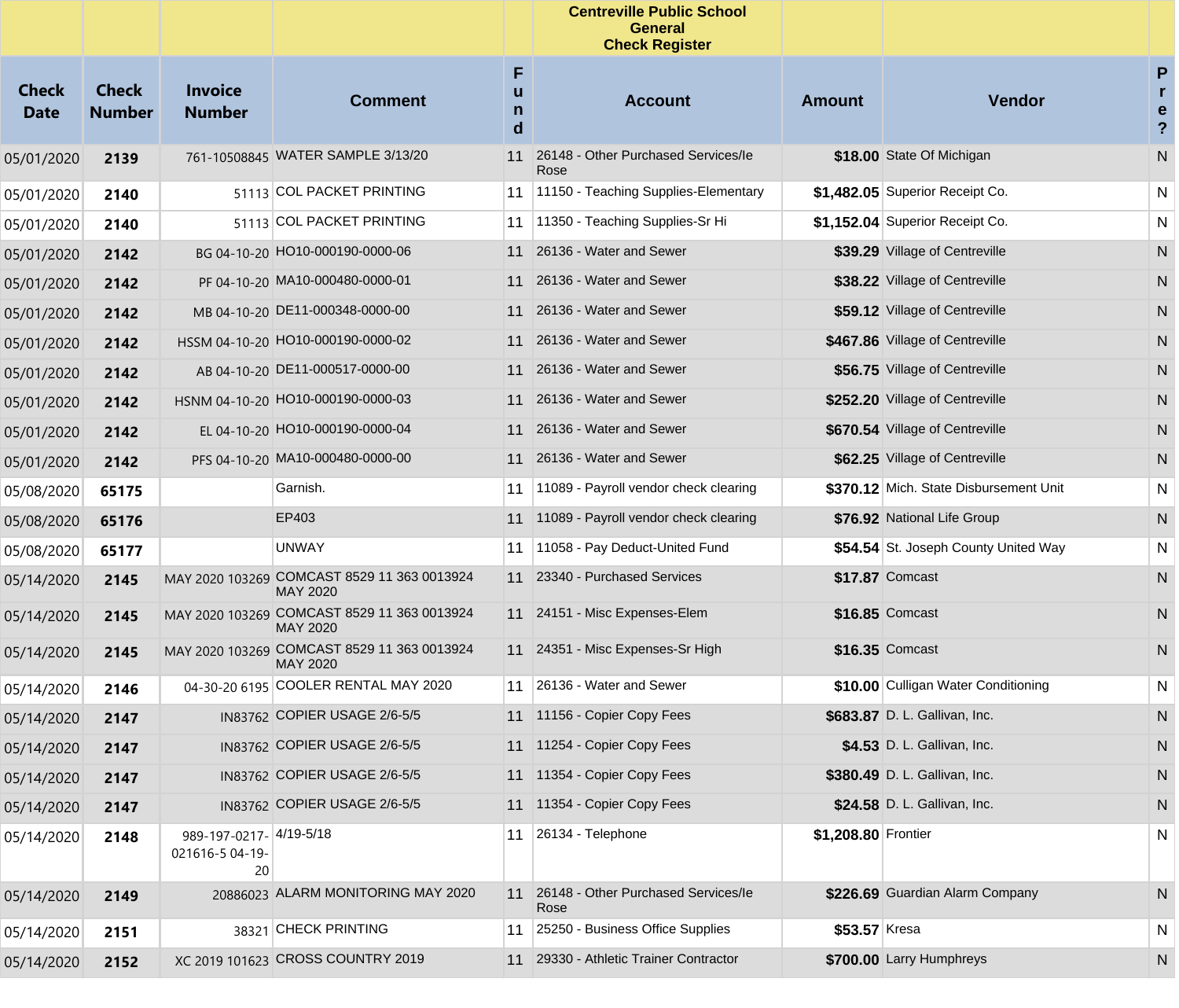|                             |                               |                                          |                                                          |                  | <b>Centreville Public School</b><br><b>General</b><br><b>Check Register</b> |                    |                                        |                                |
|-----------------------------|-------------------------------|------------------------------------------|----------------------------------------------------------|------------------|-----------------------------------------------------------------------------|--------------------|----------------------------------------|--------------------------------|
| <b>Check</b><br><b>Date</b> | <b>Check</b><br><b>Number</b> | <b>Invoice</b><br><b>Number</b>          | <b>Comment</b>                                           | F<br>u<br>n<br>d | <b>Account</b>                                                              | <b>Amount</b>      | <b>Vendor</b>                          | P<br>e<br>$\ddot{\phantom{0}}$ |
| 05/14/2020                  | 2153                          |                                          | M017125 HS ROOFTOP UNIT                                  | 11               | 26149 - Mall City Maintenance<br>Agreement                                  |                    | \$683.22 Mall City Mechanical, Inc.    | N                              |
| 05/14/2020                  | 2154                          |                                          | 043020 FINANCE CHARGE INVOICE 867710 11                  |                  | 27159 - Shop Equipment                                                      |                    | \$2.59 NAPA AUTO PARTS                 | N                              |
| 05/14/2020                  | 2154                          |                                          | 867710 BLUE DEF/WASHER SOLVENT                           |                  | 11 27159 - Shop Equipment                                                   |                    | \$172.92 NAPA AUTO PARTS               | N                              |
| 05/14/2020                  | 2155                          |                                          | 02-21-20 101873 REIM FOR CAKE                            | 11               | 29397 - Hall of Fame Expense                                                |                    | \$91.98 Scott Logan                    | N                              |
| 05/14/2020                  | 2156                          |                                          | EB00036023 ACA TRACKING AND REPORTING                    | 11               | 11019 - Prepaid Expenses                                                    | \$4,740.00 Set Seg |                                        | N                              |
| 05/14/2020                  | 2157                          |                                          | 3446541530 COPY PAPER                                    | 11               | 25250 - Business Office Supplies                                            |                    | \$86.48 Staples                        | N                              |
| 05/14/2020                  | 2158                          |                                          | VB 2019 38180 TOURNAMENT PROFITS                         | 11               | 29351 - JH County Volleyball Tournament                                     |                    | \$741.00 Sturgis Athletic Department   | N                              |
| 05/14/2020                  | 2159                          |                                          | 591876-1 ENVIROX                                         | 11               | 26158 - Custodian Supplies                                                  |                    | \$136.00 Tepe Sanitary Supply, Inc.    | N                              |
| 05/14/2020                  | 2160                          |                                          | 116776108 TEACHER'S AWARD CERTIFICATES 11                |                  | 11350 - Teaching Supplies-Sr Hi                                             |                    | \$67.50 The Master Teacher             | N                              |
| 05/14/2020                  | 2161                          |                                          | 635671 SUPPLIES                                          | 11               | 26162 - Maintenance/Athletics                                               |                    | \$14.97 Three Rivers Automotive        | N                              |
| 05/14/2020                  | 2162                          |                                          | 83793 BASEBALLS                                          | 11               | 29365 - Supplies/Baseball                                                   |                    | \$79.00 T-Shirt Printing Plus, Inc.    | N                              |
| 05/14/2020                  | 2163                          |                                          | 05-01-20 100873 ADMIN LIFE MAY 2020                      | 11               | 11071 - Self-Funded Ins Plan Clearing<br>Account                            |                    | \$507.40 Unum Life Ins. Co. Of America | N                              |
| 05/14/2020                  | 2164                          | 7673645-2529-9 MAY 2020                  |                                                          |                  | 11 26137 - Waste and Trash Disposal                                         |                    | \$776.70 Waste Management of MI        | N                              |
| 05/22/2020                  | 65178                         |                                          | Garnish.                                                 | 11               | 11089 - Payroll vendor check clearing                                       |                    | \$370.12 Mich. State Disbursement Unit | N                              |
| 05/22/2020                  | 65179                         |                                          | EP403                                                    | 11               | 11089 - Payroll vendor check clearing                                       |                    | \$76.92 National Life Group            | N                              |
| 05/22/2020                  | 65180                         |                                          | UNWAY                                                    | 11               | 11058 - Pay Deduct-United Fund                                              |                    | \$54.54 St. Joseph County United Way   | N                              |
| 05/28/2020                  | 10079                         |                                          | 05-18-20 102920 MAY 2020 BULLDOG NEWS                    | 11               | 23331 - Postage-Superintendent                                              | \$896.79 Usps      |                                        | Y                              |
| 05/28/2020                  | 2165                          |                                          | 1DCC-PYTH-3D9T METER TAPE AND SEALING<br><b>SOLUTION</b> | 11               | 23331 - Postage-Superintendent                                              |                    | \$30.12 Amazon Capital Services        | N                              |
| 05/28/2020                  | 2166                          |                                          | 180377 PRINTER INK                                       | 11               | 24150 - Office Supplies-Elem                                                |                    | \$101.00 Cartridge World               | N                              |
| 05/28/2020                  | 2167                          | 00801456278 05- 00801456278<br>$20 - 20$ |                                                          | 11               | 11156 - Copier Copy Fees                                                    |                    | \$332.73 TCF Bank                      | N                              |
| 05/28/2020                  | 2167                          | 00801427584 05- 00801427584<br>$15 - 20$ |                                                          |                  | 11 1354 - Copier Copy Fees                                                  |                    | \$278.35 TCF Bank                      | N                              |
| 05/28/2020                  | 2167                          | 00801456278 05- 00801456278<br>$20 - 20$ |                                                          | 11               | 11354 - Copier Copy Fees                                                    |                    | \$332.74 TCF Bank                      | N                              |
| 05/28/2020                  | 2168                          |                                          | 982800 APRIL 2020                                        |                  | 11 23131 - Legal Services                                                   |                    | \$563.50 Clark Hill, P.L.C.            | N                              |
| 05/28/2020                  | 2169                          |                                          | 203142073340 1000 0468 2173                              | 11               | 26152 - Electric                                                            |                    | \$25.87 Consumers Energy               | N                              |
| 05/28/2020                  | 2169                          |                                          | 201095357437 1000 0510 8103                              | 11               | 26152 - Electric                                                            |                    | \$377.31 Consumers Energy              | N                              |
| 05/28/2020                  | 2169                          |                                          | 202519137597 1000 0011 0070                              | 11               | 26152 - Electric                                                            |                    | \$4,719.16 Consumers Energy            | N                              |
| 05/28/2020                  | 2169                          |                                          | 202519137595 1000 0009 9414                              | 11               | 26152 - Electric                                                            |                    | \$3,038.69 Consumers Energy            | N                              |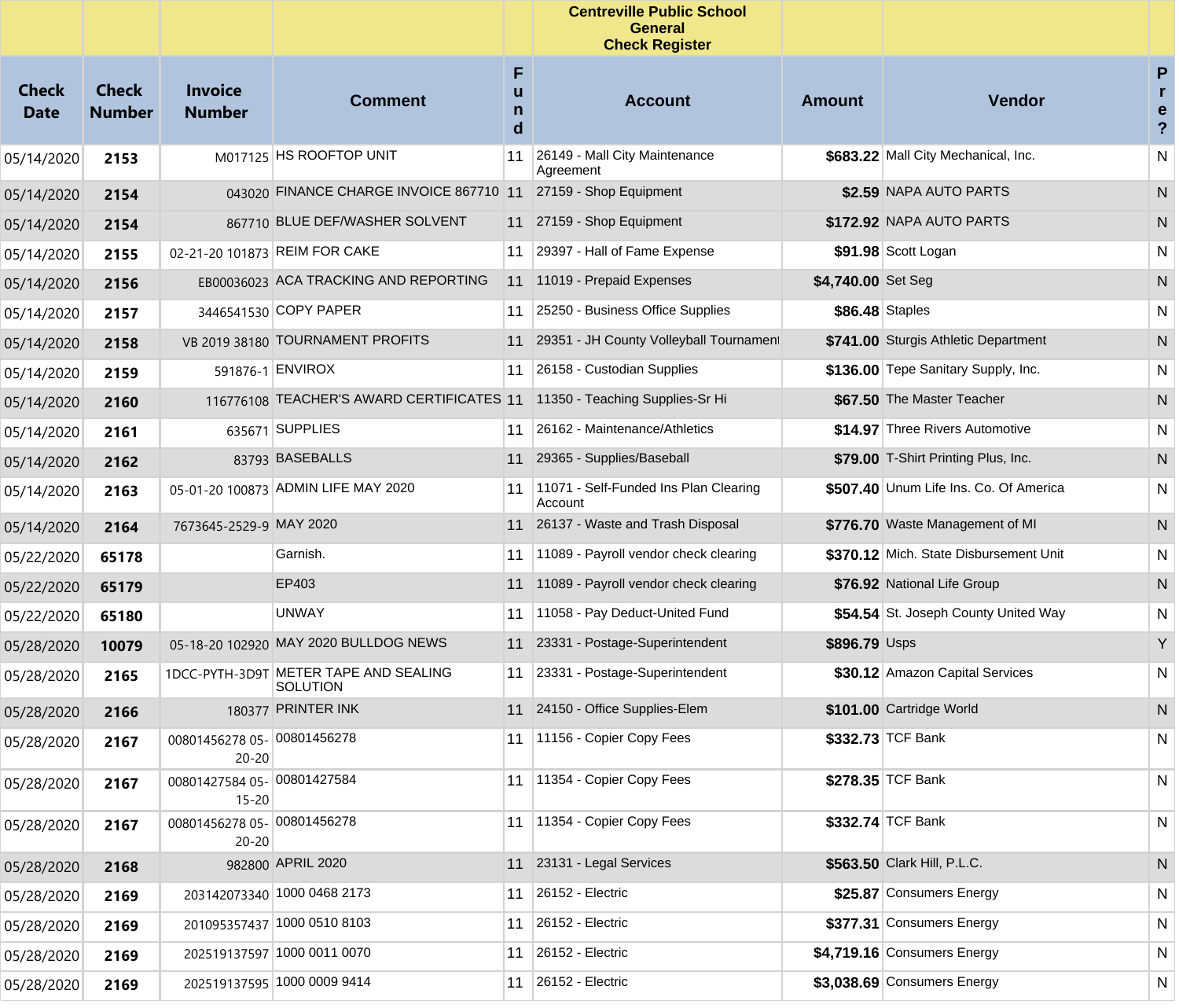|                             |                               |                                 |                                                                                                 |                  | <b>Centreville Public School</b><br><b>General</b><br><b>Check Register</b> |                        |                                                 |                                     |
|-----------------------------|-------------------------------|---------------------------------|-------------------------------------------------------------------------------------------------|------------------|-----------------------------------------------------------------------------|------------------------|-------------------------------------------------|-------------------------------------|
| <b>Check</b><br><b>Date</b> | <b>Check</b><br><b>Number</b> | <b>Invoice</b><br><b>Number</b> | <b>Comment</b>                                                                                  | F<br>u<br>n<br>d | <b>Account</b>                                                              | <b>Amount</b>          | Vendor                                          | P<br>r<br>e<br>$\ddot{\phantom{0}}$ |
| 05/28/2020                  | 2169                          |                                 | 201006637354 1000 0500 9061                                                                     | 11               | 26152 - Electric                                                            |                        | \$179.87 Consumers Energy                       | ${\sf N}$                           |
| 05/28/2020                  | 2169                          |                                 | 201095357436 1000 0510 7840                                                                     | 11               | 26152 - Electric                                                            |                        | \$377.50 Consumers Energy                       | N                                   |
| 05/28/2020                  | 2169                          |                                 | 201095357438 1000 0510 8269                                                                     | 11               | 26152 - Electric                                                            |                        | \$36.75 Consumers Energy                        | N                                   |
| 05/28/2020                  | 2169                          |                                 | 203231089300 1000 0524 5673                                                                     | 11               | 26152 - Electric                                                            |                        | \$661.53 Consumers Energy                       | N                                   |
| 05/28/2020                  | 2169                          |                                 | 202341154504 1000 8280 9623                                                                     | 11               | 26152 - Electric                                                            |                        | \$223.66 Consumers Energy                       | N                                   |
| 05/28/2020                  | 2169                          |                                 | 203142073338 1000 0468 1670                                                                     | 11               | 26152 - Electric                                                            |                        | \$50.64 Consumers Energy                        | N                                   |
| 05/28/2020                  | 2169                          |                                 | 203142073339 1000 0468 1944                                                                     | 11               | 26152 - Electric                                                            |                        | \$25.87 Consumers Energy                        | N                                   |
| 05/28/2020                  | 2170                          |                                 | 158363 FLOOR STRIPPER/COATING                                                                   | 11               | 26160 - Building Supplies                                                   |                        | \$548.28 D & D Maintenance                      | N                                   |
| 05/28/2020                  | 2171                          |                                 | 164367074 EYEMED JUNE 2020                                                                      | 11               | 11071 - Self-Funded Ins Plan Clearing<br>Account                            |                        | \$941.37 Fidelity Security Life Insurance Co.   | ${\sf N}$                           |
| 05/28/2020                  | 2172                          | 021616-5 5-19-20                | 989-197-0217- 989-197-0217-021616-5                                                             |                  | 11 26134 - Telephone                                                        | \$1,235.73 Frontier    |                                                 | N                                   |
| 05/28/2020                  | 2172                          | 070814-5 05-16-<br>20           | 269-161-0029-269-161-0029-070814-5                                                              | 11               | 28480 - Internet Service                                                    | \$387.90 Frontier      |                                                 | N                                   |
| 05/28/2020                  | 2173                          |                                 | GENO013251 INVOICE DATE 5/5                                                                     | 11               | 11331 - Mi. Virtual High School                                             |                        | \$2,275.00 Genesee Intermediate School District | ${\sf N}$                           |
| 05/28/2020                  | 2175                          |                                 | 05-14-20 11070 TRACTOR PARTS                                                                    |                  | 11 26162 - Maintenance/Athletics                                            |                        | \$458.61 John Deere Financial                   | N                                   |
| 05/28/2020                  | 2176                          |                                 | S109139365.001 EMERGENCY LIGHTING UNIT                                                          | 11               | 26160 - Building Supplies                                                   |                        | \$67.20 Kendall Electric, Inc.                  | N                                   |
| 05/28/2020                  | 2176                          |                                 | S109146572.001 ELECTRICAL SUPPLIES                                                              | 11               | 26160 - Building Supplies                                                   |                        | \$252.48 Kendall Electric, Inc.                 | $\mathsf{N}$                        |
| 05/28/2020                  | 2176                          |                                 | S109115321.001 EMERGENCY LIGHTING UNIT                                                          | 11               | 26160 - Building Supplies                                                   |                        | \$168.00 Kendall Electric, Inc.                 | N                                   |
| 05/28/2020                  | 2177                          |                                 | 079461 JAN-MAR 2020                                                                             | 11               | 23331 - Postage-Superintendent                                              | \$107.55 Kresa         |                                                 | N                                   |
| 05/28/2020                  | 2177                          |                                 | 079461 HR SERVICES 4TH QRT                                                                      | 11               | 25230 - Contracted Services-Business<br>Office                              | \$1,590.00 Kresa       |                                                 | N                                   |
| 05/28/2020                  | 2177                          |                                 | 079461 AP PROCESSING 4TH QRT                                                                    |                  | 11 25230 - Contracted Services-Business<br>Office                           | \$4,270.00 Kresa       |                                                 | N                                   |
| 05/28/2020                  | 2177                          |                                 | 079461 PAYROLL PROCESSING 4TH QRT                                                               | 11               | 25230 - Contracted Services-Business<br>Office                              | \$6,405.00 Kresa       |                                                 | N                                   |
| 05/28/2020                  | 2177                          |                                 | 079461 LEA BUSINESS SERVICES 4TH QRT 11                                                         |                  | 25230 - Contracted Services-Business<br>Office                              | \$11,592.25 Kresa      |                                                 | N                                   |
| 05/28/2020                  | 2178                          |                                 | JUNE 2020 27140 LIFE/DISABILITY JUNE 2020                                                       | 11               | 11071 - Self-Funded Ins Plan Clearing<br>Account                            |                        | \$522.14 Madison National Life                  | N                                   |
| 05/28/2020                  | 2179                          |                                 | 05-12-20 103854 REFUND UNUSED FEES ISABELLE 11 10106 - Before/After School Fees<br><b>MARSH</b> |                  |                                                                             |                        | \$99.00 MARSH, MELISSA & JEREMY                 | N                                   |
| 05/28/2020                  | 2180                          |                                 | 163872C PEST CONTROL 4/29                                                                       | 11               | 26148 - Other Purchased Services/le<br>Rose                                 |                        | \$274.00 Rose Pest Solutions                    | $\mathsf{N}$                        |
| 05/28/2020                  | 2181                          |                                 | 3446912262 COPY PAPER                                                                           |                  | 11 11352 - Copy Paper                                                       | <b>\$94.68 Staples</b> |                                                 | N                                   |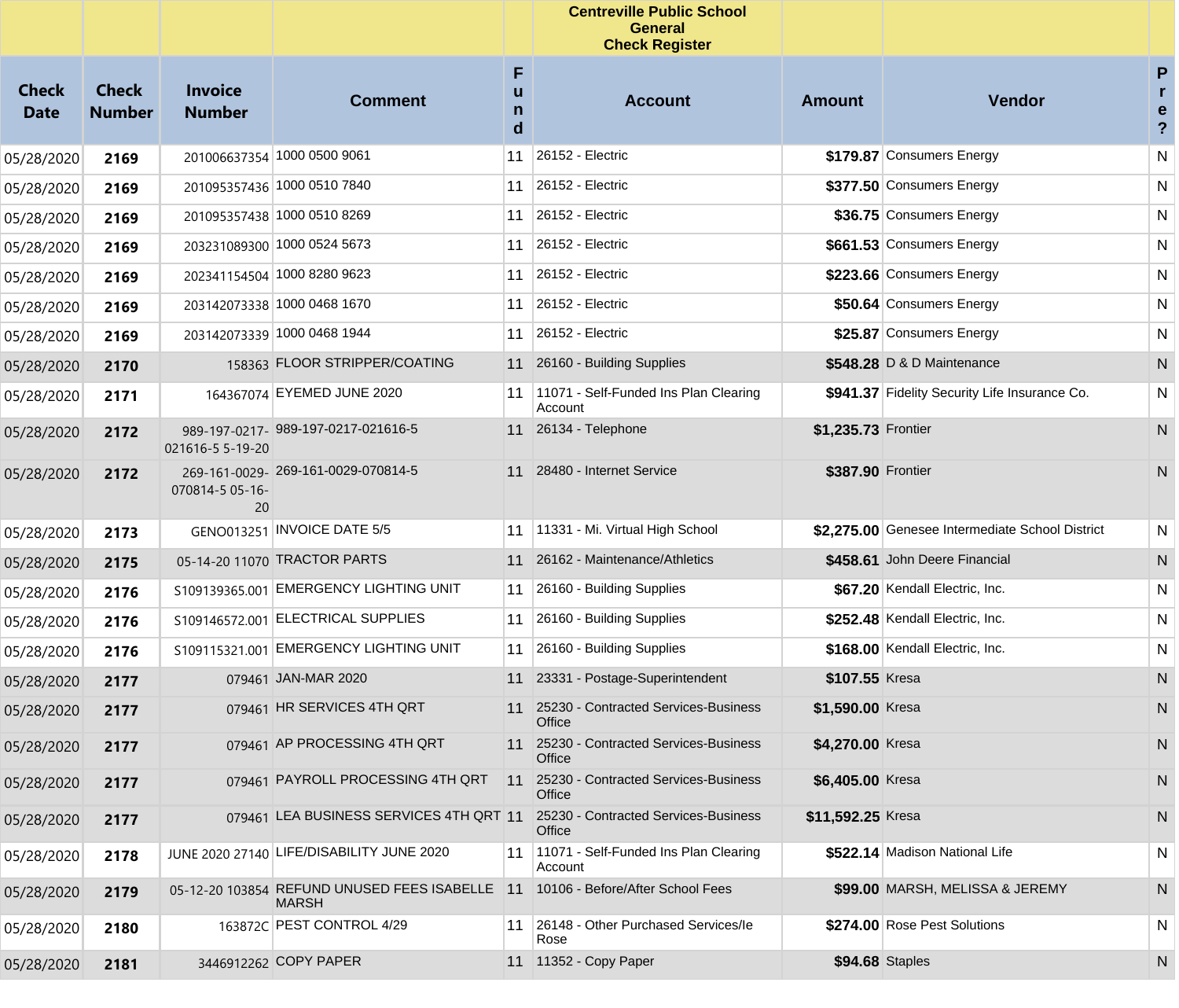|                             |                               |                                 |                                                    |                  | <b>Centreville Public School</b><br><b>General</b><br><b>Check Register</b> |                  |                                         |                                                   |
|-----------------------------|-------------------------------|---------------------------------|----------------------------------------------------|------------------|-----------------------------------------------------------------------------|------------------|-----------------------------------------|---------------------------------------------------|
| <b>Check</b><br><b>Date</b> | <b>Check</b><br><b>Number</b> | <b>Invoice</b><br><b>Number</b> | <b>Comment</b>                                     | F<br>u<br>n<br>d | <b>Account</b>                                                              | Amount           | <b>Vendor</b>                           | P<br>r.<br>$\mathbf e$<br>$\overline{\mathbf{?}}$ |
| 05/28/2020                  | 2181                          |                                 | 3446912261 COPY PAPER                              | 11               | 11352 - Copy Paper                                                          | \$628.90 Staples |                                         | ${\sf N}$                                         |
| 05/28/2020                  | 2182                          |                                 | 200513-1 M DEVRIES WAGE/BENEFITS<br>THROUGH 5/8/20 | 11               | 13382 - Payments to other districts-adult<br>ed                             |                  | \$5,957.59 Sturgis Public Schools       | N                                                 |
| 05/28/2020                  | 2183                          |                                 | 51196 BULLDOG NEWS MAY 2020                        |                  | 11 23136 - Printing & Publishing Newsletter                                 |                  | \$849.80 Superior Receipt Co.           | N                                                 |
| 05/28/2020                  | 2185                          |                                 | 120475533 VEGETATION CONTROL 5/16                  | 11               | 26140 - Land & Bldg Repairs & Maint<br>Services                             |                  | \$548.63 TruGreen                       | N                                                 |
| 05/28/2020                  | 2185                          |                                 | 120471335 LAWN SERVICE 5/16                        | 11               | 26140 - Land & Bldg Repairs & Maint<br>Services                             |                  | \$173.66 TruGreen                       | N                                                 |
| 05/28/2020                  | 2185                          |                                 | 120471411 LAWN SERVICE 5/16                        | 11               | 26140 - Land & Bldg Repairs & Maint<br>Services                             |                  | \$665.12 TruGreen                       | N                                                 |
| 05/28/2020                  | 2186                          |                                 | 84465 SUPPLIES                                     | 11               | 29360 - Supplies/Softball                                                   |                  | \$92.00 T-Shirt Printing Plus, Inc.     | N                                                 |
| 05/28/2020                  | 2186                          |                                 | 84465 EQUIPMENT                                    | 11               | 29382 - Equipment/Softball                                                  |                  | \$1,000.00 T-Shirt Printing Plus, Inc.  | N                                                 |
| 05/28/2020                  | 2187                          | <b>JUNE 2020</b><br>100873      | ADMIN DISABILITY JUNE 2020                         | 11               | 11071 - Self-Funded Ins Plan Clearing<br>Account                            |                  | \$507.40 Unum Life Ins. Co. Of America  | N                                                 |
| 05/28/2020                  | 2188                          |                                 | EL 05-10-20 HO10-000190-0000-04                    |                  | 11 26136 - Water and Sewer                                                  |                  | \$642.29 Village of Centreville         | N                                                 |
| 05/28/2020                  | 2188                          |                                 | PFS 05-10-20 MA10-000480-0000-00                   |                  | 11 26136 - Water and Sewer                                                  |                  | \$62.25 Village of Centreville          | N                                                 |
| 05/28/2020                  | 2188                          |                                 | AB 05-10-20 DE11-000517-0000-00                    |                  | 11 26136 - Water and Sewer                                                  |                  | \$54.62 Village of Centreville          | N                                                 |
| 05/28/2020                  | 2188                          |                                 | HSNM 05-10-20 HO10-000190-0000-03                  |                  | 11 26136 - Water and Sewer                                                  |                  | \$247.93 Village of Centreville         | N                                                 |
| 05/28/2020                  | 2188                          |                                 | MB 05-10-20 DE11-000348-0000-00                    |                  | 11 26136 - Water and Sewer                                                  |                  | \$56.99 Village of Centreville          | N                                                 |
| 05/28/2020                  | 2188                          |                                 | HSSM 05-10-20 HO10-000190-0000-02                  |                  | 11 26136 - Water and Sewer                                                  |                  | \$471.05 Village of Centreville         | N                                                 |
| 05/28/2020                  | 2188                          |                                 | BG 05-10-20 HO10-000190-0000-06                    |                  | 11 26136 - Water and Sewer                                                  |                  | \$39.29 Village of Centreville          | N                                                 |
| 05/28/2020                  | 2188                          |                                 | PF 05-10-20 MA10-000480-0000-01                    |                  | 11 26136 - Water and Sewer                                                  |                  | \$38.22 Village of Centreville          | N                                                 |
| 05/28/2020                  | 2189                          |                                 | 65449299 SHELL CARD ENDING 5/15/20                 |                  | 11 26153 - Gas & Oil-Trucks & Equip                                         |                  | \$52.37 WEX BANK                        | N                                                 |
| 05/28/2020                  | 2189                          |                                 | 65449299 SHELL CARD ENDING 5/15/20                 | 11               | 27142 - Gasoline/Fuel                                                       |                  | \$56.32 WEX BANK                        | N                                                 |
| 05/28/2020                  | 2189                          |                                 | 65449299 SHELL CARD ENDING 5/15/20                 | 11               | 27150 - Fuel Ag-FFA                                                         |                  | \$271.03 WEX BANK                       | N                                                 |
| 06/05/2020                  | 65181                         |                                 | Garnish.                                           | 11               | 11089 - Payroll vendor check clearing                                       |                  | \$370.12 Mich. State Disbursement Unit  | N                                                 |
| 06/05/2020                  | 65182                         |                                 | EP403                                              | 11               | 11089 - Payroll vendor check clearing                                       |                  | \$76.92 National Life Group             | N                                                 |
| 06/05/2020                  | 65183                         |                                 | <b>UNWAY</b>                                       | 11               | 11058 - Pay Deduct-United Fund                                              |                  | \$49.54 St. Joseph County United Way    | N                                                 |
| 06/11/2020                  | 2190                          |                                 | 316393 SUPPLIES                                    | 11               | 26162 - Maintenance/Athletics                                               |                  | \$11.78 Alpha Building Center - Nottawa | N                                                 |
| 06/11/2020                  | 2190                          |                                 | 316927 SUPPLIES                                    | 11               | 26162 - Maintenance/Athletics                                               |                  | \$5.16 Alpha Building Center - Nottawa  | N                                                 |
| 06/11/2020                  | 2190                          |                                 | 317835 SUPPLIES                                    | 11               | 26162 - Maintenance/Athletics                                               |                  | \$9.15 Alpha Building Center - Nottawa  | N                                                 |
| 06/11/2020                  | 2190                          |                                 | 318000 CARPET CLEANER                              | 11               | 26162 - Maintenance/Athletics                                               |                  | \$29.98 Alpha Building Center - Nottawa | N                                                 |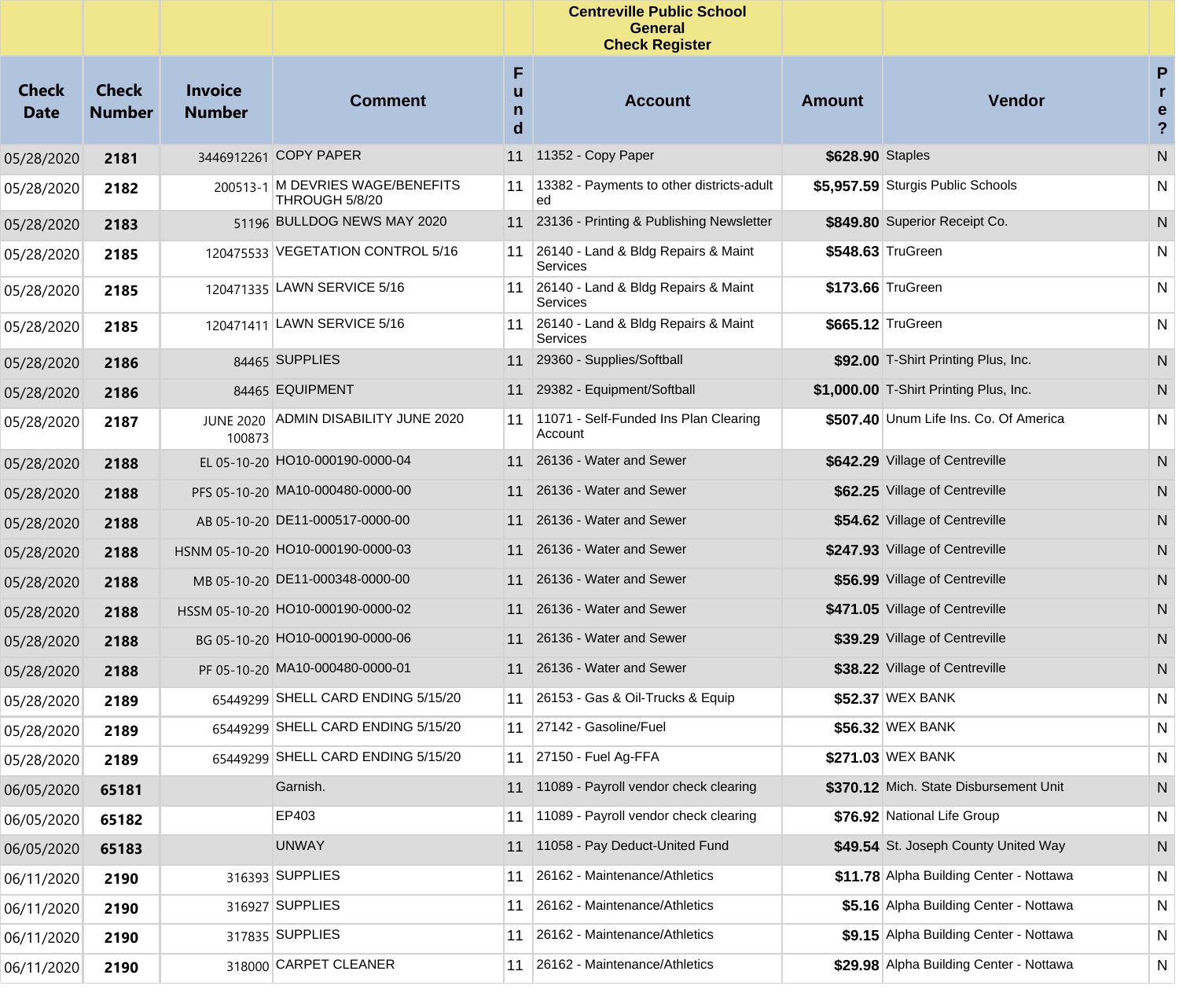|                             |                               |                                 |                                                         |             | <b>Centreville Public School</b><br><b>General</b><br><b>Check Register</b> |                 |                                         |                                      |
|-----------------------------|-------------------------------|---------------------------------|---------------------------------------------------------|-------------|-----------------------------------------------------------------------------|-----------------|-----------------------------------------|--------------------------------------|
| <b>Check</b><br><b>Date</b> | <b>Check</b><br><b>Number</b> | <b>Invoice</b><br><b>Number</b> | <b>Comment</b>                                          | F<br>n<br>d | <b>Account</b>                                                              | <b>Amount</b>   | Vendor                                  | P<br>r.<br>e<br>$\ddot{\phantom{0}}$ |
| 06/11/2020                  | 2190                          |                                 | 318555 CARPET CLEANER                                   | 11          | 26162 - Maintenance/Athletics                                               |                 | \$21.99 Alpha Building Center - Nottawa | ${\sf N}$                            |
| 06/11/2020                  | 2190                          |                                 | 319123 SUPPLIES                                         | 11          | 26162 - Maintenance/Athletics                                               |                 | \$12.49 Alpha Building Center - Nottawa | ${\sf N}$                            |
| 06/11/2020                  | 2190                          |                                 | 319390 SUPPLIES                                         | 11          | 26162 - Maintenance/Athletics                                               |                 | \$16.97 Alpha Building Center - Nottawa | ${\sf N}$                            |
| 06/11/2020                  | 2191                          |                                 | 1Q96-XVF6-L4PP RUMSEY 2020-21 PLANNER                   | 11          | 25252 - Misc. Expense-Business Office                                       |                 | \$21.95 Amazon Capital Services         | ${\sf N}$                            |
| 06/11/2020                  | 2192                          |                                 | SOW40411 AMERICAN NATION BEGINNINGS<br><b>THRU 1877</b> | 11          | 11356 - Textbooks-Sr Hi                                                     |                 | $$3,398.85$ Apple Textbooks             | N                                    |
| 06/11/2020                  | 2194                          |                                 | 3645149 AMERICAN NATION BEGINNINGS<br><b>THRU 1877</b>  |             | 11 11350 - Teaching Supplies-Sr Hi                                          |                 | \$73.93 Baudville                       | N                                    |
| 06/11/2020                  | 2198                          |                                 | 19-20 SEM 2 SEMESTER 2 ECSE<br><b>TRANSPORTATION</b>    | 11          | 12080 - Payments To Other Districts For<br><b>SE Svcs</b>                   |                 | \$2,778.47 Colon Community Schools      | N                                    |
| 06/11/2020                  | 2199                          | 103269                          | JUNE 2020 8529 11 363 0013924                           | 11          | 23340 - Purchased Services                                                  |                 | \$17.87 Comcast                         | N                                    |
| 06/11/2020                  | 2199                          | <b>JUNE 2020</b><br>103269      | 8529 11 363 0013924                                     |             | 11 24151 - Misc Expenses-Elem                                               |                 | \$16.85 Comcast                         | N                                    |
| 06/11/2020                  | 2199                          | <b>JUNE 2020</b><br>103269      | 8529 11 363 0013924                                     | 11          | 24351 - Misc Expenses-Sr High                                               |                 | \$16.35 Comcast                         | N                                    |
| 06/11/2020                  | 2200                          |                                 | 05-31-20 6195 JUNE WATER COOLER RENTAL                  | 11          | 26136 - Water and Sewer                                                     |                 | \$10.00 Culligan Water Conditioning     | N                                    |
| 06/11/2020                  | 2201                          |                                 | 20933018 JUNE ALARM MONITORING                          | 11          | 26148 - Other Purchased Services/le<br>Rose                                 |                 | \$226.69 Guardian Alarm Company         | N                                    |
| 06/11/2020                  | 2203                          |                                 | 24532907 DIPLOMA COVERS                                 | 11          | 11358 - Graduation Expenses-Sr Hi                                           |                 | \$718.16 Jostens Inc                    | N                                    |
| 06/11/2020                  | 2203                          |                                 | 23307749 DIPLOMA COVERS                                 | 11          | 11358 - Graduation Expenses-Sr Hi                                           |                 | \$626.62 Jostens Inc                    | N                                    |
| 06/11/2020                  | 2203                          |                                 | 23300547 DIPLOMAS                                       | 11          | 11358 - Graduation Expenses-Sr Hi                                           |                 | \$344.55 Jostens Inc                    | N                                    |
| 06/11/2020                  | 2204                          |                                 | 38402 CHECK PRINTING                                    | 11          | 25250 - Business Office Supplies                                            | \$44.00 Kresa   |                                         | N                                    |
| 06/11/2020                  | 2205                          |                                 | 05-28-20 23286 LIONS QUARTERLY - CARPENTER              | 11          | 23170 - Dues & Fees                                                         |                 | \$55.00 Lions Club of Centreville Mi    | N                                    |
| 06/11/2020                  | 2206                          |                                 | 2020-21 25226 MASB MEMBERSHIP 2020-21                   |             | 11 11019 - Prepaid Expenses                                                 | \$2,546.00 MASB |                                         | N                                    |
| 06/11/2020                  | 2207                          |                                 | 85505 UPDATE 35.1                                       | 11          | 23140 - Board Software & Maintenace<br>Agreement                            |                 | \$1,225.00 NEOLA, Inc.                  | N.                                   |
| 06/11/2020                  | 2208                          |                                 | 2019-20 100027 ROBOTICS TEAM                            |             | 11 11390 - Wages-Robotics 99H                                               |                 | \$575.00 Phil Webb                      | N                                    |
| 06/11/2020                  | 2209                          |                                 | 2809026 ROTARY LEMMER APR-JUNE 2020                     | 11          | 23170 - Dues & Fees                                                         |                 | \$185.00 Rotary Club Of Three Rivers    | N                                    |
| 06/11/2020                  | 2212                          |                                 | 9903 CDWG MICROSOFT EES - 84                            |             | 11 25240 - Software & Licensing Fees                                        |                 | \$645.96 ST. JOSEPH COUNTY ISD          | N                                    |
| 06/11/2020                  | 2212                          |                                 | 9903 31N MATCH CONTRIBUTION 19/20                       | 11          | 25241 - Purchased Services                                                  |                 | \$1,580.00 ST. JOSEPH COUNTY ISD        | N                                    |
| 06/11/2020                  | 2212                          |                                 | 9903 JUNE 2020 TECHNOLOGY<br><b>CONSORTIUM</b>          | 11          | 28430 - Shared Services-Technology                                          |                 | \$5,731.69 ST. JOSEPH COUNTY ISD        | N                                    |
| 06/11/2020                  | 2212                          |                                 | 9903 JUNE 2020 TECHNOLOGY<br><b>CONSORTIUM</b>          | 11          | 28430 - Shared Services-Technology                                          |                 | \$270.11 ST. JOSEPH COUNTY ISD          | N                                    |
| 06/11/2020                  | 2212                          |                                 | 9903 JUNE 2020 TECHNOLOGY<br>OPERATIONAL COSTS          |             | 11 28430 - Shared Services-Technology                                       |                 | \$2,454.26 ST. JOSEPH COUNTY ISD        | N                                    |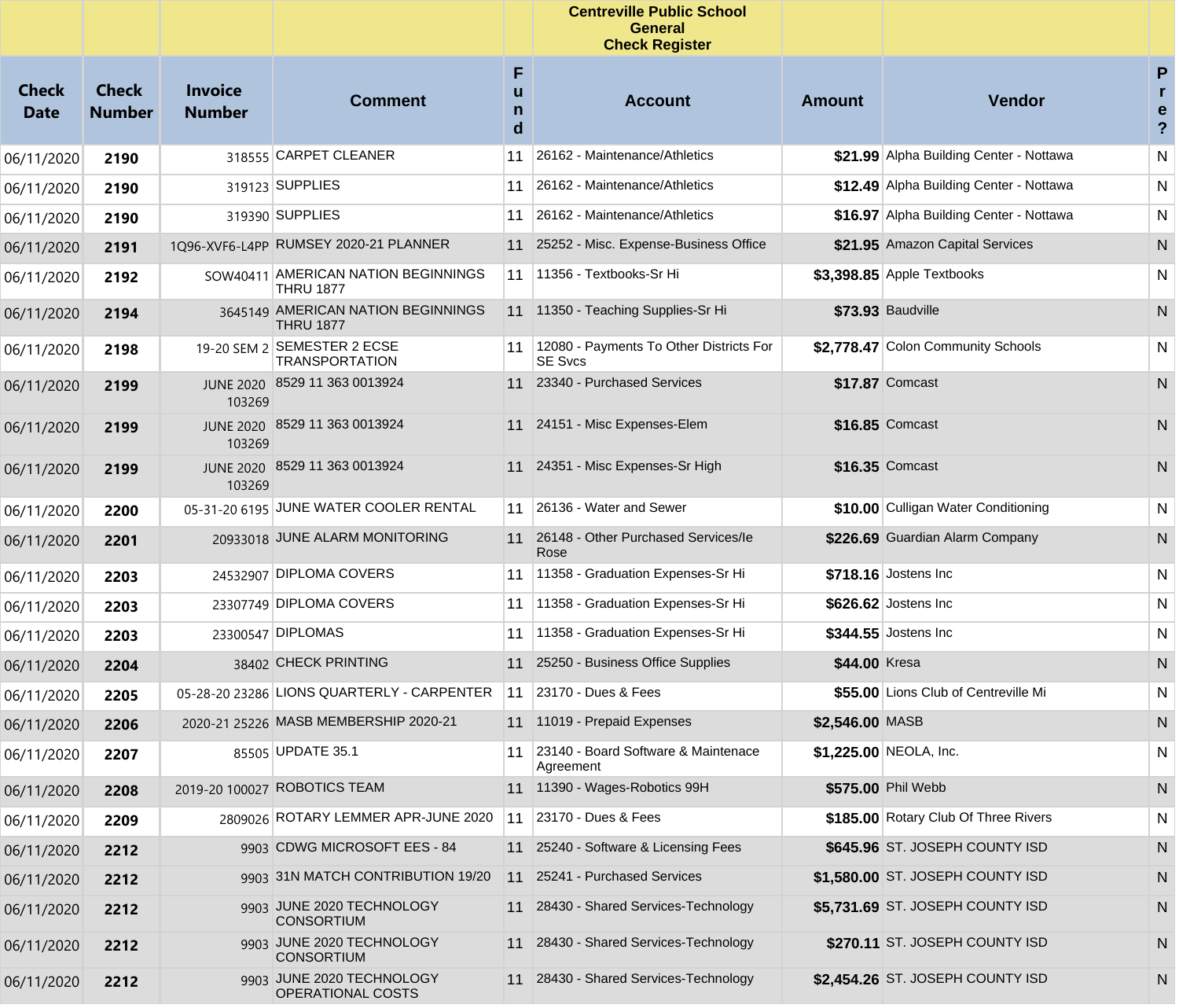|                             |                               |                                           |                                              |                  | <b>Centreville Public School</b><br><b>General</b><br><b>Check Register</b> |                   |                                                              |                                                   |
|-----------------------------|-------------------------------|-------------------------------------------|----------------------------------------------|------------------|-----------------------------------------------------------------------------|-------------------|--------------------------------------------------------------|---------------------------------------------------|
| <b>Check</b><br><b>Date</b> | <b>Check</b><br><b>Number</b> | <b>Invoice</b><br><b>Number</b>           | <b>Comment</b>                               | F<br>u<br>n<br>d | <b>Account</b>                                                              | <b>Amount</b>     | Vendor                                                       | P<br>$\mathbf{r}$<br>e<br>$\overline{\mathbf{?}}$ |
| 06/11/2020                  | 2212                          |                                           | 9903 JUNE 2020 TECHNOLOGY<br><b>INTERNET</b> | 11               | 28430 - Shared Services-Technology                                          |                   | \$875.00 ST. JOSEPH COUNTY ISD                               | N                                                 |
| 06/11/2020                  | 2213                          |                                           | 3448313545 COPY PAPER                        |                  | 11   11153 - Copy Paper                                                     | \$996.84 Staples  |                                                              | N                                                 |
| 06/11/2020                  | 2214                          |                                           | 596350 INFRARED THERMOMETERS                 |                  | 11 26162 - Maintenance/Athletics                                            |                   | \$328.00 Tepe Sanitary Supply, Inc.                          | ${\sf N}$                                         |
| 06/11/2020                  | 2217                          |                                           | 06-30-20 31320 PO BOX RENTAL 12 MONTHS       |                  | 11 23331 - Postage-Superintendent                                           |                   | \$84.00 U.S. POSTAL SERVICE                                  | N                                                 |
| 06/11/2020                  | 2218                          | 7677164-2529-7 JUNE 2020                  |                                              |                  | 11 26137 - Waste and Trash Disposal                                         |                   | \$783.95 Waste Management of MI                              | ${\sf N}$                                         |
| 06/19/2020                  | 65184                         |                                           | Garnish.                                     |                  | 11 11089 - Payroll vendor check clearing                                    |                   | \$370.12 Mich. State Disbursement Unit                       | ${\sf N}$                                         |
| 06/19/2020                  | 65185                         |                                           | EP403                                        |                  | 11 11089 - Payroll vendor check clearing                                    |                   | \$76.92 National Life Group                                  | ${\sf N}$                                         |
| 06/19/2020                  | 65186                         |                                           | <b>UNWAY</b>                                 |                  | 11 11058 - Pay Deduct-United Fund                                           |                   | \$49.54 St. Joseph County United Way                         | N                                                 |
| 06/25/2020                  | 2219                          | 1MHH-P91J-3KR1 PBIS                       |                                              |                  | 11 11141 - Incentives-Elem                                                  |                   | \$541.66 Amazon Capital Services                             | ${\sf N}$                                         |
| 06/25/2020                  | 2220                          |                                           | 5183-20 ASBESTOS TESTING                     | 11               | 26148 - Other Purchased Services/le<br>Rose                                 |                   | \$1,595.00 Analytical Testing & Consulting Services,<br>Inc. | N                                                 |
| 06/25/2020                  | 2221                          | 00801427584 06- COPIER LEASE<br>$12 - 20$ |                                              |                  | 11 11352 - Copy Paper                                                       |                   | \$278.35 TCF Bank                                            | N                                                 |
| 06/25/2020                  | 2223                          |                                           | 206701530257 1000 0009 9414                  | 11               | 26152 - Electric                                                            |                   | \$2,680.37 Consumers Energy                                  | N                                                 |
| 06/25/2020                  | 2223                          |                                           | 204121038328 1000 0468 2173                  | 11               | 26152 - Electric                                                            |                   | \$25.36 Consumers Energy                                     | N                                                 |
| 06/25/2020                  | 2223                          |                                           | 201184371664 1000 0500 9061                  |                  | 11 26152 - Electric                                                         |                   | \$162.49 Consumers Energy                                    | N                                                 |
| 06/25/2020                  | 2223                          |                                           | 206879444227 1000 0510 7840                  | 11               | 26152 - Electric                                                            |                   | \$273.58 Consumers Energy                                    | N                                                 |
| 06/25/2020                  | 2223                          |                                           | 206879444228 1000 0510 8103                  |                  | 11 26152 - Electric                                                         |                   | \$175.45 Consumers Energy                                    | N                                                 |
| 06/25/2020                  | 2223                          |                                           | 205277902884 1000 0524 5673                  | 11               | 26152 - Electric                                                            |                   | \$510.16 Consumers Energy                                    | N                                                 |
| 06/25/2020                  | 2223                          |                                           | 204121038326 1000 0468 1670                  |                  | 11 26152 - Electric                                                         |                   | \$56.14 Consumers Energy                                     | N                                                 |
| 06/25/2020                  | 2223                          |                                           | 204121038327 1000 0468 1944                  |                  | 11 26152 - Electric                                                         |                   | \$25.36 Consumers Energy                                     | N                                                 |
| 06/25/2020                  | 2223                          |                                           | 206701530259 1000 0011 0070                  |                  | 11 26152 - Electric                                                         |                   | $$5,401.23$ Consumers Energy                                 | ${\sf N}$                                         |
| 06/25/2020                  | 2224                          |                                           | 158697 CLEANING/FLOOR COATING                |                  | 11 26160 - Building Supplies                                                |                   | \$402.02 D & D Maintenance                                   | N                                                 |
| 06/25/2020                  | 2224                          | 158594 MOPS                               |                                              | 11               | 26160 - Building Supplies                                                   |                   | \$101.20 D & D Maintenance                                   | N                                                 |
| 06/25/2020                  | 2225                          | 070814-5 06-16-<br>20                     | 269-161-0029-269-161-0029-070814-5           |                  | 11 28480 - Internet Service                                                 | \$402.42 Frontier |                                                              | N                                                 |
| 06/25/2020                  | 2226                          |                                           | 20978978 ALARM MONITORING JULY 2020          |                  | 11 11019 - Prepaid Expenses                                                 |                   | \$226.69 Guardian Alarm Company                              | N.                                                |
| 06/25/2020                  | 2228                          |                                           | 38349 CREDIT EVALUATION FORM                 |                  | 11 11357 - Misc. Supplies & Materials-Sr Hi                                 | \$89.74 Kresa     |                                                              | N                                                 |
| 06/25/2020                  | 2229                          |                                           | KS20-190-1 EL ROOF REPAIR                    |                  | 11 26140 - Land & Bldg Repairs & Maint<br><b>Services</b>                   |                   | \$930.00 Lyster Exteriors                                    | N                                                 |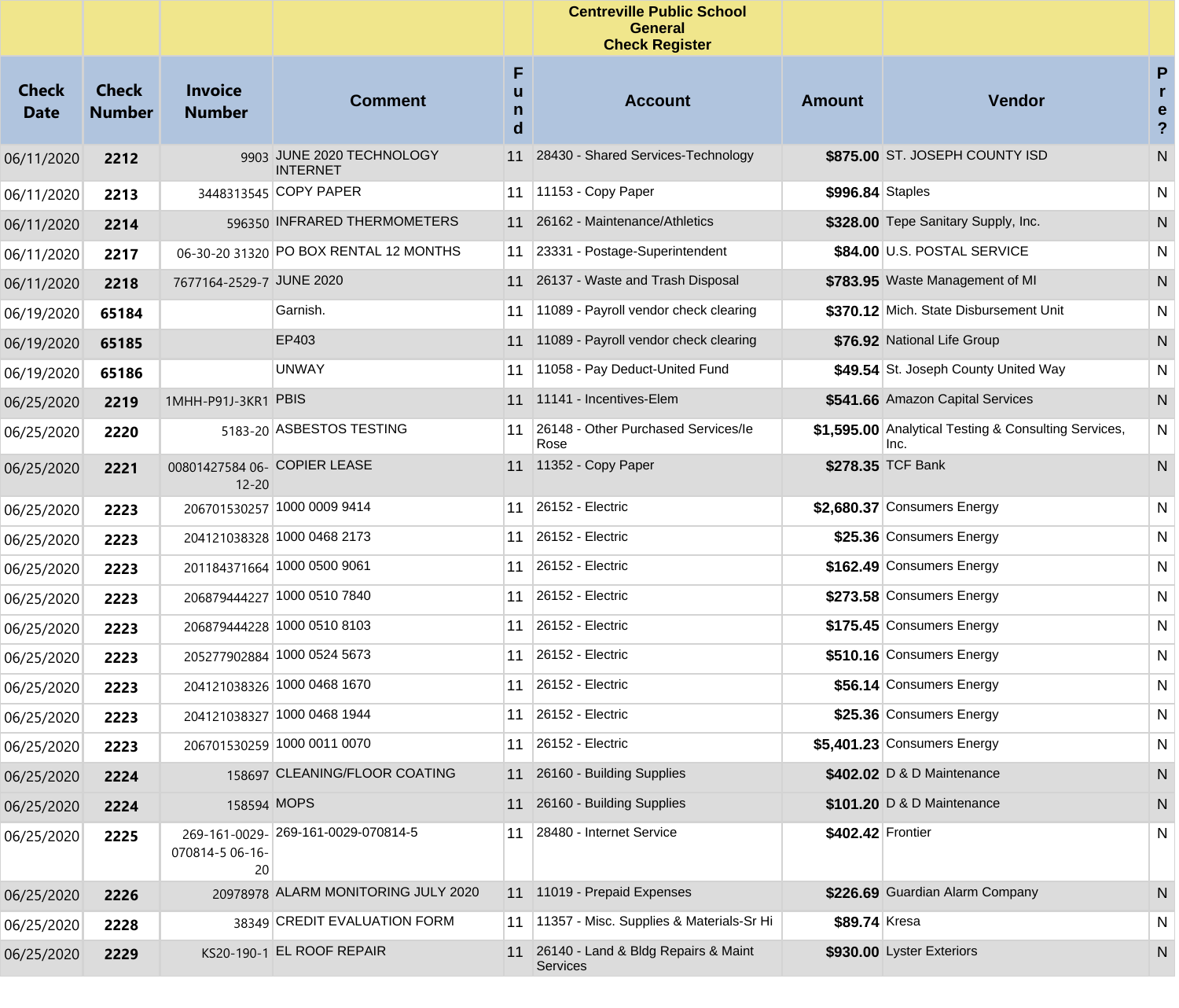|                             |                               |                                 |                                           |             | <b>Centreville Public School</b><br><b>General</b><br><b>Check Register</b> |               |                                         |              |
|-----------------------------|-------------------------------|---------------------------------|-------------------------------------------|-------------|-----------------------------------------------------------------------------|---------------|-----------------------------------------|--------------|
| <b>Check</b><br><b>Date</b> | <b>Check</b><br><b>Number</b> | <b>Invoice</b><br><b>Number</b> | <b>Comment</b>                            | F<br>n<br>d | <b>Account</b>                                                              | <b>Amount</b> | <b>Vendor</b>                           | P<br>e       |
| 06/25/2020                  | 2230                          | <b>JULY 2020 AD</b><br>27140    | <b>DISABILITY ADMIN JULY 2020</b>         | 11          | 11071 - Self-Funded Ins Plan Clearing<br>Account                            |               | \$68.85 Madison National Life           | $\mathsf{N}$ |
| 06/25/2020                  | 2230                          |                                 | JULY 2020 27140 LIFE/DISABILITY JULY 2020 | 11          | 11071 - Self-Funded Ins Plan Clearing<br>Account                            |               | \$444.06 Madison National Life          | N            |
| 06/25/2020                  | 2232                          |                                 | 165296C PEST CONTROL MAY 2020             | 11          | 26148 - Other Purchased Services/le<br>Rose                                 |               | \$1.674.00 Rose Pest Solutions          | $\mathsf{N}$ |
| 06/25/2020                  | 2233                          |                                 | 21650075 SUMMER                           | 11          | 11158 - Workbooks-Elementary                                                |               | \$12,429.91 Scholastic Inc              | N            |
| 06/25/2020                  | 2234                          |                                 | 1384254 ADAIR V SOM                       | 11          | 23131 - Legal Services                                                      |               | \$42.72 Secrest Wardle Lynch Hampton PC | $\mathsf{N}$ |
| 06/25/2020                  | 2235                          |                                 | 12462 FOUR YEAR AWARDS                    | 11          | 29374 - Awards/Trophies                                                     |               | \$275.00 STURGIS TROPHY HOUSE           | N            |
| 06/25/2020                  | 2237                          |                                 | 596950 PPE SUPPLIES                       | 11          | 26160 - Building Supplies                                                   |               | \$1,892.31 Tepe Sanitary Supply, Inc.   | $\mathsf{N}$ |
| 06/25/2020                  | 2239                          |                                 | 82683 WOMEN'S TRACK UNIFORMS              | 11          | 29399 - Uniforms, etc Track                                                 |               | \$2,706.00 T-Shirt Printing Plus, Inc.  | N            |
| 06/25/2020                  | 2240                          |                                 | 20-97009 6/15-07/04/2020                  | 11          | 29387 - Athletics Porta Pottys                                              |               | \$165.00 VRT Enterprises, Inc.          | N            |
| 06/25/2020                  | 2241                          |                                 | 65970438 SHELL CARD ENDING 06-15-20       | 11          | 26153 - Gas & Oil-Trucks & Equip                                            |               | \$57.27 WEX BANK                        | N            |
| 06/25/2020                  | 2241                          |                                 | 65970438 SHELL CARD ENDING 06-15-20       | 11          | 27150 - Fuel Ag-FFA                                                         |               | \$166.02 WEX BANK                       | N            |
|                             |                               |                                 |                                           |             | Total for Fund 11: \$1,572,834.6                                            | 8             |                                         |              |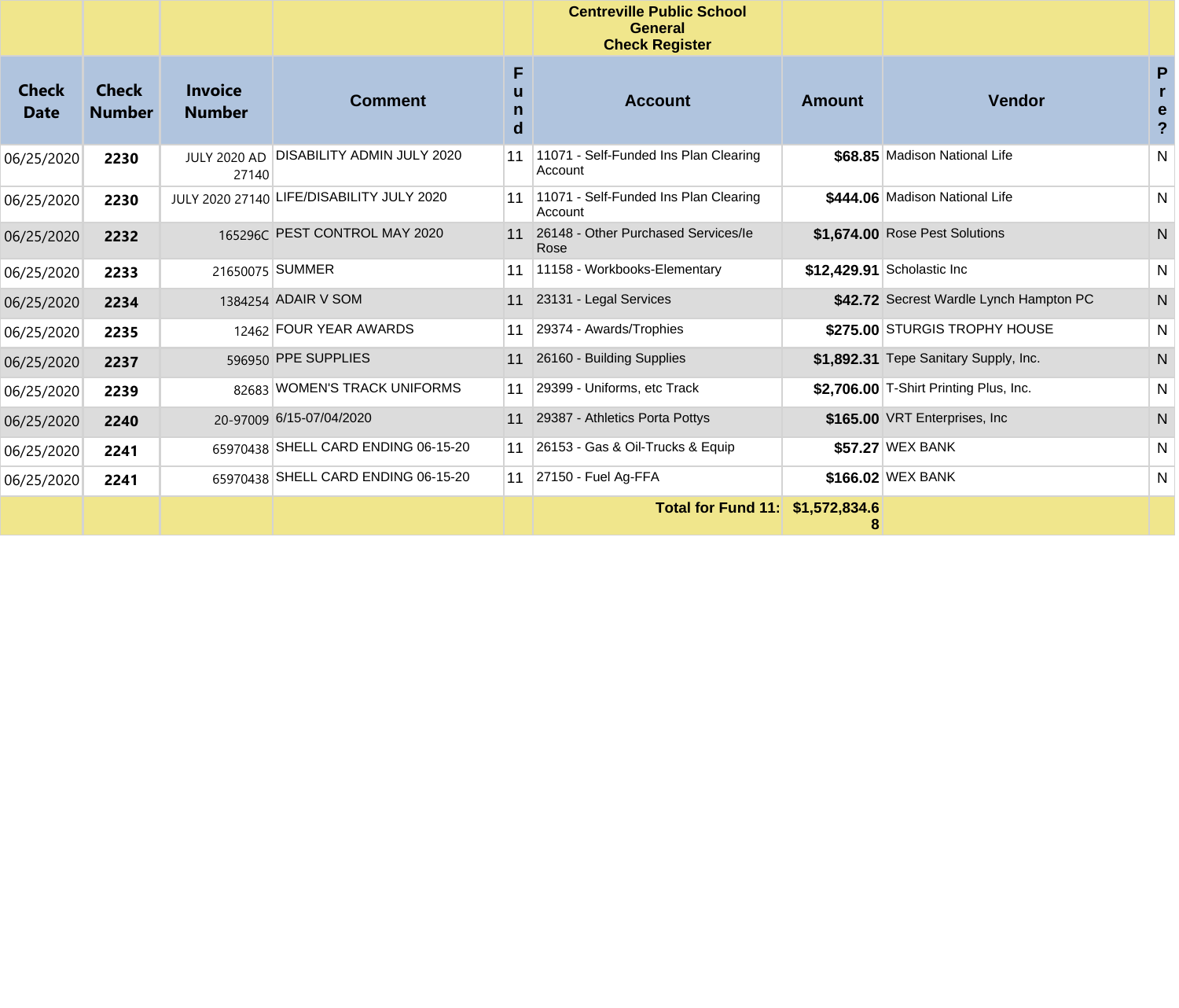|                             |                               |                                 |                                        |             | <b>Centreville Public School</b><br><b>Food Service</b><br><b>Check Register</b> |                         |                                         |                                         |
|-----------------------------|-------------------------------|---------------------------------|----------------------------------------|-------------|----------------------------------------------------------------------------------|-------------------------|-----------------------------------------|-----------------------------------------|
| <b>Check</b><br><b>Date</b> | <b>Check</b><br><b>Number</b> | <b>Invoice</b><br><b>Number</b> | <b>Comment</b>                         | F<br>n<br>d | <b>Account</b>                                                                   | <b>Amount</b>           | <b>Vendor</b>                           | P<br>r.<br>e<br>$\overline{\mathbf{?}}$ |
| 07/12/2019                  | 1426                          |                                 | 14036 2019-20 PS1000 SUPPORT           | 25          | L1030 - Purchased Services                                                       |                         | \$776.25 Isd Education, Inc.            | N                                       |
| 07/26/2019                  | 1463                          |                                 | 7678 2019-20 MEAL MAGIC                | 25          | L1030 - Purchased Services                                                       |                         | \$1,980.00 MEAL MAGIC CORPORATION       | N                                       |
| 09/04/2019                  | 1546                          | 2018-19                         | LUNCH REFUNDS LUNCH ACCOUNT REFUNDS    |             | 25 L2472 - *DNU*Prepaid Meals-High<br>School & Jr High                           |                         | \$13.05 ATKINS, ANGELA                  | N                                       |
| 09/04/2019                  | 1547                          | 2018-19                         | LUNCH REFUNDS LUNCH ACCOUNT REFUNDS    |             | 25   L2472 - *DNU*Prepaid Meals-High<br>School & Jr High                         |                         | \$158.45 Ethan Schrock                  | N                                       |
| 09/04/2019                  | 1548                          | 2018-19                         | LUNCH REFUNDS LUNCH ACCOUNT REFUNDS    | 25          | L2472 - *DNU*Prepaid Meals-High<br>School & Jr High                              |                         | \$37.90 FISHER, MASON                   | N                                       |
| 09/04/2019                  | 1549                          | 2018-19                         | LUNCH REFUNDS LUNCH ACCOUNT REFUNDS    | 25          | L2472 - *DNU*Prepaid Meals-High<br>School & Jr High                              |                         | \$20.75 HENSELL, SIERRA                 | N                                       |
| 09/04/2019                  | 1550                          | 2018-19                         | LUNCH REFUNDS LUNCH ACCOUNT REFUNDS    |             | 25 L2472 - *DNU*Prepaid Meals-High<br>School & Jr High                           |                         | \$5.05 LEWIS, IVEE                      | N                                       |
| 09/04/2019                  | 1551                          | 2018-19                         | LUNCH REFUNDS LUNCH ACCOUNT REFUNDS    | 25          | L2472 - *DNU*Prepaid Meals-High<br>School & Jr High                              |                         | \$8.15 PAVEK, TANNER                    | N                                       |
| 09/04/2019                  | 1552                          | 2018-19                         | LUNCH REFUNDS LUNCH ACCOUNT REFUNDS    | 25          | L2472 - *DNU*Prepaid Meals-High<br>School & Jr High                              |                         | \$28.48 RHYNER, THOMAS                  | N                                       |
| 09/04/2019                  | 1553                          | 2018-19                         | LUNCH REFUNDS LUNCH ACCOUNT REFUNDS    | 25.         | L2472 - *DNU*Prepaid Meals-High<br>School & Jr High                              |                         | \$6.85 SCHLABACH, SAMARA                | N                                       |
| 09/04/2019                  | 1554                          | 2018-19                         | LUNCH REFUNDS LUNCH ACCOUNT REFUNDS    |             | 25 L2472 - *DNU*Prepaid Meals-High<br>School & Jr High                           |                         | \$6.00 Victoria Gage                    | N                                       |
| 11/01/2019                  | 1726                          |                                 | X509531219 CHARTWELLS SEPT 2019        | 25          | L1030 - Purchased Services                                                       | \$62,663.18 Chartwells  |                                         | N                                       |
| 11/01/2019                  | 1761                          |                                 | 61843609 SHELL CARD ENDING 10-15-19    | 25          | L1072 - Fuel For Van                                                             |                         | \$35.00 WEX BANK                        | N                                       |
| 11/27/2019                  | 1807                          |                                 | X509530120 CHARTWELLS OCT 2019         | 25          | L1030 - Purchased Services                                                       | \$38,224.25 Chartwells  |                                         | N                                       |
| 11/27/2019                  | 1830                          |                                 | 11-15-19 37435 SHELL CARD ENDING 11/15 |             | 25 L1072 - Fuel For Van                                                          |                         | \$29.00 WEX BANK                        | N                                       |
| 01/10/2020                  | 1875                          |                                 | X509530220 CHARTWELLS NOV 2019         | 25          | L1030 - Purchased Services                                                       | \$31,795.12 Chartwells  |                                         | N                                       |
| 01/10/2020                  | 1888                          |                                 | 26100 STEAMER REPAIR                   |             | 25 L1040 - Repairs and Maintenance<br>Service                                    |                         | \$212.50 Industrial Piping & Maint. Co. | N                                       |
| 01/10/2020                  | 1916                          |                                 | 62861197 FUEL NOV/DEC                  | 25          | L1272 - Fuel For Van-Lunch                                                       |                         | \$20.10 WEX BANK                        | N                                       |
| 01/24/2020                  | 1924                          |                                 | X509530320 CHARTWELLS DEC 2019         | 25          | L1030 - Purchased Services                                                       | \$28,387.48 Chartwells  |                                         | N                                       |
| 01/24/2020                  | 1931                          |                                 | 26145 STEAMER REPAIR                   | 25          | L1040 - Repairs and Maintenance<br>Service                                       |                         | \$170.00 Industrial Piping & Maint. Co. | N                                       |
| 01/24/2020                  | 1950                          |                                 | 63380734 SHELL GAS ENDING 01/15/2020   |             | 25 L1072 - Fuel For Van                                                          |                         | \$35.87 WEX BANK                        | N                                       |
| 02/21/2020                  | 1984                          |                                 | X509530420 CHARTWELLS JAN 2020         |             | 25   L1030 - Purchased Services                                                  | \$29,567.88 Chartwells  |                                         | N                                       |
| 03/19/2020                  | 2047                          |                                 | X509530520 CHARTWELLS FEB 2020         |             | 25 L0199 - Cash Discounts                                                        | $-$2,934.08$ Chartwells |                                         | N                                       |
| 03/19/2020                  | 2047                          |                                 | X509530520 CHARTWELLS FEB 2020         |             | 25 L1030 - Purchased Services                                                    | \$4,726.52 Chartwells   |                                         | N                                       |
| 03/19/2020                  | 2047                          |                                 | X509530520 CHARTWELLS FEB 2020         |             | 25 L1030 - Purchased Services                                                    | -\$1,239.05 Chartwells  |                                         | N,                                      |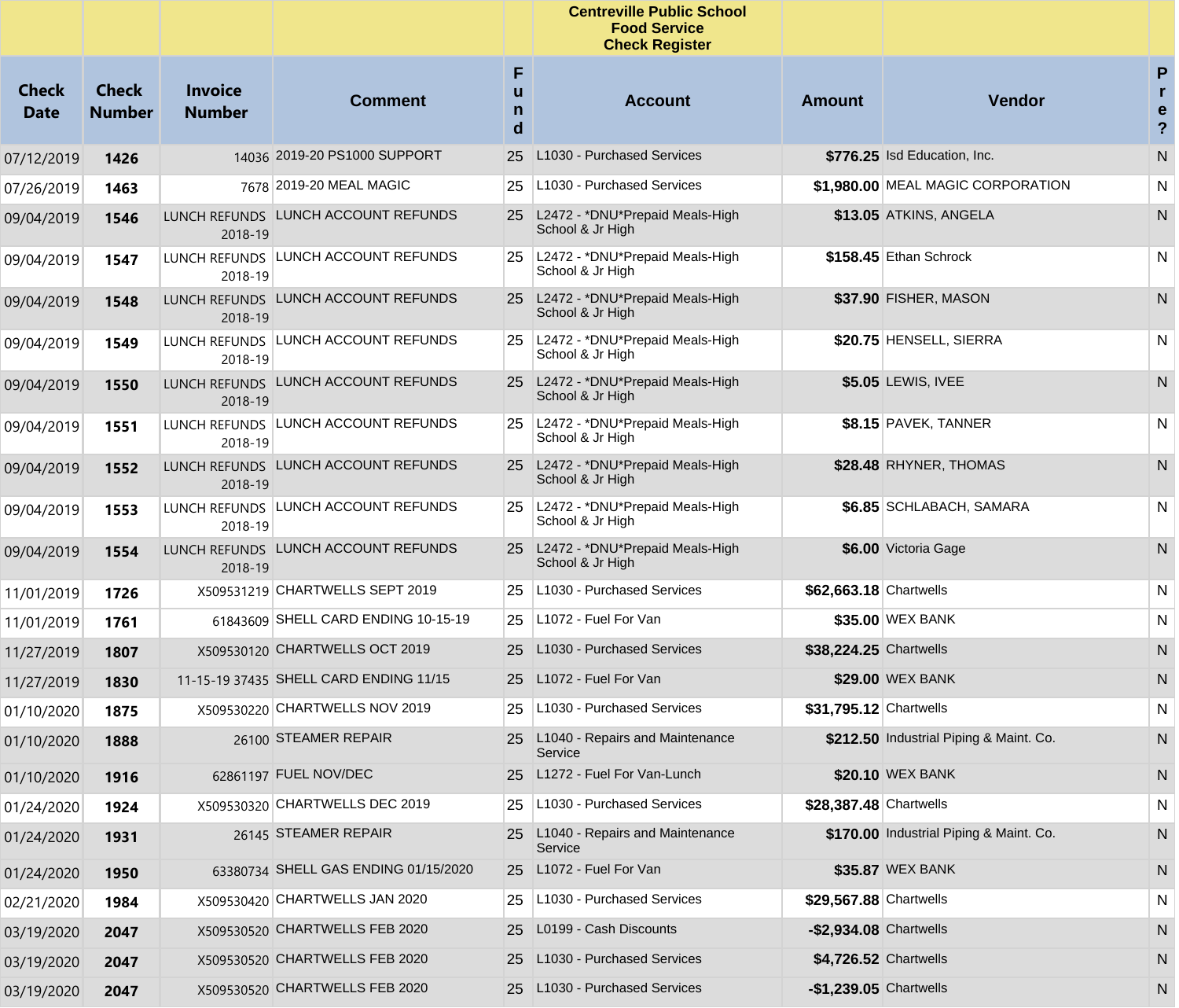|                             |                               |                                 |                                                                         |                  | <b>Centreville Public School</b><br><b>Food Service</b><br><b>Check Register</b> |                         |                                            |                                          |
|-----------------------------|-------------------------------|---------------------------------|-------------------------------------------------------------------------|------------------|----------------------------------------------------------------------------------|-------------------------|--------------------------------------------|------------------------------------------|
| <b>Check</b><br><b>Date</b> | <b>Check</b><br><b>Number</b> | <b>Invoice</b><br><b>Number</b> | <b>Comment</b>                                                          | F<br>u<br>n<br>d | <b>Account</b>                                                                   | <b>Amount</b>           | Vendor                                     | P<br>r<br>e<br>$\boldsymbol{\mathsf{?}}$ |
| 03/19/2020                  | 2047                          |                                 | X509530520 CHARTWELLS FEB 2020                                          | 25               | L1030 - Purchased Services                                                       | \$1,880.64 Chartwells   |                                            | ${\sf N}$                                |
| 03/19/2020                  | 2047                          |                                 | X509530520 CHARTWELLS FEB 2020                                          |                  | 25 L1050 - Food                                                                  | \$17,871.32 Chartwells  |                                            | N                                        |
| 03/19/2020                  | 2047                          |                                 | X509530520 CHARTWELLS FEB 2020                                          | 25 <sub>1</sub>  | L1053 - Supplies and Materials                                                   |                         | \$724.36 Chartwells                        | N                                        |
| 03/19/2020                  | 2084                          |                                 | 64415231 SHELL CARD ENDING 03-15-20                                     |                  | 25 L1272 - Fuel For Van-Lunch                                                    |                         | \$30.06 WEX BANK                           | N                                        |
| 04/16/2020                  | 10076                         |                                 | 04-14-20 100145 CHANGE FOR CASH BOX-PAY<br>LUNCH ACCOUNT BALANCES       | 25               | L0162 - Lunches-Elementary                                                       |                         | \$150.00 Centreville Public Schools - Cash | Υ                                        |
| 05/01/2020                  | 10077                         |                                 | ELE-CPS 04-20- FOOD SERVICE LICENSE<br>2021 RENEWALS 4-30-20 TO 4-30-21 |                  | 25 L1070 - Dues and Fees                                                         |                         | \$532.00 Branch-Hillsdale-St Joseph H D    | Y                                        |
| 05/01/2020                  | 2126                          |                                 | X509530620 CHARTWELLS MARCH 2020                                        | 25               | L0199 - Cash Discounts                                                           | $-$2,548.05$ Chartwells |                                            | $\mathsf{N}$                             |
| 05/01/2020                  | 2126                          |                                 | X509530620 CHARTWELLS MARCH 2020                                        | 25               | L1030 - Purchased Services                                                       | \$2,206.41 Chartwells   |                                            | $\mathsf{N}$                             |
| 05/01/2020                  | 2126                          |                                 | X509530620 CHARTWELLS MARCH 2020                                        | 25               | L1030 - Purchased Services                                                       | \$5,992.53 Chartwells   |                                            | N                                        |
| 05/01/2020                  | 2126                          |                                 | X509530620 CHARTWELLS MARCH 2020                                        | 25               | L1030 - Purchased Services                                                       | \$4,107.78 Chartwells   |                                            | N                                        |
| 05/01/2020                  | 2126                          |                                 | X509530620 CHARTWELLS MARCH 2020                                        | 25               | L1050 - Food                                                                     | \$36,483.22 Chartwells  |                                            | N                                        |
| 05/01/2020                  | 2126                          |                                 | X509530620 CHARTWELLS MARCH 2020                                        | 25               | L1053 - Supplies and Materials                                                   |                         | $$719.22$ Chartwells                       | $\mathsf{N}$                             |
| 05/14/2020                  | 2143                          |                                 | X509530720 CHARTWELLS EXPENSES APRIL<br>2020                            |                  | 25 L0199 - Cash Discounts                                                        | -\$6,160.31 Chartwells  |                                            | ${\sf N}$                                |
| 05/14/2020                  | 2143                          |                                 | X509530720 CHARTWELLS EXPENSES APRIL<br>2020                            |                  | 25 L1030 - Purchased Services                                                    | \$4,584.83 Chartwells   |                                            | ${\sf N}$                                |
| 05/14/2020                  | 2143                          |                                 | X509530720 CHARTWELLS EXPENSES APRIL<br>2020                            |                  | 25 L1030 - Purchased Services                                                    | \$3,734.32 Chartwells   |                                            | ${\sf N}$                                |
| 05/14/2020                  | 2143                          |                                 | X509530720 CHARTWELLS EXPENSES APRIL<br>2020                            |                  | 25 L1030 - Purchased Services                                                    | \$3,118.41 Chartwells   |                                            | N                                        |
| 05/14/2020                  | 2143                          |                                 | X509530720 CHARTWELLS EXPENSES APRIL<br>2020                            |                  | 25 L1050 - Food                                                                  | \$43,362.84 Chartwells  |                                            | N                                        |
| 05/14/2020                  | 2143                          |                                 | X509530720 CHARTWELLS EXPENSES APRIL<br>2020                            | 25               | L1053 - Supplies and Materials                                                   | \$1,349.24 Chartwells   |                                            | N                                        |
| 05/28/2020                  | 2174                          |                                 | 3601 KITCHEN EQUIPMENT HS                                               | 25               | L1040 - Repairs and Maintenance<br>Service                                       |                         | \$300.00 JERGENS PIPING CORP               | N                                        |
| 05/28/2020                  | 2174                          |                                 | 3683 KITCHEN EQUIPMENT DRAIN TUBE 25<br>НS                              |                  | L1040 - Repairs and Maintenance<br>Service                                       |                         | \$279.26 JERGENS PIPING CORP               | N                                        |
| 06/11/2020                  | 2196                          |                                 | X509530820 CHARTWELLS MAY 2020                                          | 25               | L0199 - Cash Discounts                                                           | -\$5,993.07 Chartwells  |                                            | N                                        |
| 06/11/2020                  | 2196                          |                                 | X509530820 CHARTWELLS MAY 2020                                          | 25               | L1030 - Purchased Services                                                       | \$5,497.06 Chartwells   |                                            | N                                        |
| 06/11/2020                  | 2196                          |                                 | X509530820 CHARTWELLS MAY 2020                                          | 25               | L1030 - Purchased Services                                                       | \$5.068.41 Chartwells   |                                            | N                                        |
| 06/11/2020                  | 2196                          |                                 | X509530820 CHARTWELLS MAY 2020                                          | 25               | L1030 - Purchased Services                                                       | \$3,681.87 Chartwells   |                                            | N                                        |
| 06/11/2020                  | 2196                          |                                 | X509530820 CHARTWELLS MAY 2020                                          | 25               | L1050 - Food                                                                     | \$87,048.53 Chartwells  |                                            | N                                        |
| 06/11/2020                  | 2196                          |                                 | X509530820 CHARTWELLS MAY 2020                                          |                  | 25 L1053 - Supplies and Materials                                                | \$3,190.63 Chartwells   |                                            | N                                        |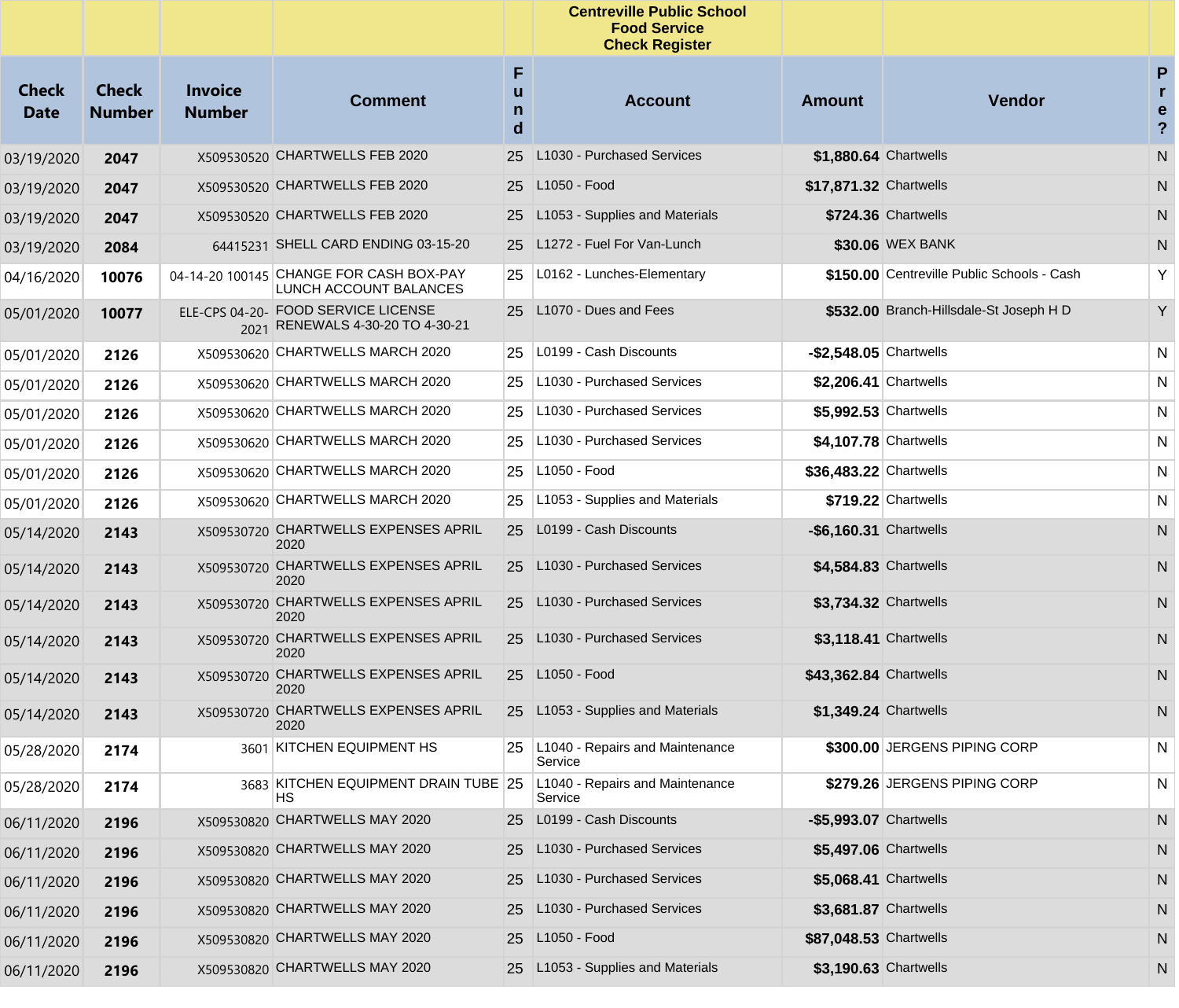|                             |                               |                                 |                     |             | <b>Centreville Public School</b><br><b>Food Service</b><br><b>Check Register</b> |        |                              |              |
|-----------------------------|-------------------------------|---------------------------------|---------------------|-------------|----------------------------------------------------------------------------------|--------|------------------------------|--------------|
| <b>Check</b><br><b>Date</b> | <b>Check</b><br><b>Number</b> | <b>Invoice</b><br><b>Number</b> | <b>Comment</b>      | u<br>n<br>d | <b>Account</b>                                                                   | Amount | <b>Vendor</b>                | P<br>e.      |
| 06/11/2020                  | 2202                          |                                 | 4119 STEAMER REPAIR | 25          | L1040 - Repairs and Maintenance<br>Service                                       |        | \$268.54 JERGENS PIPING CORP | <sup>N</sup> |
|                             |                               |                                 |                     |             | Total for Fund 25: \$412,214.75                                                  |        |                              |              |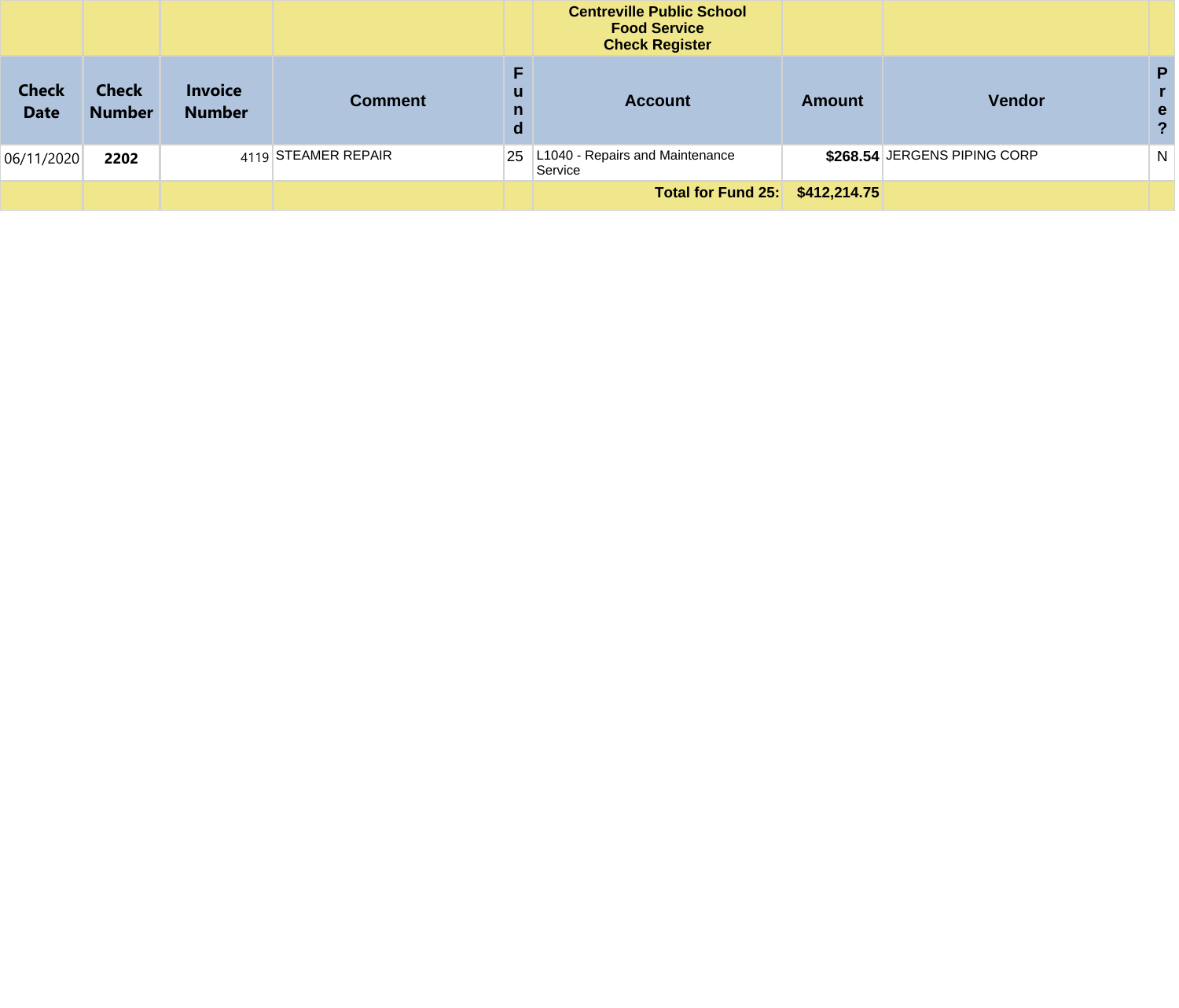|                             |                               |                                 |                                                |                  | <b>Centreville Public School</b><br><b>Debt Service</b><br><b>Check Register</b> |            |                                              |                                   |
|-----------------------------|-------------------------------|---------------------------------|------------------------------------------------|------------------|----------------------------------------------------------------------------------|------------|----------------------------------------------|-----------------------------------|
| <b>Check</b><br><b>Date</b> | <b>Check</b><br><b>Number</b> | <b>Invoice</b><br><b>Number</b> | <b>Comment</b>                                 | F<br>u<br>n<br>d | <b>Account</b>                                                                   | Amount     | <b>Vendor</b>                                | P<br>е<br>$\overline{\mathbf{?}}$ |
| 07/12/2019                  | 1442                          |                                 | BOR 07-03-19 TAXABLE VALUE CHANGES             | 35               | D1119 - Deliquent Taxes 2015                                                     |            | \$630.28 St. Joseph County Treasurer         | N                                 |
| 09/05/2019                  | 1581                          |                                 | 002 REFUND FOR CHECK ISSUED IN<br><b>ERROR</b> | 35               | D1119 - Deliquent Taxes 2015                                                     |            | \$1.361.08 SHERMAN TOWNSHIP                  | N                                 |
| 11/01/2019                  | 1733                          |                                 | 17533 SEMI-ANNUAL FEE                          | 35               | D1512 - Paying Agent Fees 2015                                                   |            | \$125.00 Huntington National Bank            | N                                 |
| 02/07/2020                  | 1954                          |                                 | BTMA3755 DISCLOSURE REPORT                     | 35               | D1512 - Paying Agent Fees 2015                                                   |            | \$500.00 Baker Tilly Municipal Advisors, LLC | N                                 |
| 02/07/2020                  | 1977                          |                                 | 01-31-20 37985 SHORT TERM BOND BILLING         | 35               | D1512 - Paying Agent Fees 2015                                                   |            | \$454.70 St. Joseph County Treasurer         | N                                 |
| 03/19/2020                  | 2057                          |                                 | 20598 BOND ADMIN FEE 04/01/2020-<br>03/31/2021 | 35               | D1512 - Paying Agent Fees 2015                                                   |            | \$500.00 Huntington National Bank            | N                                 |
| 04/16/2020                  | 2104                          |                                 | 21433 2014 SEMI ANNUAL ADMIN FEE               | 35               | D1512 - Paying Agent Fees 2015                                                   |            | \$125.00 Huntington National Bank            | N                                 |
| 05/14/2020                  | 2150                          |                                 | 22209 ANNUAL ADMIN FEE 6/1/20-5/31/20          | 35               | D1512 - Paying Agent Fees 2015                                                   |            | \$500.00 Huntington National Bank            | N                                 |
|                             |                               |                                 |                                                |                  | <b>Total for Fund 35:</b>                                                        | \$4,196.06 |                                              |                                   |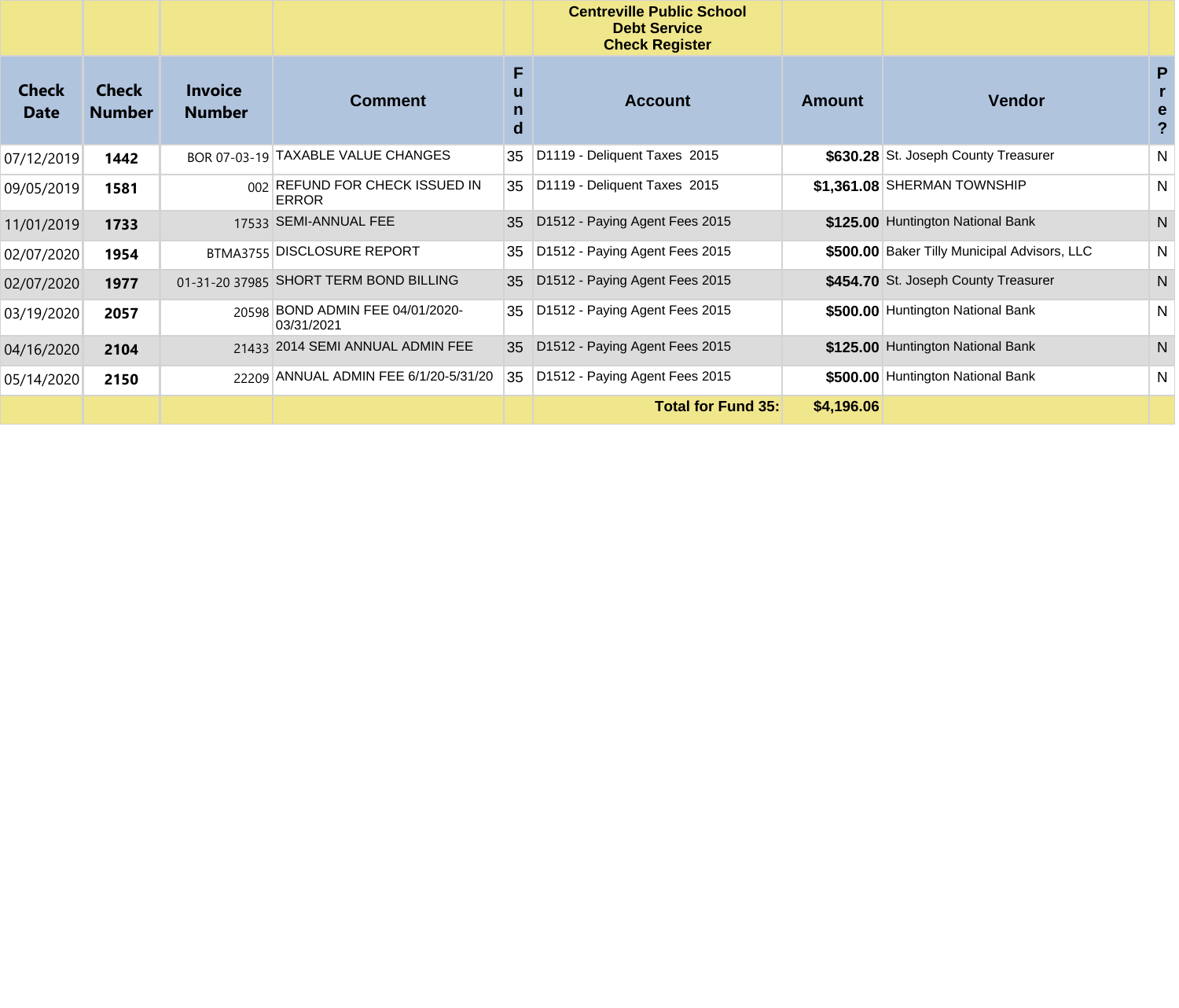|                             |                               |                                 |                                                   |                        | <b>Centreville Public School</b><br>2014 Bond Project<br><b>Check Register</b> |               |                                             |        |
|-----------------------------|-------------------------------|---------------------------------|---------------------------------------------------|------------------------|--------------------------------------------------------------------------------|---------------|---------------------------------------------|--------|
| <b>Check</b><br><b>Date</b> | <b>Check</b><br><b>Number</b> | <b>Invoice</b><br><b>Number</b> | <b>Comment</b>                                    | u<br>$\mathsf{n}$<br>d | <b>Account</b>                                                                 | <b>Amount</b> | <b>Vendor</b>                               | P<br>e |
| 10/04/2019                  | 1671                          |                                 | 2266 INSTALL DOOR SECURITY                        | 41                     | P1643 - 2013-Equipment-Technology                                              |               | \$26.292.97 Unified Security Solutions, LLC | N.     |
| 11/01/2019                  | 1757                          |                                 | 2326 CLASSROOM SUPPLIES                           | 41                     | P1643 - 2013-Equipment-Technology                                              |               | \$1,529.90 Unified Security Solutions, LLC  | N      |
| 01/24/2020                  | 1948                          |                                 | 2306 FINAL BILLING-DOOR SECURITY<br><b>SYSTEM</b> | 41                     | P1643 - 2013-Equipment-Technology                                              |               | \$3,000.00 Unified Security Solutions, LLC  | N      |
|                             |                               |                                 |                                                   |                        | <b>Total for Fund 41:</b>                                                      | \$30,822,87   |                                             |        |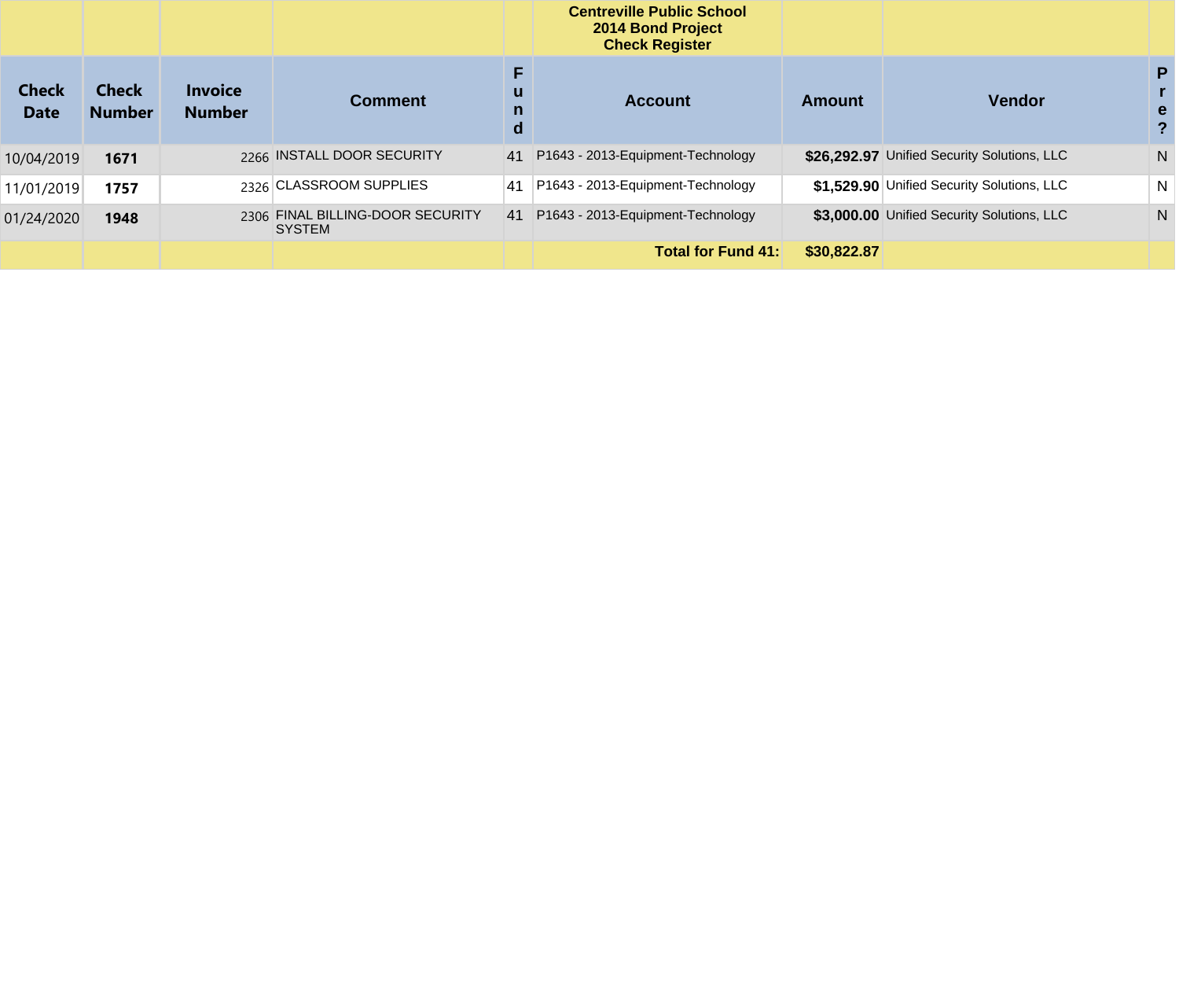|                             |                               |                                 |                                                   |        | <b>Centreville Public School</b><br><b>Capital Projects 2020 Bond</b><br><b>Check Register</b> |                    |                                  |              |
|-----------------------------|-------------------------------|---------------------------------|---------------------------------------------------|--------|------------------------------------------------------------------------------------------------|--------------------|----------------------------------|--------------|
| <b>Check</b><br><b>Date</b> | <b>Check</b><br><b>Number</b> | <b>Invoice</b><br><b>Number</b> | <b>Comment</b>                                    | F<br>d | <b>Account</b>                                                                                 | <b>Amount</b>      | <b>Vendor</b>                    | P<br>е       |
| 05/01/2020                  | 2141                          |                                 | 59358 PROJECT 16166.12 MILEAGE                    | 42     | 42626 - Arch & Eng Fees                                                                        |                    | \$90.60 TowerPinkster            | N            |
| 05/01/2020                  | 2141                          |                                 | 59356 PROJECT 16166.30 SCHEMATIC<br><b>DESIGN</b> | 42     | 42626 - Arch & Eng Fees                                                                        |                    | \$2,568.82 TowerPinkster         | N            |
| 05/01/2020                  | 2141                          |                                 | 59357 PROJECT 16166.40 SCHEMATIC<br><b>DESIGN</b> | 42     | $ 42626 -$ Arch & Eng Fees                                                                     |                    | \$5,206.08 TowerPinkster         | N            |
| 06/11/2020                  | 10082                         |                                 | 05-22-20 102552 BOND ISSUANCE COSTS               | 42     | 42125 - Bond Issuance Costs-Other                                                              |                    | \$1,000.00 State Of Michigan     | Y            |
| 06/11/2020                  | 2193                          |                                 | ADV0302740 AD FOR BOND SALE PHASE 3               | 42     | 42125 - Bond Issuance Costs-Other                                                              | \$1,535.00 Arizent |                                  | N            |
| 06/11/2020                  | 2210                          |                                 | 11390820 ANALYTICAL SERVICES                      | 42     | 42125 - Bond Issuance Costs-Other                                                              |                    | \$15,500.00 S&P Global Ratings   | $\mathsf{N}$ |
| 06/11/2020                  | 2216                          |                                 | 59568 ELEM SCHEMATIC DESIGN                       | 42     | 42626 - Arch & Eng Fees                                                                        |                    | \$2,568.82 TowerPinkster         | N            |
| 06/25/2020                  | 2227                          |                                 | 53587 PHASE 3 OFFICIAL STATEMENT                  | 42     | 42125 - Bond Issuance Costs-Other                                                              |                    | \$2.500.00 ImageMaster, LLC      | N            |
| 06/25/2020                  | 2238                          |                                 | 261981 PHASE 3 PREP                               | 42     | 42125 - Bond Issuance Costs-Other                                                              |                    | \$20,494.00 Thrun Law Firm, P.C. | N            |
|                             |                               |                                 |                                                   |        | <b>Total for Fund 42:</b>                                                                      | \$51,463.32        |                                  |              |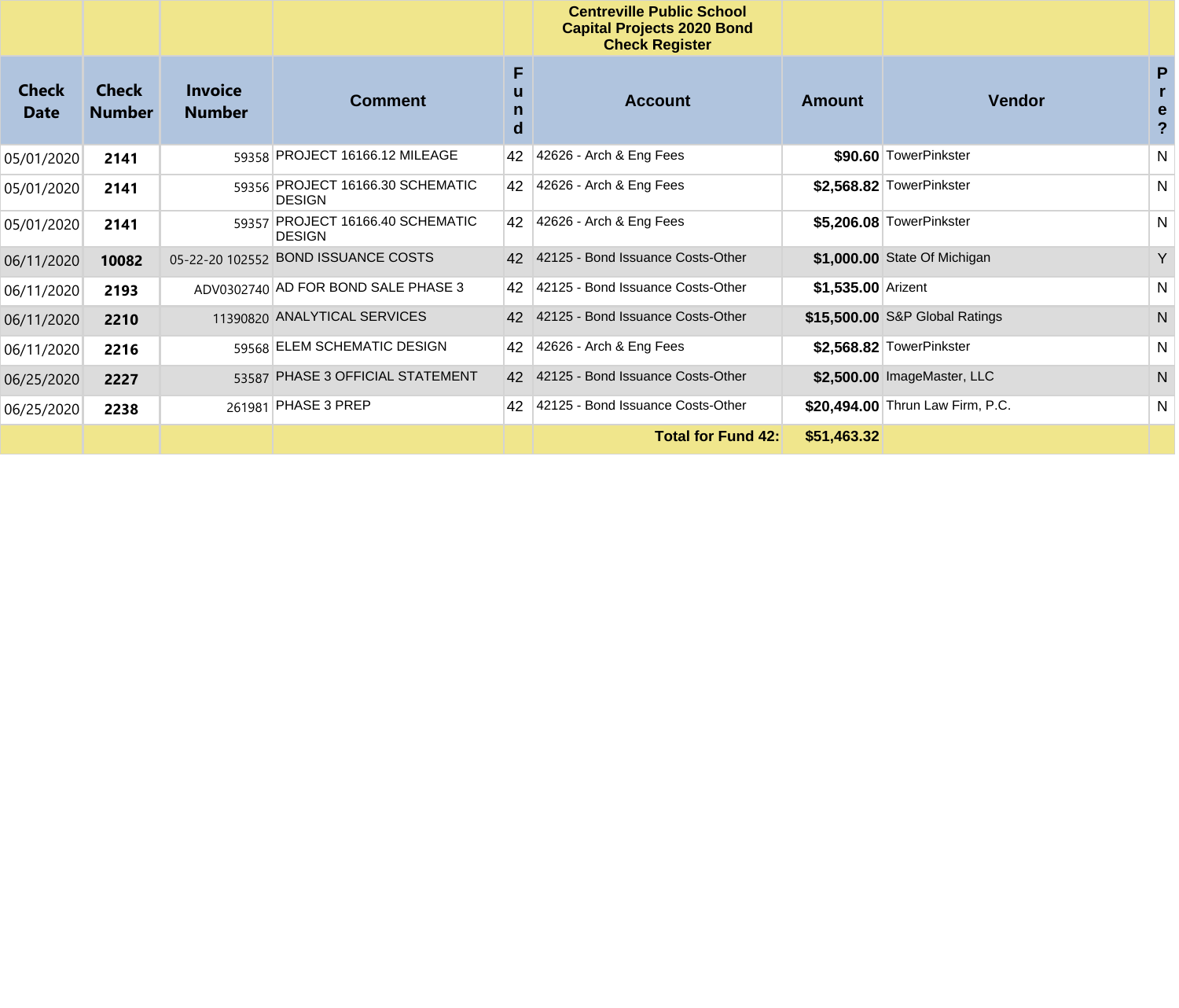|                             |                               |                                 |                                                                  |        | <b>Centreville Public School</b><br><b>Agency</b><br><b>Check Register</b> |               |                                        |                                         |
|-----------------------------|-------------------------------|---------------------------------|------------------------------------------------------------------|--------|----------------------------------------------------------------------------|---------------|----------------------------------------|-----------------------------------------|
| <b>Check</b><br><b>Date</b> | <b>Check</b><br><b>Number</b> | <b>Invoice</b><br><b>Number</b> | <b>Comment</b>                                                   | F<br>d | <b>Account</b>                                                             | <b>Amount</b> | Vendor                                 | P<br>r.<br>e<br>$\overline{\mathbf{?}}$ |
| 07/12/2019                  | 1436                          |                                 | IVC0188757 GRAINBANK STORAGE                                     | 61     | 61070 - Ffa                                                                |               | \$7.50 Co-Alliance LLP                 | N                                       |
| 07/12/2019                  | 1436                          |                                 | IVC0188490 PIG FEED/WORMER                                       | 61     | 61070 - Ffa                                                                |               | \$102.94 Co-Alliance LLP               | N                                       |
| 07/26/2019                  | 1457                          |                                 | 23233520 CORDS FOR GRADUATION                                    |        | 61 61919 - Class Of 2019                                                   |               | \$340.06 Jostens Inc                   | N.                                      |
| 07/26/2019                  | 1461                          | 102302                          | 06-06-19 DC REIMBURSEMENTS DC TRIP                               | 61     | 61385 - 8th Grade-Washington Dc Trip                                       |               | \$18.39 Marci Kohlhoff                 | N                                       |
| 07/26/2019                  | 1464                          |                                 | IVC0189188 PIG FEED/PINE SHAVINGS                                |        | 61 61070 - Ffa                                                             |               | \$117.88 Co-Alliance LLP               | N                                       |
| 07/26/2019                  | 1476                          |                                 | 79467 T-SHIRTS FOR COVERED BRIDGE<br><b>RUN</b>                  | 61     | 61830 - Cross Country Student Account                                      |               | \$606.00 T-Shirt Printing Plus, Inc.   | N                                       |
| 08/08/2019                  | 1492                          |                                 | 1G6X-7J7Q-TT9T MOUTH GUARDS                                      |        | 61 61816 - Flag/Rocket Football Program                                    |               | \$151.00 Amazon Capital Services       | N                                       |
| 08/08/2019                  | 1502                          | IVC0189694 PIG FEED             |                                                                  | 61     | 61070 - Ffa                                                                |               | \$95.67 Co-Alliance LLP                | N                                       |
| 08/08/2019                  | 1513                          |                                 | 79761 T-SHIRTS                                                   |        | 61 61154 - Freshman Mentoring                                              |               | \$122.00 T-Shirt Printing Plus, Inc.   | N                                       |
| 08/23/2019                  | 1517                          |                                 | 1V1R-XF7K-37J9 AGILITY LADDER/AIR PUMP                           |        | 61 61816 - Flag/Rocket Football Program                                    |               | \$18.05 Amazon Capital Services        | N                                       |
| 08/23/2019                  | 1517                          | GH3R                            | 13NQ-PM9M- FOOTBALLS/FIRST AID KITS                              |        | 61 61816 - Flag/Rocket Football Program                                    |               | \$82.34 Amazon Capital Services        | N                                       |
| 08/23/2019                  | 1520                          | 2019                            | ATHLETICS FALL START UP CASH                                     | 61.    | 61001 - Athletic Boosters                                                  |               | \$600.00 CENTREVILLE PUBLIC SCHOOLS    | N                                       |
| 08/23/2019                  | 1529                          | IVC0190362 PIG FEED             |                                                                  | 61     | 61070 - Ffa                                                                |               | \$120.35 Co-Alliance LLP               | N                                       |
| 08/23/2019                  | 1529                          |                                 | IVC0189842 GRAINBANK STORAGE                                     | 61     | 61070 - Ffa                                                                |               | \$7.35 Co-Alliance LLP                 | N                                       |
| 08/23/2019                  | 1529                          |                                 | IVC0188804 LAMB FEED                                             | 61     | 61070 - Ffa                                                                |               | \$95.29 Co-Alliance LLP                | N                                       |
| 08/23/2019                  | 1540                          |                                 | 12011 HENNINGSEN PLAQUE                                          | 61     | 61070 - Ffa                                                                |               | \$74.20 STURGIS TROPHY HOUSE           | N                                       |
| 08/23/2019                  | 1542                          |                                 | 80037 FOOTBALL EQUIPMENT AND T-<br><b>SHIRTS</b>                 | 61.    | 61819 - Fundraising - Misc.                                                |               | \$80.00 T-Shirt Printing Plus, Inc.    | N.                                      |
| 08/23/2019                  | 1542                          |                                 | 79609 FOOTBALL JERSEYS                                           |        | 61 61820 - Football Student Account                                        |               | \$1,272.00 T-Shirt Printing Plus, Inc. | N.                                      |
| 08/23/2019                  | 1543                          |                                 | 88772702 MILLER SCHOLARSHIP JACOB MILLER                         |        | 61 61120 - National Honor Society                                          |               | \$200.00 University Of Michigan        | N.                                      |
| 09/05/2019                  | 1557                          |                                 | 1J1V-F61M-V11N LESS CREDIT OF \$212.44 FOR ICE<br><b>MACHINE</b> | l61.   | 61001 - Athletic Boosters                                                  |               | \$2,167.86 Amazon Capital Services     | N                                       |
| 09/05/2019                  | 1566                          |                                 | 95786 CONCESSION SNACKS                                          |        | 61 61001 - Athletic Boosters                                               |               | \$858.94 Klosterman Distributing       | N                                       |
| 09/05/2019                  | 1568                          |                                 | $102$ T-SHIRTS                                                   | 61     | 61816 - Flag/Rocket Football Program                                       |               | \$1,671.50 LAKE LIFE DESIGNS           | N                                       |
| 09/05/2019                  | 1574                          | IVC0190616 BARLEY               |                                                                  | 61     | 61070 - Ffa                                                                |               | \$15.02 Co-Alliance LLP                | N                                       |
| 09/05/2019                  | 1575                          |                                 | 65091206 BEVERAGES                                               | 61     | 61001 - Athletic Boosters                                                  |               | \$807.50 Pepsi-Cola                    | N                                       |
| 09/05/2019                  | 1576                          |                                 | 6971939 SUPPLIES                                                 | 61     | 61660 - Elementary Student Council                                         |               | \$42.42 Really Good Stuff              | N                                       |
| 09/05/2019                  | 1577                          | 951010992 PANTS                 |                                                                  | 61     | 61816 - Flag/Rocket Football Program                                       |               | \$153.35 Riddell All American          | N                                       |
| 09/05/2019                  | 1577                          |                                 | 951004688 SHOULDER PADS                                          | 61.    | 61816 - Flag/Rocket Football Program                                       |               | \$252.45 Riddell All American          | N,                                      |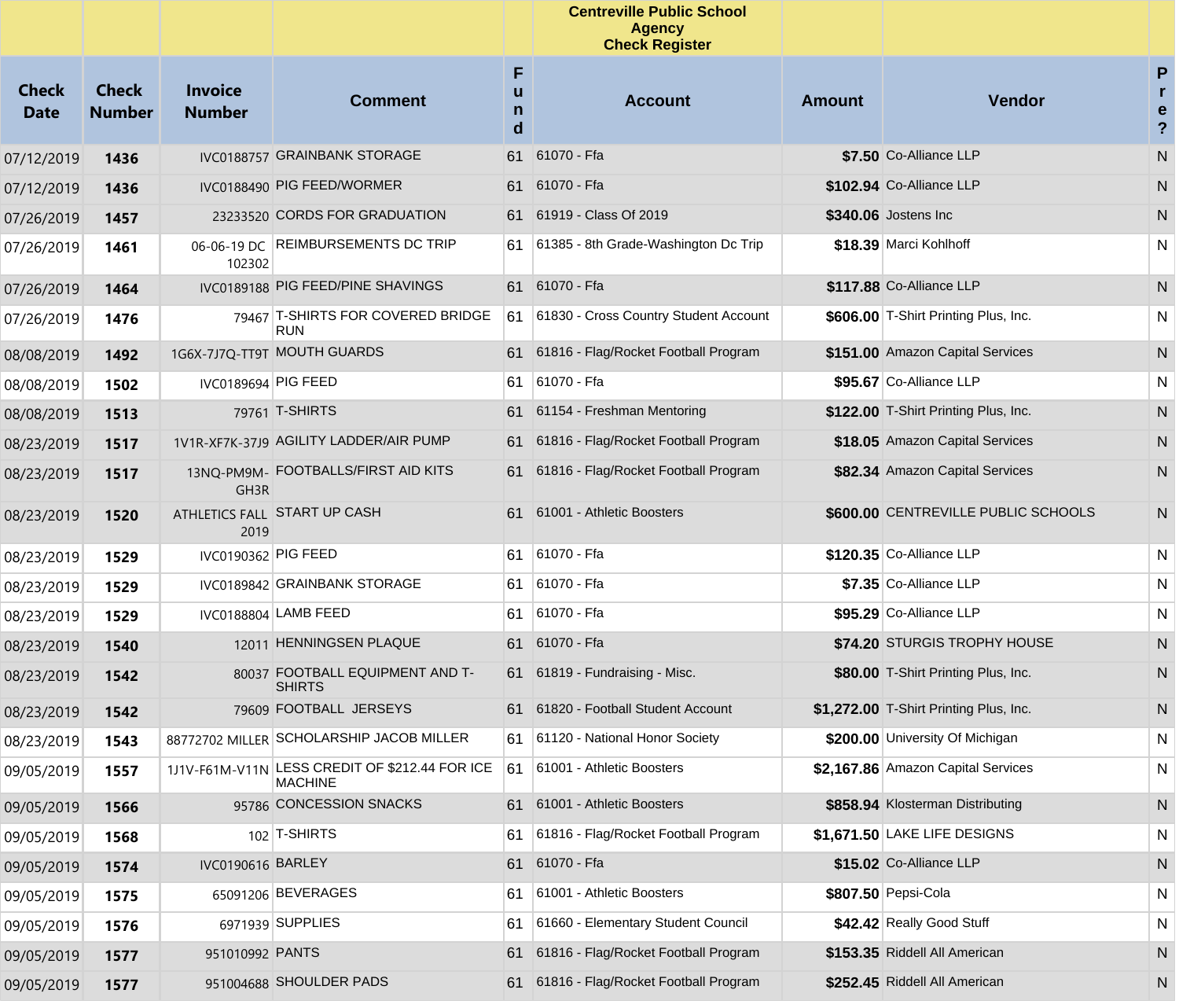|                             |                               |                                 |                                                    |                  | <b>Centreville Public School</b><br><b>Agency</b><br><b>Check Register</b>  |               |                                               |                                     |
|-----------------------------|-------------------------------|---------------------------------|----------------------------------------------------|------------------|-----------------------------------------------------------------------------|---------------|-----------------------------------------------|-------------------------------------|
| <b>Check</b><br><b>Date</b> | <b>Check</b><br><b>Number</b> | <b>Invoice</b><br><b>Number</b> | <b>Comment</b>                                     | F<br>u<br>n<br>d | <b>Account</b>                                                              | Amount        | <b>Vendor</b>                                 | P<br>r<br>e<br>$\ddot{\phantom{0}}$ |
| 09/05/2019                  | 1587                          |                                 | 2 MUMS                                             | 61               | 61070 - Ffa                                                                 |               | \$1,535.00 The Pumpkin Post                   | N                                   |
| 09/05/2019                  | 1590                          |                                 | 80149 DECALS                                       | 61               | 61850 - Girls Track Student Account                                         |               | \$12.00 T-Shirt Printing Plus, Inc.           | N                                   |
| 09/13/2019                  | 10031                         |                                 | MYLEN REFUND ROCKET FOOTBALL REFUND                | 61               | 61816 - Flag/Rocket Football Program                                        |               | \$60.00 Denise Bohm                           | Y                                   |
| 09/13/2019                  | 10033                         |                                 |                                                    | 61               | 61816 - Flag/Rocket Football Program                                        |               | \$50.00 Eric Frohreip                         | Υ                                   |
| 09/19/2019                  | 10038                         |                                 | 09-14-19 102805 OFFICIAL 9-14-19                   | 61               | 61816 - Flag/Rocket Football Program                                        |               | \$90.00 Jason Juhas                           | Y                                   |
| 09/19/2019                  | 10039                         |                                 | 09-14-19 103818 OFFICIAL 9-14-19                   | 61               | 61816 - Flag/Rocket Football Program                                        |               | \$90.00 MORRIS, GARETT                        | Υ                                   |
| 09/19/2019                  | 1594                          | 9RWD                            | 166C-3NLD- BLUETOOTH SPEAKER SETS                  | 61               | 61820 - Football Student Account                                            |               | \$249.25 Amazon Capital Services              | N                                   |
| 09/19/2019                  | 1598                          |                                 | 1124861 FLAT TIRE REPAIR                           | 61               | 61070 - Ffa                                                                 |               | \$18.00 Boland's Best One-Tire Sturgis        | N                                   |
| 09/19/2019                  | 1607                          |                                 | INV00630152 HUDL 2019-20                           | 61               | 61835 - Volleyball Student Account                                          | \$684.00 Hudl |                                               | N                                   |
| 09/19/2019                  | 1607                          |                                 | INV00630152 HUDL 2019-20                           | 61               | 61875 - Athletic General Fund                                               | \$16.00 Hudl  |                                               | N                                   |
| 09/19/2019                  | 1610                          | 103217                          | TICKET DEPOSIT GROWLERS TICKET DEPOSIT             | 61               | 61630 - Elementary Fifth/Sixth Gr.<br>Incentives                            |               | \$75.00 Kalamazoo Growlers                    | N                                   |
| 09/19/2019                  | 1612                          | GIFT REIM 103155 MEMORIAL GIFT  |                                                    | 61               | 61914 - Class Of 2014                                                       |               | \$50.00 Kimberlyn Hershberger                 | N                                   |
| 09/19/2019                  | 1613                          |                                 | 96178 POPCORN                                      | 61               | 61691 - Pac-Restricted Account                                              |               | \$371.25 Klosterman Distributing              | N                                   |
| 09/19/2019                  | 1617                          |                                 | IVC0190731 GRAINBANK STORAGE CHARGE                | 61.              | 61070 - Ffa                                                                 |               | \$7.35 Co-Alliance LLP                        | N                                   |
| 09/19/2019                  | 1621                          |                                 | 951019050 HELMET DECALS                            | 61               | 61816 - Flag/Rocket Football Program                                        |               | \$101.30 Riddell All American                 | N                                   |
| 09/19/2019                  | 1625                          | 00070901 PANTS                  |                                                    | 61               | 61816 - Flag/Rocket Football Program                                        |               | \$94.00 Sportsarama                           | N                                   |
| 09/19/2019                  | 1629                          | 02-29-2020<br>102887            | <b>RAFFLE LICENSE</b>                              | 61               | 61850 - Girls Track Student Account                                         |               | \$50.00 State Of Michigan - Charitable Gaming | N                                   |
| 09/19/2019                  | 1635                          |                                 | 80580 T-SHIRTS                                     | 61               | 61830 - Cross Country Student Account                                       |               | \$96.00 T-Shirt Printing Plus, Inc.           | N                                   |
| 09/19/2019                  | 1635                          |                                 | $ T$ 'S                                            |                  | 80582 T-SHIRTS/HOODIES/LONG-SLEEVE 61 61830 - Cross Country Student Account |               | \$1,101.00 T-Shirt Printing Plus, Inc.        | N                                   |
| 09/19/2019                  | 1638                          | 0-13659-0 DEP DEPOSIT           |                                                    | 61               | 61030 - High School Yearbook                                                |               | \$4,550.00 Walsworth Publishing Company       | ${\sf N}$                           |
| 09/19/2019                  | 1640                          |                                 | 50039 DIPPIN' DOTS                                 | 61               | 61001 - Athletic Boosters                                                   |               | \$234.00 West Michigan Baseball Franchising   | N                                   |
| 10/04/2019                  | 10040                         |                                 | 02184 3 GAL.                                       | 61               | 61070 - Ffa                                                                 |               | \$255.00 Nutrien Ag Solutions                 | Y                                   |
| 10/04/2019                  | 10040                         |                                 | 02191 CHEMICALS FOR SPRAYING                       | 61               | 61070 - Ffa                                                                 |               | \$517.28 Nutrien Ag Solutions                 | Υ                                   |
| 10/04/2019                  | 10040                         |                                 | 02192 CHEMICALS FOR SPRAYING                       | 61               | 61070 - Ffa                                                                 |               | \$71.21 Nutrien Ag Solutions                  | Y                                   |
| 10/04/2019                  | 10040                         |                                 | 02190 CHEMICALS FOR SPRAYING                       | 61               | 61070 - Ffa                                                                 |               | \$456.02 Nutrien Ag Solutions                 | Υ                                   |
| 10/04/2019                  | 10041                         |                                 | 09-28-19 108805 NO SHOW TO OFFICIATE ON<br>9/28/19 | 61               | 61816 - Flag/Rocket Football Program                                        |               | $-$ \$90.00 Jason Juhas                       | Y                                   |
| 10/04/2019                  | 10041                         | 09-28-19 102805                 |                                                    | 61               | 61816 - Flag/Rocket Football Program                                        |               | \$90.00 Jason Juhas                           | Y                                   |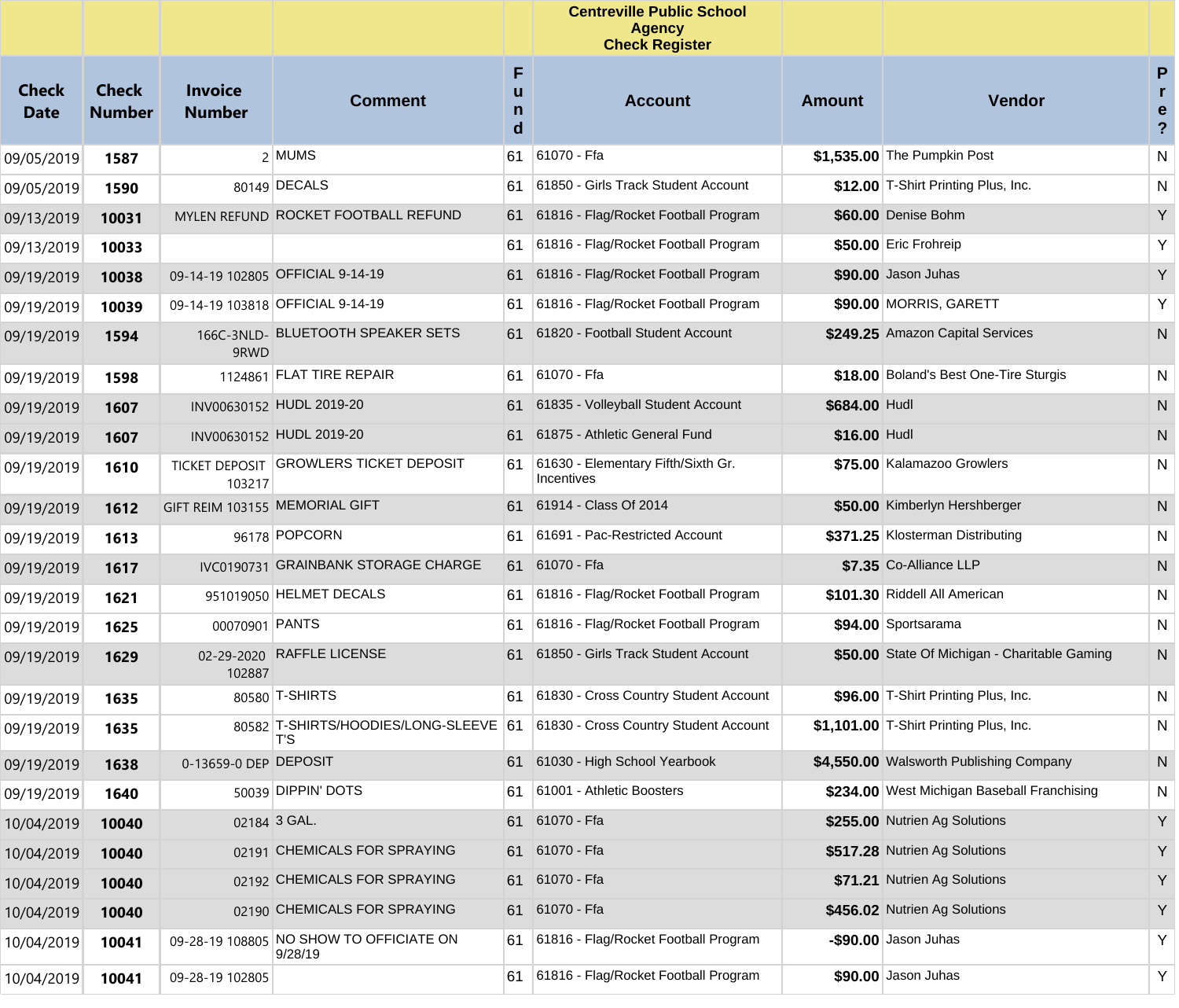|                             |                               |                                 |                                                                                          |                  | <b>Centreville Public School</b><br><b>Agency</b><br><b>Check Register</b> |                       |                                            |                                 |
|-----------------------------|-------------------------------|---------------------------------|------------------------------------------------------------------------------------------|------------------|----------------------------------------------------------------------------|-----------------------|--------------------------------------------|---------------------------------|
| <b>Check</b><br><b>Date</b> | <b>Check</b><br><b>Number</b> | <b>Invoice</b><br><b>Number</b> | <b>Comment</b>                                                                           | F<br>u<br>n<br>d | <b>Account</b>                                                             | Amount                | <b>Vendor</b>                              | P<br>r<br>e<br>$\boldsymbol{?}$ |
| 10/04/2019                  | 10042                         | 09-28-19 103821                 |                                                                                          | 61               | 61816 - Flag/Rocket Football Program                                       |                       | \$90.00 MCCULLEY, JACK                     | Y                               |
| 10/04/2019                  | 1642                          | 1RM3                            | 1V71-HDWX- COLD PACKS                                                                    | 61               | 61816 - Flag/Rocket Football Program                                       |                       | \$18.49 Amazon Capital Services            | N                               |
| 10/04/2019                  | 1659                          |                                 | 273262 SPRAY PAINT/KEYS                                                                  | 61               | 61070 - Ffa                                                                |                       | \$12.86 Alpha Building Center - Nottawa    | N                               |
| 10/04/2019                  | 1659                          |                                 | 276860 HARDWARE                                                                          | 61               | 61070 - Ffa                                                                |                       | \$4.39 Alpha Building Center - Nottawa     | N                               |
| 10/04/2019                  | 1659                          |                                 | 276876 HARDWARE                                                                          | 61               | 61070 - Ffa                                                                |                       | \$1.78 Alpha Building Center - Nottawa     | N                               |
| 10/04/2019                  | 1659                          |                                 | 277116 CLOSET ROD                                                                        | 61               | 61070 - Ffa                                                                |                       | \$30.28 Alpha Building Center - Nottawa    | N                               |
| 10/04/2019                  | 1659                          |                                 | 278605 HARDWARE                                                                          | 61               | 61070 - Ffa                                                                |                       | \$4.51 Alpha Building Center - Nottawa     | N                               |
| 10/04/2019                  | 1659                          |                                 | 280469 FLAG MARKERS                                                                      | 61               | 61070 - Ffa                                                                |                       | \$10.30 Alpha Building Center - Nottawa    | N                               |
| 10/04/2019                  | 1659                          |                                 | 282916 HARDWARE                                                                          | 61               | 61070 - Ffa                                                                |                       | \$8.73 Alpha Building Center - Nottawa     | N                               |
| 10/04/2019                  | 1659                          |                                 | 284932 HARDWARE                                                                          | 61               | 61070 - Ffa                                                                |                       | \$22.79 Alpha Building Center - Nottawa    | N                               |
| 10/04/2019                  | 1659                          |                                 | 289049 HARDWARE                                                                          | 61               | 61070 - Ffa                                                                |                       | \$12.29 Alpha Building Center - Nottawa    | N                               |
| 10/04/2019                  | 1670                          |                                 | 80830 FOOTBALL JACKETS                                                                   | 61               | 61819 - Fundraising - Misc.                                                |                       | \$466.00 T-Shirt Printing Plus, Inc.       | N                               |
| 10/04/2019                  | 1670                          |                                 | 81029 FOOTBALL LOGO JACKET                                                               | 61               | 61819 - Fundraising - Misc.                                                |                       | \$58.50 T-Shirt Printing Plus, Inc.        | N                               |
| 10/04/2019                  | 1677                          |                                 | 49025 DIPPIN' DOTS                                                                       | 61               | 61001 - Athletic Boosters                                                  |                       | \$25.00 West Michigan Baseball Franchising | N                               |
| 10/18/2019                  | 10045                         |                                 | 10-05-19 103823 OFFICIAL 10-05-19                                                        | 61               | 61816 - Flag/Rocket Football Program                                       |                       | \$90.00 HIGGINS, DANA                      | Y                               |
| 10/18/2019                  | 10046                         |                                 | 10-05-19 103822 OFFICIAL 10-5-19                                                         | 61               | 61816 - Flag/Rocket Football Program                                       |                       | \$90.00 CLARK, JACKI                       | Y                               |
| 10/18/2019                  | 10047                         |                                 | 100 DJ FOR HOMECOMING DANCE<br>9/27/19                                                   | 61               | 61922 - Class Of 2022                                                      |                       | \$150.00 Shears DJ                         | Υ                               |
| 10/18/2019                  | 10048                         | 56                              | 66208203,443600 CONCESSION BEVERAGES                                                     | 61               | 61001 - Athletic Boosters                                                  | \$1,263.12 Pepsi-Cola |                                            | Y                               |
| 10/18/2019                  | 10049                         |                                 | BOOK FAIR 10049 START UP MONEY                                                           | 61               | 61640 - Elementary Library                                                 |                       | \$100.00 Centreville Public Schools - Cash | Y                               |
| 10/18/2019                  | 1687                          |                                 | 09-20-19 103827 REIMBURSE FOR FLOAT BUILDING 61 61920 - Class Of 2020<br><b>SUPPLIES</b> |                  |                                                                            |                       | \$138.49 DELEO, COOPER                     | N                               |
| 10/18/2019                  | 1689                          |                                 | 39733 LAND LAB FERTILIZER                                                                |                  | 61 61070 - Ffa                                                             |                       | \$20.47 EDD'S SUPPLIES, INC.               | N                               |
| 10/18/2019                  | 1693                          |                                 | 4272 K-WINGS EDUCATION DAY                                                               |                  | 61 61700 - Elementary Field Trips                                          |                       | \$648.00 Kalamazoo Wings                   | N                               |
| 10/18/2019                  | 1695                          |                                 | 97842 CONCESSION SNACKS                                                                  | 61               | 61001 - Athletic Boosters                                                  |                       | \$542.62 Klosterman Distributing           | N                               |
| 10/18/2019                  | 1700                          | 10-07-19 100026 SHIRT REFUND    |                                                                                          | 61               | 61183 - Project Prom                                                       |                       | \$10.00 Mary Webb                          | N                               |
| 10/18/2019                  | 1702                          |                                 | IVC0190804 SHOW PIG FINISHER                                                             | 61               | 61070 - Ffa                                                                |                       | \$94.64 Co-Alliance LLP                    | N                               |
| 10/18/2019                  | 1702                          |                                 | IVC0191013 SWINE FINISHER/LAYER MASH                                                     |                  | 61 61070 - Ffa                                                             |                       | \$73.22 Co-Alliance LLP                    | N                               |
| 10/18/2019                  | 1702                          |                                 | IVC0191094 BROILER STARTER                                                               | 61               | 61070 - Ffa                                                                |                       | \$46.29 Co-Alliance LLP                    | N                               |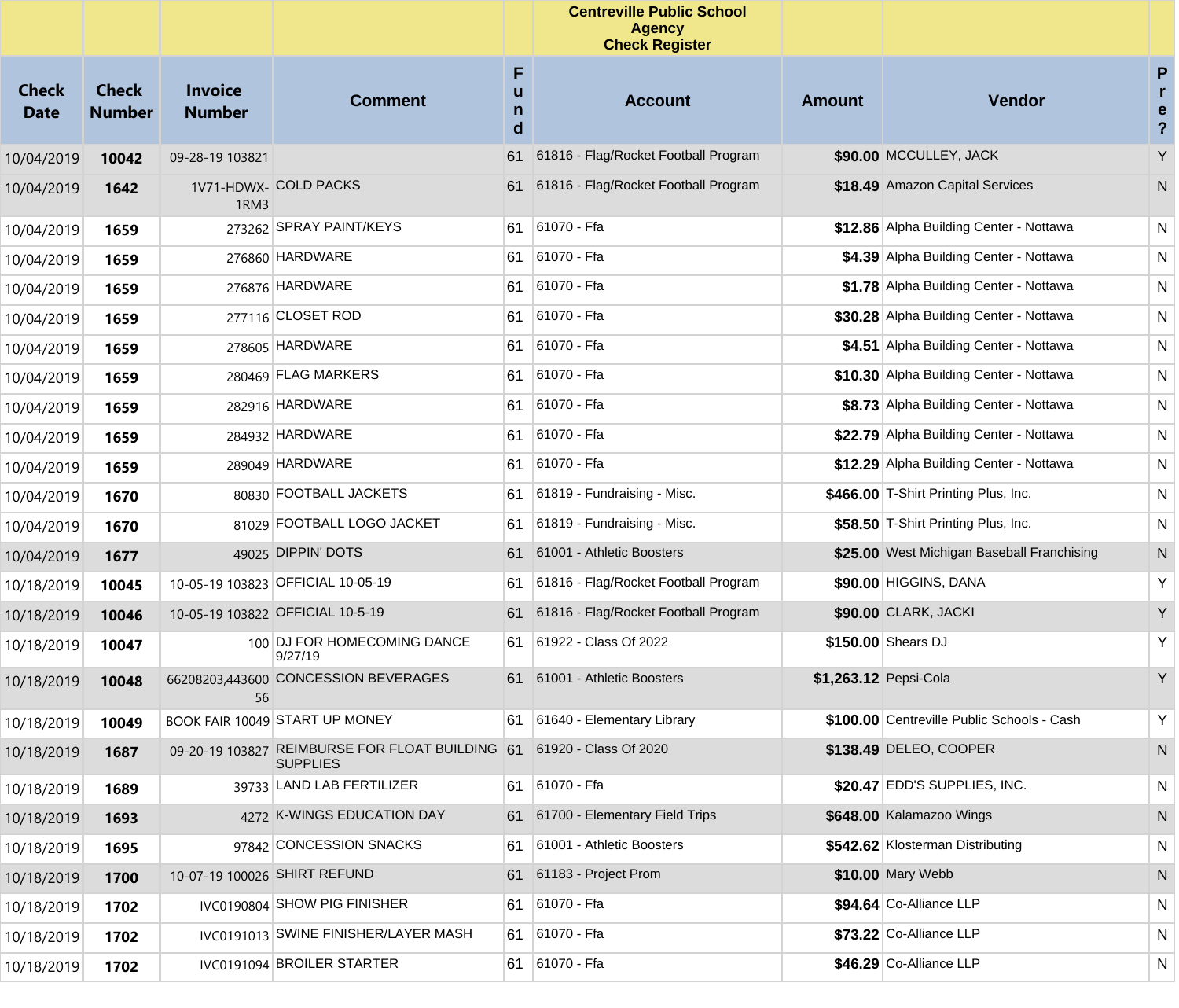|                             |                               |                                 |                                                           |                  | <b>Centreville Public School</b><br><b>Agency</b><br><b>Check Register</b> |               |                                         |                                                   |
|-----------------------------|-------------------------------|---------------------------------|-----------------------------------------------------------|------------------|----------------------------------------------------------------------------|---------------|-----------------------------------------|---------------------------------------------------|
| <b>Check</b><br><b>Date</b> | <b>Check</b><br><b>Number</b> | <b>Invoice</b><br><b>Number</b> | <b>Comment</b>                                            | F<br>u<br>n<br>d | <b>Account</b>                                                             | <b>Amount</b> | Vendor                                  | P<br>$\mathbf{r}$<br>e<br>$\overline{\mathbf{?}}$ |
| 10/18/2019                  | 1702                          |                                 | IVC0191147 GRAINBANK STORAGE                              | 61               | 61070 - Ffa                                                                |               | \$7.35 Co-Alliance LLP                  | N                                                 |
| 10/18/2019                  | 1705                          |                                 | 40579805 SUPPLIES                                         | 61               | 61070 - Ffa                                                                |               | \$285.66 Nutrien Ag Solutions           | N                                                 |
| 10/18/2019                  | 1706                          |                                 | 51431457 BEVERAGES                                        | 61               | 61001 - Athletic Boosters                                                  |               | \$421.26 Pepsi-Cola                     | N                                                 |
| 10/18/2019                  | 1706                          |                                 | 64833006 BEVERAGES                                        | 61               | 61001 - Athletic Boosters                                                  |               | \$408.27 Pepsi-Cola                     | N                                                 |
| 10/18/2019                  | 1711                          |                                 | 1081 POINSETTIAS                                          | 61               | 61070 - Ffa                                                                |               | \$1,165.00 SIMPSON'S GREENHOUSE         | N                                                 |
| 10/18/2019                  | 1715                          |                                 | 12141 HOMECOMING CROWN/PLAQUE                             | 61               | 61160 - High School Student Council                                        |               | \$46.95 STURGIS TROPHY HOUSE            | N                                                 |
| 10/18/2019                  | 1717                          |                                 | 81178 AFTER PROM T-SHIRTS                                 | 61               | 61183 - Project Prom                                                       |               | \$789.00 T-Shirt Printing Plus, Inc.    | N                                                 |
| 10/18/2019                  | 1717                          |                                 | 81312 LOGO JACKETS                                        | 61               | 61830 - Cross Country Student Account                                      |               | \$1,105.00 T-Shirt Printing Plus, Inc.  | N                                                 |
| 10/18/2019                  | 1719                          |                                 | 1338812 DEPOSIT JOB 9136590                               | 61               | 61030 - High School Yearbook                                               |               | \$5,606.70 Walsworth Publishing Company | N                                                 |
| 10/18/2019                  | 1721                          | 09-25-19 103698 T-SHIRTS        |                                                           | 61               | 61866 - Jr. Pro Cheer                                                      |               | \$336.00 Wolf Graphics                  | N                                                 |
| 11/01/2019                  | 10051                         |                                 | 10-09-19 71770 CONCRETE FOR EL PLAYGROUND                 | 61               | 61691 - Pac-Restricted Account                                             |               | \$1,400.00 Craig Brueck                 | Υ                                                 |
| 11/01/2019                  | 10052                         |                                 | 10-25-19 103182 FIELD TRIP 10-25-19                       | 61.              | 61630 - Elementary Fifth/Sixth Gr.<br>Incentives                           |               | \$798.00 Amazing Acres                  | Y                                                 |
| 11/01/2019                  | 1738                          | 98511                           | <b>CONCESSION SNACKS</b>                                  | 61               | 61001 - Athletic Boosters                                                  |               | \$517.18 Klosterman Distributing        | N                                                 |
| 11/01/2019                  | 1738                          |                                 | 96495 CONCESSION SNACKS                                   | 61               | 61001 - Athletic Boosters                                                  |               | \$1,093.62 Klosterman Distributing      | N                                                 |
| 11/01/2019                  | 1738                          |                                 | 97279 CONCESSION SNACKS                                   | 61               | 61001 - Athletic Boosters                                                  |               | \$542.68 Klosterman Distributing        | N                                                 |
| 11/01/2019                  | 1745                          |                                 | 7971529 CROSS COUNTRY AD                                  | 61               | 61001 - Athletic Boosters                                                  |               | \$150.00 Royal Publishing               | N                                                 |
| 11/01/2019                  | 1750                          |                                 | 50756 PRINTED RAFFLE TICKETS                              | 61               | 61850 - Girls Track Student Account                                        |               | \$40.91 Superior Receipt Co.            | N                                                 |
| 11/01/2019                  | 1751                          |                                 | 2280 HOMECOMING FLOWERS                                   | 61               | 61660 - Elementary Student Council                                         |               | \$30.50 Tedrow's Greenhouse & Florist   | N                                                 |
| 11/01/2019                  | 1754                          | 208131                          | <b>BROILER CONTEST</b>                                    |                  | 61 61070 - Ffa                                                             |               | \$97.50 Townline Poultry Farm Inc.      | N                                                 |
| 11/01/2019                  | 1756                          |                                 | 81574 STADIUM CHAIRS                                      | 61               | 61001 - Athletic Boosters                                                  |               | \$768.00 T-Shirt Printing Plus, Inc.    | N                                                 |
| 11/01/2019                  | 1756                          |                                 | 81467 BASKETBALLS                                         | 61               | 61811 - Jr Pro Boys Basketball                                             |               | \$249.00 T-Shirt Printing Plus, Inc.    | N                                                 |
| 11/01/2019                  | 1756                          |                                 | 81467 BASKETBALLS                                         | 61               | 61812 - Girls Jr Pro Basketball                                            |               | \$249.00 T-Shirt Printing Plus, Inc.    | N                                                 |
| 11/15/2019                  | 1765                          | <b>KKVM</b>                     | 1QH3-JWQF- EQUIPMENT                                      | 61               | 61811 - Jr Pro Boys Basketball                                             |               | \$250.47 Amazon Capital Services        | N                                                 |
| 11/15/2019                  | 1765                          | KKVM                            | 1QH3-JWQF- EQUIPMENT                                      | 61               | 61812 - Girls Jr Pro Basketball                                            |               | \$250.47 Amazon Capital Services        | N                                                 |
| 11/15/2019                  | 1765                          |                                 | 177P-VN41-JVYN KIDS BASKETBALL HOOPS                      | 61               | 61812 - Girls Jr Pro Basketball                                            |               | \$96.98 Amazon Capital Services         | N                                                 |
| 11/15/2019                  | 1769                          |                                 | 5021644967 UNIFORMS                                       | 61               | 61845 - Boys Track Student Account                                         |               | \$1,692.00 Champion Teamwear            | N                                                 |
| 11/15/2019                  | 1775                          |                                 | 11-04-19 100351 REIMBURSEMENT FOR<br>SELECTION SHOW PARTY | 61               | 61819 - Fundraising - Misc.                                                |               | \$934.93 Deleo, Lisa                    | N                                                 |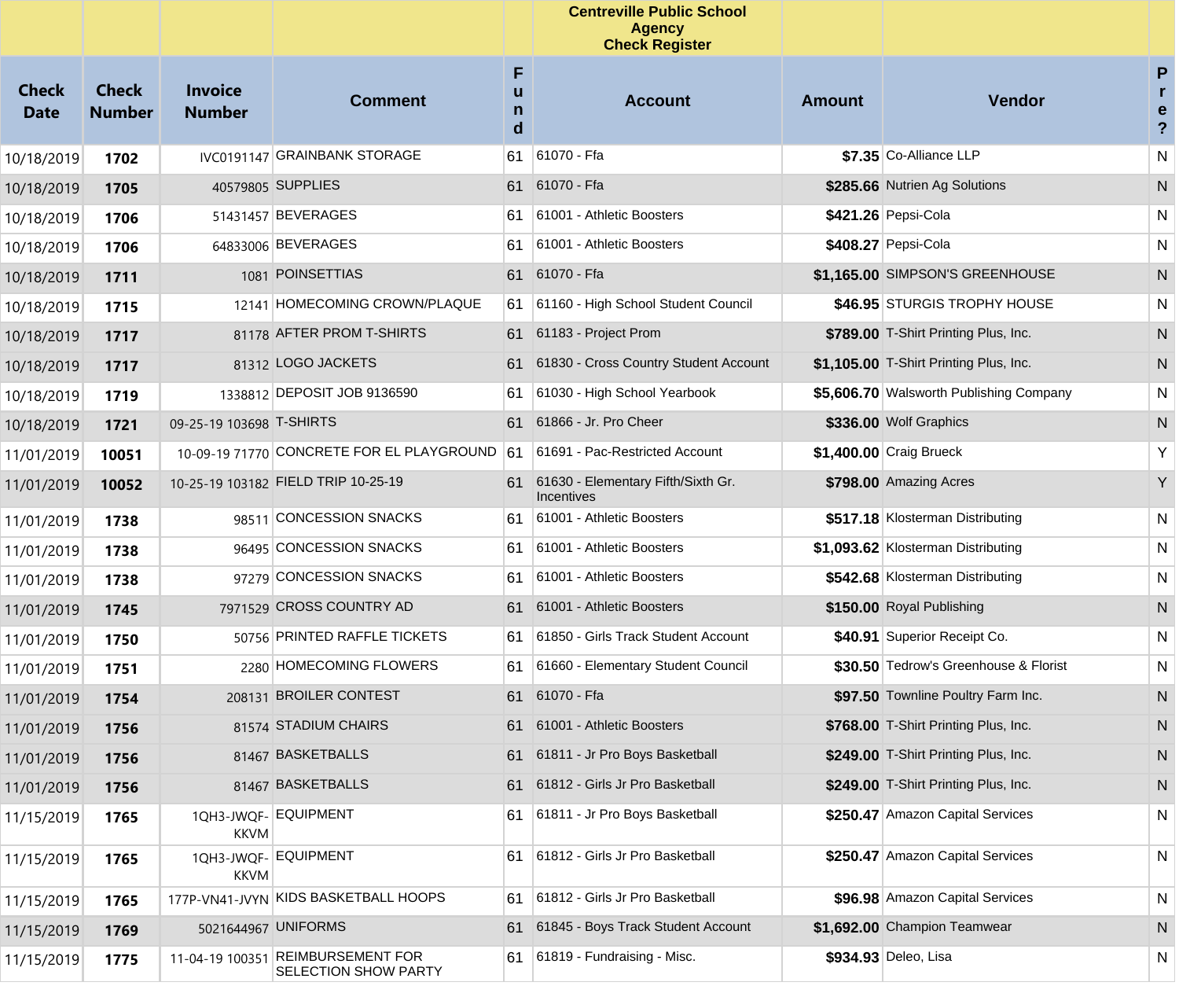|                             |                               |                                 |                                                                            |                  | <b>Centreville Public School</b><br><b>Agency</b><br><b>Check Register</b> |                       |                                            |                                                   |
|-----------------------------|-------------------------------|---------------------------------|----------------------------------------------------------------------------|------------------|----------------------------------------------------------------------------|-----------------------|--------------------------------------------|---------------------------------------------------|
| <b>Check</b><br><b>Date</b> | <b>Check</b><br><b>Number</b> | <b>Invoice</b><br><b>Number</b> | <b>Comment</b>                                                             | F<br>u<br>n<br>d | <b>Account</b>                                                             | <b>Amount</b>         | Vendor                                     | P<br>$\mathbf{r}$<br>e<br>$\overline{\mathbf{?}}$ |
| 11/15/2019                  | 1785                          |                                 | IVC0191331 LAMB FINISHER                                                   | 61               | 61070 - Ffa                                                                |                       | \$78.10 Co-Alliance LLP                    | N                                                 |
| 11/15/2019                  | 1785                          |                                 | IVC0191332 TURKEY/QUAIL GROWER/BROILER 61<br><b>STARTER/RABBIT PELLETS</b> |                  | 61070 - Ffa                                                                |                       | \$104.94 Co-Alliance LLP                   | N                                                 |
| 11/15/2019                  | 1785                          |                                 | IVC0191488 TURKEY/QUAIL GROWER/PINE<br><b>SHAVINGS</b>                     |                  | 61 61070 - Ffa                                                             |                       | \$82.65 Co-Alliance LLP                    | N                                                 |
| 11/15/2019                  | 1785                          |                                 | IVC0191577 GRAIN BANK STORAGE                                              |                  | 61 61070 - Ffa                                                             |                       | \$7.19 Co-Alliance LLP                     | N                                                 |
| 11/15/2019                  | 1785                          |                                 | IVC0191579 FERTILIZER/TOPDRESS                                             |                  | 61 61070 - Ffa                                                             |                       | \$320.87 Co-Alliance LLP                   | N                                                 |
| 11/15/2019                  | 1788                          |                                 | 7975410 CROSS COUNTRY AD                                                   | 61               | 61001 - Athletic Boosters                                                  |                       | \$225.00 Royal Publishing                  | N                                                 |
| 11/15/2019                  | 1788                          |                                 | 7974889 VOLLEYBALL AD                                                      | 61               | 61001 - Athletic Boosters                                                  |                       | \$250.00 Royal Publishing                  | N                                                 |
| 11/15/2019                  | 1796                          |                                 | 50769 CLASSROOM EXPECTATIONS<br><b>POSTERS</b>                             | 61               | 61052 - Incentives HS & JH                                                 |                       | \$89.50 Superior Receipt Co.               | N                                                 |
| 11/15/2019                  | 1800                          |                                 | 81873 FOOTBALL T-<br>SHIRTS/HOODIES/LONG SLEEVES                           | 61               | 61819 - Fundraising - Misc.                                                |                       | \$2,823.50 T-Shirt Printing Plus, Inc.     | N                                                 |
| 11/15/2019                  | 1800                          |                                 | 81179 FOOTBALL JERSEYS/PANTS                                               |                  | 61 61820 - Football Student Account                                        |                       | \$3,770.00 T-Shirt Printing Plus, Inc.     | N                                                 |
| 11/15/2019                  | 1804                          |                                 | 50473 DIPPIN DOTS                                                          | 61               | 61160 - High School Student Council                                        |                       | \$78.00 West Michigan Baseball Franchising | N                                                 |
| 11/27/2019                  | 10054                         |                                 | 1280989 GRANDPARENTS DAY                                                   | 61               | 61691 - Pac-Restricted Account                                             |                       | \$318.98 Yoders Country Market             | Y                                                 |
| 11/27/2019                  | 1805                          |                                 | 1G36-9QK7-PRX4 CLASSROOM ITEMS                                             | 61               | 61600 - Elementary Office                                                  |                       | \$29.17 Amazon Capital Services            | N                                                 |
| 11/27/2019                  | 1805                          |                                 | 17JX-YHC6-6QJ6 COAT/BOOTS/SNOW PANT                                        |                  | 61 61680 - Elem Office Pr                                                  |                       | \$91.44 Amazon Capital Services            | N                                                 |
| 11/27/2019                  | 1806                          |                                 | 11700 PRIZES FOR BULLDOG BOOGIE                                            | 61               | 61700 - Elementary Field Trips                                             |                       | \$600.00 BOFA, Inc.                        | N                                                 |
| 11/27/2019                  | 1823                          |                                 | W4225381BF FALL 2019 BOOK FAIR                                             | 61               | 61640 - Elementary Library                                                 |                       | \$4,802.28 Scholastic Book Fairs           | N                                                 |
| 11/27/2019                  | 1824                          |                                 | 12-07-19 103828 SEMI-FORMAL 12-07-19                                       | 61               | 61160 - High School Student Council                                        |                       | \$150.00 Shears DJ                         | N                                                 |
| 11/27/2019                  | 1824                          |                                 | 12-07-19 103828 SEMI-FORMAL 12-07-19                                       | 61               | 61922 - Class Of 2022                                                      |                       | \$150.00 Shears DJ                         | N                                                 |
| 12/13/2019                  | 10055                         |                                 | <b>REIMBURSE EMPLOYEE</b><br><b>EXPENSES FOR FUNDRAISER</b>                | 61               | 61923 - Class of 2023                                                      |                       | \$100.00 Kim Hulin                         | Y                                                 |
| 12/13/2019                  | 10056                         | 25885                           | 01-29-20 DEP DEPOSIT FOR LES MISERABLES                                    |                  | 61 61195 - Stratford Festival Fund                                         |                       | \$191.25 Miller Auditorium                 | Y                                                 |
| 12/13/2019                  | 10057                         |                                 | CASH BOX REIM                                                              |                  | 61 61638 - 4th Grade Activity                                              |                       | \$100.00 Kelsey Smith                      | Y                                                 |
| 12/13/2019                  | 1832                          |                                 | 1KGR-9RGF-XCJQ GARMENT RACK                                                | 61               | 61600 - Elementary Office                                                  |                       | \$171.92 Amazon Capital Services           | N.                                                |
| 12/13/2019                  | 1833                          |                                 | 54427 AMIGO CENTRE 11/22-11/24                                             | 61               | 61815 - Girls Basketball Student Account                                   |                       | \$440.00 Amigo Centre                      | N                                                 |
| 12/13/2019                  | 1835                          |                                 | 11707 SPIRIT WEAR                                                          | 61               | 61691 - Pac-Restricted Account                                             | \$3,782.00 BOFA, Inc. |                                            | N                                                 |
| 12/13/2019                  | 1842                          |                                 | 6383 FUNDRAISER                                                            | 61               | 61923 - Class of 2023                                                      |                       | \$1,323.00 Driven Coffee                   | N                                                 |
| 12/13/2019                  | 1849                          |                                 | 99419 CONCESSION SNACKS                                                    | 61               | 61001 - Athletic Boosters                                                  |                       | \$679.89 Klosterman Distributing           | N                                                 |
| 12/13/2019                  | 1852                          |                                 | 41638 SUPPLIES                                                             |                  | 61815 - Girls Basketball Student Account                                   |                       | \$68.13 Menards                            | N                                                 |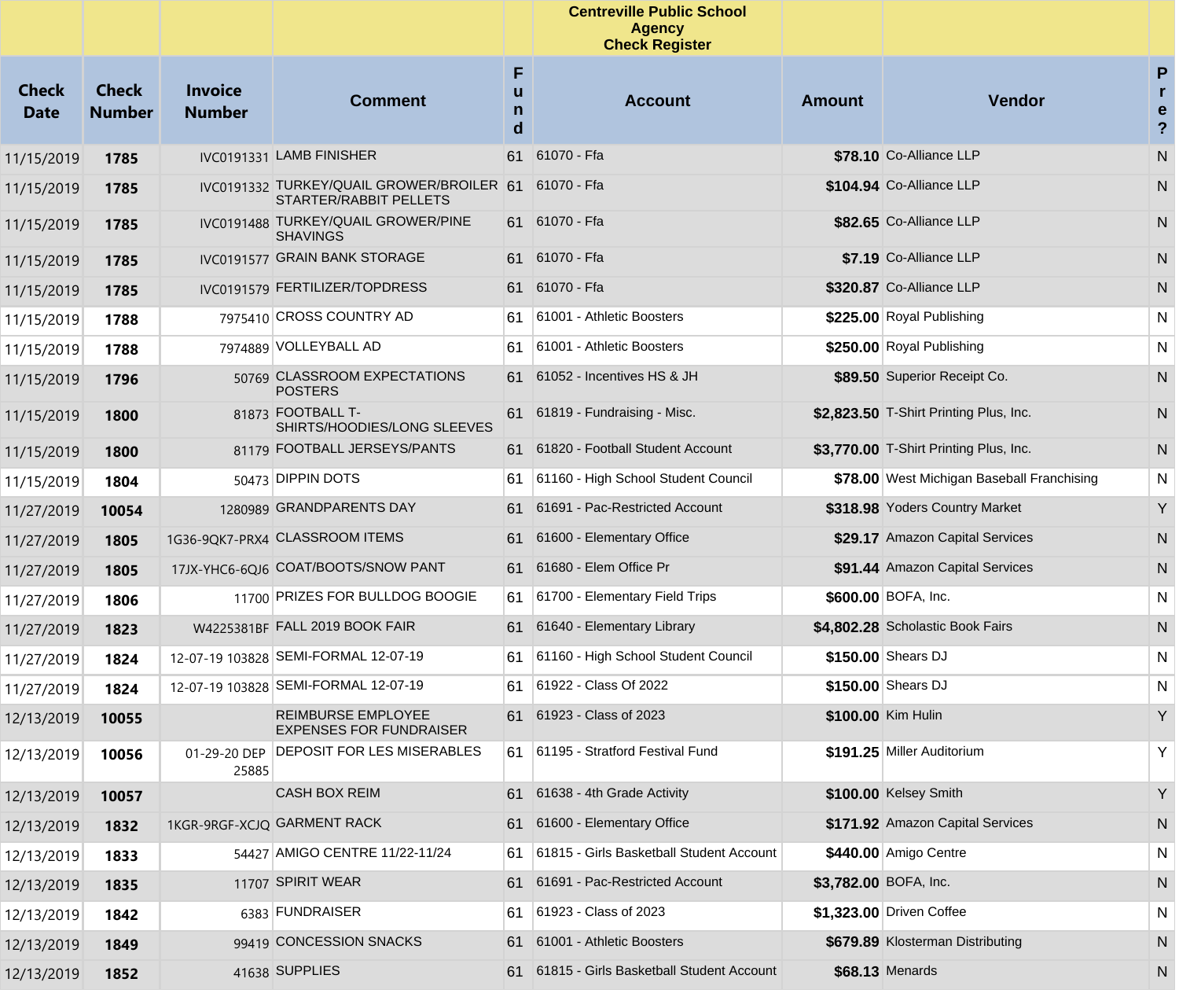|                             |                               |                                 |                                               |             | <b>Centreville Public School</b><br><b>Agency</b><br><b>Check Register</b> |                |                                             |                                         |
|-----------------------------|-------------------------------|---------------------------------|-----------------------------------------------|-------------|----------------------------------------------------------------------------|----------------|---------------------------------------------|-----------------------------------------|
| <b>Check</b><br><b>Date</b> | <b>Check</b><br><b>Number</b> | <b>Invoice</b><br><b>Number</b> | <b>Comment</b>                                | F<br>n<br>d | <b>Account</b>                                                             | Amount         | Vendor                                      | P<br>r.<br>e<br>$\overline{\mathbf{?}}$ |
| 12/13/2019                  | 1852                          |                                 | 42815 SNACKS/WATER                            | 61          | 61815 - Girls Basketball Student Account                                   |                | \$55.90 Menards                             | N                                       |
| 12/13/2019                  | 1853                          |                                 | 01-29-20 25885 BALANCE DUE LES MISERABLES     | 61          | 61195 - Stratford Festival Fund                                            |                | \$573.75 Miller Auditorium                  | N                                       |
| 12/13/2019                  | 1854                          |                                 | 50799706 POP/GATORADE                         | 61          | 61001 - Athletic Boosters                                                  |                | \$186.28 Pepsi-Cola                         | N                                       |
| 12/13/2019                  | 1861                          |                                 | 50674 EVENT SCHEDULES                         | 61          | 61850 - Girls Track Student Account                                        |                | \$144.00 Superior Receipt Co.               | N                                       |
| 12/13/2019                  | 1861                          |                                 | 50674 EVENT MATERIALS                         | 61.         | 61875 - Athletic General Fund                                              |                | \$20.21 Superior Receipt Co.                | N                                       |
| 12/13/2019                  | 1864                          |                                 | 82256 T-SHIRTS                                | 61          | 61815 - Girls Basketball Student Account                                   |                | \$262.50 T-Shirt Printing Plus, Inc.        | N                                       |
| 12/13/2019                  | 1864                          |                                 | 82131 JACKETS                                 |             | 61 61820 - Football Student Account                                        |                | \$179.50 T-Shirt Printing Plus, Inc.        | N                                       |
| 12/13/2019                  | 1865                          |                                 | 1487896 JOB 9136595 OVERRUN COPIES            | 61          | 61030 - High School Yearbook                                               |                | \$566.91 Walsworth Publishing Company       | N                                       |
| 12/20/2019                  | 10060                         |                                 | REIMBURSEMENT FOR MIGCA<br><b>BANQUET</b>     |             | 61 61825 - Golf Student Account                                            |                | \$105.00 Stephen Larsen                     | Y                                       |
| 01/10/2020                  | 10065                         |                                 | 20190183 SANTA SHOP                           | 61          | 61638 - 4th Grade Activity                                                 |                | \$4,008.70 Fun Services                     | Υ                                       |
| 01/10/2020                  | 1868                          |                                 | 67829 IRRIGATION SUPPLIES                     | 61          | 61075 - Green House Donation                                               |                | \$118.37 Advanced Farm Supply               | N                                       |
| 01/10/2020                  | 1874                          | 12-14-19 101592 CHEESECAKE      |                                               | 61          | 61819 - Fundraising - Misc.                                                |                | \$48.00 Candice Swanwick                    | N                                       |
| 01/10/2020                  | 1889                          | 226977608 MUSIC                 |                                               | 61          | 61013 - Choir                                                              |                | \$24.99 JW Pepper & Son, INC                | N                                       |
| 01/10/2020                  | 1897                          |                                 | IVC0191958 GRAINBANK STORAGE                  | 61          | 61070 - Ffa                                                                |                | \$7.19 Co-Alliance LLP                      | N                                       |
| 01/10/2020                  | 1898                          |                                 | 41809 FESTIVAL REGISTRATION                   | 61          | 61010 - Band                                                               | \$150.00 MSBOA |                                             | N                                       |
| 01/10/2020                  | 1898                          |                                 | 41583 HS SOLO/ENSEMBLE<br><b>REGISTRATION</b> |             | 61 61010 - Band                                                            | \$204.00 MSBOA |                                             | N                                       |
| 01/10/2020                  | 1903                          |                                 | 468643 JAN FIELD TRIP                         | 61.         | 61630 - Elementary Fifth/Sixth Gr.<br>Incentives                           |                | \$550.00 South Lanes                        | N                                       |
| 01/10/2020                  | 1912                          |                                 | 82139 T-SHIRTS                                | 61.         | 61120 - National Honor Society                                             |                | \$353.50 T-Shirt Printing Plus, Inc.        | N                                       |
| 01/10/2020                  | 1912                          |                                 | 82615 UNIFORMS                                |             | 61810 - Boys Basketball Student Account                                    |                | \$351.50 T-Shirt Printing Plus, Inc.        | N                                       |
| 01/10/2020                  | 1912                          |                                 | 82616 UNIFORMS                                |             | 61 61810 - Boys Basketball Student Account                                 |                | \$170.00 T-Shirt Printing Plus, Inc.        | N                                       |
| 01/10/2020                  | 1912                          |                                 | 82684 UNIFORMS                                |             | 61 61812 - Girls Jr Pro Basketball                                         |                | \$827.00 T-Shirt Printing Plus, Inc.        | N                                       |
| 01/10/2020                  | 1912                          |                                 | 82782 UNIFORMS                                | 61          | 61815 - Girls Basketball Student Account                                   |                | \$670.00 T-Shirt Printing Plus, Inc.        | N                                       |
| 01/10/2020                  | 1912                          |                                 | 82717 UNIFORMS                                | 61          | 61815 - Girls Basketball Student Account                                   |                | \$337.50 T-Shirt Printing Plus, Inc.        | N                                       |
| 01/10/2020                  | 1912                          |                                 | 82568 UNIFORMS                                | 61          | 61815 - Girls Basketball Student Account                                   |                | \$292.50 T-Shirt Printing Plus, Inc.        | N                                       |
| 01/10/2020                  | 1912                          |                                 | 82615 UNIFORMS                                | 61          | 61819 - Fundraising - Misc.                                                |                | \$273.00 T-Shirt Printing Plus, Inc.        | N                                       |
| 01/10/2020                  | 1915                          |                                 | 49255 DIPPIN DOTS                             | 61          | 61815 - Girls Basketball Student Account                                   |                | \$374.50 West Michigan Baseball Franchising | N                                       |
| 01/24/2020                  | 1918                          | <b>DMNG</b>                     | 1CLC-R4J1-SUPPLIES                            | 61          | 61625 - Elementary Art                                                     |                | \$67.09 Amazon Capital Services             | N                                       |
| 01/24/2020                  | 1919                          | 05-20-20 100906 DEPOSIT         |                                               |             | 61 61700 - Elementary Field Trips                                          |                | \$100.00 Amigo Centre                       | N,                                      |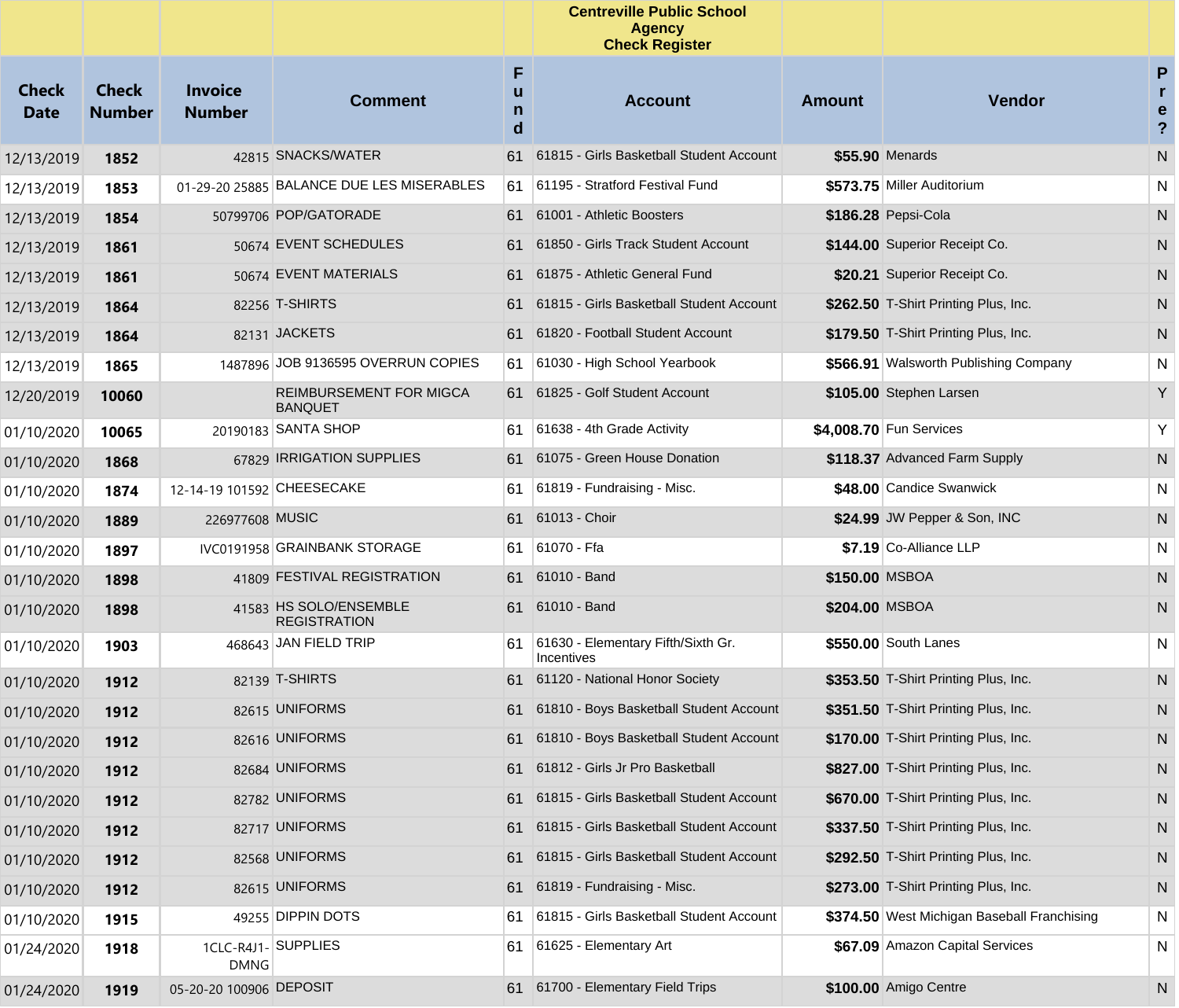|                             |                               |                                 |                                                            |                  | <b>Centreville Public School</b><br><b>Agency</b><br><b>Check Register</b> |                       |                                        |                                                   |
|-----------------------------|-------------------------------|---------------------------------|------------------------------------------------------------|------------------|----------------------------------------------------------------------------|-----------------------|----------------------------------------|---------------------------------------------------|
| <b>Check</b><br><b>Date</b> | <b>Check</b><br><b>Number</b> | <b>Invoice</b><br><b>Number</b> | <b>Comment</b>                                             | F<br>u<br>n<br>d | <b>Account</b>                                                             | <b>Amount</b>         | <b>Vendor</b>                          | P<br>$\mathbf{r}$<br>e<br>$\overline{\mathbf{?}}$ |
| 01/24/2020                  | 1922                          |                                 | 140415 UNIFORMS                                            | 61               | 61815 - Girls Basketball Student Account                                   |                       | \$1,090.68 BOOMBAH, INC                | N                                                 |
| 01/24/2020                  | 1923                          |                                 | 907910647 WARM UPS                                         | 61               | 61810 - Boys Basketball Student Account                                    | \$2,487.75 Bsn Sports |                                        | N                                                 |
| 01/24/2020                  | 1923                          |                                 | 907889258 BACKPACKS                                        | 61               | 61810 - Boys Basketball Student Account                                    |                       | \$817.50 Bsn Sports                    | N                                                 |
| 01/24/2020                  | 1932                          | 101481                          | <b>CONCESSION SNACKS</b>                                   | 61               | 61001 - Athletic Boosters                                                  |                       | \$813.90 Klosterman Distributing       | N                                                 |
| 01/24/2020                  | 1935                          | 16-20 25170                     | STATEMENT 01- INVOICES 06/13/19 TO 01/14/20                | 61               | 61010 - Band                                                               |                       | \$1,320.05 Marshall Music Company      | N                                                 |
| 01/24/2020                  | 1936                          |                                 | 51690605 BEVERAGES                                         | 61               | 61001 - Athletic Boosters                                                  |                       | \$527.22 Pepsi-Cola                    | N                                                 |
| 01/24/2020                  | 1942                          |                                 | 01-20-20 103828 DJ FOR WINTERFEST                          | 61               | 61922 - Class Of 2022                                                      |                       | \$150.00 Shears DJ                     | N                                                 |
| 01/24/2020                  | 1946                          |                                 | 50898 REVERSE RAFFLE EXPENSE                               | 61               | 61850 - Girls Track Student Account                                        |                       | \$20.00 Superior Receipt Co.           | N                                                 |
| 01/24/2020                  | 1946                          |                                 | 50895 THANK YOU BANNER                                     | 61               | 61855 - Wrestling Student Account                                          |                       | \$59.82 Superior Receipt Co.           | N                                                 |
| 01/24/2020                  | 1946                          |                                 | 50897 SIGNS FOR FUNDRAISER                                 | 61               | 61921 - Class Of 2021                                                      |                       | \$224.50 Superior Receipt Co.          | N                                                 |
| 01/24/2020                  | 1947                          |                                 | 83084 T-SHIRTS                                             | 61               | 61811 - Jr Pro Boys Basketball                                             |                       | \$757.00 T-Shirt Printing Plus, Inc.   | N                                                 |
| 01/24/2020                  | 1947                          |                                 | 82903 1/4 ZIP'S-3                                          | 61               | 61819 - Fundraising - Misc.                                                |                       | \$128.50 T-Shirt Printing Plus, Inc.   | N                                                 |
| 01/24/2020                  | 1947                          |                                 | 83204 JACKET EMBROIDERY                                    | 61               | 61820 - Football Student Account                                           |                       | \$55.00 T-Shirt Printing Plus, Inc.    | N.                                                |
| 01/24/2020                  | 1947                          |                                 | 82861 WARM UP JACKETS                                      | 61               | 61855 - Wrestling Student Account                                          |                       | \$1,200.00 T-Shirt Printing Plus, Inc. | N                                                 |
| 01/24/2020                  | 1947                          |                                 | 82952 T-SHIRTS/HOODIES/LONG SLEEVE 61<br>T'S               |                  | 61855 - Wrestling Student Account                                          |                       | \$835.00 T-Shirt Printing Plus, Inc.   | N.                                                |
| 01/24/2020                  | 1947                          |                                 | 81723 SPORTS DECALS FOR<br><b>FUNDRAISER</b>               |                  | 61 61921 - Class Of 2021                                                   |                       | \$680.00 T-Shirt Printing Plus, Inc.   | N                                                 |
| 02/07/2020                  | 10068                         | 01-24-20 101915 PAC HATS        |                                                            | 61               | 61691 - Pac-Restricted Account                                             |                       | \$552.00 Beth Preston                  | Υ                                                 |
| 02/07/2020                  | 10069                         |                                 | 04-25-20 D DEPOSIT FOR LOCK IN EVENT 04-<br>101352 25-2020 | 61               | 61183 - Project Prom                                                       |                       | \$1,000.00 Airway Fun Center           | Y                                                 |
| 02/07/2020                  | 1955                          |                                 | 11836 SPIRIT WEAR 2ND SALE                                 | 61               | 61691 - Pac-Restricted Account                                             | \$2,533.00 BOFA, Inc. |                                        | N                                                 |
| 02/07/2020                  | 1961                          |                                 | 57370 WRESTLING MAT                                        |                  | 61 61001 - Athletic Boosters                                               |                       | \$4,519.00 EZ Flex LLC                 | N                                                 |
| 02/07/2020                  | 1961                          |                                 | 57370 WRESTLING MATS                                       |                  | 61 61855 - Wrestling Student Account                                       |                       | \$4,328.35 EZ Flex LLC                 | N                                                 |
| 02/07/2020                  | 1966                          | 06-02-20 D<br>103217            | GROWLERS GAME 6/2/20                                       | 61               | 61630 - Elementary Fifth/Sixth Gr.<br>Incentives                           |                       | \$215.50 Kalamazoo Growlers            | N                                                 |
| 02/07/2020                  | 1967                          |                                 | 100513 CONCESSION SUPPLIES                                 | 61               | 61001 - Athletic Boosters                                                  |                       | \$303.62 Klosterman Distributing       | N                                                 |
| 02/07/2020                  | 1967                          |                                 | 102099 CONCESSION SUPPLIES                                 | 61               | 61001 - Athletic Boosters                                                  |                       | \$741.73 Klosterman Distributing       | N                                                 |
| 02/07/2020                  | 1970                          |                                 | IVC0191984 LAYER MASH                                      | 61               | 61070 - Ffa                                                                |                       | \$18.79 Co-Alliance LLP                | N                                                 |
| 02/07/2020                  | 1970                          |                                 | IVC0192338 GRAIN BANK STORAGE DEC                          | 61               | 61070 - Ffa                                                                |                       | \$7.19 Co-Alliance LLP                 | N                                                 |
| 02/07/2020                  | 1971                          |                                 | 11-15-19 25763 HARTONG/CARPENTER YIG                       | 61               | 61091 - Youth in Government                                                |                       | \$967.68 Michigan Youth in Government  | N                                                 |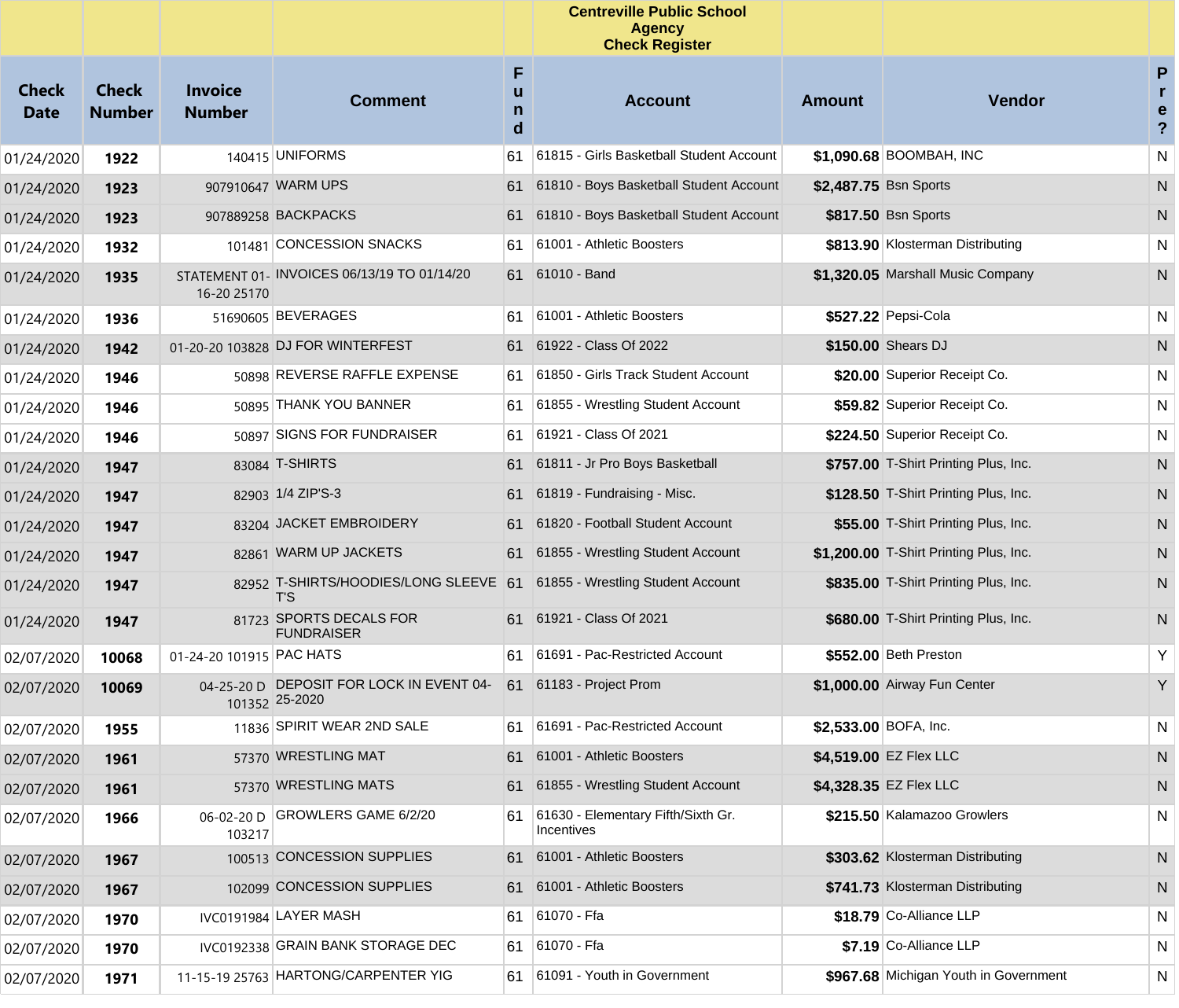|                             |                               |                                 |                                                         |                  | <b>Centreville Public School</b><br><b>Agency</b><br><b>Check Register</b> |        |                                              |                                             |
|-----------------------------|-------------------------------|---------------------------------|---------------------------------------------------------|------------------|----------------------------------------------------------------------------|--------|----------------------------------------------|---------------------------------------------|
| <b>Check</b><br><b>Date</b> | <b>Check</b><br><b>Number</b> | <b>Invoice</b><br><b>Number</b> | <b>Comment</b>                                          | F<br>u<br>n<br>d | <b>Account</b>                                                             | Amount | <b>Vendor</b>                                | ${\sf P}$<br>r<br>e<br>$\ddot{\phantom{0}}$ |
| 02/21/2020                  | 1983                          | 908118977 HOODIES               |                                                         | 61               | 61810 - Boys Basketball Student Account                                    |        | \$481.50 Bsn Sports                          | ${\sf N}$                                   |
| 02/21/2020                  | 1983                          |                                 | 908143418 SW10 CARES TEES                               | 61               | 61815 - Girls Basketball Student Account                                   |        | \$270.00 Bsn Sports                          | N                                           |
| 02/21/2020                  | 1983                          |                                 | 908143418 SW10 CARES TEES                               | 61               | 61875 - Athletic General Fund                                              |        | \$304.07 Bsn Sports                          | N                                           |
| 02/21/2020                  | 1991                          |                                 | 02-04-20 103720 SCALE CERTIFICATION                     | 61               | 61855 - Wrestling Student Account                                          |        | \$9.95 Jeff Therrian                         | N                                           |
| 02/21/2020                  | 1993                          |                                 | 102716 CONCESSION SUPPLIES                              | 61               | 61001 - Athletic Boosters                                                  |        | \$834.28 Klosterman Distributing             | N                                           |
| 02/21/2020                  | 1996                          |                                 | IVC0192350 ANIMAL FEED                                  | 61               | 61070 - Ffa                                                                |        | \$80.02 Co-Alliance LLP                      | N                                           |
| 02/21/2020                  | 1996                          |                                 | FC DEC-JAN FINANCE CHARGE - LATE<br>25437 PAYMENTS      |                  | 61 61070 - Ffa                                                             |        | \$0.58 Co-Alliance LLP                       | N                                           |
| 02/21/2020                  | 1996                          |                                 | IVC0192737 GRAIN BANK STORAGE                           |                  | 61 61070 - Ffa                                                             |        | \$7.03 Co-Alliance LLP                       | N                                           |
| 02/21/2020                  | 1997                          |                                 | MDS-196784 JACKETS FOR<br>SYLVESTER/TROYER/SMITH        | 61               | ∣61070 - Ffa                                                               |        | \$182.00 National FFA Organization           | N                                           |
| 02/21/2020                  | 1997                          |                                 | CNR-71312 CONVENTION REGISTRATION                       | 61               | 61070 - Ffa                                                                |        | \$51.00 National FFA Organization            | N                                           |
| 02/21/2020                  | 1997                          |                                 | CNR-70046 CONVENTION REGISTRATION<br><b>DISCOUNT</b>    | 61               | 61070 - Ffa                                                                |        | -\$130.00 National FFA Organization          | N                                           |
| 02/21/2020                  | 1997                          | CNR-68141                       | <b>CONVENTION REGISTRATION</b>                          | 61               | 61070 - Ffa                                                                |        | \$780.00 National FFA Organization           | N                                           |
| 02/21/2020                  | 1998                          |                                 | 48328006 BEVERAGES                                      | 61               | 61001 - Athletic Boosters                                                  |        | \$496.46 Pepsi-Cola                          | N                                           |
| 02/21/2020                  | 2002                          |                                 | 12337 WINTER FEST PLAQUE/CROWN                          | 61               | 61160 - High School Student Council                                        |        | \$39.00 STURGIS TROPHY HOUSE                 | N                                           |
| 02/21/2020                  | 2003                          | 83312 T'S                       |                                                         | 61               | 61805 - Jr Pro Wrestling                                                   |        | \$230.00 T-Shirt Printing Plus, Inc.         | N                                           |
| 02/21/2020                  | 2003                          |                                 | 83423 BASKETBALL T'S/LONG SLEEVE<br><b>T'S/HOODIES</b>  | 61               | 61810 - Boys Basketball Student Account                                    |        | \$240.00 T-Shirt Printing Plus, Inc.         | N                                           |
| 02/21/2020                  | 2003                          |                                 | 83423 BASKETBALL T'S/LONG SLEEVE<br><b>T'S/HOODIES</b>  |                  | 61 61815 - Girls Basketball Student Account                                |        | \$159.00 T-Shirt Printing Plus, Inc.         | N                                           |
| 02/21/2020                  | 2003                          |                                 | 82766 HOODIES                                           | 61               | 61815 - Girls Basketball Student Account                                   |        | \$295.00 T-Shirt Printing Plus, Inc.         | N                                           |
| 02/21/2020                  | 2003                          |                                 | 83422 WARM UPS                                          | 61.              | 61815 - Girls Basketball Student Account                                   |        | \$160.00 T-Shirt Printing Plus, Inc.         | N                                           |
| 02/21/2020                  | 2003                          |                                 | 83422 WARM UPS                                          | 61               | 61819 - Fundraising - Misc.                                                |        | \$64.00 T-Shirt Printing Plus, Inc.          | N                                           |
| 02/21/2020                  | 2003                          |                                 | 83423 BASKETBALL T'S/LONG SLEEVE<br><b>T'S/HOODIES</b>  | 61               | 61819 - Fundraising - Misc.                                                |        | \$22.00 T-Shirt Printing Plus, Inc.          | N                                           |
| 02/21/2020                  | 2003                          | 83312 T'S                       |                                                         | 61               | 61855 - Wrestling Student Account                                          |        | \$42.00 T-Shirt Printing Plus, Inc.          | N                                           |
| 02/21/2020                  | 2003                          |                                 | 82953 UNIFORMS                                          | 61               | 61855 - Wrestling Student Account                                          |        | \$1,135.00 T-Shirt Printing Plus, Inc.       | N                                           |
| 03/06/2020                  | 10072                         |                                 | 02-28-20 10072 REVERSE RAFFLE - START<br>UP/PRIZE MONEY | 61               | 61850 - Girls Track Student Account                                        |        | \$3,700.00 Centreville Public Schools - Cash | Y                                           |
| 03/06/2020                  | 10074                         | 03-06-20 101877                 | READING MONTH CONCERT<br>EVENT                          | 61               | 61691 - Pac-Restricted Account                                             |        | \$800.00 Steven Courtney                     | Y                                           |
| 03/06/2020                  | 2008                          |                                 | 1H6V-H6K1-CMJK PRINTER AND INK                          | 61               | 61600 - Elementary Office                                                  |        | \$146.57 Amazon Capital Services             | N                                           |
| 03/06/2020                  | 2008                          |                                 | 1H6V-H6K1-CMJK PRINTER AND INK                          | 61               | 61691 - Pac-Restricted Account                                             |        | \$164.06 Amazon Capital Services             | N                                           |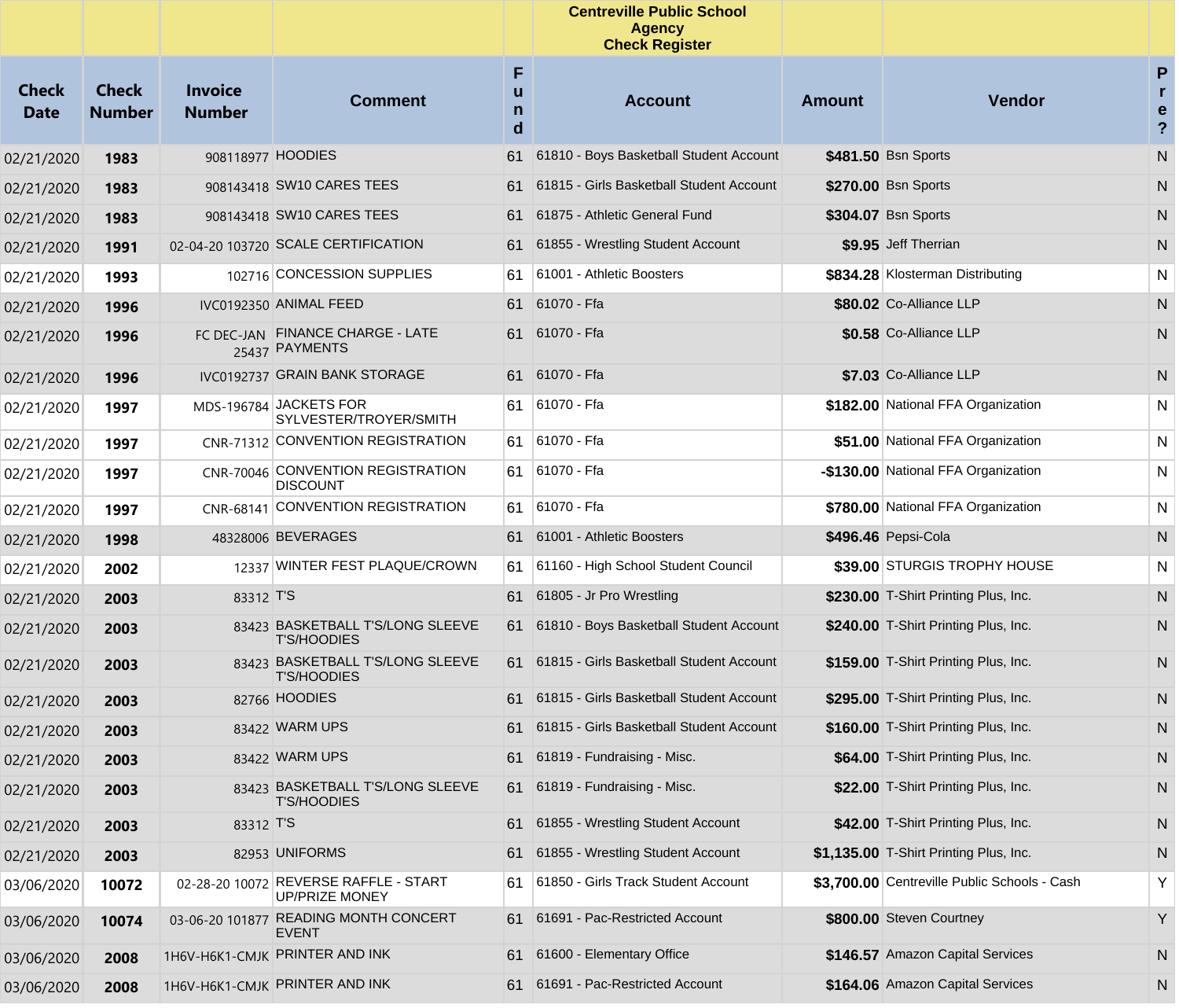|                      |                               |                                 |                                                                                       |                  | <b>Centreville Public School</b><br><b>Agency</b><br><b>Check Register</b> |                       |                                                       |                                                     |
|----------------------|-------------------------------|---------------------------------|---------------------------------------------------------------------------------------|------------------|----------------------------------------------------------------------------|-----------------------|-------------------------------------------------------|-----------------------------------------------------|
| Check<br><b>Date</b> | <b>Check</b><br><b>Number</b> | <b>Invoice</b><br><b>Number</b> | <b>Comment</b>                                                                        | F<br>u<br>n<br>d | <b>Account</b>                                                             | Amount                | <b>Vendor</b>                                         | P<br>$\mathbf{r}$<br>e<br>$\boldsymbol{\mathsf{?}}$ |
| 03/06/2020           | 2020                          |                                 | 103690 CONCESSION SUPPLIES                                                            | 61               | 61001 - Athletic Boosters                                                  |                       | \$491.76 Klosterman Distributing                      | N                                                   |
| 03/06/2020           | 2025                          |                                 | 42949 STATE SOLO & ENSEMBLE                                                           | 61               | 61010 - Band                                                               |                       | \$74.00 Michigan School Band And Orchestra<br>Assoc.  | N                                                   |
| 03/06/2020           | 2026                          |                                 | 1200059 MICROSCOPES                                                                   | 61               | 61630 - Elementary Fifth/Sixth Gr.<br>Incentives                           |                       | \$1,523.00 Microscope World                           | N                                                   |
| 03/06/2020           | 2027                          |                                 | 43374 MIDDLE SCHOOL SOLO &<br><b>ENSEMBLE</b>                                         | 61               | 61010 - Band                                                               |                       | \$98.00 MSBOA                                         | N                                                   |
| 03/06/2020           | 2028                          |                                 | 35747360 CONCESSION BEVERAGES                                                         | 61               | 61001 - Athletic Boosters                                                  |                       | \$192.26 Pepsi-Cola                                   | N                                                   |
| 03/06/2020           | 2029                          |                                 | 972105 PROM DEPOSIT 4-25-20                                                           | 61               | 61921 - Class Of 2021                                                      |                       | \$1,000.00 R&R WEDDINGS AND EVENTS                    | N                                                   |
| 03/06/2020           | 2033                          |                                 | 1042290 WINDSHIELD REPAIR AND<br><b>WINDOW BUS 7</b>                                  | 61               | 61875 - Athletic General Fund                                              |                       | \$78.45 Sturgis Glass LLC                             | N                                                   |
| 03/06/2020           | 2034                          |                                 | 51015 DIGITAL PRINTS LITTLE SPIKES                                                    | 61               | 61850 - Girls Track Student Account                                        |                       | \$55.30 Superior Receipt Co.                          | N                                                   |
| 03/06/2020           | 2035                          |                                 | 83743 SOFTBALL UNIFORMS                                                               | 61               | 61001 - Athletic Boosters                                                  |                       | \$660.00 T-Shirt Printing Plus, Inc.                  | ${\sf N}$                                           |
| 03/11/2020           | 10075                         |                                 | 42949 State solo and ensemble 3/14/2020                                               | 61               | 61010 - Band                                                               |                       | \$74.00 Michigan School Band And Orchestra<br>Assoc.  | Υ                                                   |
| 03/11/2020           | 2025                          |                                 | 42949 Vendor name was too many<br>characters and pushed the MICR line<br>off the page | 61               | 61010 - Band                                                               |                       | -\$74.00 Michigan School Band And Orchestra<br>Assoc. | Y                                                   |
| 03/19/2020           | 2042                          |                                 | 02-21-20 100906 MAPLE SUGAR MAKING                                                    | 61               | 61691 - Pac-Restricted Account                                             |                       | \$513.10 Amigo Centre                                 | N                                                   |
| 03/19/2020           | 2045                          |                                 | 05-08-20 3260 FIELD TRIP 5-8-20                                                       | 61               | 61700 - Elementary Field Trips                                             |                       | \$278.00 Binder Park Zoo                              | N                                                   |
| 03/19/2020           | 2053                          |                                 | 0813787 FT-FAT LS PLUS                                                                | 61               | 61001 - Athletic Boosters                                                  |                       | \$1,535.00 FlashTiming                                | N                                                   |
| 03/19/2020           | 2054                          |                                 | PO 332506 PLAYGROUND EQUIPMENT                                                        | 61               | 61691 - Pac-Restricted Account                                             | \$11,000.00 Game Time |                                                       | N                                                   |
| 03/19/2020           | 2064                          |                                 | IVC0193091 GRAIN BANK CHARGES                                                         | 61               | 61072 - Ffa - Ag Barn                                                      |                       | \$7.03 Co-Alliance LLP                                | N                                                   |
| 03/19/2020           | 2067                          |                                 | 1216298 DJ FOR PROM 4/25/20                                                           | 61               | 61921 - Class Of 2021                                                      | \$400.00 Pro DJ's     |                                                       | N                                                   |
| 03/19/2020           | 2070                          |                                 | 7992306 GIRLS DIV 3 BASKETBALL 1/4<br>PAGE AD                                         | 61               | 61001 - Athletic Boosters                                                  |                       | \$180.00 Royal Publishing                             | N                                                   |
| 03/19/2020           | 2075                          |                                 | 1337 PLANT DELIVERY                                                                   |                  | 61 61070 - Ffa                                                             |                       | \$94.50 SIMPSON'S GREENHOUSE                          | N                                                   |
| 03/19/2020           | 2076                          |                                 | 7719 QUAD SKATING PROGRAM                                                             | 61               | 61159 - Field Trips                                                        |                       | \$252.00 Skatetime School Programs Of Indy            | N                                                   |
| 03/19/2020           | 2076                          |                                 | 7698 ROLLER SKATES FOR GYM<br><b>PROGRAM</b>                                          | 61               | 61600 - Elementary Office                                                  |                       | \$3,834.00 Skatetime School Programs Of Indy          | N                                                   |
| 03/19/2020           | 2081                          |                                 | 51011 BANNERS                                                                         | 61               | 61815 - Girls Basketball Student Account                                   |                       | \$318.00 Superior Receipt Co.                         | N                                                   |
| 03/19/2020           | 2081                          |                                 | 50938 EVENT SCHEDULES/TRACK<br>MARKERS/STAKES                                         | 61               | 61850 - Girls Track Student Account                                        |                       | \$189.60 Superior Receipt Co.                         | N                                                   |
| 03/19/2020           | 2081                          |                                 | 50939 BANNERS                                                                         | 61               | 61850 - Girls Track Student Account                                        |                       | \$689.05 Superior Receipt Co.                         | N.                                                  |
| 03/19/2020           | 2081                          |                                 | 51032 PROM TICKETS AND POSTERS                                                        | 61               | 61921 - Class Of 2021                                                      |                       | \$76.90 Superior Receipt Co.                          | N.                                                  |
| 03/19/2020           | 2081                          |                                 | 51033 DIGITAL PRINTS                                                                  | 61               | 61921 - Class Of 2021                                                      |                       | \$13.80 Superior Receipt Co.                          | N.                                                  |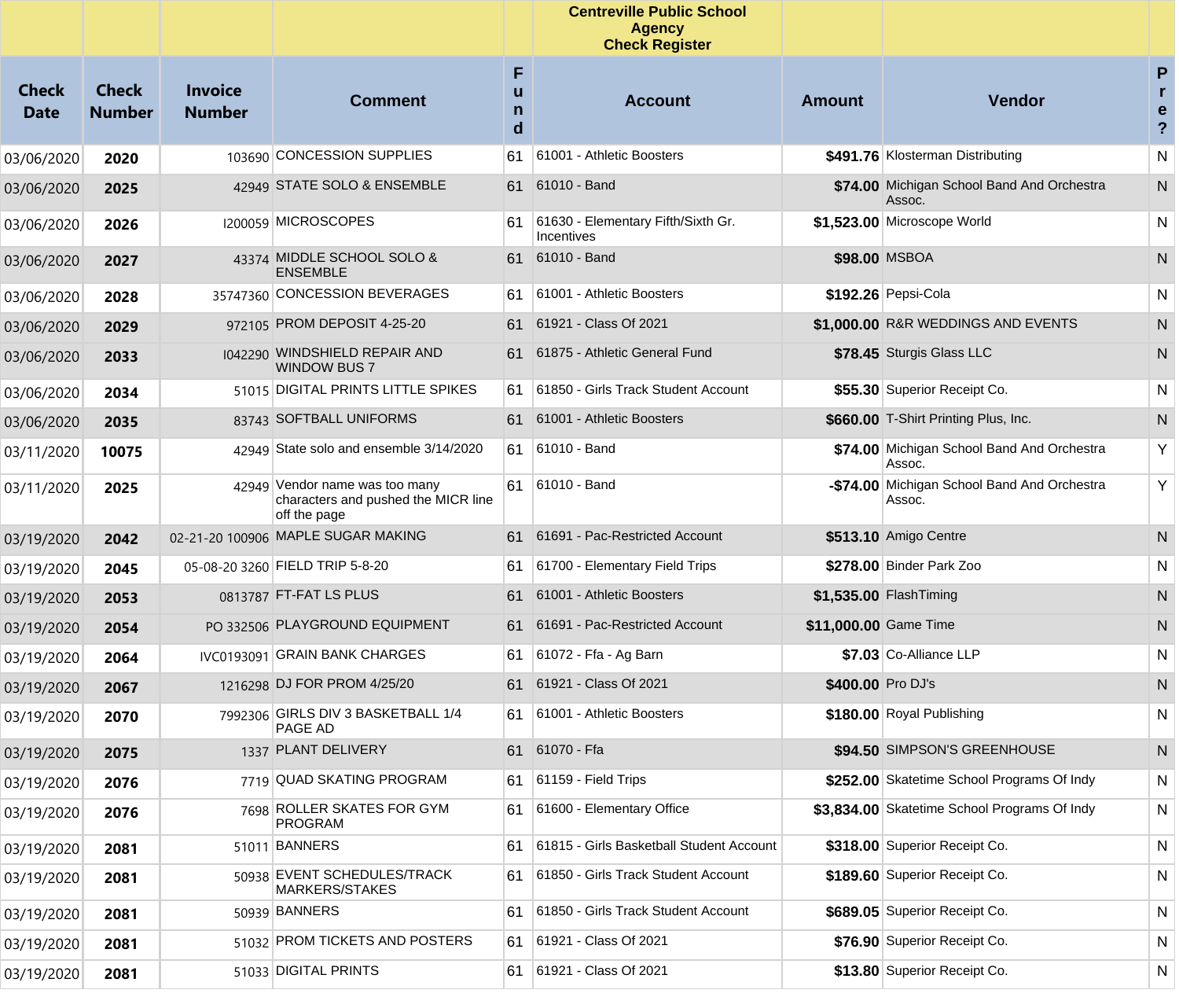|                             |                               |                                 |                                                |                  | <b>Centreville Public School</b><br><b>Agency</b><br><b>Check Register</b> |                |                                           |                                                   |
|-----------------------------|-------------------------------|---------------------------------|------------------------------------------------|------------------|----------------------------------------------------------------------------|----------------|-------------------------------------------|---------------------------------------------------|
| <b>Check</b><br><b>Date</b> | <b>Check</b><br><b>Number</b> | <b>Invoice</b><br><b>Number</b> | <b>Comment</b>                                 | F<br>u<br>n<br>d | <b>Account</b>                                                             | <b>Amount</b>  | <b>Vendor</b>                             | P<br>$\mathbf{r}$<br>e<br>$\overline{\mathbf{?}}$ |
| 03/19/2020                  | 2083                          |                                 | 84111 T-SHIRTS                                 | 61               | 61183 - Project Prom                                                       |                | \$437.75 T-Shirt Printing Plus, Inc.      | N                                                 |
| 03/19/2020                  | 2083                          |                                 | 84075 T-SHIRTS                                 | 61               | 61920 - Class Of 2020                                                      |                | \$571.00 T-Shirt Printing Plus, Inc.      | N                                                 |
| 03/20/2020                  | 10073                         |                                 | 03-04-20 101869 Money issued for trip expenses | 61               | 61800 - High School Robotics Donations                                     |                | \$200.00 Ramona Metzger                   | Y                                                 |
| 04/02/2020                  | 2027                          |                                 | 43374 EVENT CANCELLED                          | 61               | 61010 - Band                                                               | -\$98.00 MSBOA |                                           | Y                                                 |
| 04/02/2020                  | 2091                          |                                 | N002789188 TRACK PATCHES                       | 61               | 61850 - Girls Track Student Account                                        |                | \$407.93 Jostens Inc                      | N                                                 |
| 04/02/2020                  | 2095                          |                                 | 47836 PLANT STARTS                             | 61               | 61070 - Ffa                                                                |                | \$876.82 SOOS GROWER RESOURCES LLC        | N                                                 |
| 04/02/2020                  | 2099                          | 100674                          | 0-13659-0 2 2020 2ND DEPOSIT                   | 61               | 61030 - High School Yearbook                                               |                | \$10,118.60 Walsworth Publishing Company  | N                                                 |
| 04/16/2020                  | 2105                          | 2001                            | <b>BAND AWARDS</b>                             |                  | 61 61010 - Band                                                            |                | \$130.00 Instrumentalist Awards, LLC      | N                                                 |
| 04/16/2020                  | 2106                          |                                 | 170408287 BAND MUSIC                           | 61               | 61010 - Band                                                               |                | \$120.99 JW Pepper & Son, INC             | N                                                 |
| 04/16/2020                  | 2106                          |                                 | 186168083 BAND MUSIC                           | 61               | 61010 - Band                                                               |                | \$96.99 JW Pepper & Son, INC              | N                                                 |
| 04/16/2020                  | 2106                          |                                 | 139088003 CHOIR MUSIC                          | 61.              | 61013 - Choir                                                              |                | \$57.98 JW Pepper & Son, INC              | N                                                 |
| 04/16/2020                  | 2109                          |                                 | 10862225 INSTRUMENT REPAIR                     | 61               | 61010 - Band                                                               |                | \$10.00 Marshall Music Company            | N                                                 |
| 04/16/2020                  | 2109                          |                                 | 10862226 INSTRUMENT REPAIR                     | 61               | 61010 - Band                                                               |                | \$10.00 Marshall Music Company            | N                                                 |
| 04/16/2020                  | 2109                          |                                 | 8787858 SUPPLIES                               | 61               | 61010 - Band                                                               |                | \$8.05 Marshall Music Company             | N                                                 |
| 04/16/2020                  | 2109                          |                                 | KZ396136 SUPPLIES                              |                  | 61 61010 - Band                                                            |                | \$7.88 Marshall Music Company             | N                                                 |
| 04/16/2020                  | 2109                          |                                 | R10862227 FLUTE REPAIR                         | 61               | 61010 - Band                                                               |                | \$10.00 Marshall Music Company            | N                                                 |
| 04/16/2020                  | 2110                          |                                 | IVC0193559 GRAINBANK STORAGE                   | 61               | 61070 - Ffa                                                                |                | \$7.03 Co-Alliance LLP                    | N                                                 |
| 04/16/2020                  | 2111                          |                                 | 47173212 BEVERAGES                             | 61               | 61001 - Athletic Boosters                                                  |                | \$229.86 Pepsi-Cola                       | N                                                 |
| 04/16/2020                  | 2111                          | LF200218536363 LATE FEE         |                                                | 61               | 61001 - Athletic Boosters                                                  |                | \$5.96 Pepsi-Cola                         | N                                                 |
| 04/16/2020                  | 2111                          | LF200317548293 LATE FEE         |                                                | 61.              | 61001 - Athletic Boosters                                                  |                | \$3.45 Pepsi-Cola                         | N.                                                |
| 04/16/2020                  | 2114                          |                                 | 03-23-20 103468 SW CARES SHIRT PROFIT          | 61               | 61875 - Athletic General Fund                                              |                | \$565.93 Southwest 10 Conference          | N                                                 |
| 04/16/2020                  | 2119                          |                                 | 14-00003-0000 LIVE READ 3/11                   | 61               | 61001 - Athletic Boosters                                                  |                | \$75.00 Swick Broadcasting Co.            | N                                                 |
| 04/16/2020                  | 2119                          |                                 | 14-00002-0000 LIVE READ 3/06                   | 61               | 61001 - Athletic Boosters                                                  |                | \$75.00 Swick Broadcasting Co.            | N                                                 |
| 04/16/2020                  | 2120                          |                                 | 2291 CARNATIONS 2/18                           | 61               | 61001 - Athletic Boosters                                                  |                | \$36.00 Tedrow's Greenhouse & Florist     | N                                                 |
| 04/16/2020                  | 2120                          | 2291                            | CARNATIONS/ROSES 1/21                          | 61               | 61160 - High School Student Council                                        |                | \$31.00 Tedrow's Greenhouse & Florist     | N                                                 |
| 04/16/2020                  | 2121                          |                                 | 84143 1/4 ZIPS/POLOS                           | 61               | 61825 - Golf Student Account                                               |                | \$354.00 T-Shirt Printing Plus, Inc.      | N                                                 |
| 05/01/2020                  | 2128                          | IVC0193795 HVAC                 |                                                | 61               | 61070 - Ffa                                                                |                | \$61.33 Co-Alliance LLP                   | N                                                 |
| 05/01/2020                  | 2131                          |                                 | 1039 AG TRACTOR REPAIR                         | 61               | 61070 - Ffa                                                                |                | \$4,907.74 GRAND JUNCTION MECHANICS, LLC. | N                                                 |
|                             |                               |                                 |                                                |                  |                                                                            |                |                                           |                                                   |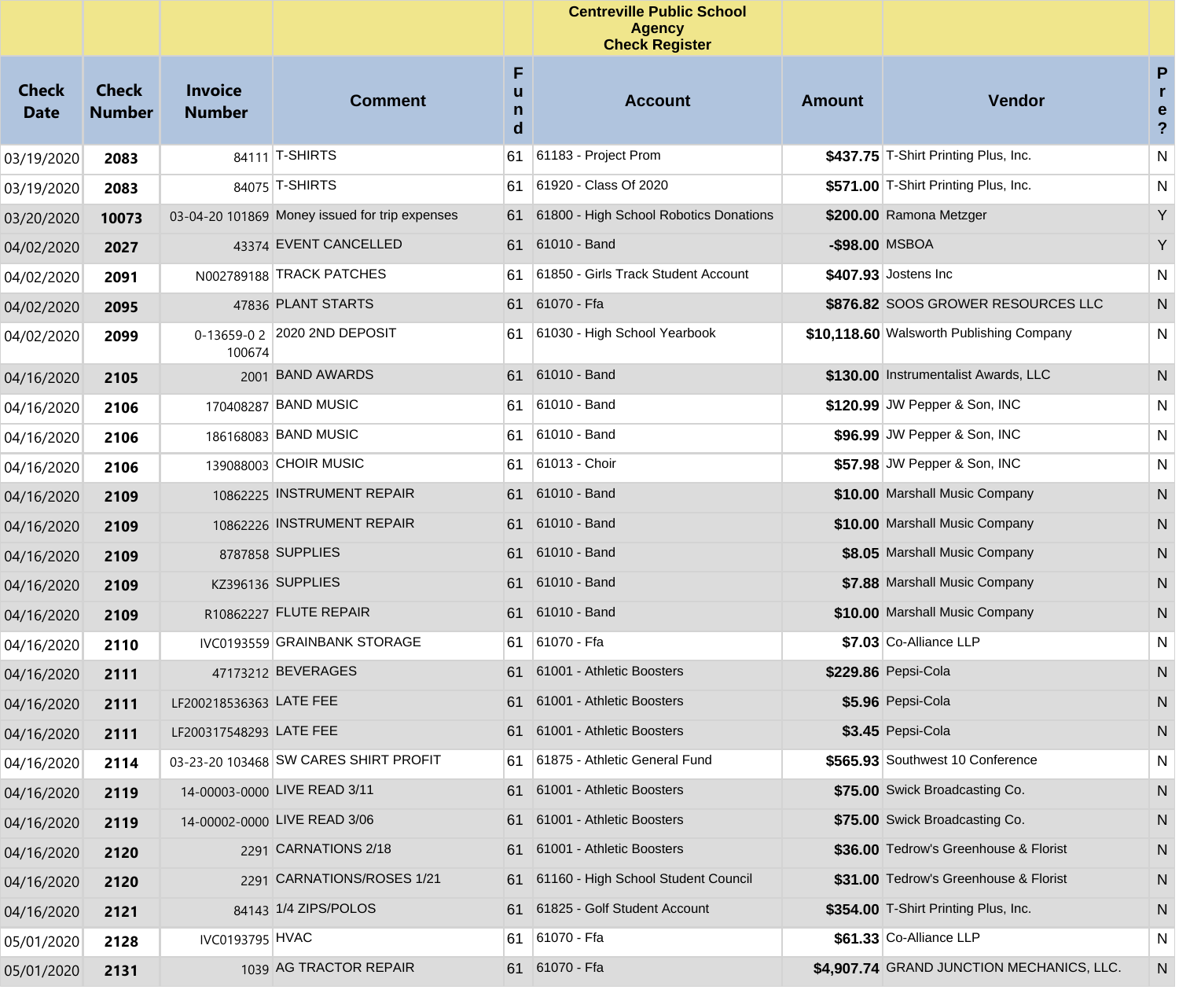|                             |                               |                                 |                                                                         |                             | <b>Centreville Public School</b><br><b>Agency</b><br><b>Check Register</b> |               |                                        |                                                  |
|-----------------------------|-------------------------------|---------------------------------|-------------------------------------------------------------------------|-----------------------------|----------------------------------------------------------------------------|---------------|----------------------------------------|--------------------------------------------------|
| <b>Check</b><br><b>Date</b> | <b>Check</b><br><b>Number</b> | <b>Invoice</b><br><b>Number</b> | <b>Comment</b>                                                          | F<br>u<br>$\mathsf{n}$<br>d | <b>Account</b>                                                             | <b>Amount</b> | Vendor                                 | P<br>r<br>$\mathbf e$<br>$\overline{\mathbf{r}}$ |
| 05/01/2020                  | 2132                          |                                 | 102717 POPCORN AND BAGS                                                 | 61                          | 61691 - Pac-Restricted Account                                             |               | \$205.25 Klosterman Distributing       | ${\sf N}$                                        |
| 05/01/2020                  | 2140                          |                                 | 51050 BANNERS                                                           | 61                          | 61850 - Girls Track Student Account                                        |               | \$252.00 Superior Receipt Co.          | N                                                |
| 05/01/2020                  | 2140                          |                                 | 51019 ROBOTICS T-SHIRTS                                                 | 61                          | 61919 - Class Of 2019                                                      |               | \$377.10 Superior Receipt Co.          | N                                                |
| 05/01/2020                  | 2140                          |                                 | 50796 JUNIOR CLASS FUNDRAISER                                           | 61                          | 61921 - Class Of 2021                                                      |               | \$142.30 Superior Receipt Co.          | N                                                |
| 05/14/2020                  | 10078                         |                                 | 5693 CLUE ME IN 2020 SHIRTS                                             | 61                          | 61691 - Pac-Restricted Account                                             |               | \$385.50 Louder Than Words Apparel LLC | Y                                                |
| 05/14/2020                  | 2144                          |                                 | IVC0193994 GRAINBANK STORAGE                                            | 61                          | 61070 - Ffa                                                                |               | \$7.03 Co-Alliance LLP                 | N                                                |
| 05/28/2020                  | 2183                          |                                 | 51050-RV BANNERS                                                        | 61                          | 61845 - Boys Track Student Account                                         |               | \$252.00 Superior Receipt Co.          | N                                                |
| 05/28/2020                  | 2184                          | 20                              | STATEMENT 5-1- LATE PAYMENT FEE                                         | 61                          | 61919 - Class Of 2019                                                      |               | \$10.94 THE MACOMB GROUP, INC.         | N                                                |
| 05/28/2020                  | 2184                          |                                 | 5865509 DRINKING FOUNTAIN                                               |                             | 61 61919 - Class Of 2019                                                   |               | \$1,446.90 THE MACOMB GROUP, INC.      | N                                                |
| 05/28/2020                  | 2186                          |                                 | 84458 TRACK SUITS                                                       |                             | 61 61850 - Girls Track Student Account                                     |               | \$1,925.00 T-Shirt Printing Plus, Inc. | N                                                |
| 06/11/2020                  | 2195                          |                                 | 180895 HP INK                                                           | 61                          | 61600 - Elementary Office                                                  |               | \$59.00 Cartridge World                | N                                                |
| 06/11/2020                  | 2197                          | 237000609 FEED                  |                                                                         |                             | 61 61070 - Ffa                                                             |               | \$14.78 Co-Alliance LLP                | N                                                |
| 06/11/2020                  | 2211                          |                                 | 47837 GREENHOUSE FLOWERS                                                | 61                          | 61070 - Ffa                                                                |               | \$616.05 SOOS GROWER RESOURCES LLC     | N                                                |
| 06/11/2020                  | 2211                          |                                 | STATEMENT 05- GREENHOUSE FLOWERS - LATE<br>31-20 103850 PAYMENT CHARGES | 61                          | 61070 - Ffa                                                                |               | \$19.14 SOOS GROWER RESOURCES LLC      | N                                                |
| 06/11/2020                  | 2215                          |                                 | 5919901 WATER FOUNTAIN - LATE<br><b>PAYMENT CHARGE</b>                  | 61                          | 61919 - Class Of 2019                                                      |               | \$14.75 THE MACOMB GROUP, INC.         | $\mathsf{N}$                                     |
| 06/25/2020                  | 2222                          |                                 | 237000859 LAMB FEED                                                     | 61                          | 61070 - Ffa                                                                |               | \$13.33 Co-Alliance LLP                | N                                                |
| 06/25/2020                  | 2231                          | KZ396105 REEDS                  |                                                                         |                             | 61 61010 - Band                                                            |               | \$53.88 Marshall Music Company         | N                                                |
| 06/25/2020                  | 2231                          |                                 | 8728876 SUPPLIES                                                        | 61                          | 61010 - Band                                                               |               | \$33.07 Marshall Music Company         | N                                                |
| 06/25/2020                  | 2231                          | KZ396117 REEDS                  |                                                                         |                             | 61 61010 - Band                                                            |               | \$20.99 Marshall Music Company         | N                                                |
| 06/25/2020                  | 2231                          |                                 | R10862238 CORONET MAINT                                                 |                             | 61 61010 - Band                                                            |               | \$10.00 Marshall Music Company         | N                                                |
| 06/25/2020                  | 2231                          |                                 | 8749420 SUPPLIES                                                        |                             | 61 61010 - Band                                                            |               | \$6.08 Marshall Music Company          | N                                                |
| 06/25/2020                  | 2231                          |                                 | 8764564 MUSIC INSTRUCTION                                               |                             | 61 61010 - Band                                                            |               | \$20.48 Marshall Music Company         | N                                                |
| 06/25/2020                  | 2231                          |                                 | 8765263 TUBA MAINT                                                      |                             | 61 61010 - Band                                                            |               | \$10.00 Marshall Music Company         | N                                                |
| 06/25/2020                  | 2236                          |                                 | 51255 SENIOR BANNERS                                                    | 61                          | 61850 - Girls Track Student Account                                        |               | \$109.00 Superior Receipt Co.          | N                                                |
| 06/25/2020                  | 2239                          |                                 | 84545 ADIDAS TEAM ISSUE                                                 | 61                          | 61825 - Golf Student Account                                               |               | \$80.00 T-Shirt Printing Plus, Inc.    | N                                                |
| 06/25/2020                  | 2239                          | 84001                           | LOGO POLOS                                                              | 61                          | 61840 - Softball Student Account                                           |               | \$96.00 T-Shirt Printing Plus, Inc.    | N                                                |
| 06/25/2020                  | 2239                          |                                 | 84546 LOGO JACKETS                                                      | 61                          | 61845 - Boys Track Student Account                                         |               | \$100.00 T-Shirt Printing Plus, Inc.   | N                                                |
| 06/25/2020                  | 2239                          |                                 | 84198 BASEBALL CAPS                                                     | 61                          | 61875 - Athletic General Fund                                              |               | \$820.00 T-Shirt Printing Plus, Inc.   | N                                                |